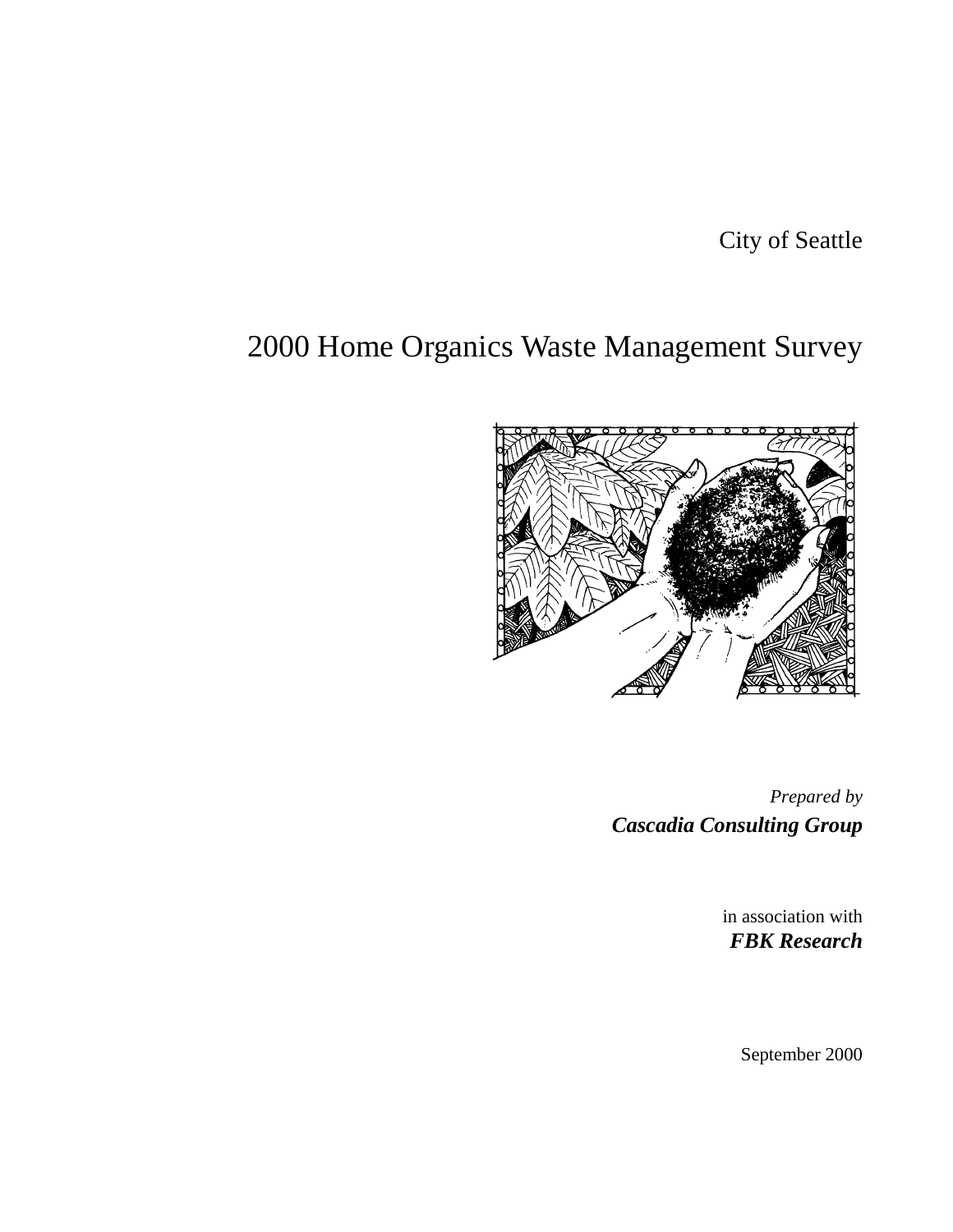# **Table of Contents**

| ATTACHMENT II: FOOD WASTE AND COMPOSTABLE PAPER ASSUMPTIONS AND DATA SOURCES11 |  |
|--------------------------------------------------------------------------------|--|
|                                                                                |  |
|                                                                                |  |
|                                                                                |  |
|                                                                                |  |
|                                                                                |  |
|                                                                                |  |
|                                                                                |  |
|                                                                                |  |
|                                                                                |  |
|                                                                                |  |
|                                                                                |  |
|                                                                                |  |
|                                                                                |  |
|                                                                                |  |
|                                                                                |  |
|                                                                                |  |
|                                                                                |  |
|                                                                                |  |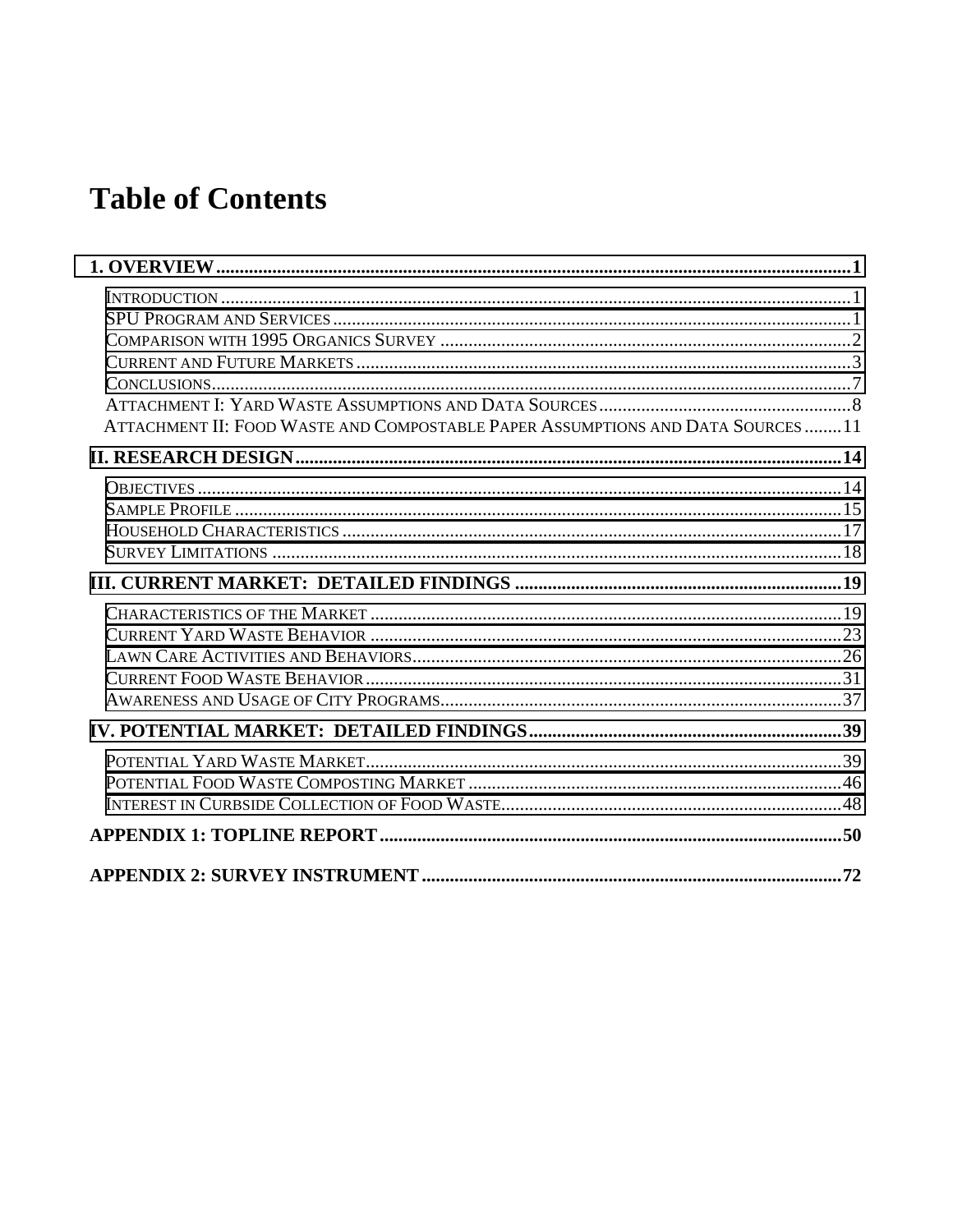# <span id="page-2-0"></span>**1. Overview**

# **Introduction**

For nearly 15 years, Seattle Public Utilities (SPU) has supported an array of organics waste management services and programs. The programs are designed to help residents reduce and manage their yard debris and food wastes. SPU not only offers residents voluntary curbside collection services for yard debris, but also provides residents with education, tools, and incentives for managing organic wastes effectively in their own backyards. These efforts mesh with SPU's overall goals for solid waste management. In its 1998 solid waste management plan, the City outlines its commitment to blend customer needs with programs that "protect public and environmental health and improve costeffectiveness and system efficiencies."

This study is a continuation of research first conducted in 1995 to evaluate Seattle residents' attitudes, awareness, and behaviors towards the various city-sponsored backyard composting services and programs. The 1995 survey was designed to investigate the variety of organic waste management activities city residents practice, and identify ways to improve SPU services. In 1997, another survey was administered to specifically investigate residents' attitudes and practices toward grasscycling.

SPU commissioned this survey, fielded in late December 1999 through early January 2000, to assess residents' current attitudes and behavior toward organic waste management. The objectives were to identify and compare trends throughout the years, to update the city's organics recycling rate, and to explore the overall market potential for increasing or expanding organic waste management programs. The survey sampled 600 Seattle residents living in buildings with four or fewer units. The sample size provides a 95% confidence level and a ±4.1% margin of error.

# **SPU Programs and Services**

The programs and services SPU supports for organic waste management have evolved since 1986 when the first group of Master Composters were trained to provide residents with education on the benefits of backyard yard waste composting. In 1999, several core elements of the program still remained:

❐ *Compost bin distribution where residents can purchase a yard waste compost bin for a subsidized price*. Bin distribution has shifted course since the program began in 1990. For the first four years, SPU offered residents yard waste composting bin delivery and educational services at no charge and in third year began distributing food waste composting bins. In 1994, SPU began to charge a subsidized fee for both yard and food waste composters and required residents to pick up a bin and receive education at a central location. In 1998, the program further evolved and residents had an opportunity to purchase a yard waste composting bin at a "truck load" sale. These once-a-year truckload sales took the Utility out of the "warehouse" business and residents were no longer required to receive education in order to purchase a compost bin.<sup>1</sup> By the end of 1995, approximately 23% of Seattle households  $(35,300)$  had received a yard waste compost bin, and 4% (6,600) had received a food waste compost bin

1

<sup>1</sup> Prior to 1998, SPU purchased and stored bins directly from a manufacturer. In 1996 SPU purchased the manufacturer's remaining inventory of Green Cones, a food waste composting bin, and the last of these bins were distributed in 1998.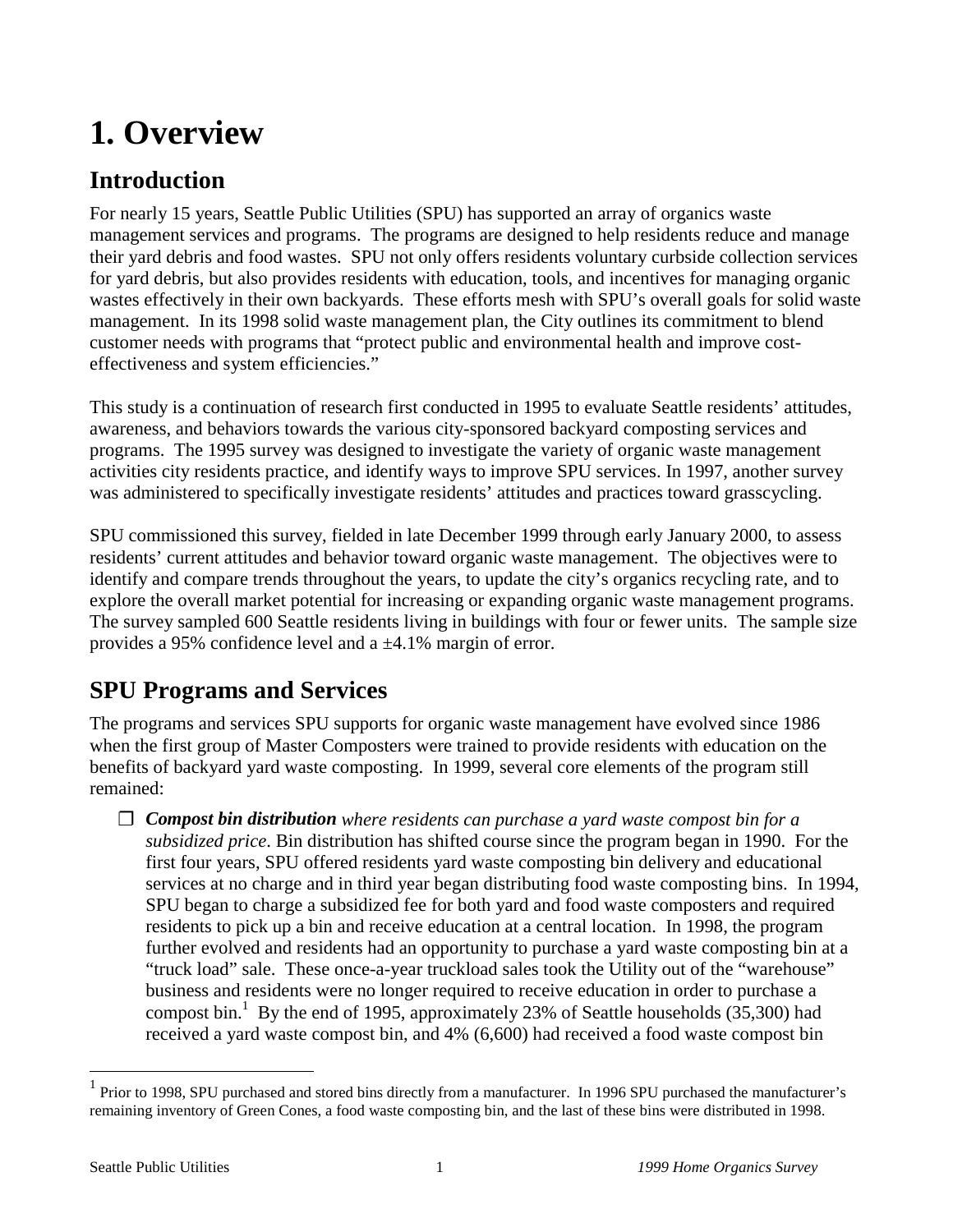<span id="page-3-0"></span>from the City. Since 1996, an additional 9,000 yard waste composting bins and 2,000 food waste composting bins have been sold.

- ❐ *Compost Hotline that provides residents with answers to their composting questions throughout the year*. The Hotline has fielded as many as 12,000 calls per year.
- ❐ *Master Composter volunteer program that educates residents to educate others*. Over 400 resident volunteers have been trained since 1986; these volunteers provide over 500 hours of volunteer outreach each year.
- ❐ *Curbside collection of yard debris offered to residents as a voluntary service*. In 1989, SWU began the curbside yard waste collection program and participation quickly rose to over 60%. Today, approximately 54% of Seattle households participate. Residents can participate in both the curbside collection and backyard composting programs. Residents are not permitted to dispose yard waste in their household garbage.

Since 1995, other SPU initiatives have expanded that complement the City's efforts to encourage the backyard management of residential organic wastes. Most significant is SPU's participation in the *Grasscycling Gives You Mower For Less* events. These events, sponsored by Puget Sound Environmental Quality Agencies (a group comprised of 14 different regulatory agencies, solid waste agencies, utilities, and private composters located in King, Pierce, and Snohomish counties) offer residents an opportunity to buy an electric mulching lawn mower at a subsidized price. Combined sales from the first two years' sales events (1998-99) have resulted in over 2,500 mowers sold to Seattle residents<sup>2</sup>

SPU has also examined the possibility of implementing a curbside food waste collection program. In 1994, SPU conducted a curbside food waste collection pilot program on four garbage routes with 900 participants and SPU continues to explore feasible options for city-wide food waste collection.

City of Seattle waste composition studies suggest that SPU's multi-pronged approach to organic waste management is justified. A 1988/89 report indicated that yard waste (leaves, grass and prunings) comprised 19.2% of Seattle's single-family residential waste stream. By 1990, that number dropped significantly to 2.2% (due to a disposal ban on yard waste and the introduction of curbside yard waste collection services). The 1998/99 waste composition study reports that yard waste now accounts for approximately 2% of the single-family waste stream. Food waste has risen from 24% in 1994/95 to 30.6% in 1998/99.

# **Comparison with 1995 Organics Survey**

## *Composting Activities Have Increased*

Although not statistically significant, the percentage of households that engage in composting behavior appears to be higher today than in 1995. Among the 600 residents interviewed, one of two Seattleites is currently composting yard debris and/or food scraps. Five years ago 41% of households were composting yard debris compared to 46% today. And five years ago only 25% of households were composting food scraps. Today, 31% of households report composting food scraps. Furthermore, the

<sup>&</sup>lt;sup>2</sup> In 1998, discounts were offered on 3,000 mowers and sales exceeded expectations resulting in the combined sale of nearly 5,000 mowers. In 1999, a total of 3,326 mowers were sold.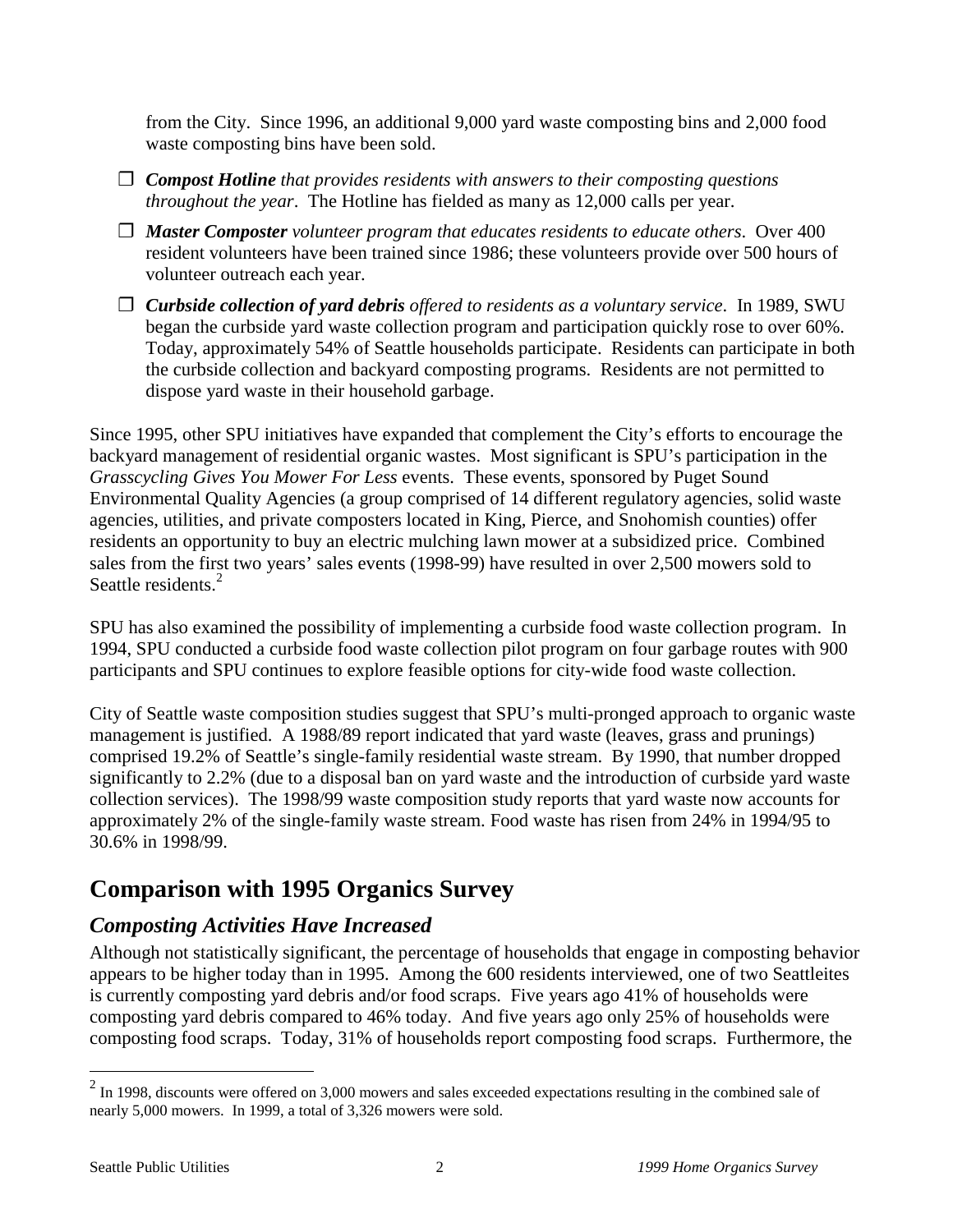<span id="page-4-0"></span>percentage of households who compost neither yard nor food waste has decreased from 57% in 1995 to 50% in 2000.

## *More People Are Grasscycling*

The percentage of single-family households with lawns who "ever" grasscycle has significantly increased over the five-year period. In 1995, 37% of single-family households reported that they "ever" left their grass clippings on the lawn. Data from the 1997 Grasscycling Survey indicates that 52% of households left grass clippings on the lawn. In 2000, 55% of the households reported that they "ever" grasscycle, for an overall increase of 18% in grasscycling activity.

# **Current and Future Markets**

Tables 1 and 2, *Seattle Residents' Organic Waste Management*, combine data collected from the 2000 Organics Survey with information gleaned from other SPU sponsored research on organics. The table separates information on yard and food waste to examine the market conditions and market potential for each waste stream.

The "Current Market" portion of the table compares specific activities to the total number of eligible Seattle households. The "Future Market" section synthesizes information from the survey with projections regarding the impact on organic wastes diverted.

These tables reflect several assumptions. Both tables assume a total of 156,500 single-family households in Seattle; this represents a one percent increase over the assumed number of 1995 households. In addition, the "Future Market" numbers in both tables assume programs will operate in isolation. Lastly, the Future Market percentages reflect an optimistic scenario for each program in terms of participation and diversion levels. This information is valuable for comparing market penetration of alternative SPU organic waste management initiatives.

The following table presents a summary of Seattle residents' current behavior for managing yard waste and food and compostable paper waste as well as a summary of future market potential. All percents refer to the percent of total Seattle single-family households.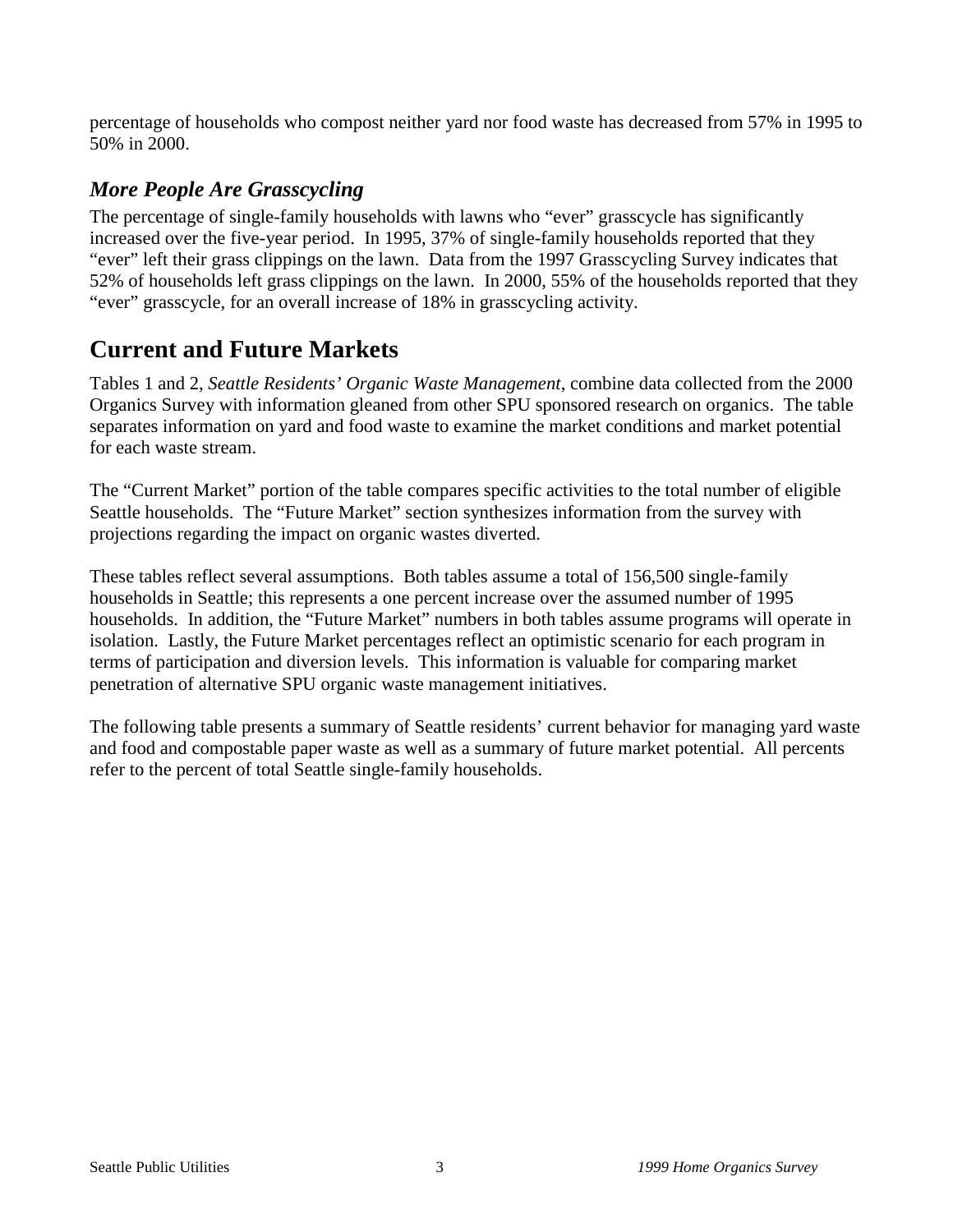| <b>Current Market</b>  |                             |                     | <b>Future Market</b>                 |                        |                     |                              |                     |
|------------------------|-----------------------------|---------------------|--------------------------------------|------------------------|---------------------|------------------------------|---------------------|
|                        | Participating<br><b>HHs</b> | Diversion<br>(Tons) | Eligible HHs<br>Not<br>Participating | Likely Market<br>(HHs) | Diversion<br>(Tons) | Potential<br>Market<br>(HHs) | Diversion<br>(Tons) |
| Composting             | 72,100<br>(46%)             | 12,000              | 78,100<br>(50%)                      | 16,400<br>(10%)        | 4,100               | 25,800<br>(16%)              | 6,400               |
| Grasscycling           | 59,200<br>(38%)             | 10,700              | 78,500<br>(50%)                      | 41,300<br>(26%)        | 7,400               | 13,700<br>(9%)               | 2,500               |
| Curbside               | 85,200<br>(54%)             | 39,700              |                                      |                        |                     |                              |                     |
| Clean Green Drop Off   |                             | 13,700              |                                      |                        |                     |                              |                     |
| Disposed of as Garbage |                             | 2,700               |                                      |                        |                     |                              |                     |
| Total                  |                             | 78,800              |                                      |                        |                     |                              |                     |

**Table 1: Seattle Residents' Organic Waste Management: Yard Waste**

\* See Attachment I to this section for yard waste assumptions and data sources

|                         | <b>Current Market</b>       |                     |                                      |                        | <b>Future Market</b> |                              |                     |
|-------------------------|-----------------------------|---------------------|--------------------------------------|------------------------|----------------------|------------------------------|---------------------|
|                         | Participating<br><b>HHs</b> | Diversion<br>(Tons) | Eligible HHs<br>Not<br>Participating | Likely Market<br>(HHs) | Diversion<br>(Tons)  | Potential<br>Market<br>(HHs) | Diversion<br>(Tons) |
| Composting              | 48,500<br>(31%)             | 4,000               | 108,000<br>(69%)                     | 25,000<br>(16%)        | 3,000                | 32,400<br>(21%)              | 4,000               |
| Curbside with Charge    |                             |                     | 156,500<br>$(100\%)$                 | 44,000<br>(28%)        | 6,400                | 31,300<br>(20%)              | 4,600               |
| Curbside without Charge |                             |                     | 156,500<br>$(100\%)$                 | 78,300<br>(50%)        | 11,500               | 32,900<br>(21%)              | 4,800               |
| Grinder                 | 81,400<br>(52%)             | 5,300               |                                      |                        |                      |                              |                     |
| Disposed of as Garbage  |                             | 32,900              |                                      |                        |                      |                              |                     |
| Total                   |                             | 42,200              |                                      |                        |                      |                              |                     |

\* See Attachment II to this section for food waste and compostable paper assumptions and data sources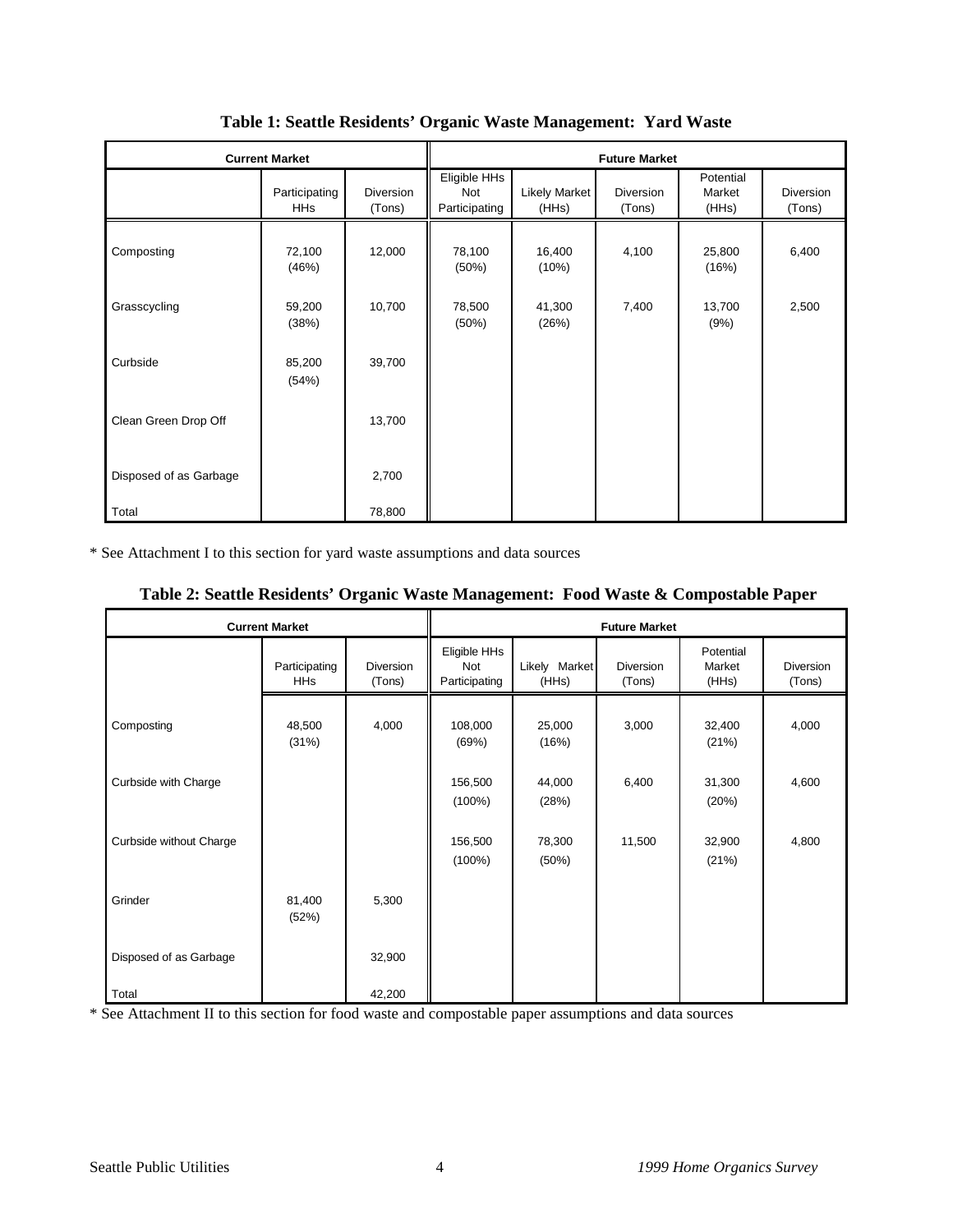#### *Yard Waste*

#### *Composting*

Current yard waste activities compared to the total number of single-family households within the City and the corresponding tonnage of yard debris diverted or disposed are summarized in the "Current Market" section of Table 1. Information from the 1999 Organics Survey indicates that approximately 46% of total Seattle single-family households currently compost yard debris. This activity diverts almost 12,000 tons per year.

The potential market for furthering "at home" yard waste diversion activity is summarized in the "Future Market" section of the table. As the table illustrates, approximately half of the single-family households in Seattle do not currently participate in back yard waste diversion activities. Survey respondents who do not currently compost were asked how likely they might be to do so next year if they were provided with more information on how to make it easy and pest free.

Approximately 10% (roughly 16,000 Seattle households) said that they would be "extremely" or "very likely" to compost in the next year if they were provided with more information on how to make it easy and pest free. This group is identified as the "Likely Market." It is estimated that this group's yard waste composting activities would result in approximately 4,000 additional tons diverted from the waste stream. About 16%, or approximately 25,000 households, fell into the "Potential Market," meaning that they were "somewhat likely" to compost next year if they were provided with more information on how to make it easy and pest free. This group has the potential to divert over 6,000 tons.

#### *Grasscycling*

The 1999 Organics Survey also indicates that roughly 38% of total Seattle households are "typically" grasscycling; their efforts divert over 10,000 tons of grass clippings per year. Among Seattle's singlefamily households, about one-quarter (26%) constitute a "Likely Market." Of the 26%, about 17% reported that they "ever" grasscycle and thus are likely candidates. Another 9% of households said they would be "very likely" to grasscycle if they had more information about the benefits. The diversion of yard debris from this likely group of grasscyclers is estimated at over 7,000 additional tons. Roughly 9% of households also said that they would be "somewhat likely" to grasscycle (the Potential Market) if they had more information about the benefits. This would result in an additional removal of approximately 2,000 tons of yard debris.

Survey respondents were also asked about their willingness to purchase a compost bin or mulching lawn mower during the next year as a way to encourage both of these yard waste diversion activities. Coincidently, the total number of households that indicated they would be likely to purchase one or both of these tools is about 5.5%, or approximately 8,600 single-family households.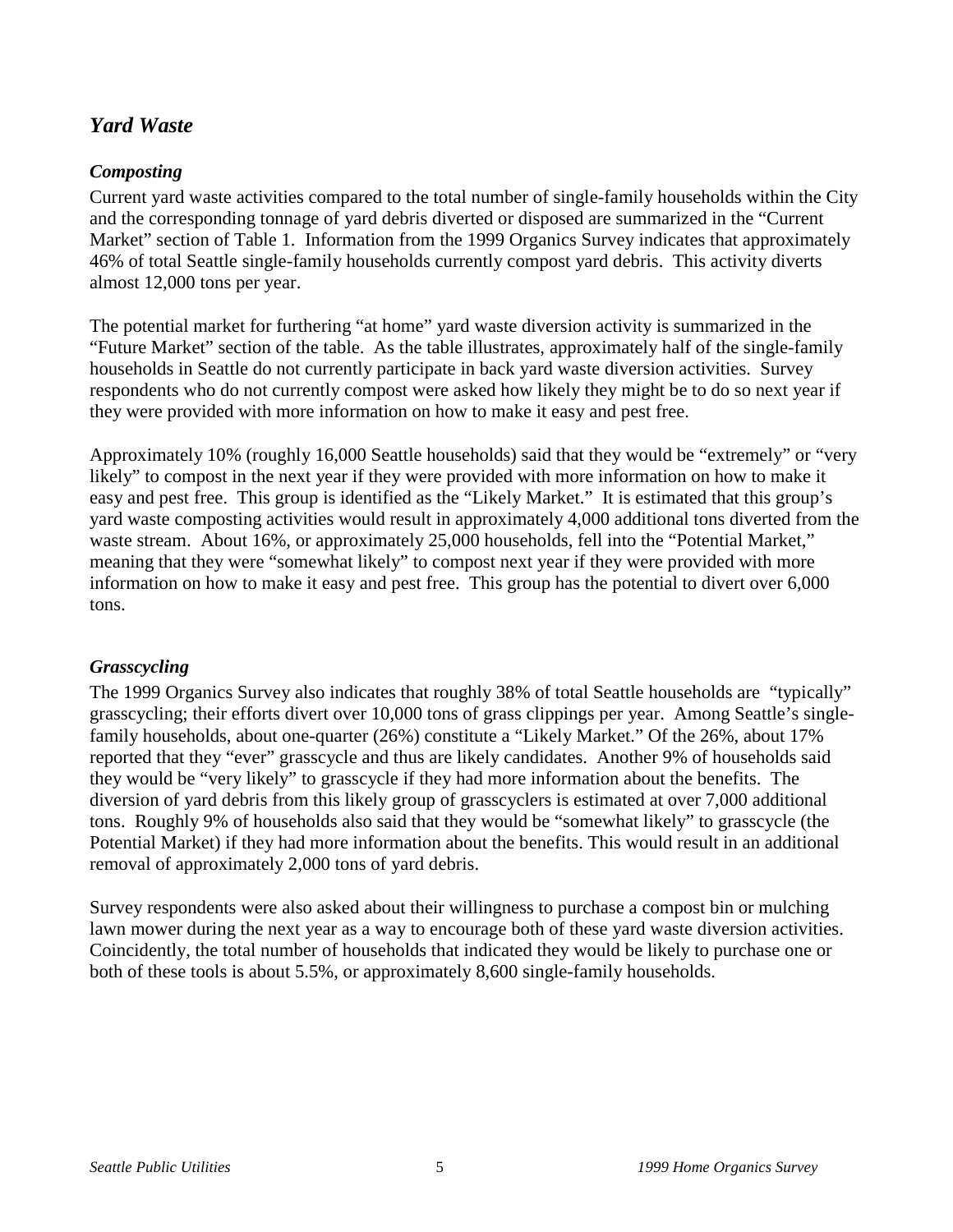### *Food and Compostable Paper Waste*

#### *Composting*

Current and potential market conditions for composting food and compostable paper waste were also examined. Summary results appear in Table 2. Currently, almost one-third (31%) of single-family households compost food scraps, resulting in nearly 4,000 tons of material diverted per year. Over half (52%) of Seattle households use a grinder and divert roughly 5,000 tons of food waste. The remaining 33,000 tons are disposed of as garbage.

Roughly 69% of single-family households do not currently compost food scraps. Of these households, approximately 16% (roughly 25,000 households) said that they would be very likely to compost food scraps if they were provided with more or better information on how to do it easily and make it pestfree. This Likely Market of composters has the potential to divert almost 3,000 tons of waste.

About 21% of Seattle households comprise the Potential Market, meaning that they are somewhat likely to compost food scraps if they were provided with more or better information on how to do it easily and make it pest-free. Their composting activity would result in an estimated 4,000 tons of waste diverted per year.

#### *Curbside Collection*

In the 1999 Organics Survey, respondents were asked how likely they would be to use curbside collection services for food and compostable paper waste. Respondents were asked about their likelihood to use a service with or without a \$2.00 per month fee for the service. Over one-quarter of Seattle households (28%) would be very likely to use curbside services if SPU charged \$2.00 per month. The interest in the service doubles if the City did not charge for this service. Roughly 50% of single-family households would use curbside food waste collection services for no charge. The food waste diversion rate is estimated at almost 6,000 tons per year if there is a charge for the service. If no charge is imposed, then the estimate increases to over 11,000 tons.

The Potential Market for curbside collection of food and compostable paper waste was also determined. Approximately 20% of Seattle households are somewhat likely to use curbside collection services if the City charged \$2.00 per month. This would result in diverting approximately 4,600 tons of food waste. If the City did not impose a charge, then 21% of single-family households are somewhat likely to participate and divert about 4,800 tons.

It is interesting to note that the total future potential market for using curbside collection services for food and compostable paper waste is almost 50% if the City were to charge \$2.00 per month. In contrast, if the City did not impose a charge, then the total future potential market increases to just over 70%.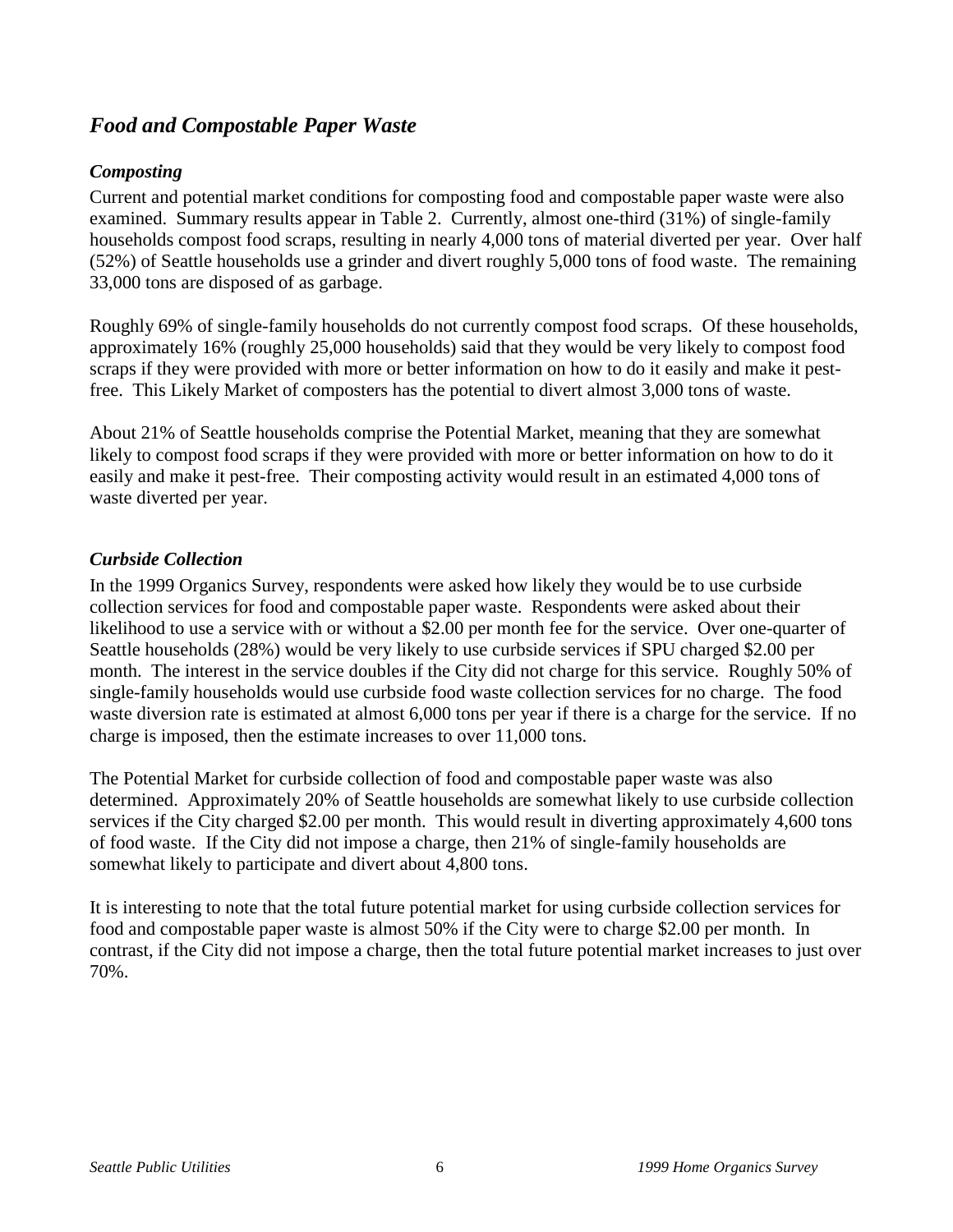# <span id="page-8-0"></span>**Conclusions**

The 1999 Home Organics Survey reveals several opportunities for diverting home organic wastes. Promoting home management of organic wastes will help to achieve the goals set forth in the 1998 solid waste management plan, namely to "protect public and environmental health and improve cost-effectiveness and system efficiencies."

#### *Grasscycling affords the best opportunity for the diversion of yard waste.*

Although the total future tonnage diversion from the "likely" and "potential" market is about the same for composting and grasscycling activities, the "likely" market for grasscycling in terms of households and diversion is substantially larger. This is due, in part, to the number of households who occasionally grasscycle, plus those households who expressed a willingness to grasscycle if they were more aware of the benefits of grasscycling.

#### *Curbside collection of food and compostable paper waste offers the greatest potential for increased diversion of organics.*

Curbside collection of food and compostable paper has the potential to divert a considerable amount of material. Currently, about 32,000 tons of food and compostable paper waste is disposed of in the garbage. The likely and potential market of Seattle households that would be willing to use curbside collection services for food and compostable paper is nearly 50% even if the City were to charge \$2.00 per month. This action would result in roughly 11,000 tons of diverted materials. If the City did not impose a charge, then the combined future market potential increases to just over 70% and would result in the diversion of over 16,000 tons.

#### *Demand for composting bins and mulching mowers is limited in the short term.*

The survey indicates that the total number of single-family households willing to purchase either a composting bin or mulching lawn mower during the next year is roughly 5.5%, or approximately 8,600 single-family households. Despite the limited demand for both a composting bin and mulching mower in the short term, the demand for mulching mowers may increase (or at least remain steady) since residents may need to replace this tool over time.

#### *Providing information about benefits and ease of use appears to be an effective strategy for increasing composting and grasscycling behavior.*

Survey participants responded favorably to receiving information regarding the benefits of using both a mulching mower and composting bin. Roughly one-quarter (26%) of Seattle households said that they would be at least somewhat likely to compost in the next year if they were provided with more information on how to make it easy and pest free. Similarly, about one-fifth (18%) of single-family households indicated that they would be very likely to grasscycle if they had more information about the benefits.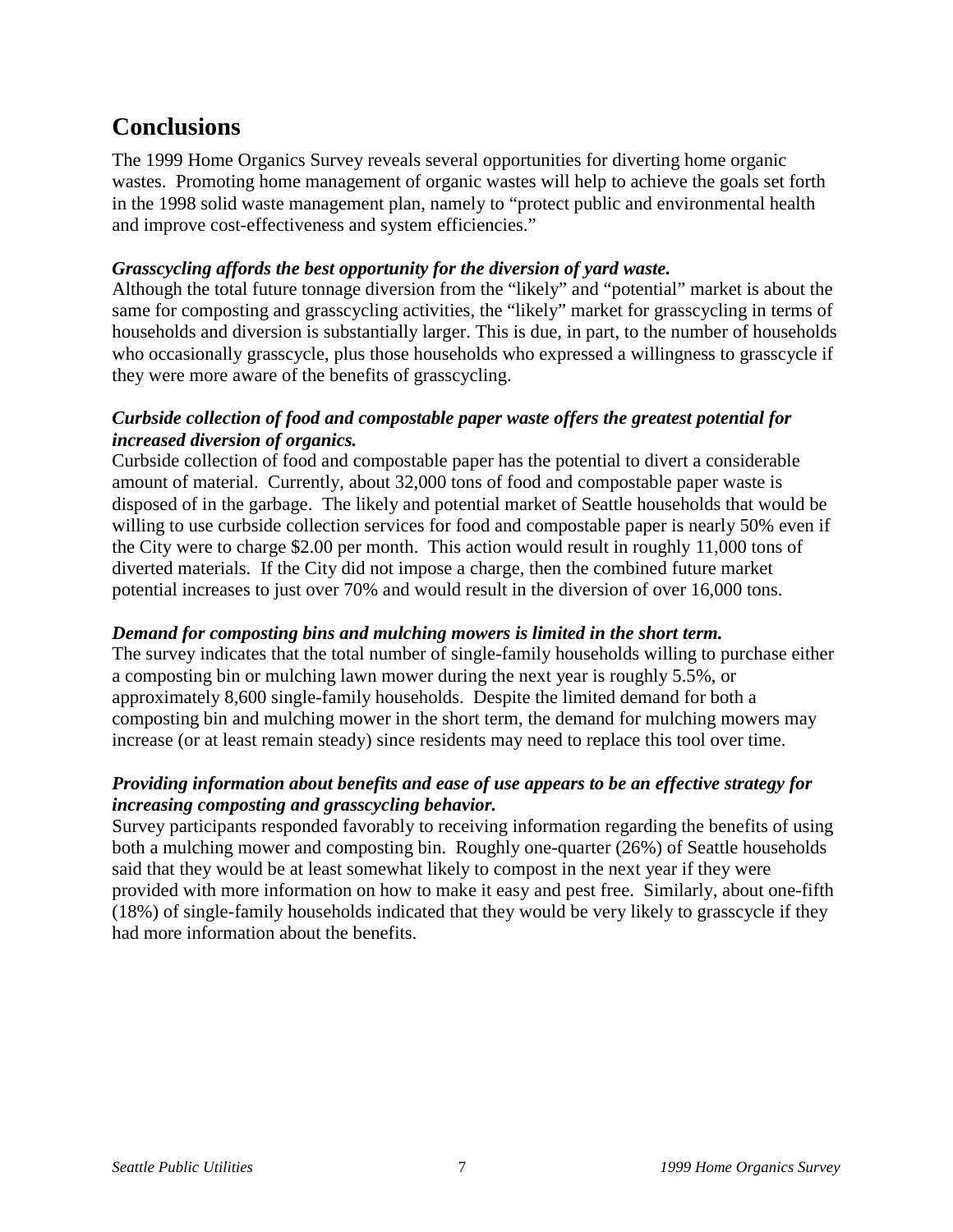#### **ATTACHMENT I YARD WASTE ASSUMPTIONS AND DATA SOURCES**

# **Composting**

#### *Current Market*

#### *Participating Households*

The 1999 survey indicated that approximately 46% (or 72,100) of the 156,500 single-family households in Seattle compost (Table 6). The 156,100 total households is an SPU estimate based upon the most recent census.

#### *Diversion*

**Households:** There are three sets of households included in this calculation: 1.) those that compost with a city-provided bin and report that they do not grasscycle, 2.) those that compost with a city-provided bin and report that they also grasscycle, and 3.) those that compost with some other type of bin. The survey indicates that 30% of participating households compost with a city-supplied bin. Half of those using a city-provided bin report that they also grasscycle. A unique measure of diversion (pounds of yard waste composted per year) is used for each of these three types of households.

**Pounds per Household:** SPU estimates that single-family households with yards generate about 625 pounds of leaves and grass per year. The total generation of yard waste from these households is estimated by summing the yard waste from the curbside yard waste collection program (single-family only), disposed single-family waste, self-haul auto and the single-family portion of self haul truck waste, plus the estimated amount diverted through both grasscycling and backyard composting. This sum, divided by the total number of households, results in an estimate of 904 pounds of yard waste generated per household per year. The portion that is leaves and grass is estimated using data from a 1988/90 waste stream composition study that was completed before the curbside yard waste program was implemented. That study indicated that 75% of yard waste collected in the curbside garbage was leaves and grass. However, only 35% of self-haul auto yard waste was leaves and grass and only 30% of truck self-haul was leaves and grass. The remainder of the yard waste is assumed to be brush and prunings that cannot be composted in backyard bins. The result of this SPU analysis is that 625 of the total 904 pounds are estimated to be leaves and grass.

For households that use a city-supplied bin to compost and do not grasscycle, an 80% efficiency rate is assumed by SPU. This means that these households compost 80% (or 500 pounds per year) of the available 625 pounds of leaves and grass.

Since grasscycling occurs upstream of backyard composting, less grass is available for those households that both grasscycle and compost with a city-provided bin. The previously mentioned waste composition study found that 28% of the 625 pounds of yard waste is leaves and 72% is grass. SPU assumes that these households grasscycle most of the grass and none of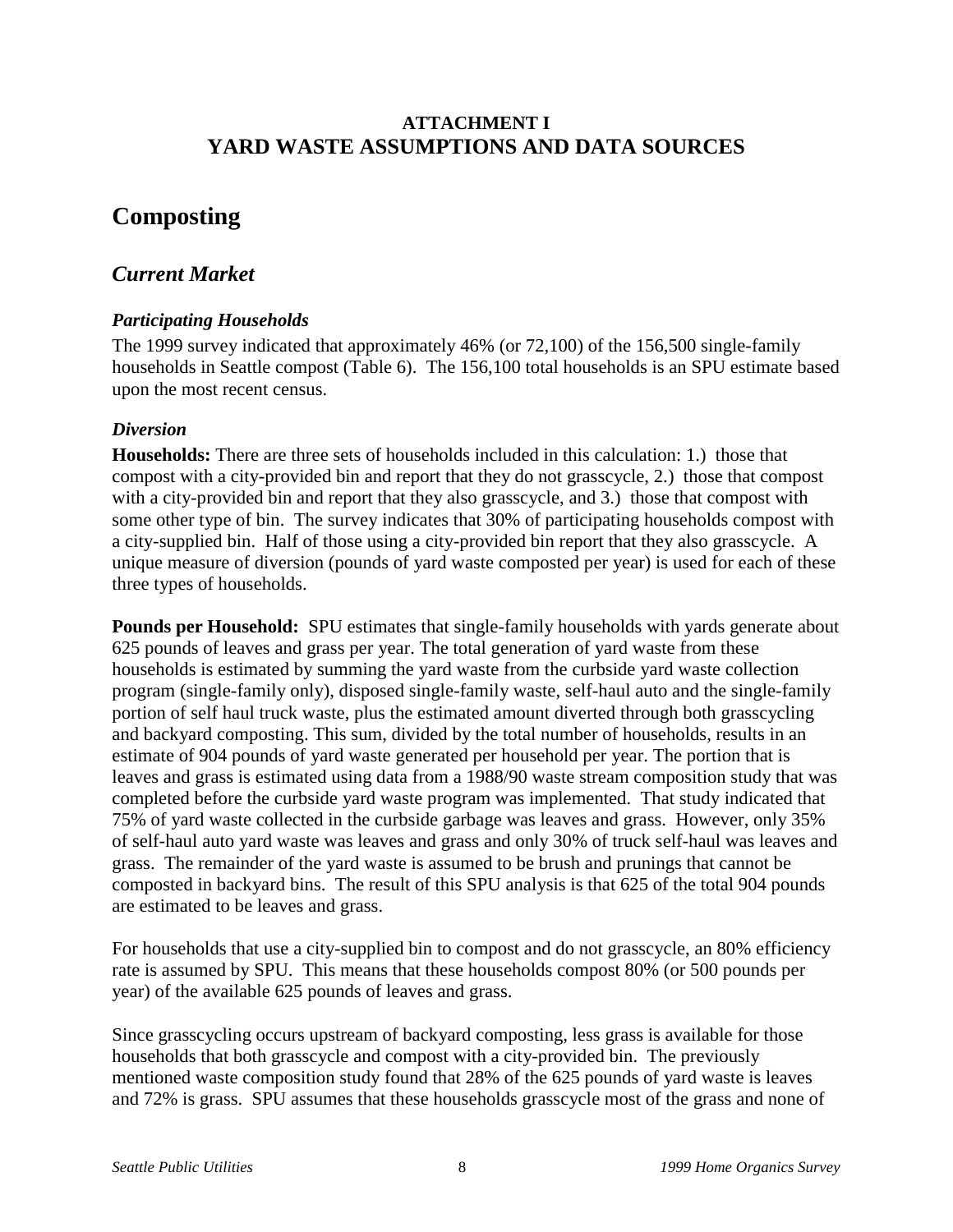the leaves. Thus 80% of the leaves or 140 pounds  $(80\% * 28\% * 625)$  plus the 20% of grass or 90 pounds that is not grasscycled (20%\*72%\*625) is assumed to be composted by these households. This assumption results in 230 pounds per year of yard waste that is available to backyard compost by households that both grasscycle and use city-supplied bins to compost.

For households that do not use a city-provided bin, SPU assumes that only half of the available leaves and grass or 313 pounds is composted. This assumption provides a conservative estimate of yard waste diverted from households that do not use a city-provided bin.

These assumptions and calculations yield an estimated 12,000 tons that is diverted through backyard composting. The full calculation is:

0.46\*156,600\*.3\*.5\*500 / 2000 (to convert to tons) for those who do not grasscycle and compost in a city bin

plus

 $0.46*156,600*.3*.5*230/2000$  for those who do grasscycle and compost in a city bin plus

0.46\*156,600\*.7\*313/2000 for those that compost but do not do so in a city-supplied bin.

## *Future Market*

Of the 156,500 single-family households in Seattle, 96% are considered to be eligible composting households; they have a yard and/or garden (Table 4). Of these 150,240 eligible households, an estimated 78,100 (50% of all single-family households) do not participate in any type of yard waste composting (Tables 4 and 6). Twenty-one percent of these non-participating households (10% of all single-family households) also reported that they were either "extremely" or "very likely" to participate in composting in the future (Table 26). This 21% constitutes a likely market for future composting. Those households that indicated they were "somewhat likely" to compost in the future are the potential market (Table 26). The diversion for these future households was assumed to be 500 pounds per household per year. See the explanation above under "Current Market" for the derivation of this estimate.

# **Grasscycling**

## *Current Market*

The 1999 survey indicated that 38% (or 59,200) of the 156,600 single-family households in Seattle grasscycle (Table 11).

## *Diversion*

SPU estimates that single-family households generate 904 pounds of yard waste each year. 625 of the 904 pounds are leaves and grass and 72% percent of this amount, or 450 pounds are grass. SPU's 80% efficiency rate (that is explained above) results in 360 pounds of grass being diverted per year per grasscycling household. Thus, the total tons grasscycled are estimated to be:  $.38*156,600*360 / 2000 =$  (approx.) 10,700 tons per year.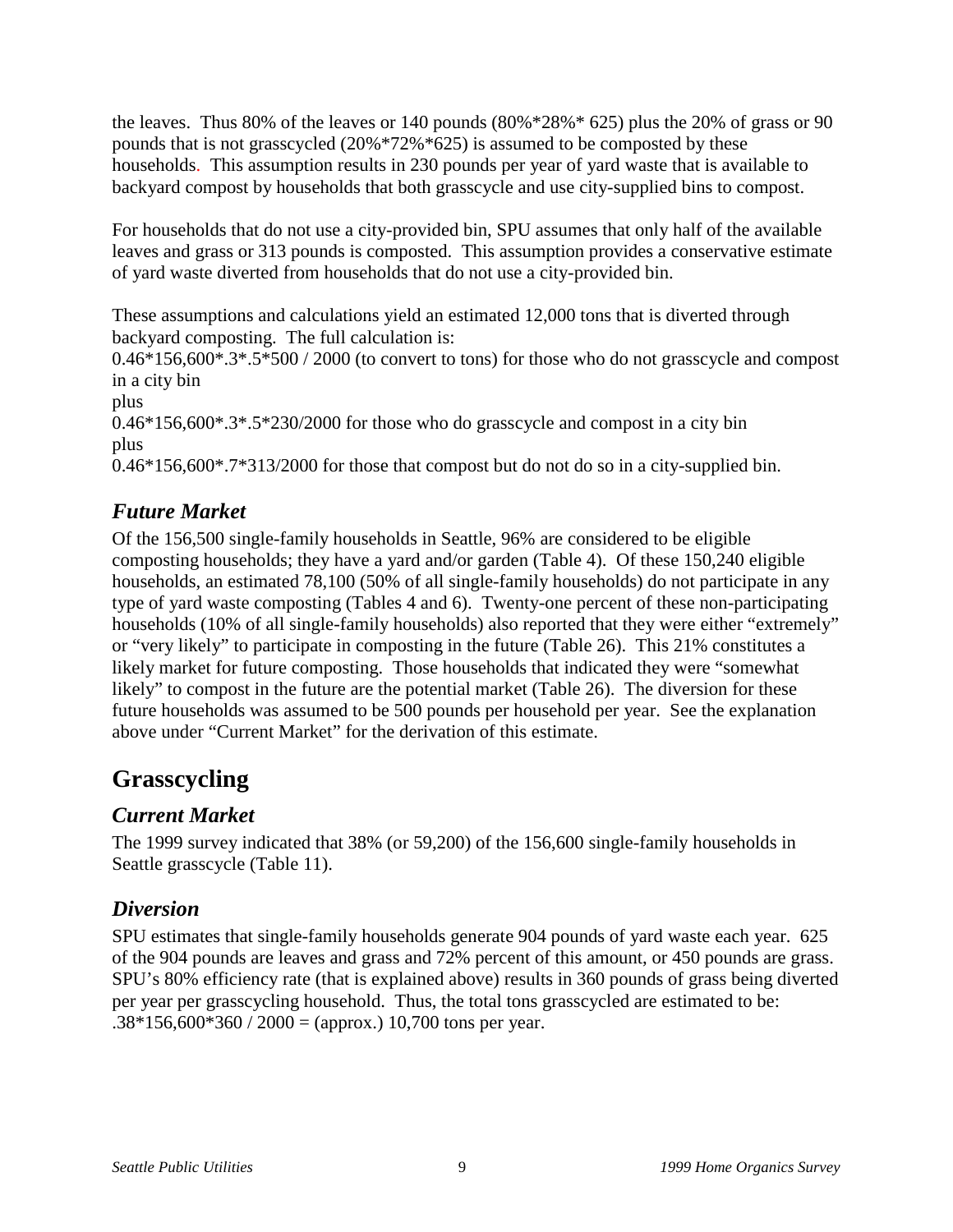#### *Future Market*

Of the 156,500 single-family households in Seattle, 88% are considered to be grasscycling eligible households; they have a lawn (Table 4). Of these 137,720 eligible households, 57% or 78,500 (50% of all single-family households) do not typically grasscycle (Tables 4 and 12). The likely market is comprised of those households that reported that they "ever grasscycle" (Table 29) plus those that are mowing their lawn but not currently grasscycling and that reported that they were "extremely' or "very likely" to grasscycle in the future (Table 31). Those households that indicated they were "somewhat likely" to grasscycle in the future (Table 31) are the potential market. Diversion estimates for these future households are based on 360 pounds per household per year (80% of 450 pounds of grass). Please see the above Current Market diversion estimate.

## **Curbside Pick-Up**

#### *Current Market*

Participating households and annual diversion is from the December 1999 Yard Waste Report.

# **Self-Haul to Transfer Station**

### *Current Market*

Annual diversion is from the December 1999 Yard Waste Report.

# **Disposal in Garbage**

#### *Current Market*

Annual disposal includes both commercially collected and self-hauled waste from single-family residences. Commercially collected single-family waste quantities are from the 1999 Seattle Waste Composition Study and self-hauled tonnage is from the 1996 Seattle Waste Composition Study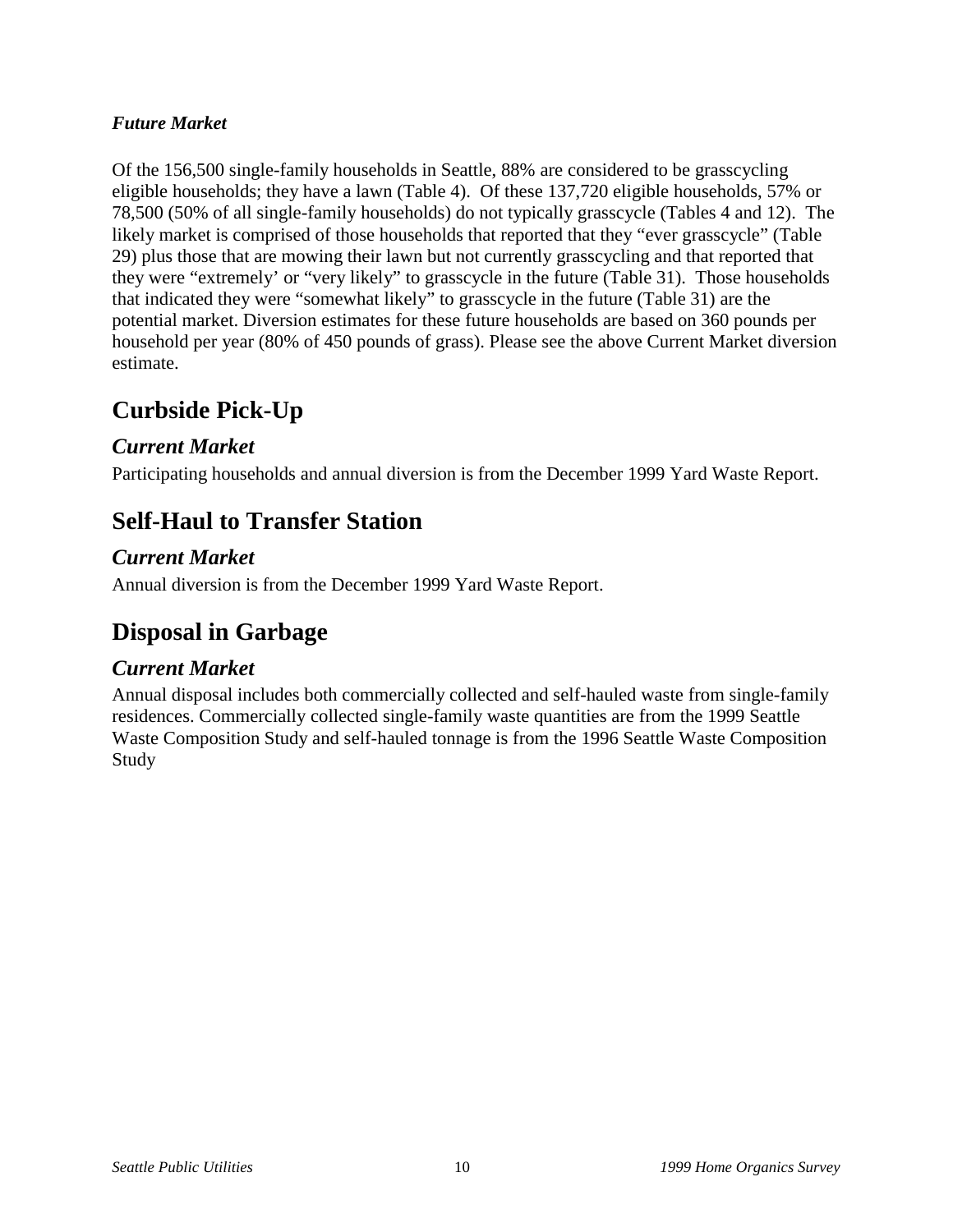#### **ATTACHMENT II FOOD WASTE AND COMPOSTABLE PAPER ASSUMPTIONS AND DATA SOURCES**

# **Composting**

#### *Current Market*

#### *Participating Households*

The 1999 survey indicated that 31% (or 48,500) of the 156,500 single-family households in Seattle compost food waste at home (Table 6).

#### *Diversion*

**Households:** The composting households are broken into two types: those that compost food waste in a city-supplied bin, and those that do not use a city-supplied bin. Of the estimated 48,500 households that compost, 15% use a city-supplied bin and 85% compost food with some other type of bin.

**Pounds per Household:** These estimates are based on a 1995 food waste weighing study where 150 households were asked to weigh their food waste over a 6-month time period. The result was 370 pounds per household per year, of which 81% (or 300 pounds) was considered compostable in the backyard.

For those households composting food in a city-supplied bin, SPU assumes an 80% efficiency rate for an annual diversion estimate of 240 pounds (.8\*300) per participating household. For those composting in other (non city-supplied) bins, SPU assumes a 50% efficiency rate for an annual diversion estimate of 150 pounds (.5\*300) per participating household.

## *Future Market*

All single-family households in Seattle are considered to be eligible for food waste composting. Sixty-nine percent of these households reported that they are not currently composting food waste, an estimated 108,000 households (table 6). The likely market is comprised of these non participating households that reported that they were "extremely' or "very likely" to compost food waste in the future (Table 35). Those households that indicated they were "somewhat likely" to compost food in the future (Table 35) are the potential market. Diversion estimates for these future households are based on 240 pounds per household per year (80% of 300 pounds of compostable food waste). Please see above Current Market diversion estimate.

# **Curbside Pick-up**

#### *Future Market*

All single-family households in Seattle are considered to be eligible for curbside pick-up of food waste. The likely market is comprised of households that reported that they were "extremely' or "very likely" to subscribe to curbside collection of food waste in the future (Table 22 and 37).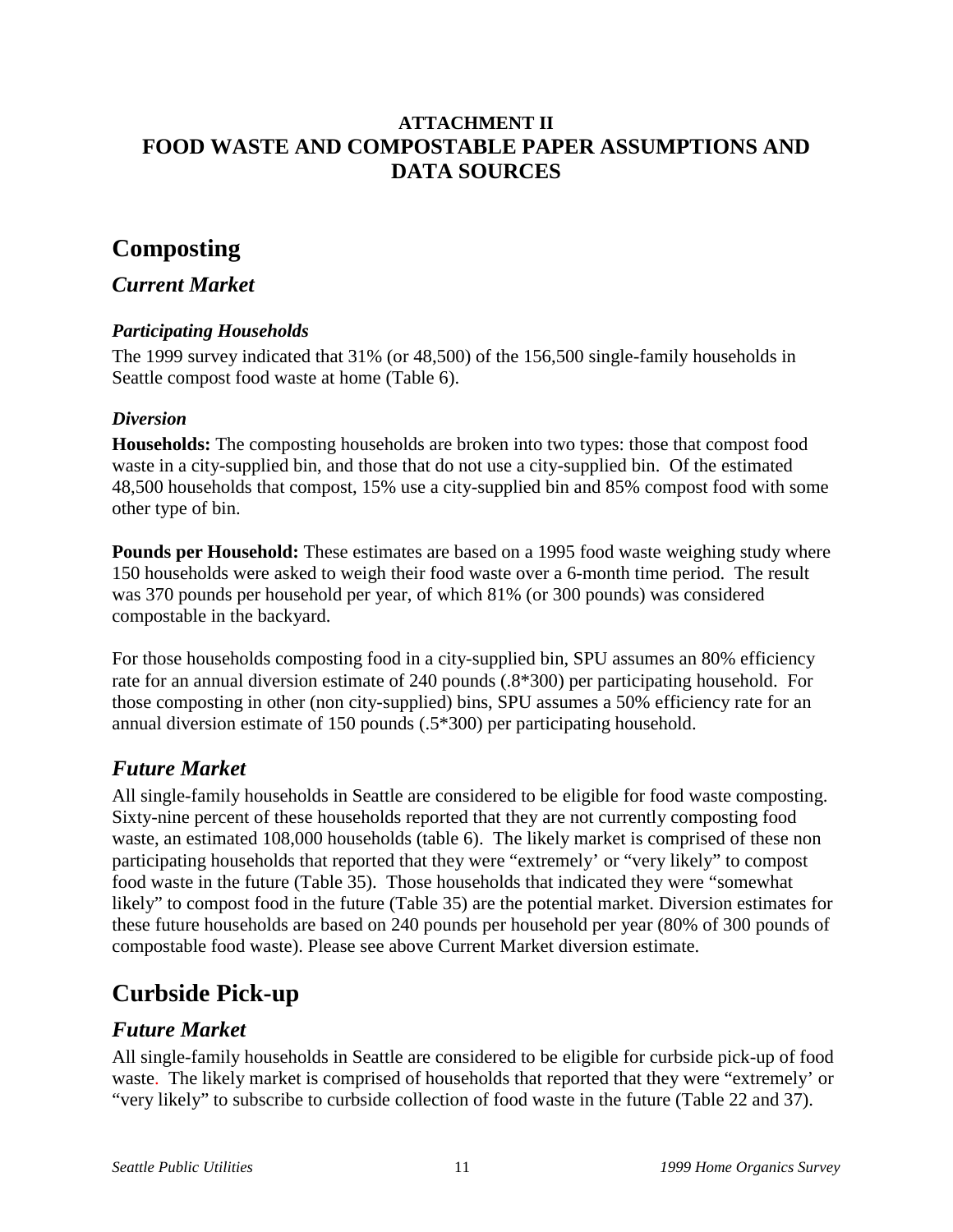The potential market is comprised of households that indicated they were "somewhat likely" to subscribe to curbside collection of food waste in the future (Table 22 and 37). Diversion estimates for these future households use 293 pounds of diverted food waste and compostable paper per household per year. This diversion estimate is based on results from the 1995 Seattle Solid Waste Utility Residential Food Waste Curbside Weighing Study.

# **Grinder Disposal**

## *Current Market*

The 1999 Organics Survey indicated that 52% of single-family households have and use a garbage disposal. Annual disposal estimates for grinders assumes 130 lbs. for each household that has a grinder. The 130-pound estimate is from the King County Department of Metropolitan Services Food Waste Discharges to the Wastewater System Study. This study estimated that 35% of food waste in households having grinders is disposed using this appliance and discharged to the wastewater collection system.

# **Disposal in Garbage**

## *Current Market*

Annual disposal includes both commercially collected and self-hauled food waste and compostable paper from single-family residences. Commercially collected single-family waste quantities are from the 1999 Seattle Waste Composition Study and self-hauled tonnage is from the 1996 Seattle Waste Composition Study.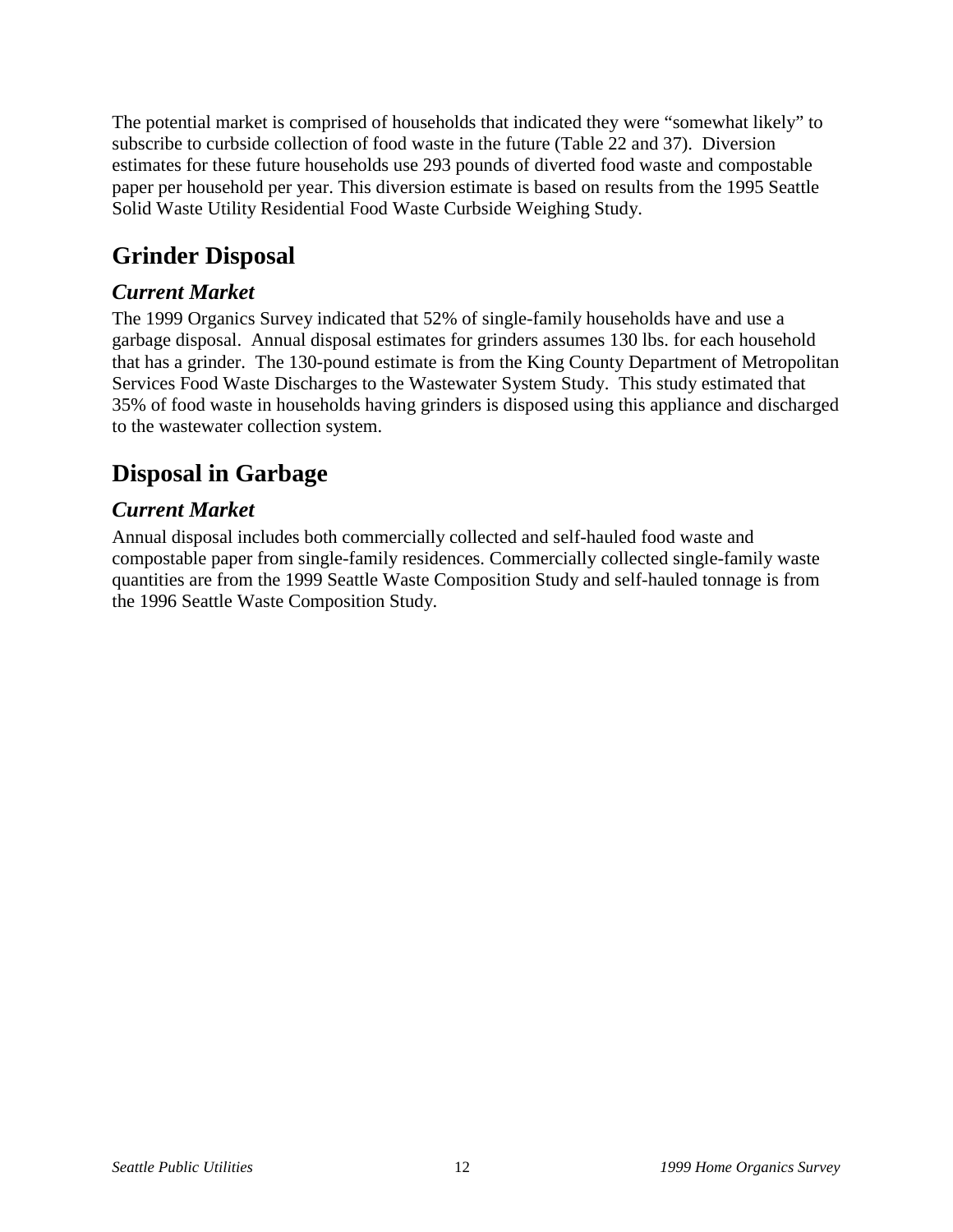## **References**

*City of Seattle, 1995 HOME ORGANICS WASTE MANAGEMENT SURVEY***,** prepared by Cascadia Consulting Group, Inc., March 1996

*City of Seattle, Department of Engineering, Solid Waste Utility, WASTE STREAM COMPOSITION STUDY 1988-1989,* prepared by: The Matrix Management Group, June 1989

*Seattle Solid Waste Utility, RESIDENTIAL FOOD WASTE CURBSIDE WEIGHING STUDY,* prepared by Pacific Rim Resources, June 1995

*RESIDENTIAL WASTE STREAM COMPOSITION STUDY 1998/99,* prepared by Cascadia Consulting Group, February 2000

*Seattle Solid Waste Utility, GRASSCYCLING SURVEY,* prepared by Elway Research, Inc., February 1997

*FOOD WASTE DISCHARGE TO THE WASTEWATER COLLECTION SYSTEM,* prepared by E & A Environmental Consultants, Inc., March 31, 1995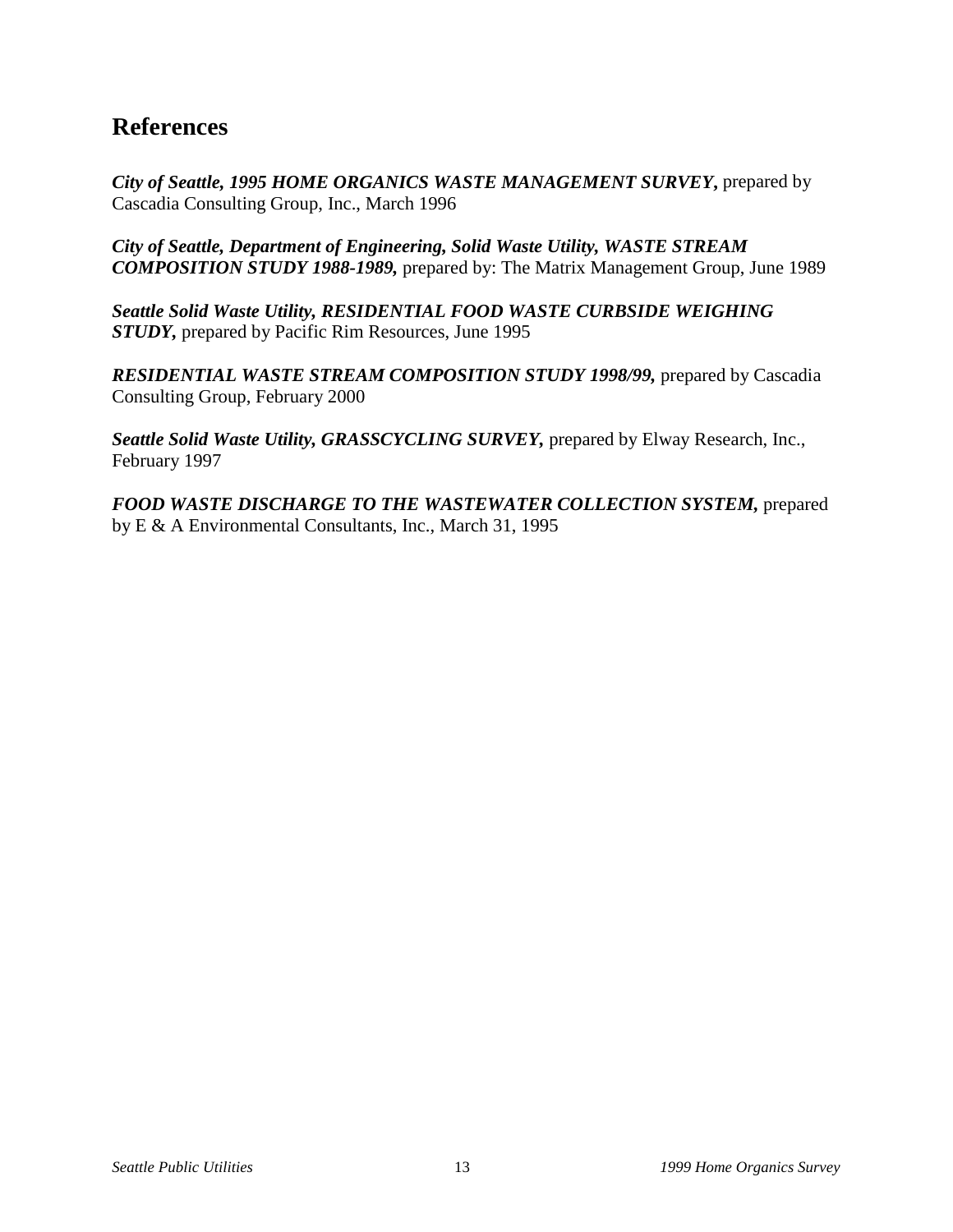# <span id="page-15-0"></span>**II. Research Design**

# **Objectives**

Seattle Public Utilities has commissioned this quantitative research to determine the level at which Seattle city residents are currently participating in organic waste management activities--that is, yard waste composting, food waste composting, and grasscycling.

The specific objectives of this research were as follows:

- $\Box$  To examine the extent to which Seattle residents are involved in organic waste management activities, including:
	- The types of waste management activities in which they currently engage;
	- Primary reasons for composting;
	- Awareness and usage of city-sponsored programs; and,
	- Interest in increased participation of organic waste management activities.
- $\Box$  To examine the attitudes of behaviors of Seattle residents who are not currently involved in organic waste management activities, including:
	- Awareness of and interest in composting;
	- Primary reasons for not composting or grasscycling;
	- Awareness of and interest in current and potential city-sponsored programs; and,
	- Likelihood of participating in organic waste management activities.

# **Methodology**

| <b>Target Population:</b> | To qualify for inclusion in this study, all respondents were screened to be<br>18 years of age or older and living within the city limits of Seattle. Only<br>those living in buildings with four or fewer units were considered eligible;<br>thus, the "universe" was defined as being 62% of all Seattle households. <sup>3</sup>                                    |
|---------------------------|------------------------------------------------------------------------------------------------------------------------------------------------------------------------------------------------------------------------------------------------------------------------------------------------------------------------------------------------------------------------|
| <b>Technique:</b>         | Market Trends, Inc. of Seattle, Washington conducted 600 telephone<br>interviews. All telephone interviews were conducted by trained,<br>professional survey-takers under the guidance of experienced supervisors.<br>Interviewers were thoroughly briefed on the goals and objectives of the<br>study and they were coached and monitored throughout data collection. |
| <b>Field Dates:</b>       | Telephone interviews were conducted between December and January,<br>2000, and telephone calls were placed from 4:00 p.m. to 9:00 p.m                                                                                                                                                                                                                                  |

<sup>3</sup> According to the 1990 Census, 62% of all Seattle households are in buildings with four or fewer units.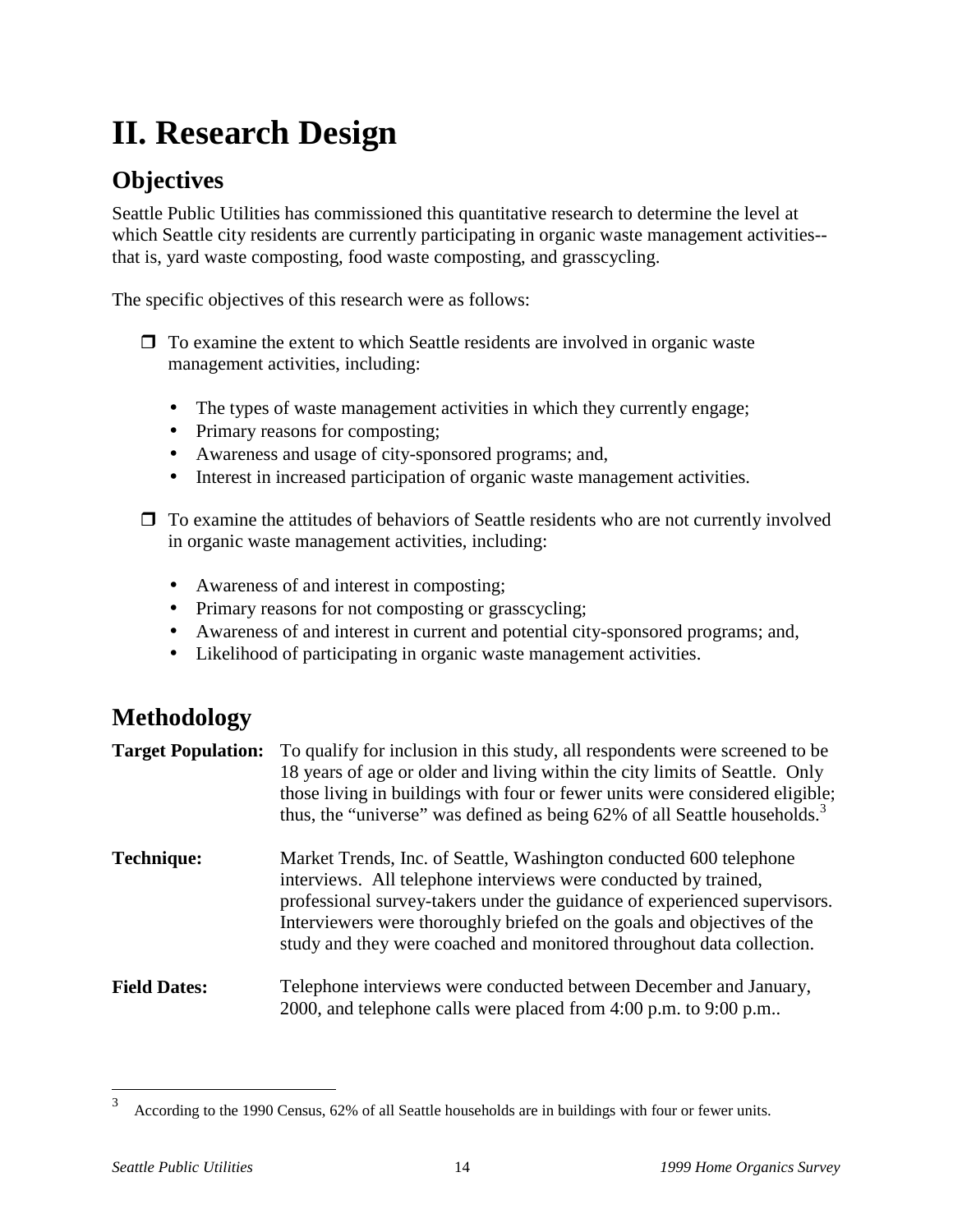- <span id="page-16-0"></span>**Questionnaire:** FBK Research designed the questionnaire in conjunction with Seattle Public Utilities. The instrument was pilot tested to ensure that the questions included would provide valid and reliable results. The pilot test pointed to certain areas in the questionnaire that seemed to confuse respondents. As a result, major modifications were made and an additional pilot test was conducted. This pilot test revealed that the instrument was solid and only very minor changes were made before it was approved for fielding. (See Appendix 2 for a copy of the survey instrument.) **Sample:** The sample for this survey was purchased from Survey Sampling of
- Connecticut and included a random selection of all working residential exchanges within the City of Seattle, recent to the previous six months. The sample was selected in proportion to the population within each Seattle zip code area. (See Appendix 1 for the disposition of the sample.)

## **Sample Profile**

When interpreting the finds of this survey, it is important to keep in mind the characteristics of the people interviewed. The following table presents a profile of the 600 Seattleites living in buildings with four or fewer units who were included in the survey. Here, as well as throughout this report, percentages may not sum to 100 because of rounding error, or because of the acceptance of multiple responses.

For comparison purposes, the table below also presents information obtained from the 1995 Seattle Organics Survey.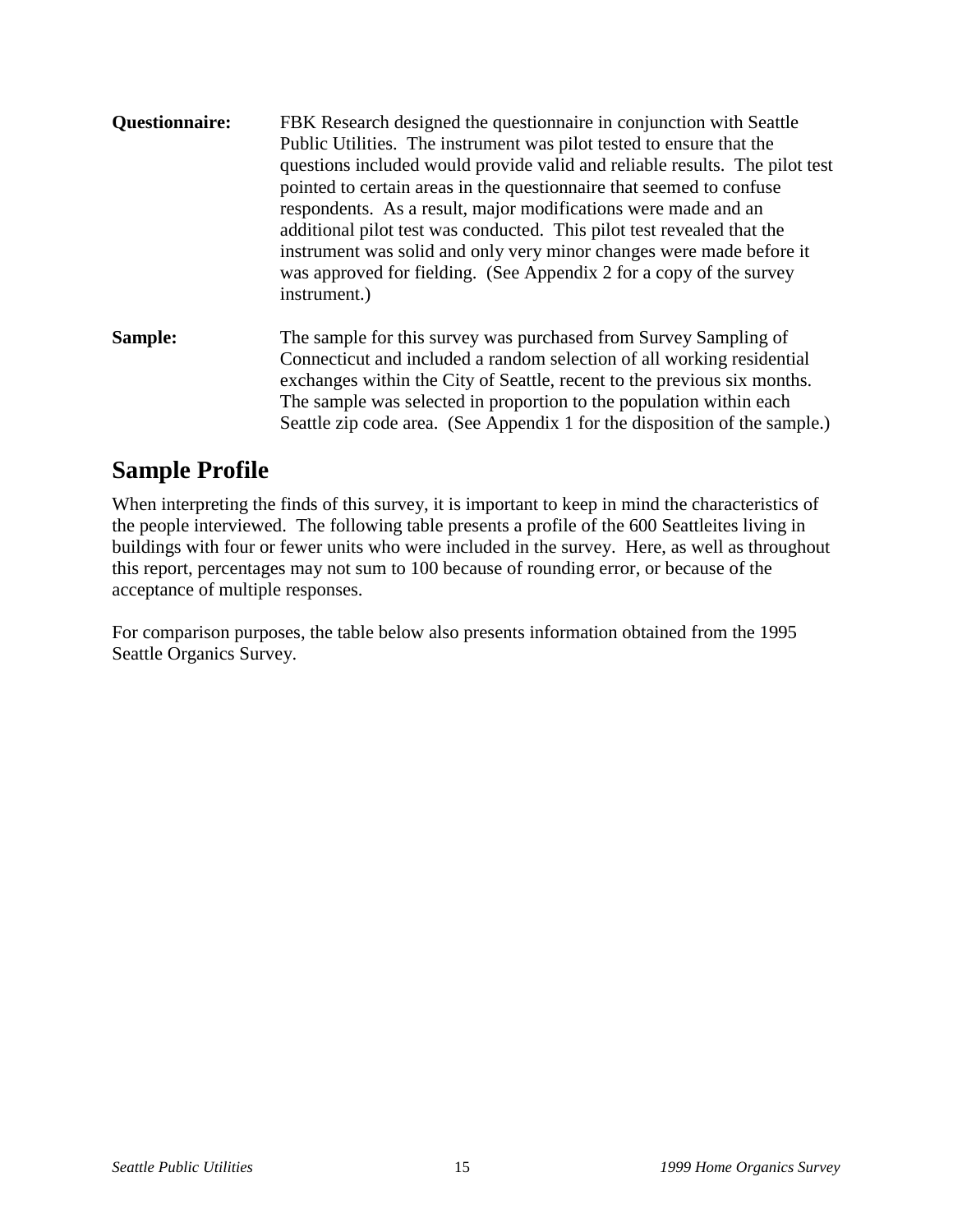#### **Table 3: Demographic Data**

|                            |                       | <b>January 2000</b> | <b>January 1995</b> |
|----------------------------|-----------------------|---------------------|---------------------|
| <b>Base:</b>               |                       | Sample of 600       | Sample of 610       |
|                            |                       |                     |                     |
| Gender:                    | Male                  | 42%                 | 39%                 |
|                            | Female                | 58%                 | 61%                 |
|                            |                       |                     |                     |
| Age:                       | 18 to 24 years        | 6%                  | 8%                  |
|                            | 25 to 34 years        | 20%                 | 24%                 |
|                            | 35 to 44 years        | 28%                 | 23%                 |
|                            | 45 to 54 years        | 21%                 | 16%                 |
|                            | 55 to 64 years        | 12%                 | 9%                  |
|                            | 65 years or older     | 12%                 | 17%                 |
|                            |                       |                     |                     |
| Ethnicity: <sup>4</sup>    | Caucasian             | 84%                 | 71%                 |
|                            | African-American      | 4%                  | 6%                  |
|                            | Asian                 | 5%                  | 10%                 |
|                            | Hispanic/Latino       | 1%                  | 3%                  |
|                            | Native American       | 1%                  | 3%                  |
|                            | Other (mixed)         | $2\%$               | 2%                  |
|                            | Don't know/Refused    | 5%                  | 6%                  |
|                            |                       |                     |                     |
| <b>Dwelling Type:</b>      | Single-unit           | 91%                 | 84%                 |
|                            | Multi-unit            | 9%                  | 16%                 |
|                            |                       |                     |                     |
| Ownership                  | Own                   | 77%                 | 71%                 |
|                            | Rent                  | 21%                 | 28%                 |
|                            |                       |                     |                     |
| <b>Number in Household</b> | One                   | 16%                 | 17%                 |
|                            | Two                   | 43%                 | 36%                 |
|                            | Three                 | 18%                 | 21%                 |
|                            | Four                  | 15%                 | 15%                 |
|                            | Five or more          | 7%                  | 10%                 |
|                            |                       |                     |                     |
| <b>Education:</b>          | High school or less   | 11%                 | 19%                 |
|                            | Some college          | 24%                 | 26%                 |
|                            | 4-year college        | 39%                 | 28%                 |
|                            | Graduate work         | 25%                 | 23%                 |
|                            |                       |                     |                     |
| $Income$ <sup>5</sup>      | Under \$30,000        | 10%                 | NA                  |
|                            | \$30,000 to \$50,000  | 21%                 | NA                  |
|                            | \$50,000 to \$75,000  | 24%                 | NA                  |
|                            | \$75,000 to \$100,000 | 15%                 | NA                  |
|                            | \$100,000 or more     | 15%                 | NA                  |
|                            | Don't know/Refused    | 15%                 | 9%                  |

<sup>&</sup>lt;sup>4</sup> In 1995, specific quotas were set for ethnicity based on census information. No quotas were set during 2000 and, as a result, the percentage of Caucasians may be skewed.

 $\overline{a}$ 

<sup>&</sup>lt;sup>5</sup> In 1995, 39% of the 610 respondents reported household incomes under \$40,000 and 52% reported incomes in excess of \$40,000. In 2000, 31% of the 600 respondents reported household incomes under \$50,000 and 54% reported incomes in excess of \$50,000. Although we are not able to test for significance given the change in categories, it appears that incomes have increased over the five years.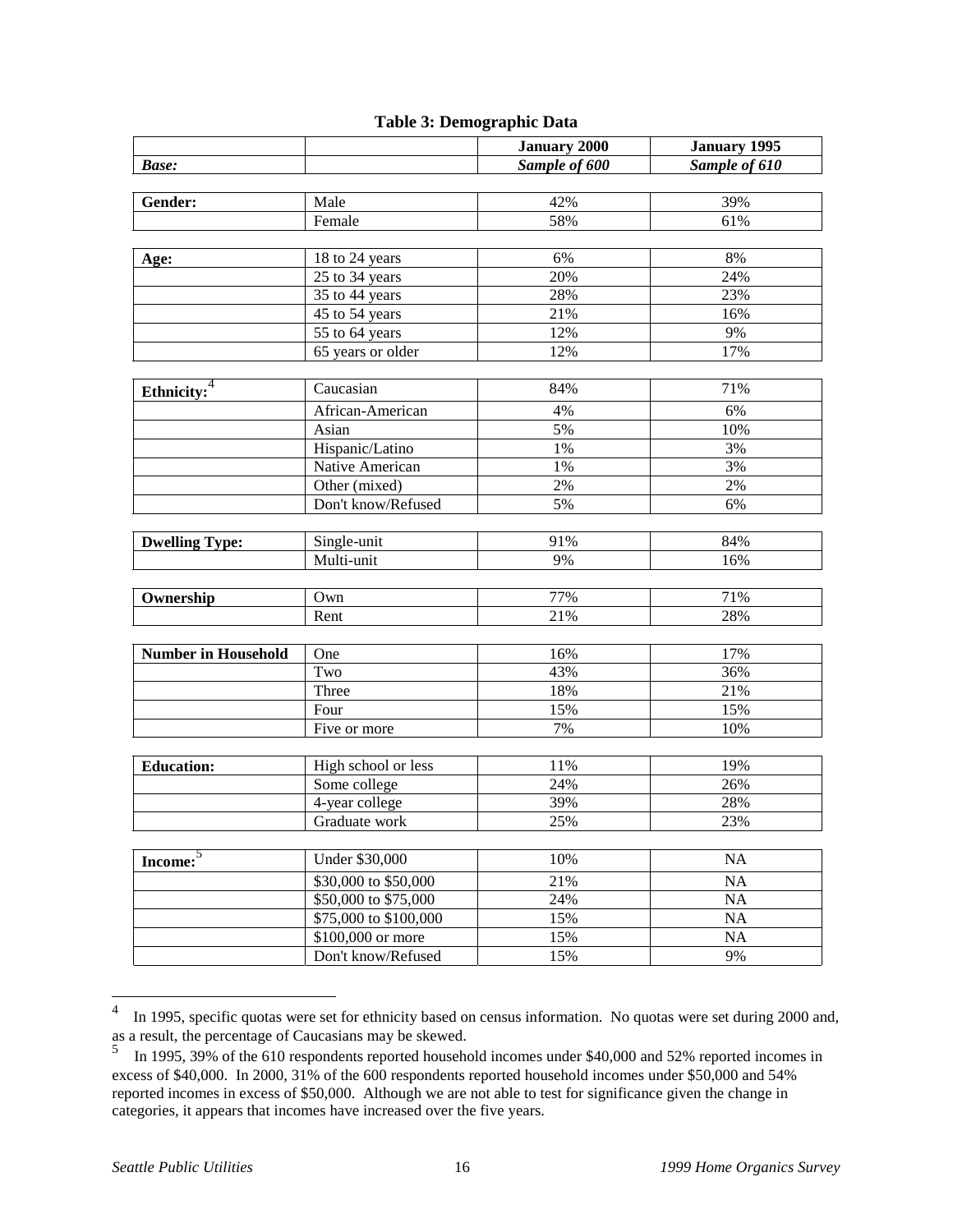# <span id="page-18-0"></span>**Household Characteristics**

Yard waste composting necessitates having a yard--a lawn, a garden, or both--and grasscycling necessitates having a grass lawn. Respondents in this research were asked to provide information about their households and yards to determine the extent to which they had the need to compost yard waste and to grasscycle. The following table provides this information. To facilitate comparison with the baseline, similar information is presented from the research conducted in 1995.

|                       |                | January 2000  | January 1995  |
|-----------------------|----------------|---------------|---------------|
| Base:                 |                | Sample of 600 | Sample of 610 |
|                       |                |               |               |
| <b>Yards:</b>         | Yes            | 96%           | 95%           |
|                       | N <sub>o</sub> | 4%            | 5%            |
|                       |                |               |               |
| Lawns:                | Yes            | 88%           | 85%           |
|                       | N <sub>o</sub> | 12%           | 15%           |
|                       |                |               |               |
| <b>Ever Care for</b>  | Yes            | 94%           | 79%           |
| Yard:                 |                |               |               |
|                       | N <sub>o</sub> | 6%            | 21%           |
|                       |                |               |               |
| <b>Have a Garden:</b> | Yes            | 71%           | 57%           |
|                       | N <sub>o</sub> | 29%           | 43%           |
|                       |                |               |               |
| <b>Garden Type:</b>   | Food           | 37%           | 35%           |
|                       | Flower         | 63%           | 51%           |
|                       | Other          | 8%            | 1%            |
|                       | Neither        | 29%           | 43%           |

| <b>Table 4: Household Characteristics</b> |  |
|-------------------------------------------|--|
|-------------------------------------------|--|

The majority of one to four unit households (96%) have a yard and thus the opportunity to compost yard waste. The majority (88%) also has a lawn and thus the ability to grasscycle.

For the purpose of this study, it was assumed that all households have the opportunity to compost food waste, as all households generate food scraps at home.

Roughly the same percentage of respondents in 2000 as those in 1995 reported that they have a yard and a lawn. However, a significantly higher percentage of the respondents in the 2000 study reported ever caring for their yard (94% versus 79% respectively) and that they had a garden (71% versus 57% respectively). Because there were changes in the survey design, it is not possible to determine the extent to which these changes are a result of changes in behaviors.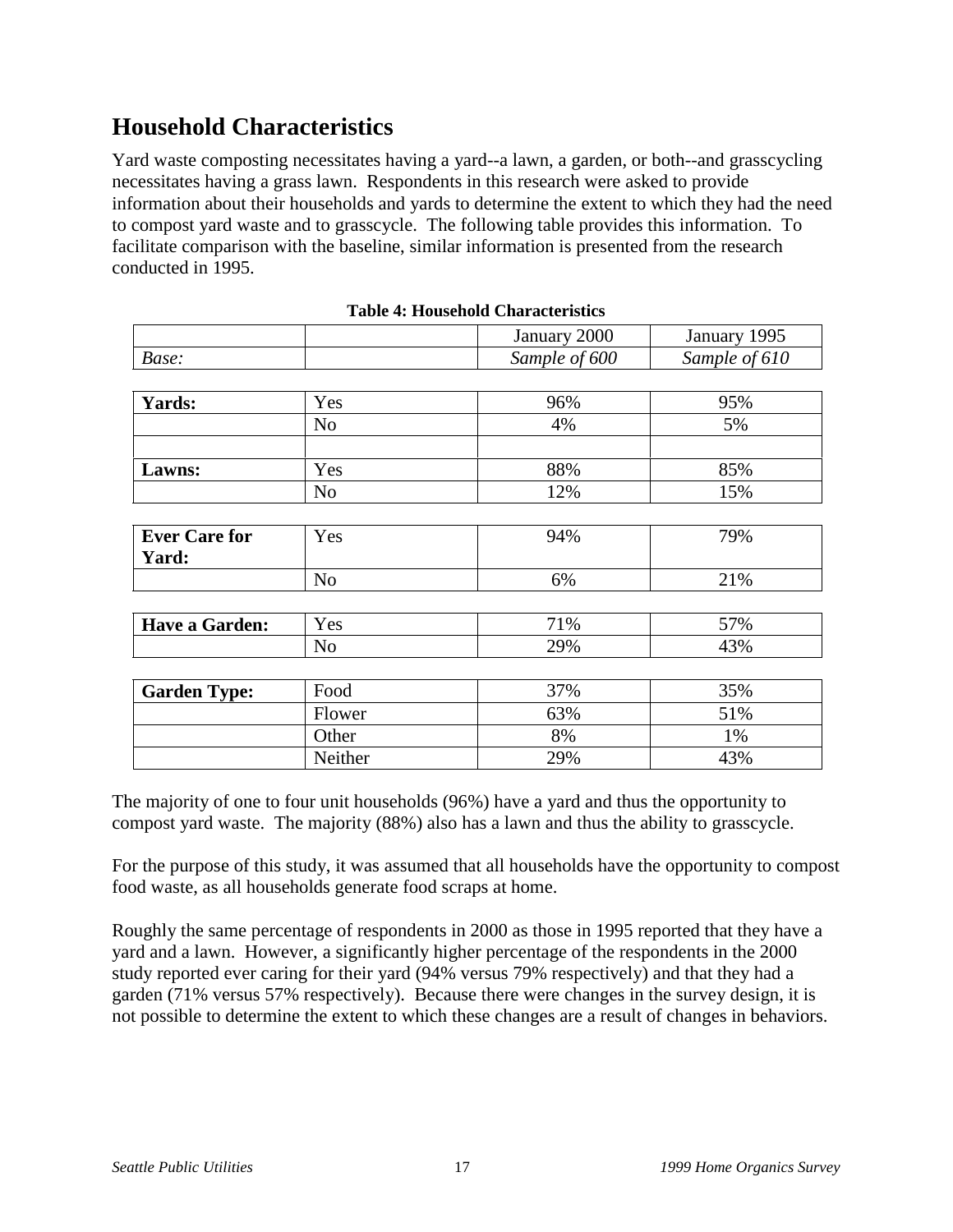# <span id="page-19-0"></span>**Survey Limitations**

A sample size of 600 is sufficient to provide 95% confidence that the resulting data will be within plus or minus 4.1% of what it would be if all Seattleites living in one to four unit buildings were interviewed. That is, in theory, had all people in the target population been interviewed, there is a 95% chance the results would be within plus or minus 4.1% of the results obtained from this sample. This error range is calculated at the 50%-50% response rate to any two-part question (e.g., 50% "no" and 50% "yes"), and is therefore the maximum error range that can be expected from a sample this size.

This report addresses results from several specific subgroups. The following table presents some of these subgroups, the number of interviews conducted, and the associated error range.

| Subgroup                                   | Number of Interviews | <b>Associated Error Range</b> |
|--------------------------------------------|----------------------|-------------------------------|
|                                            |                      |                               |
| <b>Total Sample</b>                        | 600                  | $+/- 4.1\%$                   |
|                                            |                      |                               |
| <b>Yard Waste Composters</b>               | 274                  | $+/- 6.0\%$                   |
| <b>Food Waste Composters</b>               | 184                  | $+/- 7.4%$                    |
| Grasscyclers                               | 327                  | $+/- 5.5\%$                   |
|                                            |                      |                               |
| <b>Yard Waste Only Composters</b>          | 113                  | $+/- 9.4\%$                   |
| Food Waste Only Composters                 | 23                   | $+/- 20.9\%$                  |
| <b>Compost Both Yard and Food Waste</b>    | 161                  | $+/- 7.9\%$                   |
| <b>Compost Neither Yard Nor Food Waste</b> | 303                  | $+/- 5.7\%$                   |

**Table 5: Survey Subgroups**

This sample excluded any household in which there is no telephone number, or any household in which there is only a cellular telephone number. This sample also excluded any household with a telephone exchange that was issued within six months prior to the purchase of the sample.

The data presented in this report provides a very reliable and valid picture of Seattleites' attitudes and behaviors with regard to organic waste management activities. This data is very useful when assessing the size of the current market and the future potential for program enhancement and expansion. However, it must be kept in mind that this survey cannot predict the future. While great care and the most advanced methods available were employed in the design, execution and analysis of this study, these results should be interpreted only as representing the view of these respondents at the time they were interviewed.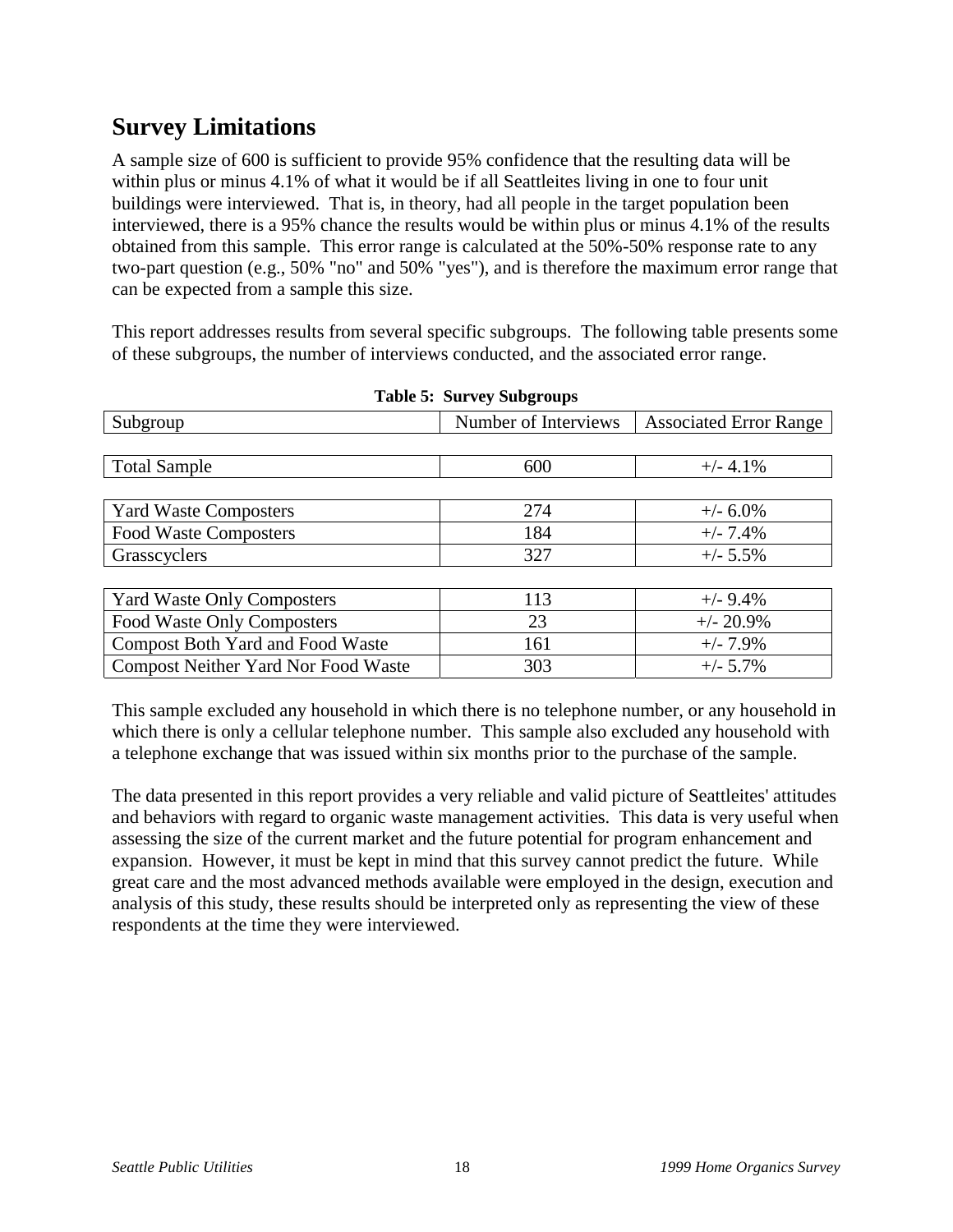# <span id="page-20-0"></span>**III. Current Market: Detailed Findings**

## **Characteristics of the Market**

### *One of Two Seattleites Are Currently Composting*

Among the 600 Seattle residents interviewed, about one out of every two (50%) are currently composting yard and/or food waste, and 50% are doing neither.

- 113 (19%) currently compost yard waste but not food waste (referred to as "yard waste only composters" in this report);
- 23 (4%) currently compost food waste but not yard waste (referred to as "food waste only composters" in this report);
- 161 (27%) currently compost both yard and food waste (referred to as "yard and food waste composters" in this report); and,
- 303 (50%) currently do not compost either yard or food waste (referred to as "noncomposters" in this report).

Together,

- 274 (46%) currently compost yard waste (and may or may not compost food waste); and,
- 184 (31%) currently compost food waste (and may or may not compost yard waste).

The following table compares this information to that collected in 1995:

#### **Table 6: Current Composting Behavior**

|                             | January 2000<br>January 1995 |               |
|-----------------------------|------------------------------|---------------|
| <b>Base:</b> Total Sample   | Sample of 600                | Sample of 610 |
|                             |                              |               |
| Yard Waste Only             | 19%                          | 19%           |
| Food Waste Only             | 4%                           | 3%            |
| Both Yard and Food Waste    | 27%                          | 22%           |
| Neither Yard Nor Food Waste | 50%                          | 57%           |
|                             |                              |               |
| <b>Total Yard Waste</b>     | 46%                          | 41%           |
| <b>Total Food Waste</b>     | 31%                          | 25%           |

Although not statistically significant, the percentage of households that engage in composting behavior seems to be higher today. Five years ago only 41% of qualifying households were composting yard waste while 46% are composting yard waste today. Five years ago only 25% of qualifying households were composting food waste, while 31% are composting food waste today. The percentage of households who compost neither yard nor food waste has decreased from 57% in 1995 to 50% in 2000.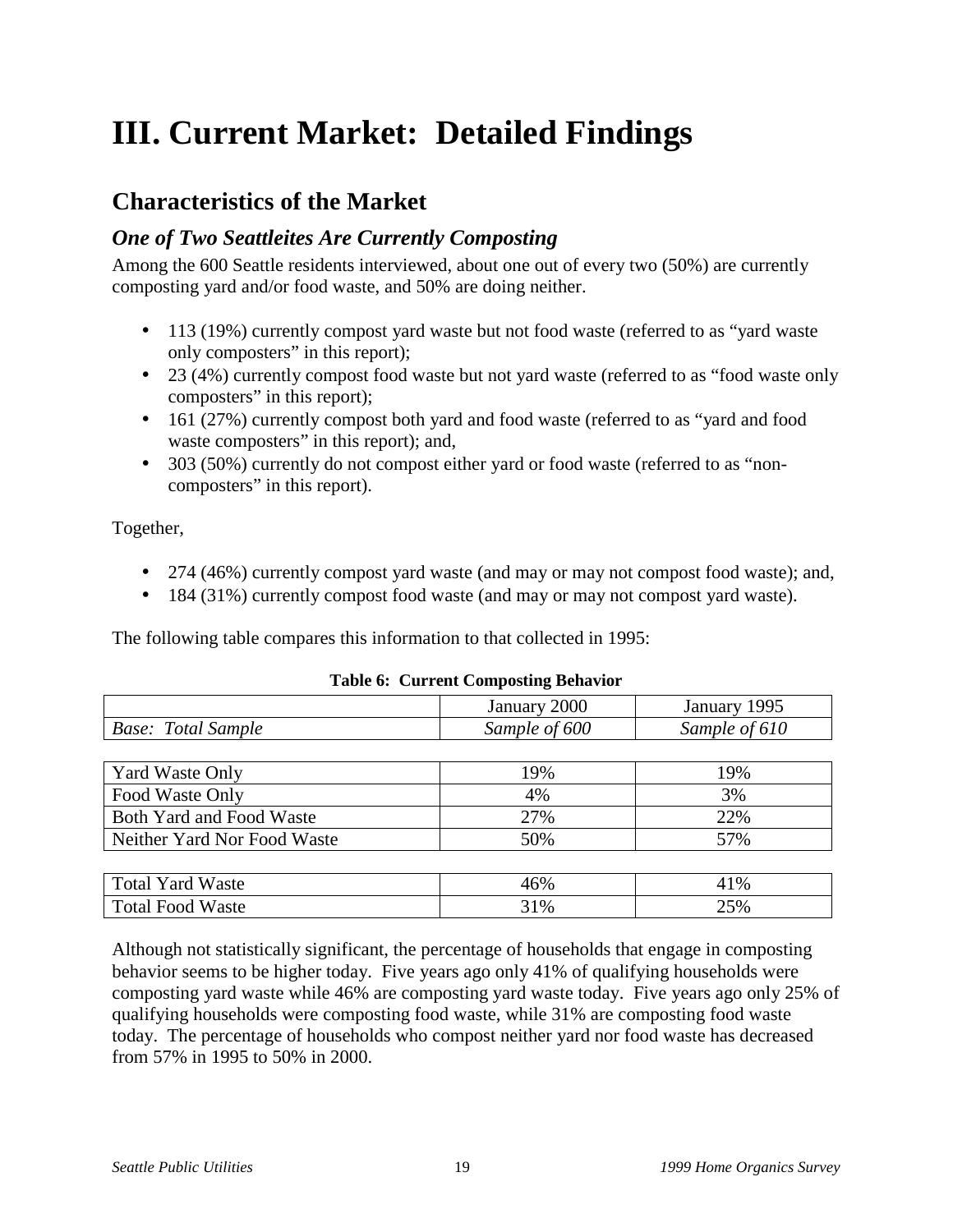The table below provides information about the demographic characteristics of those who currently compost yard waste, those who currently compost food waste, and those who compost neither. For comparison purposes, the percentages for the total sample are repeated here.

When looking at the characteristics of those who compost, the following highlights emerge:

• The percentages of men and women who compost yard waste match the percentage of men and women in the total sample. However, a significantly higher percentage of food waste composters are women. Sixty-six percent (66%) of all food waste composters are women and only 34% are men.

Looked at another way, the same percentage of women compost yard waste as males who compost yard waste. However, 35% of all females reported that they compost food waste compared to only 25% of all males who reported the same.

- Those who compost tend to be younger than are those who do not compost. Only 20% of those who compost yard waste are 55 years of age or older, and 17% of those who compost food waste are 55 years of age or older. Twenty-eight percent (28%) of those who compost neither yard nor food waste are 55 years of age or older. Sixty percent (60%) of those who are 55 years of age or older currently compost neither yard nor food waste.
- Those who live in single-unit dwellings are more likely to compost than are those who live in multi-family dwellings. Forty-nine percent (49%) of those who live in singlefamily units compost neither yard nor food waste, compared to 63% of those who live in multi-family units.
- Those who compost yard and/or food waste tend to have higher levels of education compared to those who do not compost either yard or food waste. Twenty-nine percent (29%) of the yard waste composters and 29% of the food waste composters have gone on to graduate school, while only 21% of those who compost neither yard nor food waste have done the same.

Looked at another way, 53% of those who have a four-year college degree or less currently do not compost either yard or food waste. Forty-three percent (43%) of those who have completed post-graduate work do not compost either yard or food waste.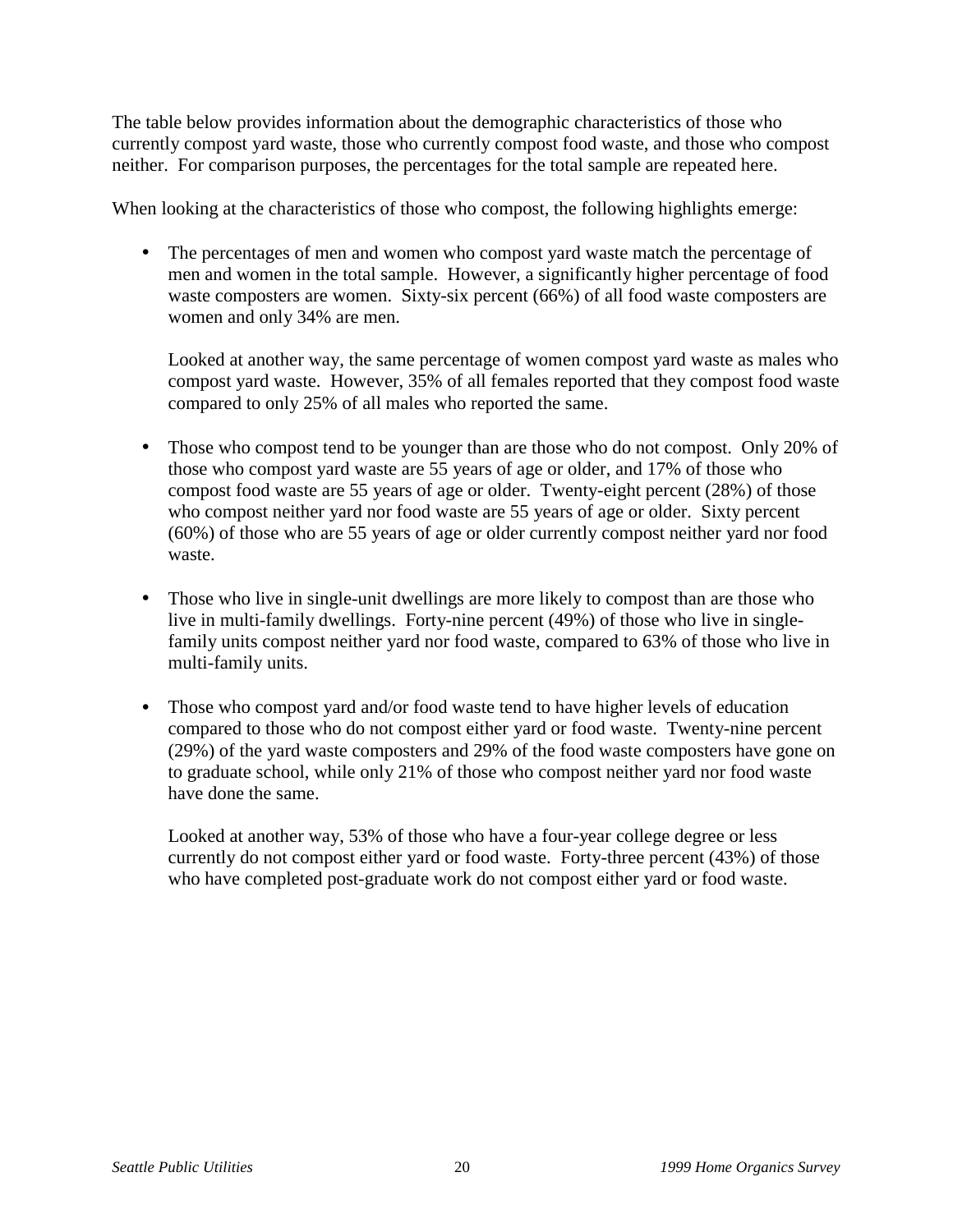|                        | Total     | Yard  | Food    | Non-       |
|------------------------|-----------|-------|---------|------------|
|                        | Sample    | Waste | Waste   | Composters |
| $Base6$ :              | (600)     | (274) | (184)   | (303)      |
| (Percentage of Sample) | $(100\%)$ | (46%) | (31%)   | (50%)      |
|                        |           |       |         |            |
| Gender:                |           |       |         |            |
| Male                   | 42%       | 41%   | 34%     | 44%        |
|                        | $(100\%)$ | (44%) | (25%)   | (52%)      |
| Female                 | 58%       | 59%   | 66%     | 56%        |
|                        | $(100\%)$ | (47%) | (35%)   | (49%)      |
|                        |           |       |         |            |
| Age:                   |           |       |         |            |
| Under 25               | 6%        | 7%    | 9%      | 5%         |
|                        | $(100\%)$ | (47%) | (45%)   | (39%)      |
| 25 to 34               | 20%       | 21%   | 24%     | 17%        |
|                        | $(100\%)$ | (48%) | (38%)   | (44%)      |
| 35 to 44               | 28%       | 28%   | 26%     | 28%        |
|                        | $(100\%)$ | (46%) | (28%)   | (51%)      |
| 45 to 54               | 21%       | 23%   | 22%     | 21%        |
|                        | $(100\%)$ | (49%) | (32%)   | (50%)      |
| 55 to 64               | 12%       | 12%   | 9%      | 14%        |
|                        | $(100\%)$ | (44%) | (22%)   | (56%)      |
| 65 or older            | 12%       | 8%    | 8%      | 14%        |
|                        | $(100\%)$ | (33%) | (22%)   | (64%)      |
|                        |           |       |         |            |
| Ethnicity:             |           |       |         |            |
| Caucasian              | 84%       | 85%   | 86%     | 83%        |
|                        | $(100\%)$ | (47%) | (32%)   | (50%)      |
| Asian                  | 5%        | 5%    | 6%      | 4%         |
|                        | $(100\%)$ | (48%) | (41%)   | $(41\%)$   |
| African-American       | 4%        | 1%    | 0%      | 6%         |
|                        | $(100\%)$ | (18%) | $(0\%)$ | (82%)      |
| Latino                 | 1%        | 2%    | 2%      | 1%         |
|                        | $(100\%)$ | (63%) | (37%)   | (25%)      |
| American Indian        | 1%        | 0%    | 0%      | 1%         |

#### **Table 7: Profile of Composters**

(100%)

1% (30%)

(100%)

(100%)

Mixed (Other) 2%

(0%)

2% (50%) (0%)

3% (50%)

 6 161 respondents compost both yard and food waste; thus, these 161 respondents are included in both categories.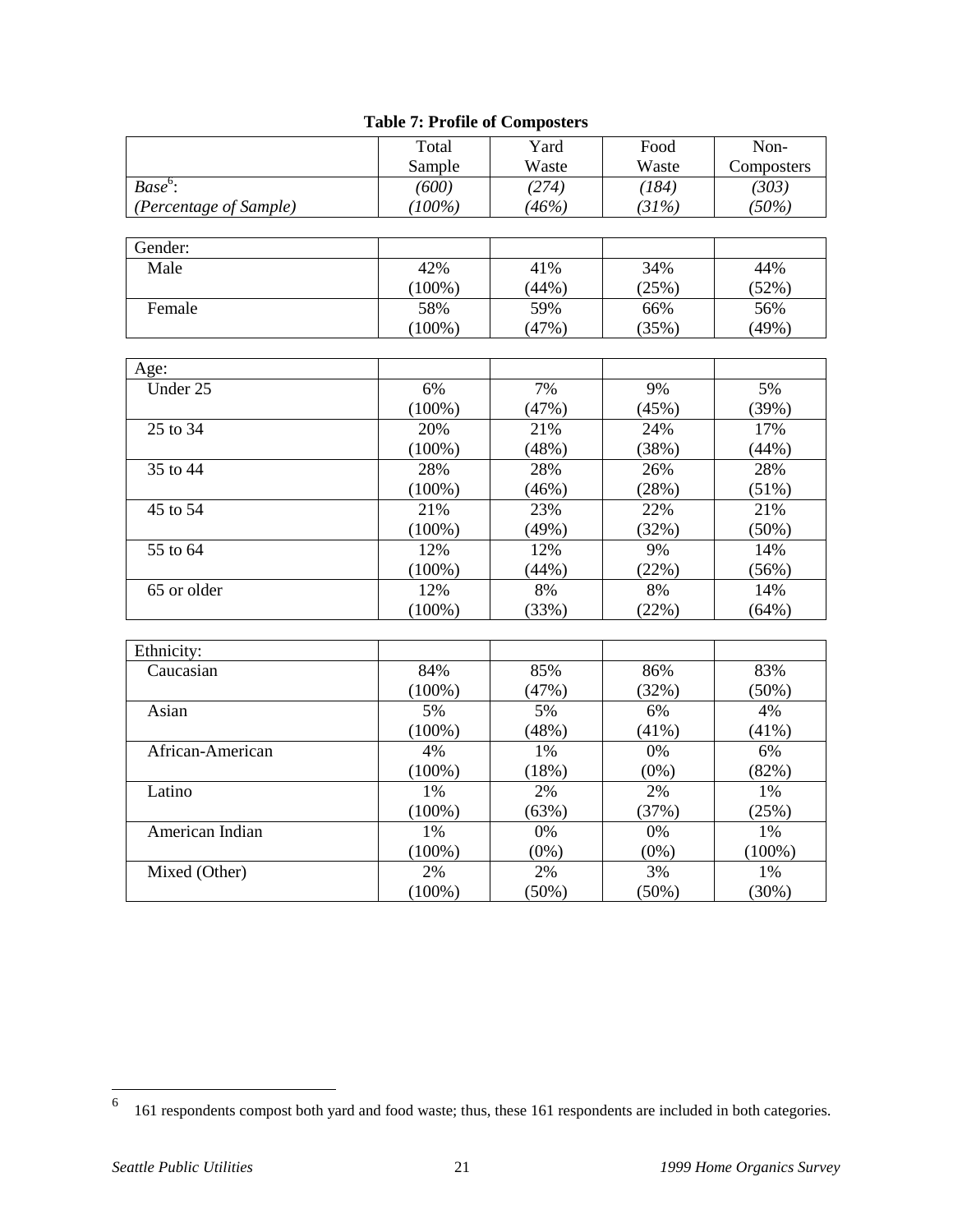#### **Table 7, cont.**

|                        | Total     | Yard  | Food  | Non-       |
|------------------------|-----------|-------|-------|------------|
|                        | Sample    | Waste | Waste | Composters |
|                        |           |       |       |            |
| Dwelling Type:         |           |       |       |            |
| Single-unit            | 91%       | 94%   | 93%   | 89%        |
|                        | $(100\%)$ | (47%) | (32%) | (49%)      |
| Multi-unit             | 9%        | 6%    | 7%    | 11%        |
|                        | $(100\%)$ | (30%) | (22%) | (63%)      |
|                        |           |       |       |            |
| Home Ownership:        |           |       |       |            |
| Own                    | 77%       | 78%   | 77%   | 78%        |
|                        | $(100\%)$ | (46%) | (30%) | (51%)      |
| Rent                   | 21%       | 20%   | 22%   | 21%        |
|                        | $(100\%)$ | (43%) | (31%) | $(50\%)$   |
|                        |           |       |       |            |
| Number in Household:   |           |       |       |            |
| One                    | 16%       | 14%   | 14%   | 18%        |
|                        | $(100\%)$ | (39%) | (26%) | (58%)      |
| Two                    | 43%       | 40%   | 40%   | 45%        |
|                        | $(100\%)$ |       | (29%) |            |
|                        |           | (43%) |       | (53%)      |
| Three                  | 18%       | 20%   | 18%   | 17%        |
|                        | $(100\%)$ | (50%) | (31%) | (46%)      |
| Four                   | 15%       | 18%   | 19%   | 13%        |
|                        | $(100\%)$ | (56%) | (39%) | (43%)      |
| Five or more           | 7%        | 7%    | 7%    | 7%         |
|                        | $(100\%)$ | (42%) | (30%) | (49%)      |
|                        |           |       |       |            |
| Education:             |           |       |       |            |
| High school or less    | 11%       | 8%    | 9%    | 14%        |
|                        | $(100\%)$ | (32%) | (25%) | (61%)      |
| Some college/AA Degree | 24%       | 24%   | 25%   | 23%        |
|                        | $(100\%)$ | (46%) | (32%) | (49%)      |
| 4-Year college degree  | 39%       | 38%   | 36%   | 41%        |
|                        | $(100\%)$ | (44%) | (23%) | (53%)      |
| Graduate work/degree   | 25%       | 29%   | 29%   | 21%        |
|                        | $(100\%)$ | (54%) | (36%) | (43%)      |
|                        |           |       |       |            |
| Household Income:      |           |       |       |            |
| Under \$30,000         | 10%       | 5%    | 7%    | 13%        |
|                        | $(100\%)$ | (24%) | (22%) | (66%)      |
| \$30,000 to \$50,000   | 21%       | 25%   | 25%   | 19%        |
|                        | $(100\%)$ | (53%) | (36%) | (46%)      |
| \$50,000 to \$75,000   | 24%       | 26%   | 27%   | 23%        |
|                        | $(100\%)$ | (48%) | (34%) | (48%)      |
| \$75,000 to \$100,000  | 15%       | 17%   | 14%   | 12%        |
|                        | $(100\%)$ | (54%) | (29%) | (42%)      |
| \$100,000 or more      | 15%       | 12%   | 12%   | 17%        |
|                        | $(100\%)$ | (38%) | (25%) | (60%)      |
|                        |           |       |       |            |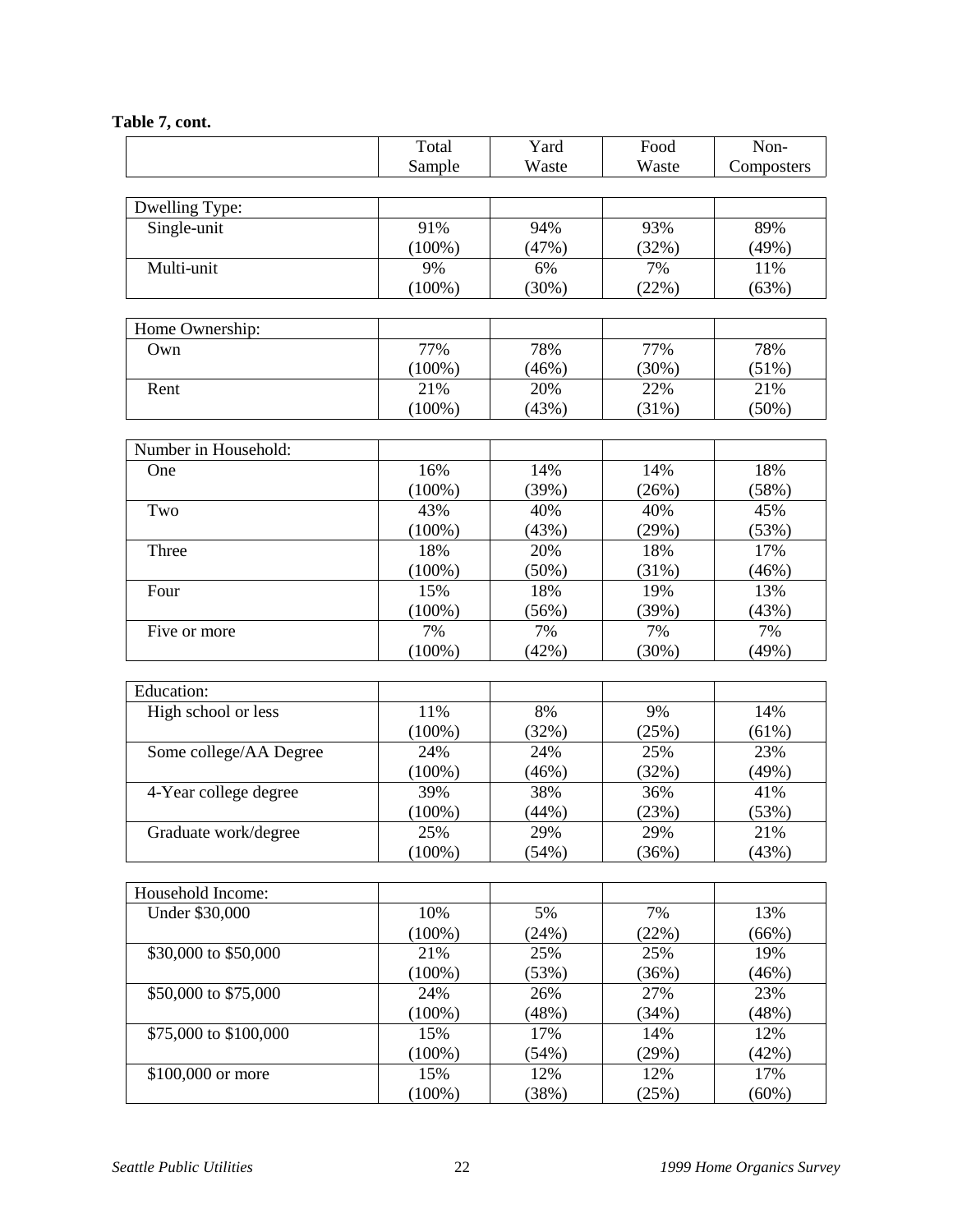# <span id="page-24-0"></span>**Current Yard Waste Behavior**

The following table summarizes the yard waste behavior of the total sample of 600 respondents, and compares this information to that learned in the 1995 research. As depicted, 4% of the households did not have a yard in 2000, which compares closely with the 5% in 1995 who reported they did not have a yard.

| THEN OF COMPATION OF THE $\alpha$ trace Composed by 1990 Traced |               |               |  |  |
|-----------------------------------------------------------------|---------------|---------------|--|--|
|                                                                 | January 2000  | January 1995  |  |  |
| <b>Base:</b> Total Sample                                       | Sample of 600 | Sample of 610 |  |  |
|                                                                 |               |               |  |  |
| No yard, grass and/or garden                                    | 4%            | 5%            |  |  |
| Do not ever care for yard                                       | 2%            | 8%            |  |  |
| All yard waste taken to curbside                                | 43%           | 33%           |  |  |
| Compost and use curbside collection                             | 33%           | 26%           |  |  |
| All yard waste composted                                        | 13%           | 15%           |  |  |
| Neither compost nor use curbside                                | 6%            | 13%           |  |  |

**Table 8: Comparison of Yard Waste Composters, 1995 v. 2000**

## *The Eligible Yard Waste Composting Market*

Only 2% of those in 2000 reported that they never cared for their yard, compared to 8% in 1995. It is here that the data collection method in 2000 differed from that in 1995. The 2% who reported that they never cared for their yard in 2000 were asked to report how they handled their yard waste while the 8% who reported the same in 1995 were not asked. This change was made because people who do not care for their yard may be utilizing curbside services and therefore are able to accurately answer this question.

Still this change in methodology makes it difficult to compare this data with that from 1995. To facilitate direct comparison of the data, the following table depicts the same information based on the eligible market for yard waste composting.

|                                      | January 2000 | January 1995 |
|--------------------------------------|--------------|--------------|
| <b>Base:</b> Those who care for yard | (568)        | '527         |
|                                      |              |              |
| All yard waste taken to curbside     | 45%          | 38%          |
| Compost and use curbside collection  | 35%          | 30%          |
| All yard waste composted             | 14%          | 17%          |
| Neither compost nor use curbside     | 6%           | 15%          |

|  |  | Table 9: Eligible Market for Yard Waste Composting |
|--|--|----------------------------------------------------|
|  |  |                                                    |

## *Curbside Service Usage*

This data indicates that usage of curbside services has increased between 1995 and 2000. Eighty percent (80%) of the eligible yard waste market in 2000 reported at least some usage of curbside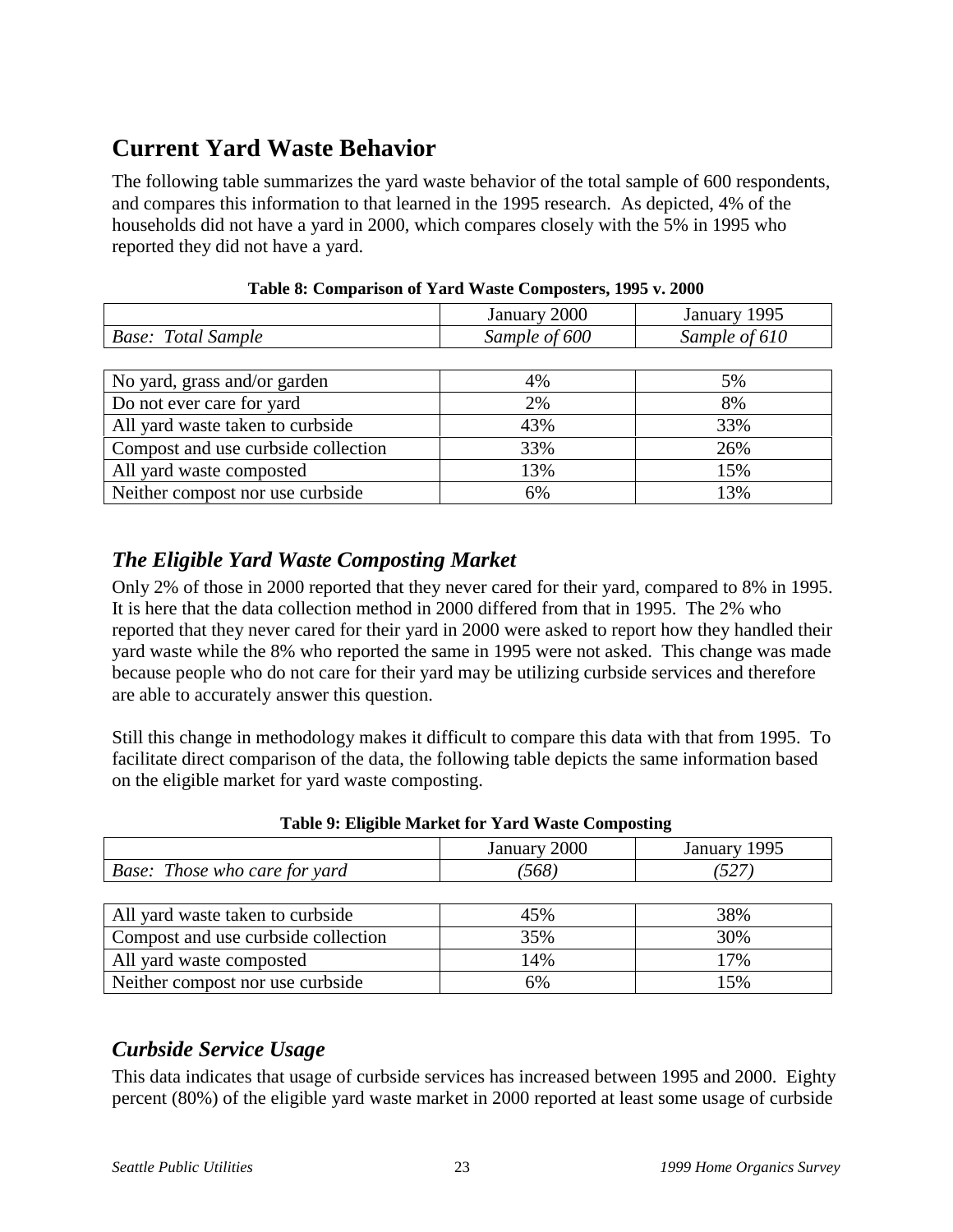services compared to only 68% in 1995. The percentage of those who reported that they neither compost nor use curbside services decreased from 15% in 1995 to 6% in 2000.

Looking at all Seattleites living in one to four unit households, the percentage using curbside services increased from 59% in 1995 to 76% in 2000. While there is evidence that usage of curbside service is on an upward trend, part of this difference might be attributed to the difference in data collection methods employed. It is possible that the 8% of those who reported that they did not take responsibility for their yard in 1995 (and were not asked this question) would have reported household usage of curbside services.

Those who do not compost their yard waste are more likely than those who do to report that they use curbside services:

- 88% of those who do not compost yard waste use curbside services and 12% do not; and,
- 72% of those who do compost yard waste use curbside collection and 28% do not.

## *Use of City-Provided Bin*

In total, 72% of all yard waste composters are aware that the city provides a yard waste composting bin. Awareness of the City's program has not changed in the past five years. Seventy-one percent (71%) of the yard waste composters in 1995 reported they were aware that the city provides a yard waste composting bin.

Among the total of all yard waste composters in 2000:

- 32% have a city-provided bin;
- 38% have some other type of bin; and,
- 24% do something else with it.

Among the 32% who have a city-provided bin, 94% actually use that bin. Those who do not use the bin reported that the bin was either broken, or they needed more information about how to use it.

Among the 107 yard waste composters who were aware that the City offers a composting bin but did not own one, the primary reason they reported for not having a city-provided bin was that they already had an alternative system for composting (46%). The following list provides specific details about why respondents did not have a city-provided bin (percentages are based on the 107 respondents who were aware of the City bin distribution program but did not own one of these bins):

- I already have my own system for composting, 46%
- The city-provided bin wasn't big enough, 7%
- It wasn't convenient to pick up the bin, 7%
- No space for the bin, 6%
- Haven't gotten around to getting one, 5%
- Didn't know how to go about getting one, 5%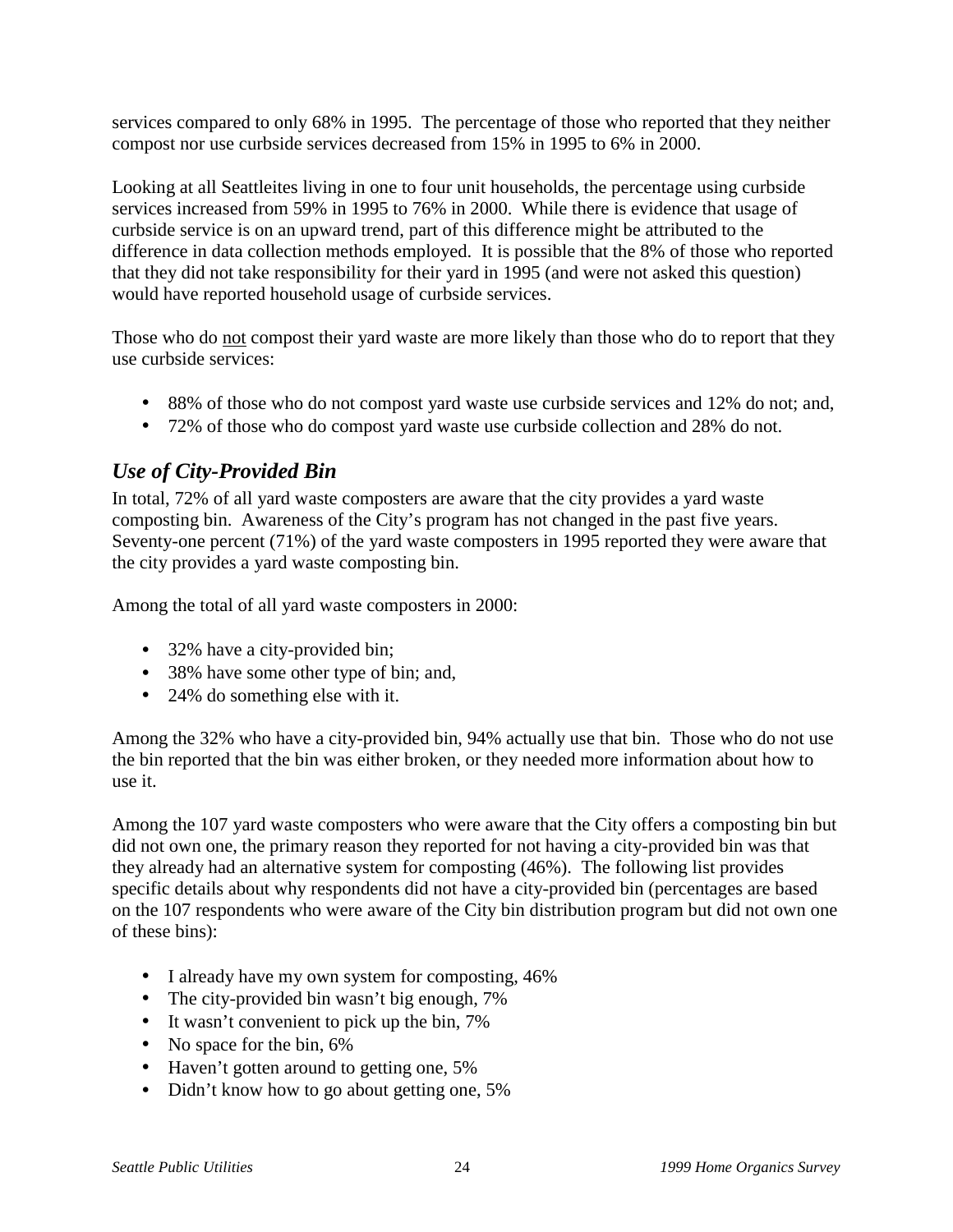- Don't generate enough waste to justify a bin, 4%
- Didn't want to pay for it, 4%
- No need for it, 4%
- Requested one but never received it, 3%
- No need because we grasscycle, 2%
- Distribution point was out of bins, 2%
- Too lazy,  $2\%$
- I got one but no longer have access to it, 2%
- The bins are unsightly, 2%

The 185 respondents who compost but do not have a city-provided bin were asked how likely they would be to purchase one in the next year if the cost of the bin was not a consideration. Overall, roughly one-quarter (24%) reported that they were either "extremely" or "very" likely to acquire a new bin within the next year.

When interpreting these results it is important to realize that consumer behavior does not necessarily follow stated intentions. It is for this reason that various industries have developed discount factors to estimate the percentage of people who might actually behave in the way they stated. The effectiveness of these discount factors has never been tested with composting behavior. Furthermore, usage of discount factors assumes that there will be no marketing campaign or other external factor that would influence behavior. Still, it may be useful to apply one discounting method that has been used effectively by other industries in order to examine the percentage of respondents who are likely to behave in the fashion investigated here.<sup>7</sup>

If we assume that 75% of those who say they are "extremely" likely and 33% of those who say they are "very" likely will actually purchase a bin, then 11% of all composters are likely to purchase a composting bin within the next year (without considering cost).

Those who were at least somewhat likely (or did not know how likely they were) to get a bin were asked how likely they would be to purchase one from the city for \$20 within the next year. The following table presents the percentage of respondents giving each response, first assuming that cost was not a consideration and then assuming that the bin would cost \$20.

 $\overline{a}$ 

<sup>7</sup> These discount factors were developed by researchers and tested (at least) by a local health care institution. The method is to assume that 75% of those who claim they are "extremely" likely and 33% of those who are "very" likely will actually engage in any given behavior. Caution should be used when interpreting these findings as the discounts have not been tested with composting behaviors.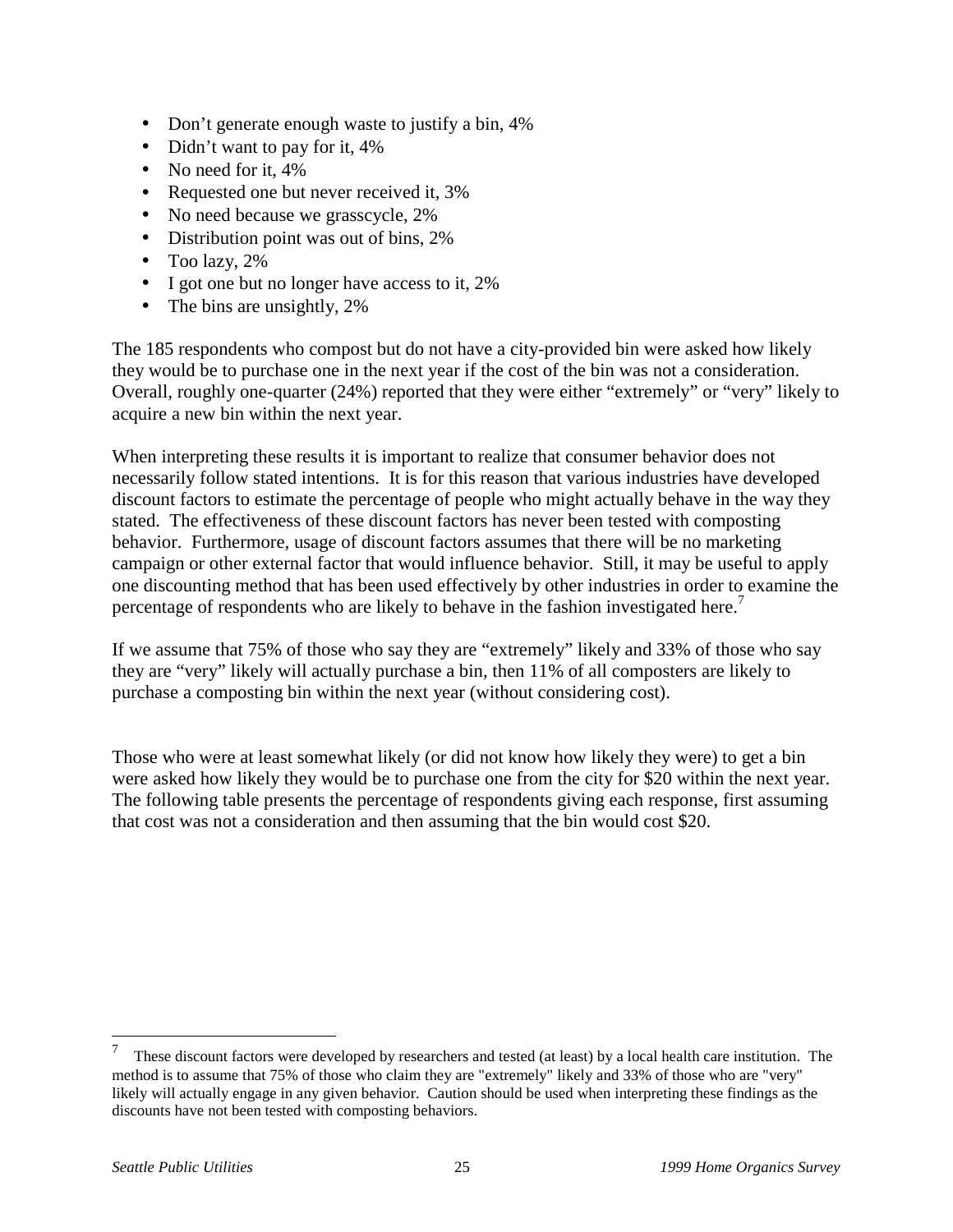<span id="page-27-0"></span>

|                                             | Percent Likely w/o      | Percent Likely  |
|---------------------------------------------|-------------------------|-----------------|
|                                             | <b>Considering Cost</b> | At \$20 per Bin |
| <b>Base:</b> YW Composters Without City Bin | $(100\%)$               | $(100\%)$       |
|                                             |                         |                 |
| Extremely likely                            | 7%                      | 8%              |
| Very likely                                 | 17%                     | 9%              |
| Somewhat likely                             | 16%                     | 18%             |
| Not very likely                             | 28%                     | 4%              |
| Not at all likely <sup>8</sup>              | 30%                     | 58%             |

**Table 10: Likelihood of Purchasing a City Yard Waste Bin**

The percentage of respondents who reported that they were either "extremely" or "very" likely to purchase a bin drops from 24% when cost is not considered to 17% when the cost is stated as \$20. This decrease is not statistically significant and it is interesting that there is no change in the percentage that report that they are "extremely" likely.

If we use the same discounts here, the data indicates that roughly 9% of the yard waste composters without a bin are likely to purchase one at a cost of \$20. That the likelihood only decreases two percentage points (from 11% to 9%) indicates that the cost of \$20 is probably perceived appropriate and reasonable.

#### *Co-Composting Behavior*

Fifty-two percent (52%) of the 161 respondents who currently compost both yard and food wastes commingle the two materials. This is down from 63% in 1995. In seems that usage of different bins or different methods for the two types of materials is on the rise.

# **Lawn Care Activities and Behaviors**

Eighty-eight percent (528) of the 600 respondents interviewed here live in households that have a lawn. These 528 respondents were asked to describe their yard care activities and behaviors.

When asked what was typically done with the grass clippings when their lawn was mowed, 43% of these 528 respondents reported that they typically left their grass clippings on the lawn. Roughly one-third (33%) reported that they rake or bag their clippings and take them to the curb and 26% reported that they typically compost their grass clippings. Twelve percent (12%) reported that they either leave the decision up to their landscaper or do not mow their grass.

 $\overline{a}$ 

<sup>8</sup> These respondents were not asked this question; rather, they reported that they were not likely to acquire any new bin regardless of cost.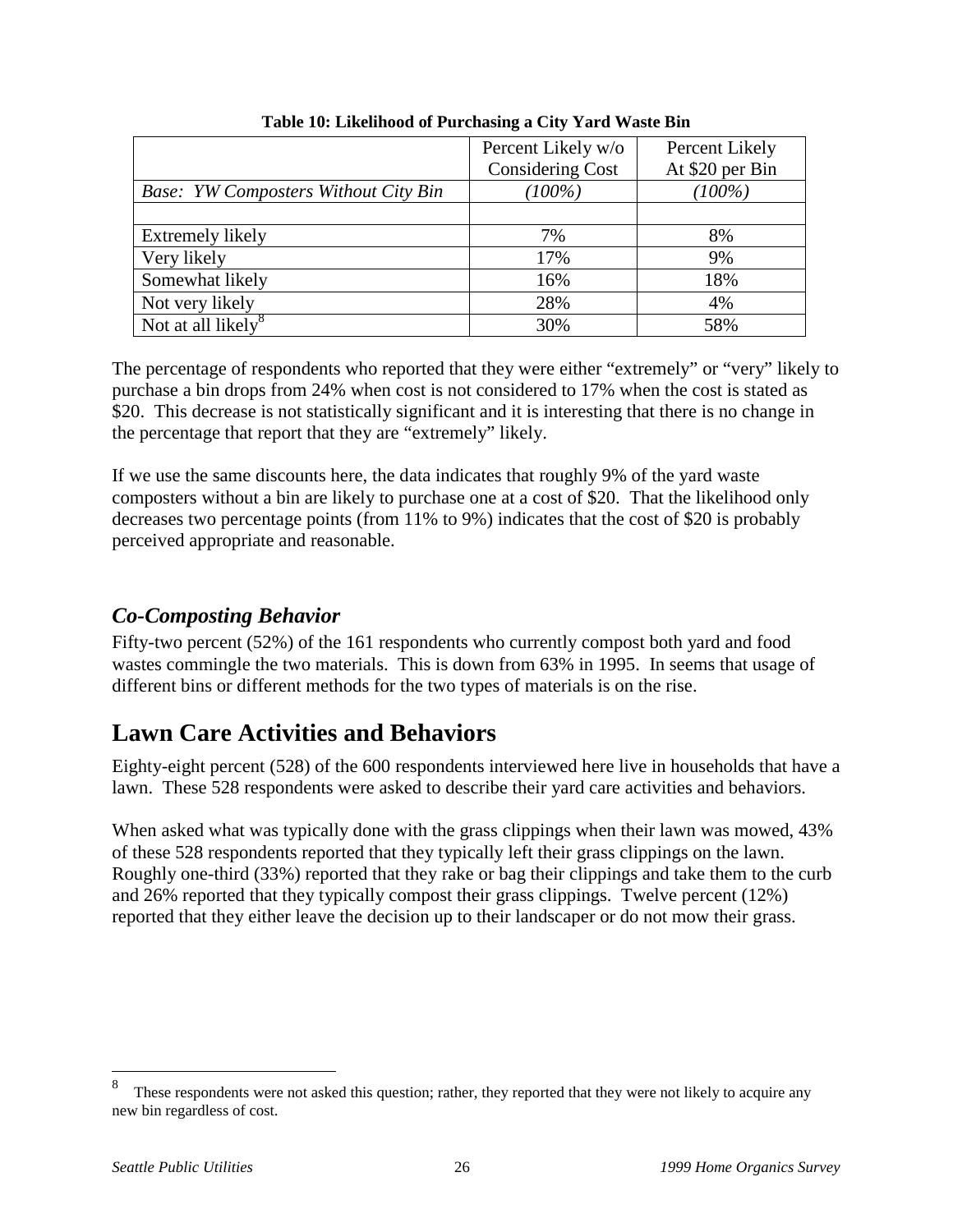|                                          |       | <b>Yard Waste Composting Behavior</b> |       |  |
|------------------------------------------|-------|---------------------------------------|-------|--|
|                                          | Total | Yes                                   | No    |  |
| Base: Those with a lawn                  | (528) | (256)                                 | (272) |  |
|                                          |       |                                       |       |  |
| Leave grass clippings on the lawn        | 43%   | 49%                                   | 36%   |  |
| Rake or bag and take to curb             | 33%   | 19%                                   | 47%   |  |
| Compost                                  | 26%   | 47%                                   | 6%    |  |
| Nothing (landscaper/don't mow)           | 12%   | 6%                                    | 17%   |  |
| Rake or bag and take to transfer station | 2%    | 1%                                    | 4%    |  |
| Passive compost (pitch into woods)       | 2%    | 1%                                    | 3%    |  |

#### **Table 11: Typical Disposal of Grass Clippings**

Those who compost their yard waste either leave their grass clippings on the lawn (49%) or compost them (47%). Those who do not compost yard waste either take their grass clippings to the curb (47%) or leave them on the lawn (36%).

The 249 respondents who reported some behavior other than leaving their grass clippings on the lawn were asked if their household ever left its grass clippings on the lawn when it was mowed. The following table summarizes the percentage of households that grasscycle.

### *Summary of Grasscycling Behavior*

|                                    | $14010$ $14000$ , $014000$ , $0101$ |                                       |       |  |
|------------------------------------|-------------------------------------|---------------------------------------|-------|--|
|                                    |                                     | <b>Yard Waste Composting Behavior</b> |       |  |
|                                    | Total                               | Yes                                   | No    |  |
| Base: Those with a lawn            | (528)                               | (256)                                 | (272) |  |
|                                    |                                     |                                       |       |  |
| Typically grasscycle               | 43%                                 | 49%                                   | 36%   |  |
| Ever grasscycle                    | 19%                                 | 21%                                   | 18%   |  |
|                                    |                                     |                                       |       |  |
| <b>Total grasscycling behavior</b> | 62%                                 | 70%                                   | 54%   |  |
|                                    |                                     |                                       |       |  |
| Never grasscycle                   | 38%                                 | 30%                                   | 46%   |  |

#### **Table 12: Grasscycling Behavior**

Yard waste composters are significantly more likely than their counterparts to report that they ever grasscycle.

Data obtained from the 1995 Home Organics Survey indicated that 46% of those who had a lawn ever left their grass clippings on the lawn. Data from the 1997 Grasscycling Survey indicated that 52% of households with a lawn ever left their grass clippings on the lawn. In 2000, 62% of the households indicated that they grasscycled. The percentage of households with lawns who ever grasscycle has significantly increased over the five year period.

To understand when people tend to leave their grass clippings on the lawn, respondents who ever grasscycled were asked to report if they "regularly," "occasionally," "rarely" or "never"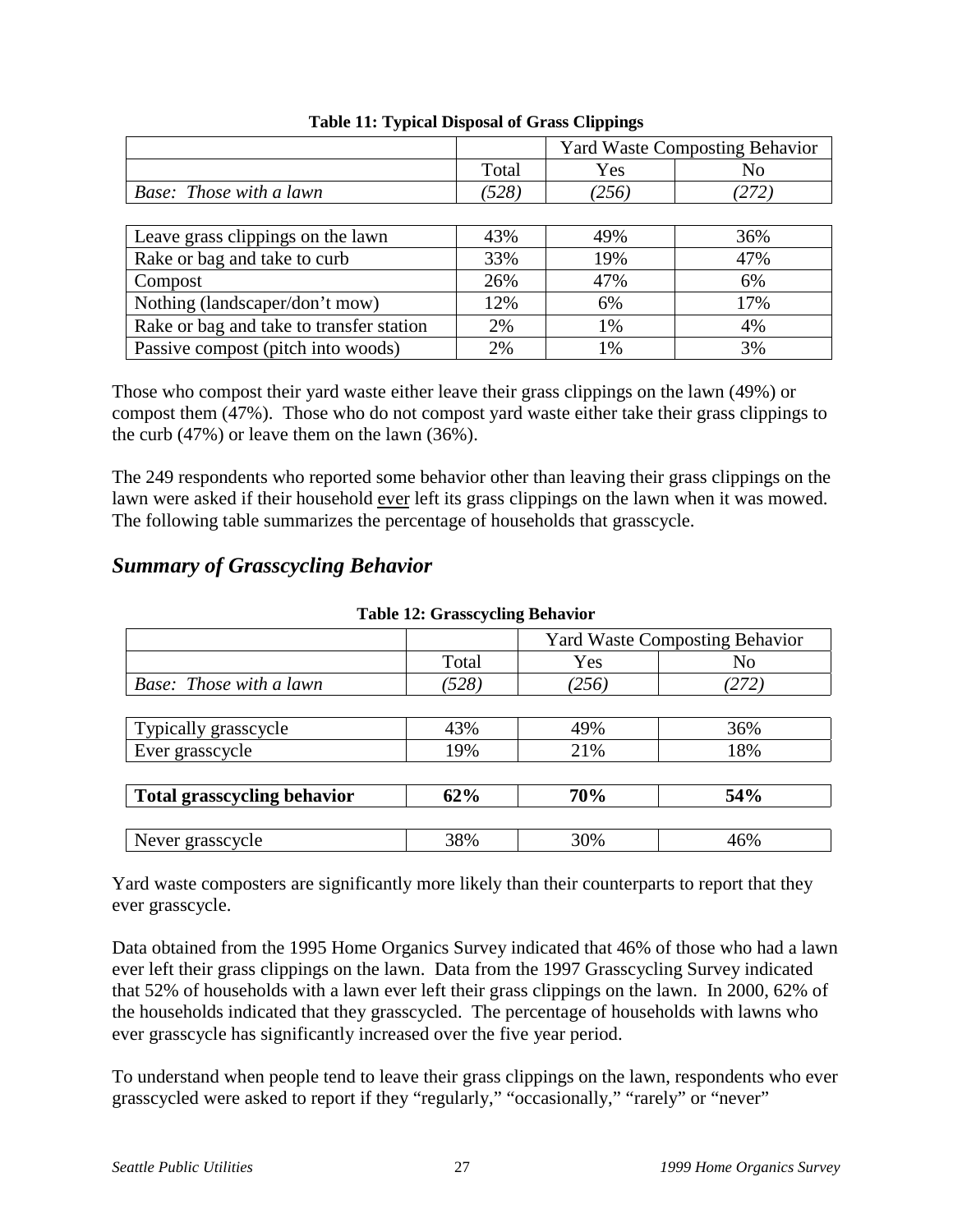grasscycled in spring, summer and fall. There are no significant differences between those who compost and those who do not; thus, only the information for the total sample is presented below:

|              | Spring | Summer | Fall |
|--------------|--------|--------|------|
|              |        |        |      |
| Regularly    | 60%    | 63%    | 56%  |
| Occasionally | 26%    | 21%    | 19%  |
| Rarely       | 6%     | 7%     | 11%  |
| Never        | 3%     | 5%     | 9%   |

It is curious to note that, although not significant, respondents tend to report that they leave grass clippings on the lawn less frequently in the fall. It may be true that factors other than the growth of the grass are at play—for example, leaves may create a perceived need to handle the grass clippings in some fashion other than leaving them on the lawn.

### *Usage of and Interest in Purchasing Mulch Mowers*

Among the 519 respondents (87% of the total sample) who have a lawn and mow it, 149 (29%) reported that they typically use a mulch mower to mow their household's lawn.

The 370 respondents who do not currently use a mulch mower were asked how interested they might be in purchasing a new one within the next year or so. All respondents were asked to assume that the new mulch mower would be made by a well-known mower manufacturer and would be sold for about one-third off the retail list price.

|                                        |       | Grasscycling Behavior <sup>9</sup> |       |        |
|----------------------------------------|-------|------------------------------------|-------|--------|
|                                        | Total | Yes. Ever                          | Never | Cannot |
| <b>Base:</b> Those without mulch mower |       | $^{\prime}208$                     | 14    | 47'    |
|                                        |       |                                    |       |        |

| Extremely likely  | 2%  | 2%  | 2%  | 2%  |
|-------------------|-----|-----|-----|-----|
| Very likely       | 10% | 12% | 9%  | 2%  |
| Somewhat likely   | 19% | 18% | 25% | 15% |
| Not very likely   | 32% | 32% | 32% | 34% |
| Not at all likely | 33% | 32% | 27% | 47% |

Overall, the likelihood of purchasing a new mulching mower in the next year is not very high. Only 2% of these respondents reported that they were "extremely" likely to purchase one and 10% reported that they were "very" likely to purchase one. That likelihood of purchasing a mulching mower is this moderate may reflect a lack of interest in or perceived need for any type of mower.

 $\overline{a}$ 

<sup>9</sup> Those in the column titled "Yes, Ever" are those who ever leave clippings on the lawn. Those in the column title "Never" use some method other than grasscycling to manage their clippings. Those in the column titled "Cannot" are those who do not manage their own grass clippings--either they hire it out or they don't mow their lawn.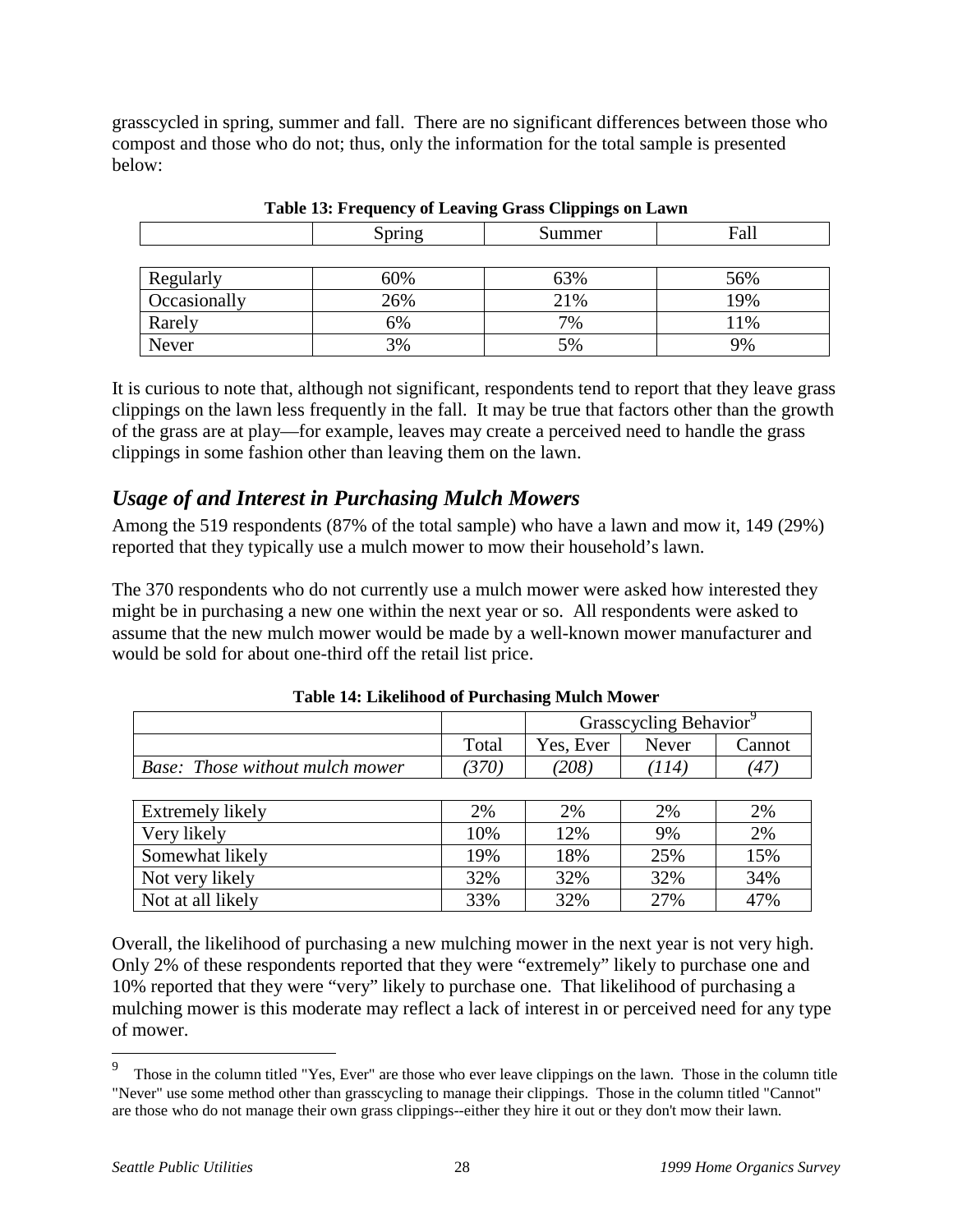The likelihood of purchasing a mulch mower is just as high among those who ever grasscycle as it is among those who never (but could) grasscycle. It is those who either do not mow or have someone else haul away their clippings that are least likely to purchase a mulch mower.

In applying the discounts, this data indicates that an estimated 5% of those who do not have a mulching mower are likely to purchase one in the next year.

Those who were less than "extremely likely" to purchase a mulch mower were asked how their interest in purchasing a mulch mower might change if they knew that mulch mowers make mowing the lawn easier, they create less air pollution, they help fertilize the lawn, they do not cause thatch and they leave the lawn looking healthy. The following table presents the increase in interest with this information (percentages are based on the 370 respondents who have a lawn but no mulch mower, and those who said "extremely likely" to the previous question are recorded as being "extremely likely" here):

|                                        |       | <b>Grasscycling Behavior</b> |       |        |  |
|----------------------------------------|-------|------------------------------|-------|--------|--|
|                                        | Total | Yes, Ever                    | Never | Cannot |  |
| <b>Base:</b> Those without mulch mower | (370) | (208)                        | (114) | (47)   |  |
|                                        |       |                              |       |        |  |
| Extremely likely                       | 6%    | 5%                           | 8%    | 4%     |  |
| Very likely                            | 14%   | 17%                          | 12%   | 2%     |  |
| Somewhat likely                        | 23%   | 22%                          | 26%   | 23%    |  |
| Not very likely                        | 29%   | 29%                          | 27%   | 32%    |  |
| Not at all likely                      | 27%   | 26%                          | 25%   | 38%    |  |

**Table 15: Likelihood of Purchasing Mulch Mower with More Information**

Although not statistically significant, this data indicates that there may be a trend showing an increase in the likelihood to purchase a mulching mower when information about the benefits of these types of mowers is provided. Whereas 12% of those without a mulching mower were at least "very" interested without knowing these benefits, 20% became at least "very" interested after learning about the benefits. Among those who ever leave grass clippings on the lawn, 14% were at least "very" interested without knowing the benefits, and 22% were at least "very" interested after learning about the benefits. Among those who never leave grass clippings on the lawn (but could), 11% were at least "very" interested without knowing the benefits, and 20% were at least "very" interested after learning the benefits.

After discounting the data to reflect the extent to which we might expect behaviors to follow intentions, we might expect that about 14% of these households might purchase a mulching mower. This is up substantially from the 5% who were interested without being provided information about the associated benefits.

## *Awareness of Mulch Mower Event*

The 519 respondents who have a lawn and mow it were asked if they recalled seeing or hearing anything about an event put on by local government organizations at which mulching mowers were sold at discounted prices. Overall, one-third (30%) did recall this event.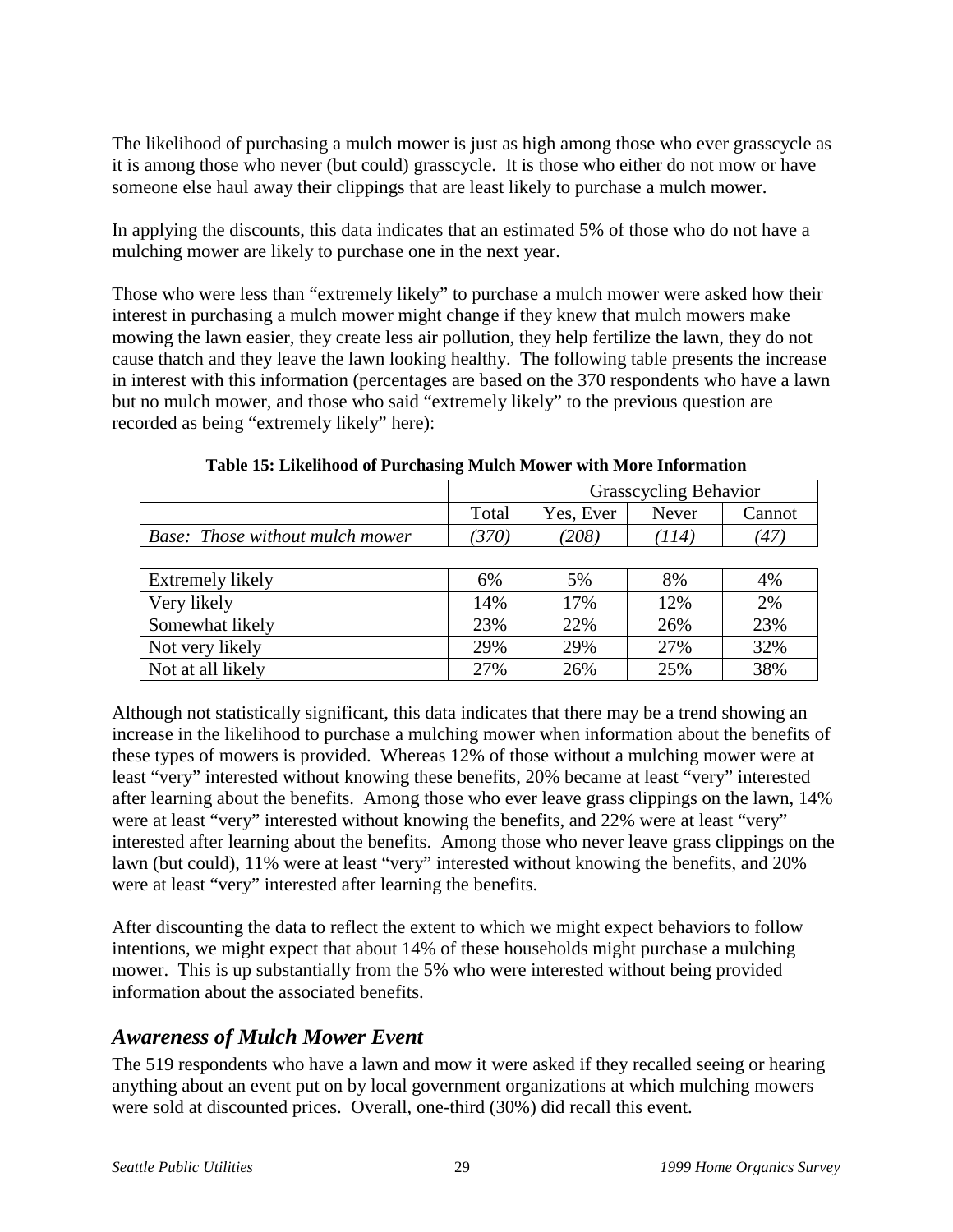Those who ever leave grass clippings on the lawn were significantly more likely than their counterparts to recall this event. Thirty-three percent (33%) of those who ever leave clippings on the lawn were able to recall the event versus 24% of those who never leave grass clippings on the lawn.

Respondents were asked whether they had ever attended one of these events, and if so, whether they had purchased a mulching mower at the event. The following table summarizes this information:

|                                 |       | <b>Grasscycling Behavior</b> |       |        |
|---------------------------------|-------|------------------------------|-------|--------|
|                                 | Total | Yes, Ever                    | Never | Cannot |
| Base: Have and mow lawn         | (519) | 327                          | (140) | (52)   |
|                                 |       |                              |       |        |
| Yes, recall hearing about event | 30%   | 33%                          | 23%   | 25%    |
| Yes, have attended an event     | 3%    | 4%                           | 1%    | 4%     |
| Yes, have purchased a mower     | 1%    | 2%                           | $0\%$ | 0%     |

#### **Table 16: Even Recollection, Attendance and Purchase**

154 (30%) of the 519 respondents who mow their lawn were able to recall hearing about this event. Awareness of this event does not differ based on how respondents manage their lawn clippings.

Among the 154 aware respondents:

- 10% reported that they had attended one of these events; and,
- 3% reported that they had purchased a mulch mower at one of these events.

The 519 respondents who mow their lawn were asked how likely they would be to attend (another) mulch mower event within the next six months or so. Respondents were told that the event would be held at a large facility (such as the Northgate parking lot) and would include discounts on mulching mowers, staff who can give information on mulch mowing, the design and use of mulching lawn mowers, and natural lawn care. The following table provides the percentage of respondents who are likely to attend such an event.

|                          |       | <b>Grasscycling Behavior</b> |       |                    |
|--------------------------|-------|------------------------------|-------|--------------------|
|                          | Total | Yes, Ever                    | Never | Cannot             |
| Base: Those who mow lawn | (519) | (327)                        | (140) | $\left( 52\right)$ |
|                          |       |                              |       |                    |
| Extremely likely         | 4%    | 5%                           | 4%    | 0%                 |
| Very likely              | 13%   | 13%                          | 12%   | 10%                |
| Somewhat likely          | 26%   | 28%                          | 26%   | 19%                |
| Not very likely          | 24%   | 24%                          | 22%   | 27%                |
| Not at all likely        | 32%   | 30%                          | 32%   | 44%                |

**Table 17: Likelihood of Attending Mulch Mower Event**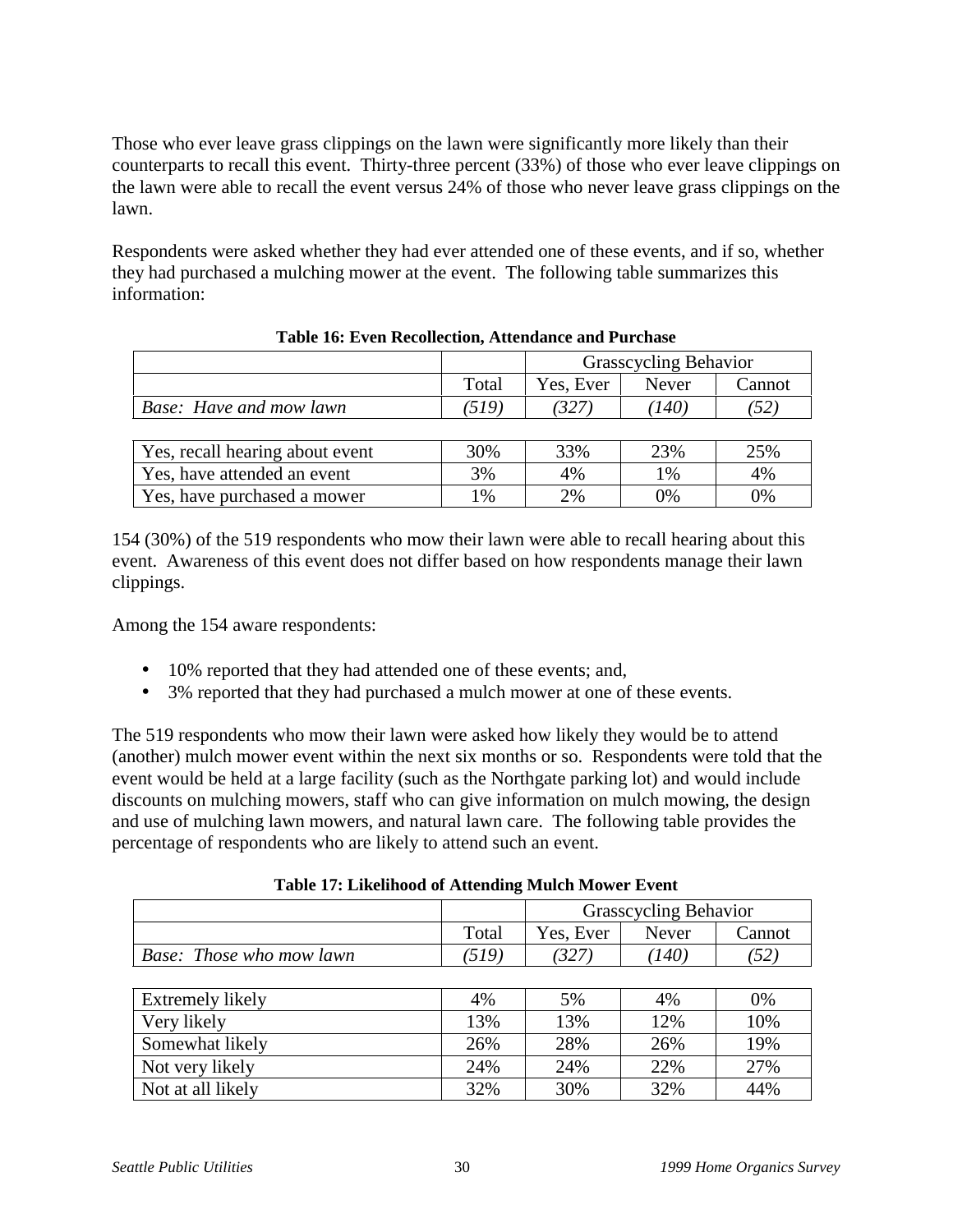<span id="page-32-0"></span>Overall, likelihood of attending such an event is moderate and does not depend on the extent to which one is currently leaving grass clippings on the lawn. Overall, one out of every six households (17%) reported that they were either "extremely" or "very" likely to attend one of these events.

Interest in attending an event like this is just as high among those who currently own a mulching mower as those who do not:

- 15% of those who currently own a mulching mower are at least "very" likely to attend this event, versus
- 18% of those who do not currently own a mulching mower.

While not statistically significant, those who compost either food or yard waste show the tendency to be more likely to attend a mulching mower event than are those who do not compost either food or yard waste. The following table provides these percentages:

|       |       | Compost Yard    | <b>Compost Neither</b> |
|-------|-------|-----------------|------------------------|
|       | Total | &/or Food Waste | Yard nor Food          |
| Base: | .519  | $^{\prime}265$  | 254                    |
|       |       |                 |                        |

| Extremely likely to attend | 4%  | 5%  | 3%  |
|----------------------------|-----|-----|-----|
| Very likely                | 13% | 16% | 9%  |
| Somewhat likely            | 26% | 27% | 26% |
| Not very likely            | 24% | 22% | 26% |
| Not at all likely          | 32% | 29% | 35% |

Twenty-one percent (21%) of those who compost either yard or food waste are at least "very" likely to attend while only 12% of those who compost neither are at least "very" likely to attend. Those who currently compost both yard and food waste are the most likely—27% of these people reported that they were at least "very" likely to attend (and this percentage is significantly higher than the 12% who compost neither).

# **Current Food Waste Behavior**

## *The Eligible Food Waste Composting Market*

The eligible market for managing food waste is considered to be 100% of the sample since all households generate food scraps. The following table presents a summary of how the total market currently manages its food waste, and the data is compared to the same information learned in 1995.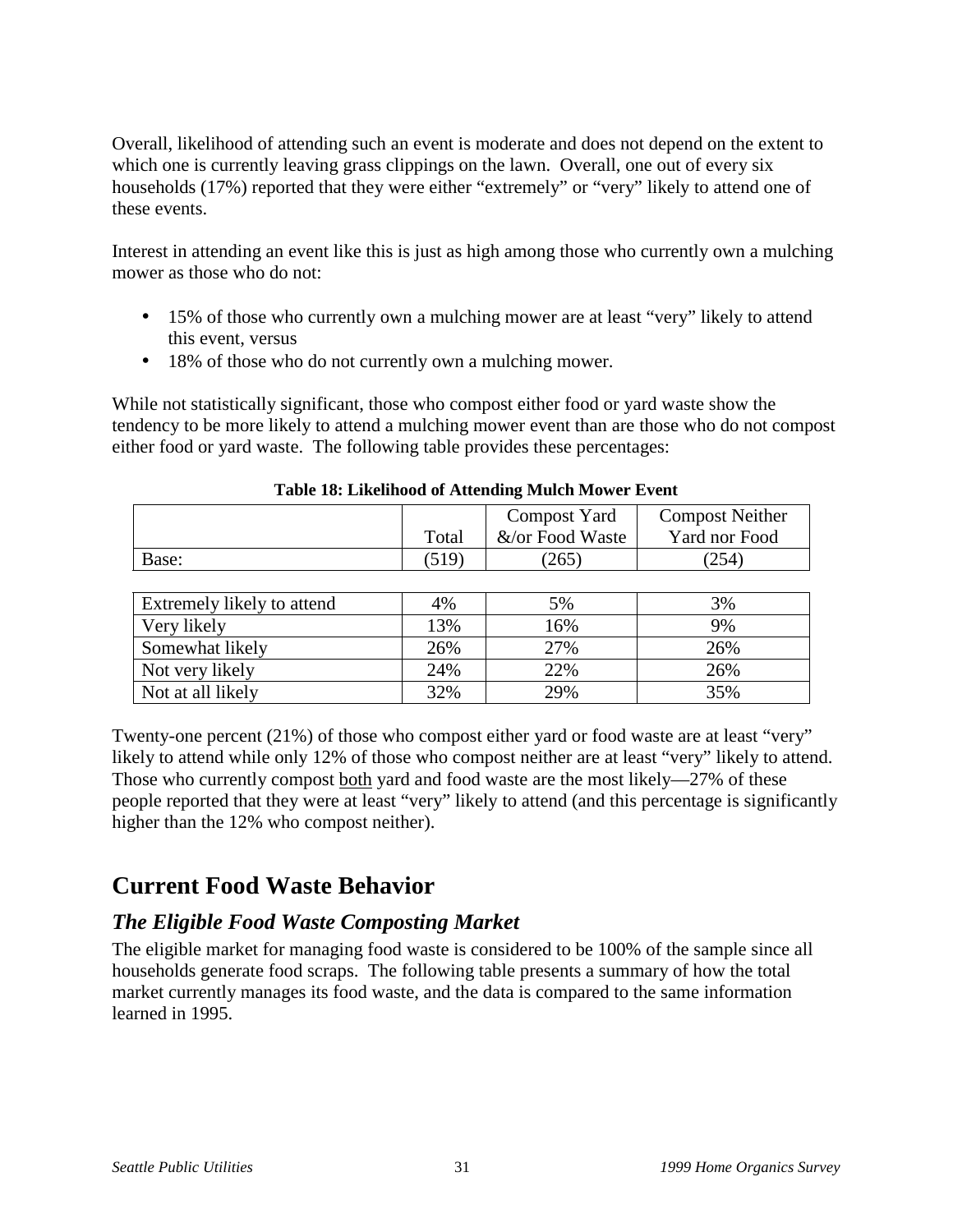#### **Table 19: Food Waste Behavior**

|                                    | January 2000  | January 1995  |
|------------------------------------|---------------|---------------|
| Base: Total Sample                 | Sample of 600 | Sample of 610 |
|                                    |               |               |
| Compost food waste only            | 18%           | 14%           |
| Use a disposal only                | 39%           | 33%           |
| Both compost and use a disposal    | 13%           | 11%           |
| Neither compost nor use a disposal | 29%           | 43%           |

This data indicates that, over the five-year period from 1995 to 2000, more respondents are both using their garbage disposal and composting food scraps as a means of managing kitchengenerated organic waste. While 43% of the 610 respondents in 1995 reported that they neither composted their food scraps nor used a garbage disposal, only 30% of the 600 respondents in 2000 reported the same. Use of composting as a means of getting rid of food scraps has increased by 6% and use of the garbage disposal has increased 8%.

Thirty-one percent (31%, 184 people) reported that they currently compost at least some of their household's food waste. This compares to 25% who said the same in 1995.

Among these 184 respondents who are composting food waste:

- 161 (88%) are currently composting both yard and food waste; and,
- 23 (12%) are currently composting only food waste.

#### *Disposal Usage*

Among the 309 respondents (52% of the total sample of 600) who have and use a garbage disposal:

- 24% currently compost their food waste; and,
- 76% do not compost their food waste.

Among the 291 respondents (48% of the total sample of 600) who do not use a garbage disposal:

- 38% currently compost their food waste; and,
- 62% do not compost their food waste.

Over the five-year period from 1995 to 2000, the percentage of households using a garbage disposal who also compost their food waste has not changed (25% in 1995 and 24% in 2000). However, the percentage of respondents without disposals who do compost their food waste has significantly increased (25% in 1995 compared to 38% in 2000). It appears that the increase in overall food waste composting behavior between the five years (from 25% in 1995 to 31% in 2000) can be attributed primarily to those who do not have and use garbage disposals.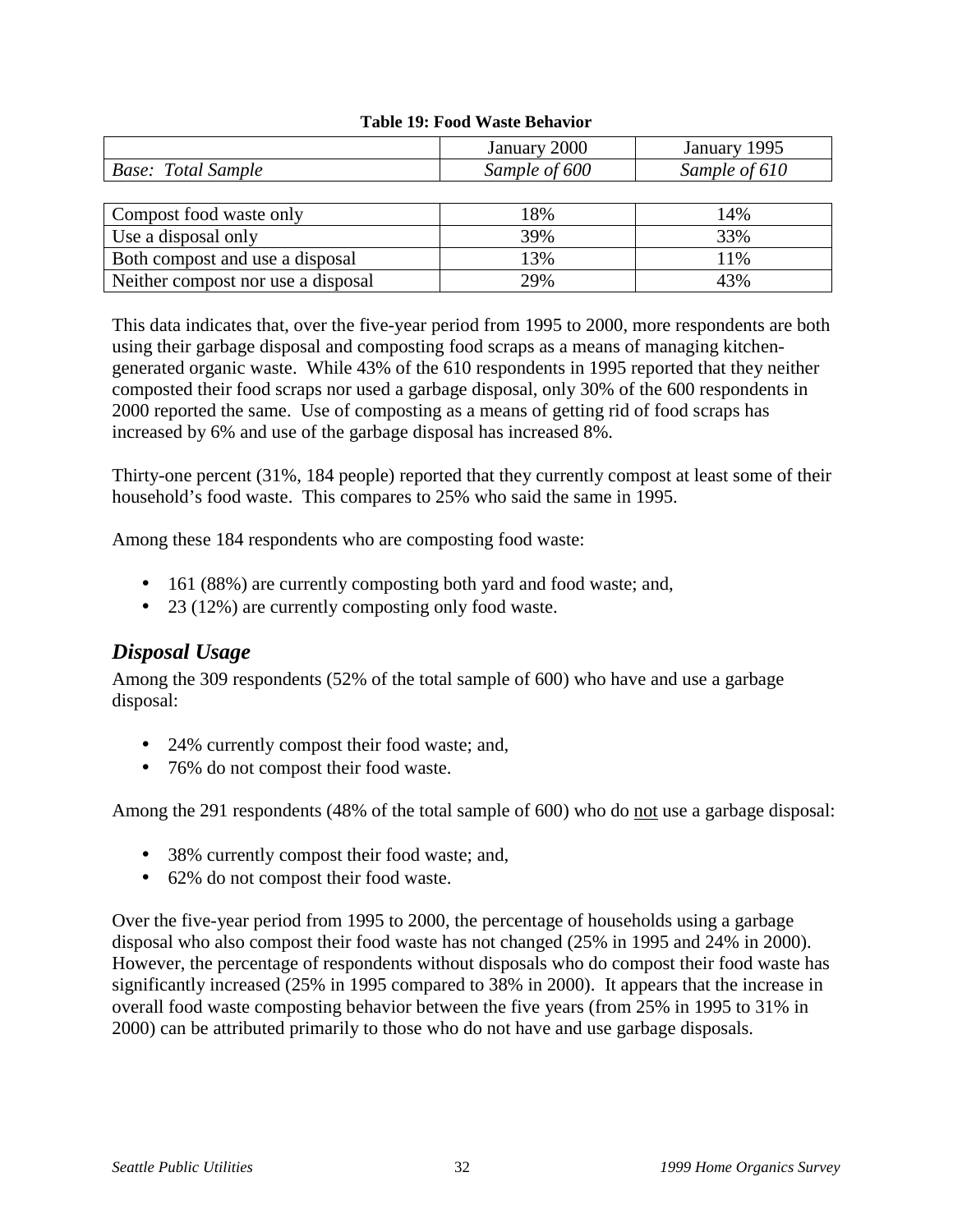#### *Primary Reasons for Composting*

The 184 respondents who currently compost their food waste were asked to explain their primary reasons for doing so. The following list presents these responses (percentages are based on the 184 respondents who compost food waste):

- So that I can use it in the garden/It adds nutrients to the soil, 66%
- It cuts down on waste/It cuts down on my garbage, 36%
- It's good for the environment, 14%
- It's economical/I can use a smaller garbage can, 5%
- It's the right thing to do, 4%
- I believe in recycling,  $4\%$
- It's habit/I've been doing it for a long time, 3%
- I don't like to waste anything, 3%
- It's easy to do, 3%
- I don't have a garbage disposal, 2%
- It doesn't cause the garbage to smell, 2%
- It's convenient, 2%
- We have so few kitchen scraps it's not a big deal, 2%

This data indicates that two-thirds (66%) of all food waste composters compost their food waste in order to use it in their garden. A significant percentage (36%) mentioned that they compost because it cuts down on waste they would otherwise put in their garbage.

## *Use of City-Supplied Bins*

Among the 184 food waste composters, 19% have a city-provided bin and 15% use it.

Among those who have a city-supplied bin and use it (32 people):

- 88% reported having a green cone; and,
- 6% reported having a worm bin.

The 156 respondents who compost their food waste but do not use a city-provided bin were asked how likely they would be to purchase one in the next year at a cost of \$20. Respondents were told that the bin would most likely be a green plastic cone standing about two and one-half feet tall.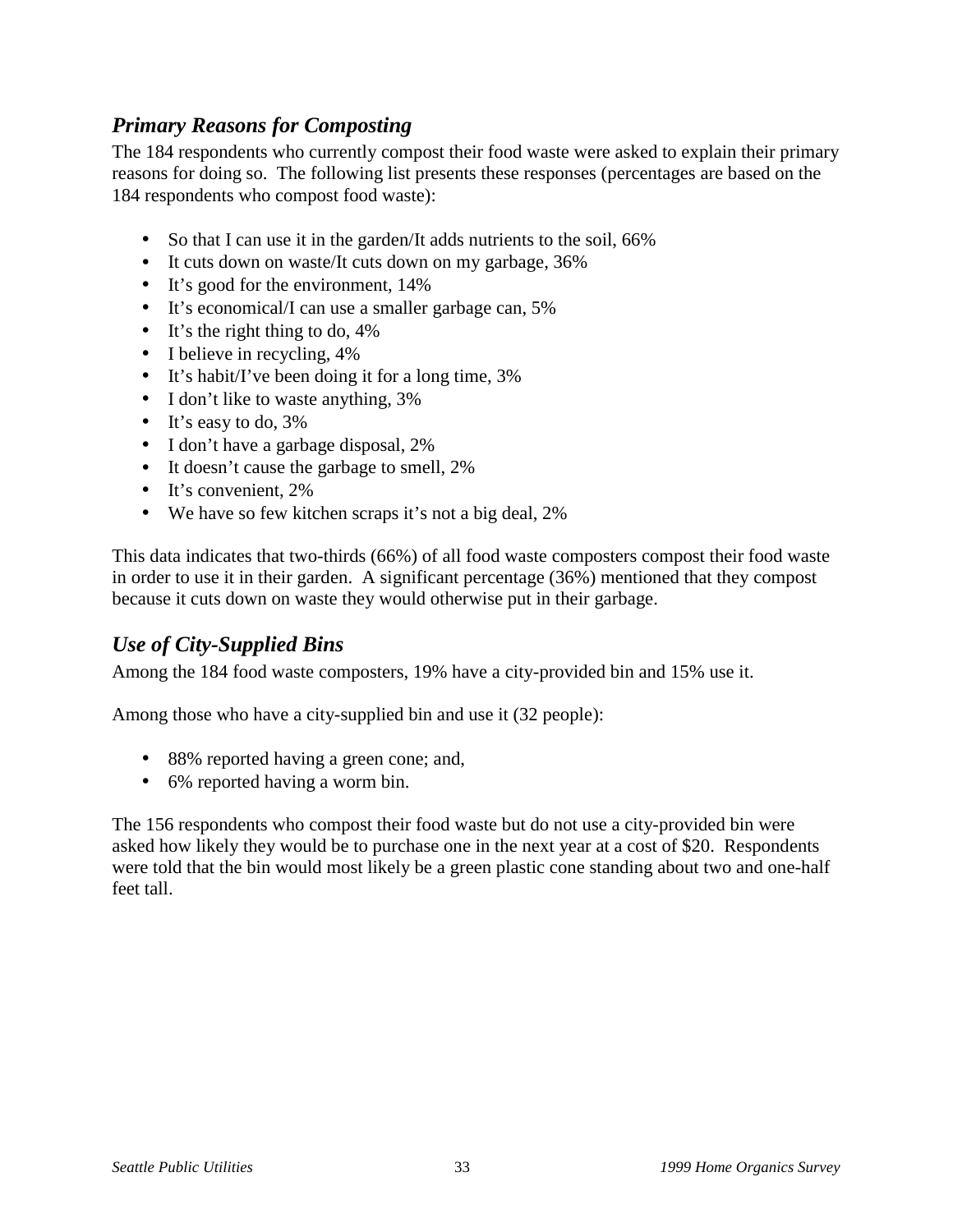|                                   | Frequency | Percent   |
|-----------------------------------|-----------|-----------|
| Base: Compost FW without city bin | (154)     | $(100\%)$ |
|                                   |           |           |
| Extremely likely                  | 16        | 10%       |
| Very likely                       | 24        | 15%       |
| Somewhat likely                   | 32        | 21%       |
| Not very likely                   | 40        | 26%       |
| Not at all likely                 | 38        | 24%       |

#### **Table 20: Likelihood of Purchasing Green Cone at \$20**

Roughly one-quarter (25%) of these food waste composters without a city-provided bin were at least "very" interested in purchasing a \$20 city-provided bin within the next year.

When the discount factors are applied to this data in the absence of a marketing campaign, it is estimated that about 13% of these respondents would follow through with the purchase of a \$20 city-provided food waste composting bin.

### *Co-Composting Behavior*

Forty-eight percent (48%) of the 184 respondents who currently compost food waste are commingling their food waste with their yard waste.

- Mix food waste with yard waste, 48%
- Have a separate food waste bin or container,  $42\%$
- Bury it or put it in garden without a container, 7%

Fifty-two percent (52%) of the 161 who compost both food and yard waste are commingling these materials.

## *Relative Use of Garbage Disposals*

Fifty-two percent (52%) of the total sample of 600 respondents have a garbage disposal. A significantly higher percentage of those who do not compost food waste reported having a garbage disposal than those who do compost food waste (57% versus 41% respectively).

The following table depicts the frequency with which garbage disposals are used. Information is presented for those who currently compost food waste as well as those who currently do not compost food waste.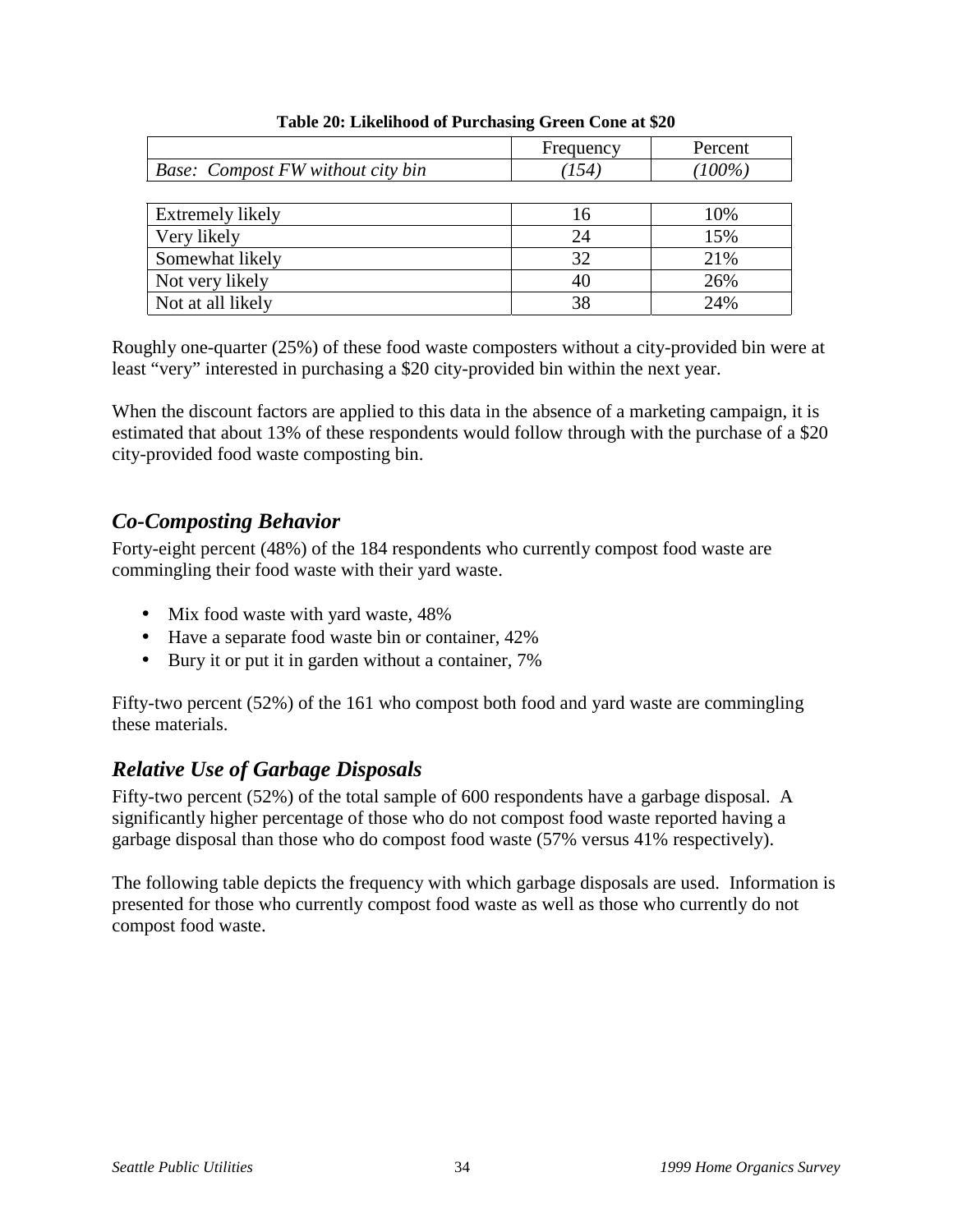|                           |       | Food Waste Composting Behavior |                |
|---------------------------|-------|--------------------------------|----------------|
|                           | Total | Yes                            | N <sub>0</sub> |
| <b>Base:</b> Total Sample | '600) | (184)                          | (416)          |
|                           |       |                                |                |
| Have a garbage disposal   | 52%   | 41%                            | 57%            |
|                           |       |                                |                |
| Frequency of Use:         |       |                                |                |
| Base: Those w/ disposal   | (312) | (75)                           | (237)          |
|                           |       |                                |                |
| Several times a day       | 37%   | 19%                            | 43%            |
| Once a day                | 30%   | 35%                            | 28%            |
| A few times a week        | 17%   | 17%                            | 16%            |
| Once a week               | 7%    | 11%                            | 6%             |
| Less frequently           | 8%    | 17%                            | 6%             |
| Never                     | 1%    | 1%                             | 1%             |

#### **Table 21: Garbage Disposal Use**

Food waste composters with a garbage disposal are using their garbage disposal less frequently than non-food waste composters with a garbage disposal:

• Only 54% of food waste composters use their garbage disposal at least once a day compared to 71% of non-food waste composters.

In comparing this information with that from 1995, it appears that usage of garbage disposals is on the rise. Only 43% of the study population in 1995 reported having a garbage disposal, and 52% of those in the 2000 study reported having one. It may be true that the percentage of households with garbage disposals is increasing over time.

Respondents who used their garbage disposal less often than a few times a week were asked why they didn't use it more often. The following list presents their responses (percentages are based on 102 respondents who have a disposal and use it less often than a few times a week):

- No need—we don't have very much food waste, 32%
- We prefer to compost our food waste, 22%
- Possibility of food waste clogging the drains or pipes, 19%
- No need—we don't eat at home very often,  $10\%$
- No need (general)—we use it as often as we need to, 7%
- Usually just throw food scraps in the garbage, 6%
- Don't like putting that waste into the sewer, 5%

## *Interest in Curbside Collection of Food Waste*

The 184 respondents who currently compost their food waste were asked to report their interest in a city-provided curbside pickup service for food waste. Respondents were told that: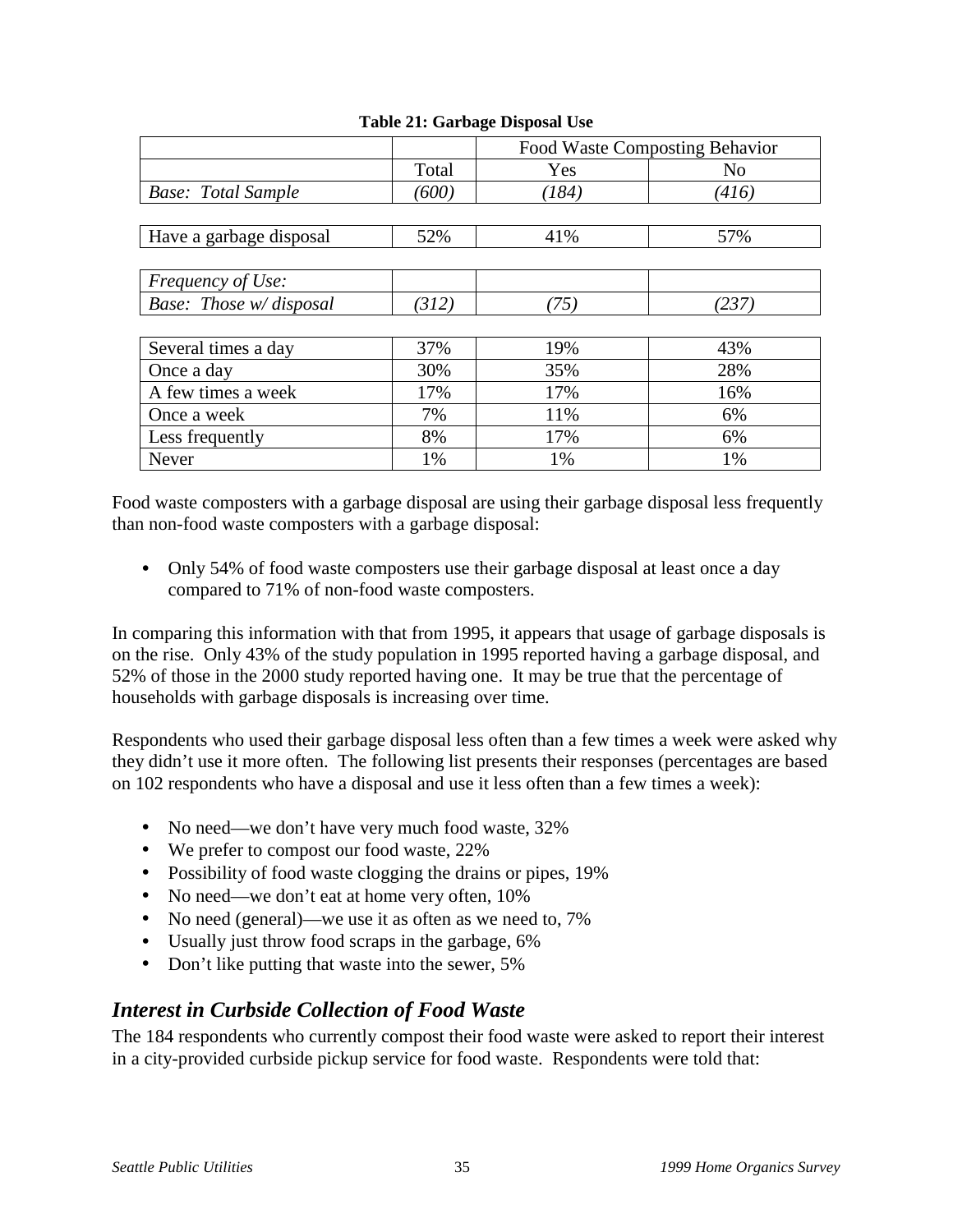*"Households that participate would be asked to separate all food waste including dairy and meat products, and also used paper towels, paper plates, tissue and waxed paper. Participating households would receive a container with a tight fitting lid in which to store these food waste and paper items. Each week, households would be requested to place their food waste storage container at the curbside or alley on the same day as their regular garbage is collected. The food scraps would be delivered to a food waste composting facility."*

Respondents were asked to rate their likelihood of using this service using a five-point scale from "extremely" to "not at all" likely. The table below presents their responses and assumes that there would be no charge for this service.

These results indicate that these food waste composters have an interest in a curbside collection program for food waste. Overall, if the city did not charge for it, roughly one-half (52%) of those who compost food waste are at least "very" interested in curbside collection of food waste.

Applying the discounts, we might expect to see about 29% of the food waste composters sign up for curbside collection of food waste.

The 46 respondents who did not express an interest in this curbside pick-up service were asked to explain their primary reasons:

- 65% reported that they were not interested because they want to compost their food waste; and,
- 13% stated that this service sounded like too much work.

Respondents who were at least "somewhat" interested in curbside pickup of food waste (or who didn't know how interested they were) were asked to report how likely they would be to participate in this program if the city were to charge \$2.00 per month (or \$4.00 per billing cycle).

The following table presents the percentage of all food waste composters who are interested in curbside pickup of food waste if the city did not charge, and if the city charged \$2.00 per month. For the purposes of this table, those who previously reported that they were not interested in the service at no charge are assumed to be "not at all" likely to participate at a charge of \$2.00 per month.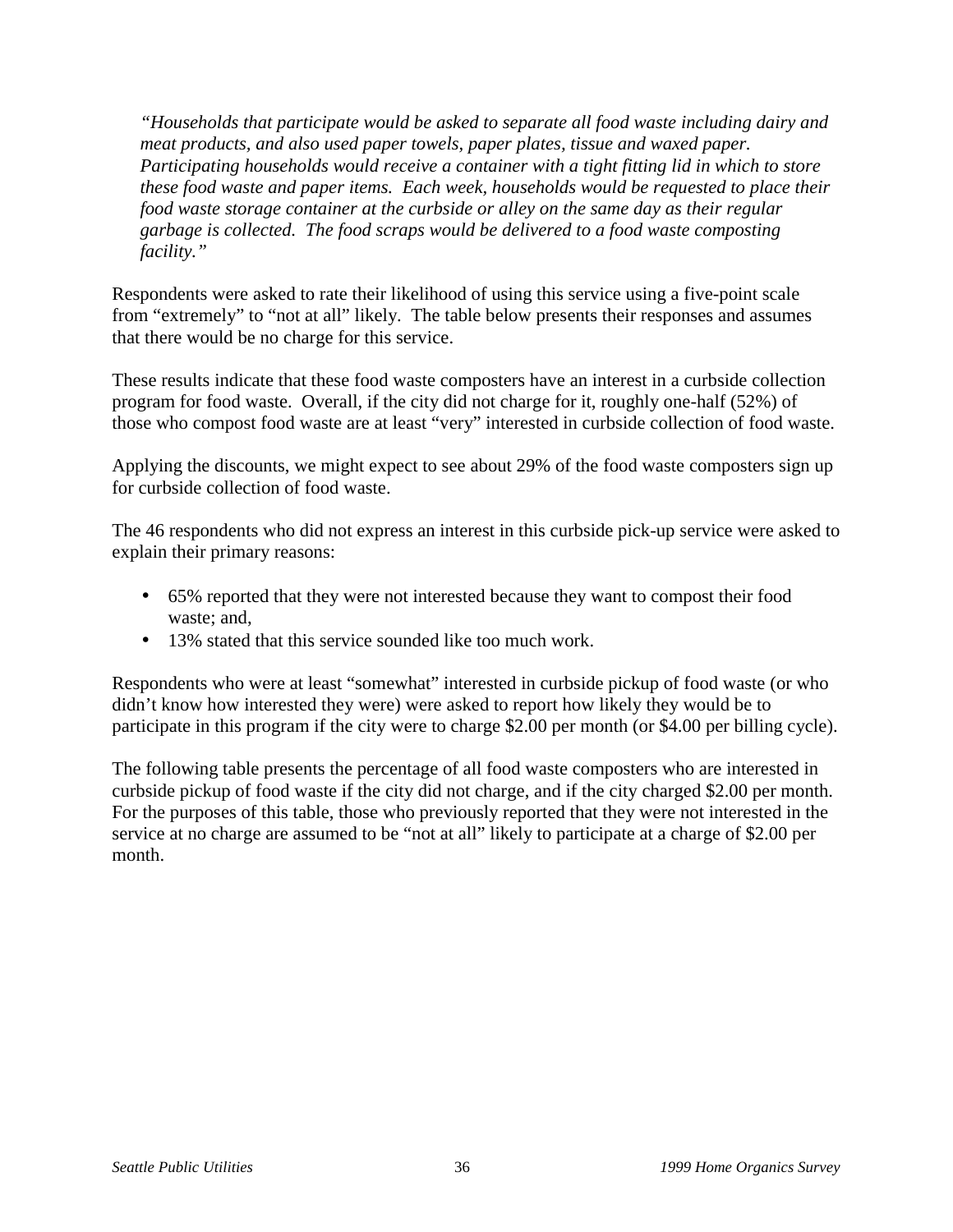|                         | % likely to use service | % likely to use service |
|-------------------------|-------------------------|-------------------------|
|                         | w/o considering cost    | at $$2.00/m$ onth       |
| <b>Base: Food Waste</b> | (184)                   | $(100\%)$               |
| Composters              |                         |                         |
|                         |                         |                         |
| Extremely likely        | 29%                     | 14%                     |
| Very likely             | 23%                     | 19%                     |
| Somewhat likely         | 20%                     | 20%                     |
| Not very likely         | 11%                     | 11%                     |
| Not at all likely       | 14%                     | 34%                     |

**Table 22: Likelihood To Use Curbside Pick-Up Service for Food Waste**

Even at a charge of \$2.00 per month, a significant percentage of food waste composters are interested in curbside collection of food waste. Roughly one-third (33%) of the 184 respondents composting their food waste reported that they would be "extremely" or "very" likely to participate.

With the discounts, about 16% of the food waste composters might be expected to show an interest in curbside collection at a cost of \$2.00 per month. Although 16% still shows a high level of interest, the information that the program might cost \$2.00 per month seems to discourage several people. The discounted interest went from 29% when the program was free to 16% when the program required a monthly expense of \$2.00.

The 96 food waste composters who were at least somewhat likely to participate in curbside pickup of food waste at a cost of \$2.00 per month were asked how they would manage their food waste if this service was available:

- Roughly three-quarters (72%) reported that they would still compost at least some of their food waste at home; and
- One-quarter (26%) reported that they would put all of their food waste at the curb.

## **Awareness and Usage of City Programs**

### *Compost Hotline*

Awareness and usage of the City's Compost Hotline has not changed over the past five years. Thirty-percent (30%) of Seattleites in one to four unit dwellings were aware of the Compost Hotline in 1995 and 31% are aware of it today. Eighteen percent (18%) reported that they had called the Compost Hotline in 1995 and 20% reported the same in 2000.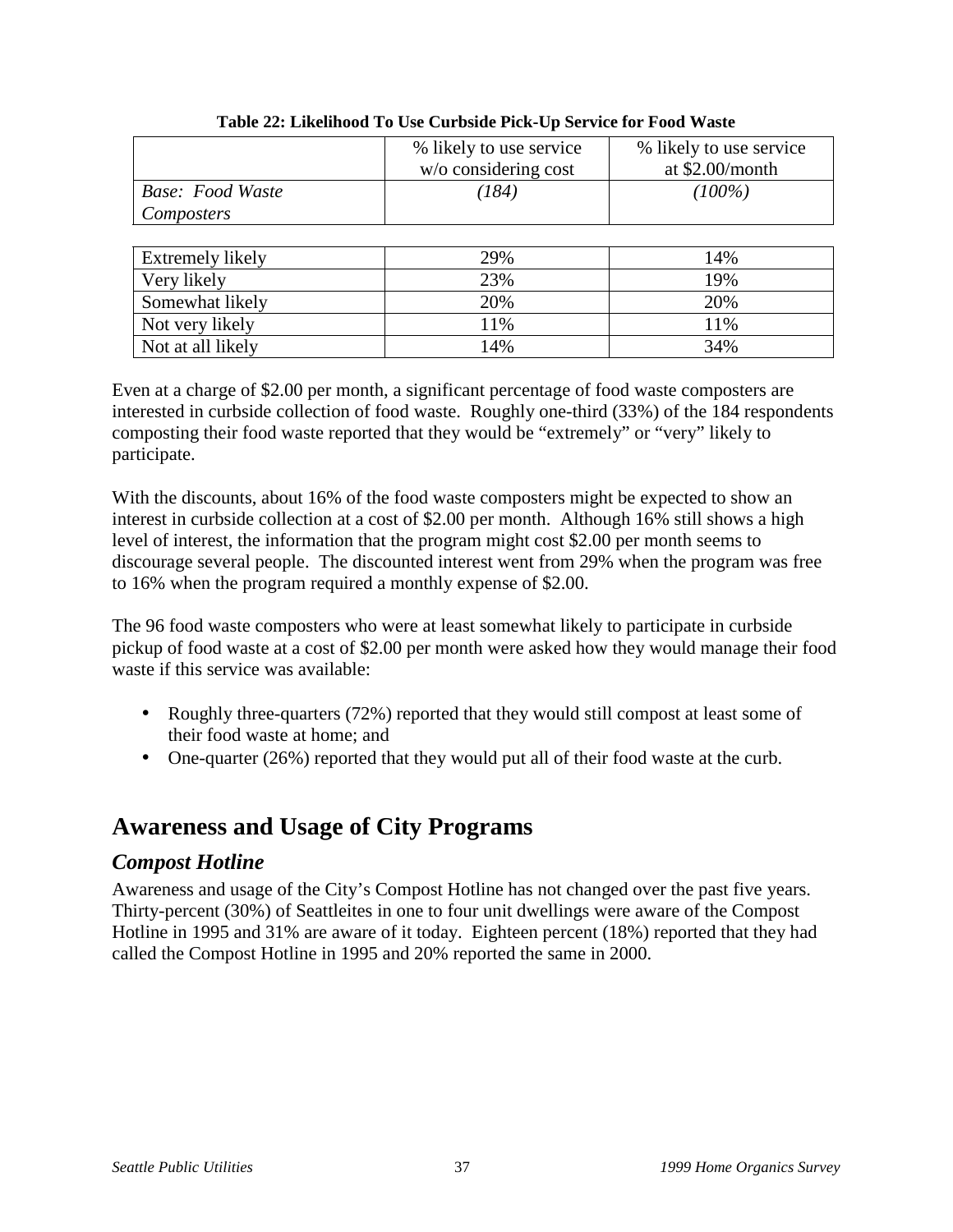|                           |       | <b>Composting Behavior</b> |         |                |            |
|---------------------------|-------|----------------------------|---------|----------------|------------|
|                           |       |                            |         | <b>Both YW</b> | Non-       |
|                           | Total | YW Only                    | FW Only | and FW         | Composters |
| <b>Base:</b> Total Sample | (600) | (113)                      | (23)    | (161)          | (303)      |
|                           |       |                            |         |                |            |
| Awareness:                |       |                            |         |                |            |
| Yes                       | 31%   | 29%                        | 30%     | 45%            | 25%        |
| N <sub>0</sub>            | 68%   | 69%                        | 70%     | 55%            | 75%        |
|                           |       |                            |         |                |            |
| Ever called:              | (187) | (33)                       | (7)     | (72)           | (75)       |
| (Based on total)          |       |                            |         |                |            |
| sample of 600)            |       |                            |         |                |            |
| Yes                       | 6%    | 7%                         | 17%     | 14%            | 1%         |
| N <sub>0</sub>            | 94%   | 93%                        | 83%     | 86%            | 99%        |

**Table 23: Awareness and Usage of Compost Hotline**

Composters are significantly more likely than non-composters to be aware of, and to have used the Compost Hotline. Overall, 38% of those who compost either yard or food waste are aware of the Compost Hotline, while only 25% of those who do not compost are aware of this resource. Thirty-percent (30%) of the composters who are aware of the Compost Hotline have ever called it, while only 5% of the aware non-composters have ever called this number.

The total sample of 600 respondents were asked how likely they, or someone in their household, might be to call the Compost Hotline in the future.

|                           |       | <b>Composting Behavior</b> |         |        |            |
|---------------------------|-------|----------------------------|---------|--------|------------|
|                           |       | Both YW<br>Non-            |         |        |            |
|                           | Total | YW Only                    | FW Only | and FW | Composters |
| <b>Base:</b> Total Sample | (600) | 113)                       | (23)    | [161]  | (303)      |

| Table 24: Likelihood of Calling Compost Hotline in Future |  |
|-----------------------------------------------------------|--|
|-----------------------------------------------------------|--|

| Extremely likely  | 8%  | 4%  | 13% | 14% | 7%  |
|-------------------|-----|-----|-----|-----|-----|
| Very likely       | 20% | 27% | 22% | 29% | 13% |
| Somewhat likely   | 34% | 34% | 35% | 32% | 34% |
| Not very likely   | 23% | 16% | 13% | 18% | 29% |
| Not at all likely | 14% | 18% | 13% | 6%  | 16% |

Those who compost either yard or food waste are significantly more likely than their counterparts to report being likely to call the Compost Hotline in the future. Thirty-eight percent (38%) of those who compost are at least "very" likely to call this number in the future compared to only 20% of those who do not compost.

## *Master Composters*

The total sample of 600 respondents were told that the City has volunteers, called Master Composters, who can staff events, make presentations, and answer questions about composting.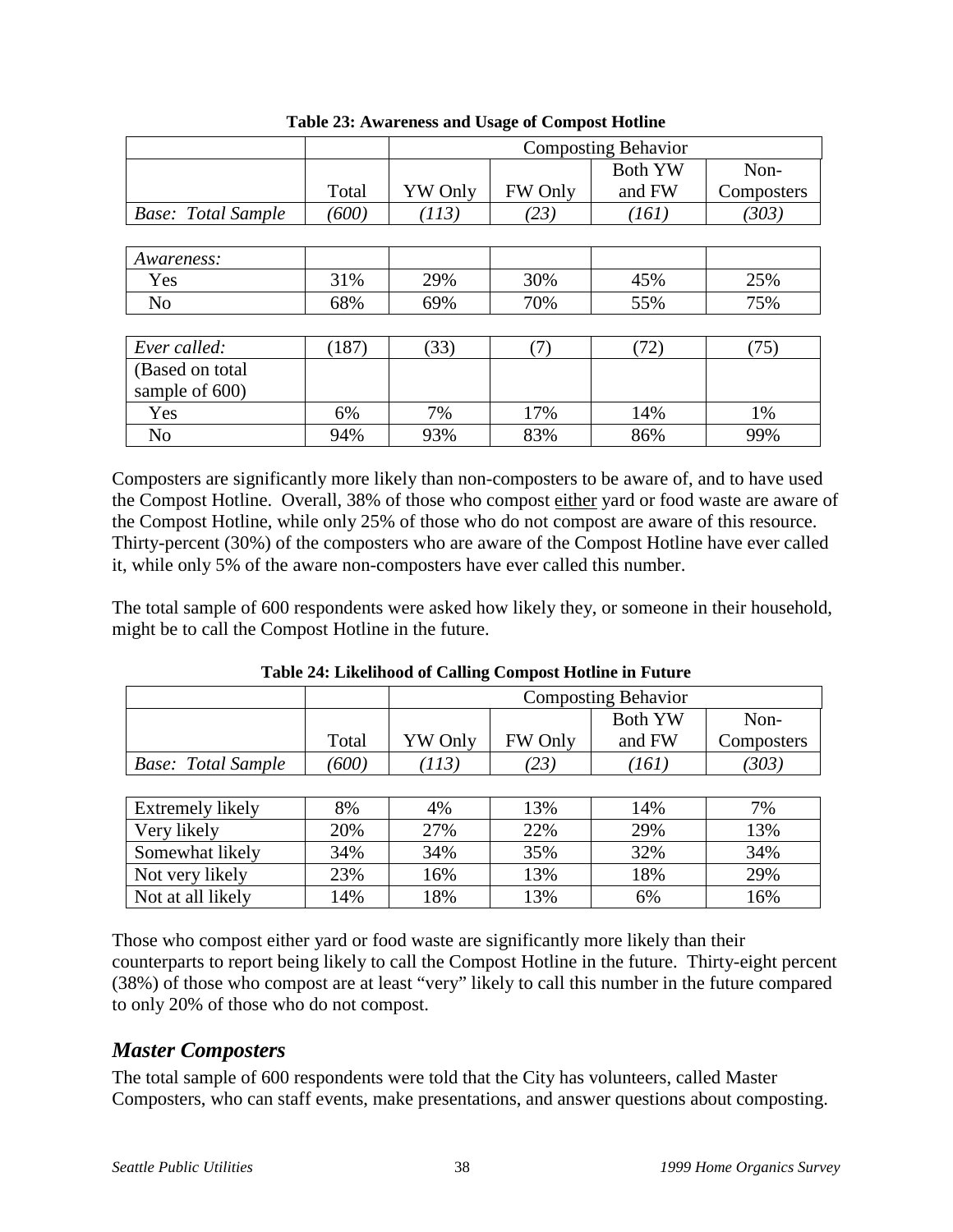The following table presents the percentage of respondents who are aware of the Master Composters:

|                           |       | <b>Composting Behavior</b> |         |                |            |
|---------------------------|-------|----------------------------|---------|----------------|------------|
|                           |       |                            |         | <b>Both YW</b> | Non-       |
|                           | Total | YW Only                    | FW Only | and FW         | Composters |
| <b>Base:</b> Total Sample | (600) | (113)                      | (23)    | (161)          | (303)      |
|                           |       |                            |         |                |            |
| Yes                       | 26%   | 27%                        | 22%     | 45%            | 15%        |
| N <sub>o</sub>            | 74%   | 72%                        | 74%     | 55%            | 85%        |

**Table 25: Aware of Master Composters**

Those who compost either yard or food waste are significantly more likely to be aware of the Master Composters than those who do not compost at all (36% versus 15% respectively). Those who compost both yard and food waste are more likely to be aware of this service than are those who compost one or the other.

# **IV. Potential Market: Detailed Findings**

# **Potential Yard Waste Market**

Fifty-two percent (52%) of Seattle households with a yard currently are not composting yard waste.

• About nine in ten of these households (88%) are using yard waste curbside services.

The most frequently mentioned reasons for not composting yard waste are presented below:

- Don't have the space to do it/No place to put the bin, 22%
- Don't have the time, 12%
- Don't have much yard waste, 10%
- Don't know how to do it/Need more information, 9%
- Too much work/It's a hassle/It's too difficult, 8%
- Easier to put it at the curb/Easier to pay the City to collect it, 8%
- Have no use for the end product, 6%
- Concerned about attracting animals, 5%
- I hire someone to take care of that, 5%
- Not set up for it/Don't have a bin, 5%

Those who were not composting their yard waste were asked how likely they might be to do so in the next year or so if they were provided more information about how to make it easier and pest free. Roughly one in five (21%) reported that they were at least "very" likely to consider it within the next year if provided this type of information.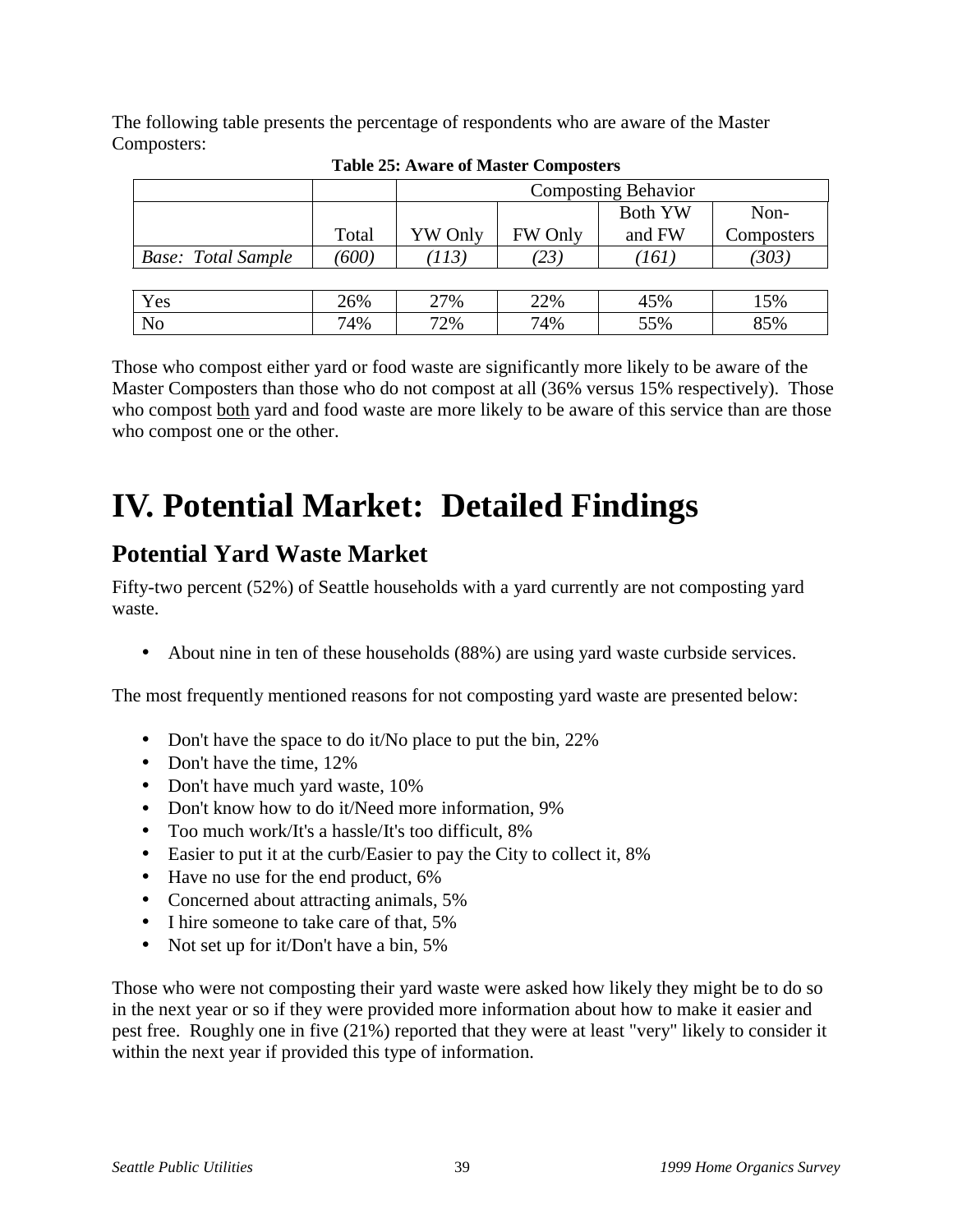|                                           | Frequency | Percent   |
|-------------------------------------------|-----------|-----------|
| Base: Those who do not compost yard waste | 294       | $(100\%)$ |
|                                           |           |           |
| Extremely likely                          | 21        | 7%        |
| Very likely                               | 41        | 14%       |
| Somewhat likely                           | 97        | 33%       |
| Not very likely                           | 69        | 23%       |
| Not at all likely                         | 55        | 19%       |

#### **Table 26: Likelihood to Compost if Provided More Information**

To help understand the barriers to yard waste composting, the following lists present the primary reasons that respondents gave for not composting their yard waste.

Among the 21 non-yard waste composters who reported that they were "extremely" likely to compost in the future:

- 19% reported that they do not compost now because they just moved in and haven't set up the system yet;
- 19% reported that they intend to compost but just haven't gotten around to it yet;
- 19% reported that they don't feel they have the time to compost;
- 14% reported that they don't have the space to compost; and,
- 10% reported that they don't know how to compost.

Among the 41 non-yard waste composters who reported that they were "very" likely to compost in the future:

- 29% reported that they don't have the space to compost;
- 15% reported that they don't know how to compost;
- 7% reported that they don't have the time to compost;
- 7% reported that they do not have a compost bin; and,
- 7% reported that it's easier to put yard waste at the curb for collection.

Among the 97 non-yard waste composters who reported that they were "somewhat" likely to compost in the future:

- 25% reported that they don't have the space to compost;
- 11% reported that they don't have much yard waste to compost;
- 10% reported that they don't know how to compost;
- 9% reported that they don't have the time to compost; and,
- 8% reported that it's easier to put yard waste at the curb for collection.

To affect a greater share of the total market that is composting yard waste, it seems that it may be beneficial to help non-yard waste composters understand how easy and time-efficient composting can be. In addition, it may be beneficial to make available composting bins that are perceived compact enough to fit in small places.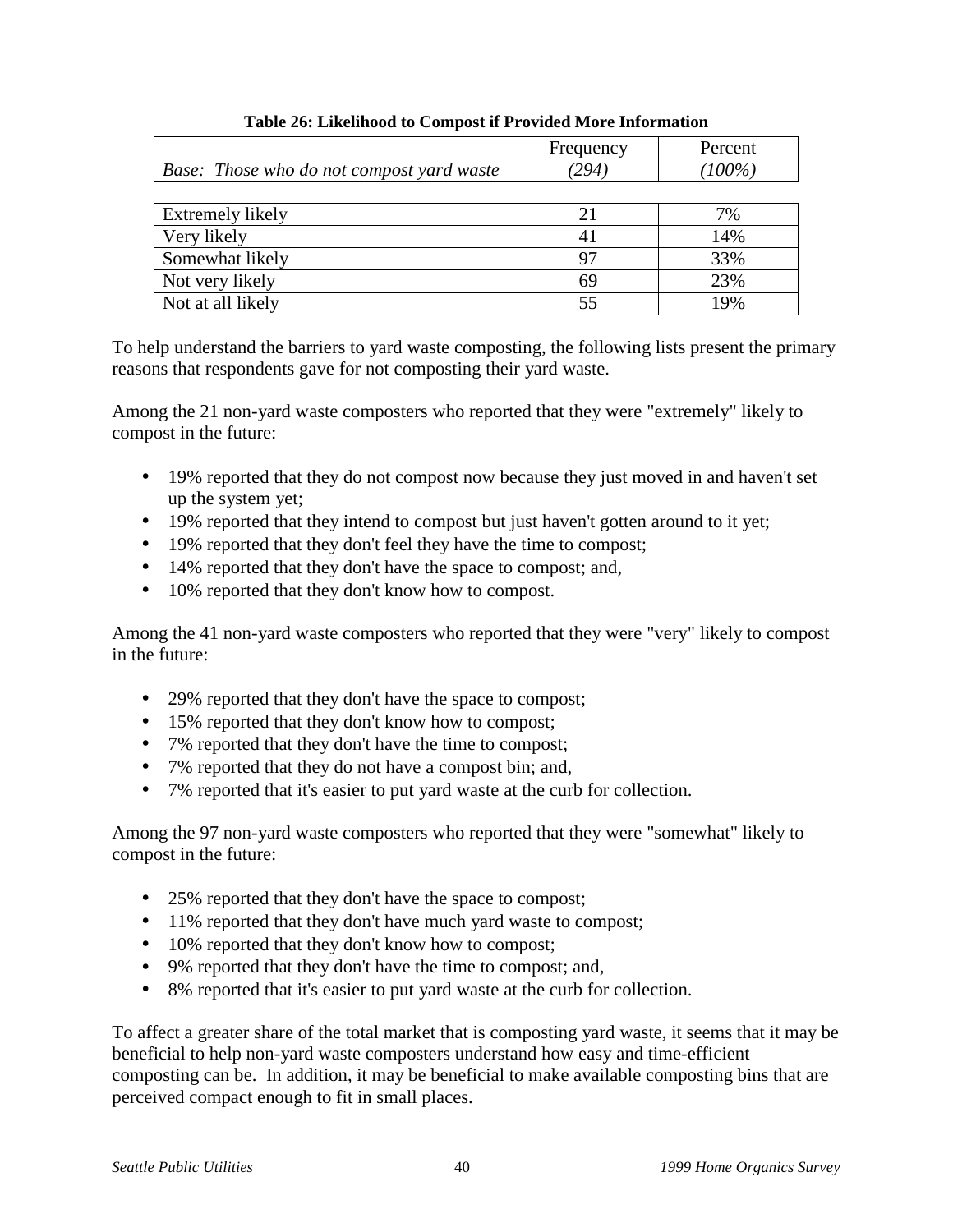## *Bin Distribution*

Forty-nine (17%) of the 294 respondents who do not currently compost their yard waste have a composting bin they could use, and 23 (8%) have a city-provided bin they could use if they wanted to compost.

Among those who do not have a city-provided bin (271 respondents), 37% are aware that the City offers a yard waste bin for about \$20.

The 99 respondents who were aware that the city-provided a bin but who do not have one were asked why they didn't get one. The following list presents their primary reasons (percentages are based on these 99 respondents):

- Have no space/No place to put one, 20%
- Don't want the animals it will attract, 10%
- Not interested in composting/Don't have a need for it, 9%
- Don't know where to get one/Don't know enough about the program, 9%
- No need/No desire/No use (general), 9%
- We're paying for curbside service instead, 7%
- We don't have much yard waste/Not worth our while, 7%
- Just don't have the time to compost, 4%
- Never thought about it before,  $4\%$
- Have had negative experiences with bins,  $4\%$

Space and pest issues top the list as reasons for not getting a city-provided composting bin. These reasons seem to have little to do with the bin itself; rather, they are likely to be reasons for not composting.

The 239 respondents who do not compost and reported that they were not strongly opposed to doing so were asked how likely they would be to purchase a bin in the next year if cost was not a consideration.

|                                           | Frequency | Percent |
|-------------------------------------------|-----------|---------|
| Base: Non-composters who are not strongly |           |         |
| opposed to composting in the future       | (239)     | 100%)   |
|                                           |           |         |

#### **Table 27: Likelihood of Purchasing Bin without Considering Cost**

| Extremely likely  |    | 7%  |
|-------------------|----|-----|
| Very likely       | 27 | 15% |
| Somewhat likely   | 64 | 27% |
| Not very likely   |    | 32% |
| Not at all likely | 43 | 18% |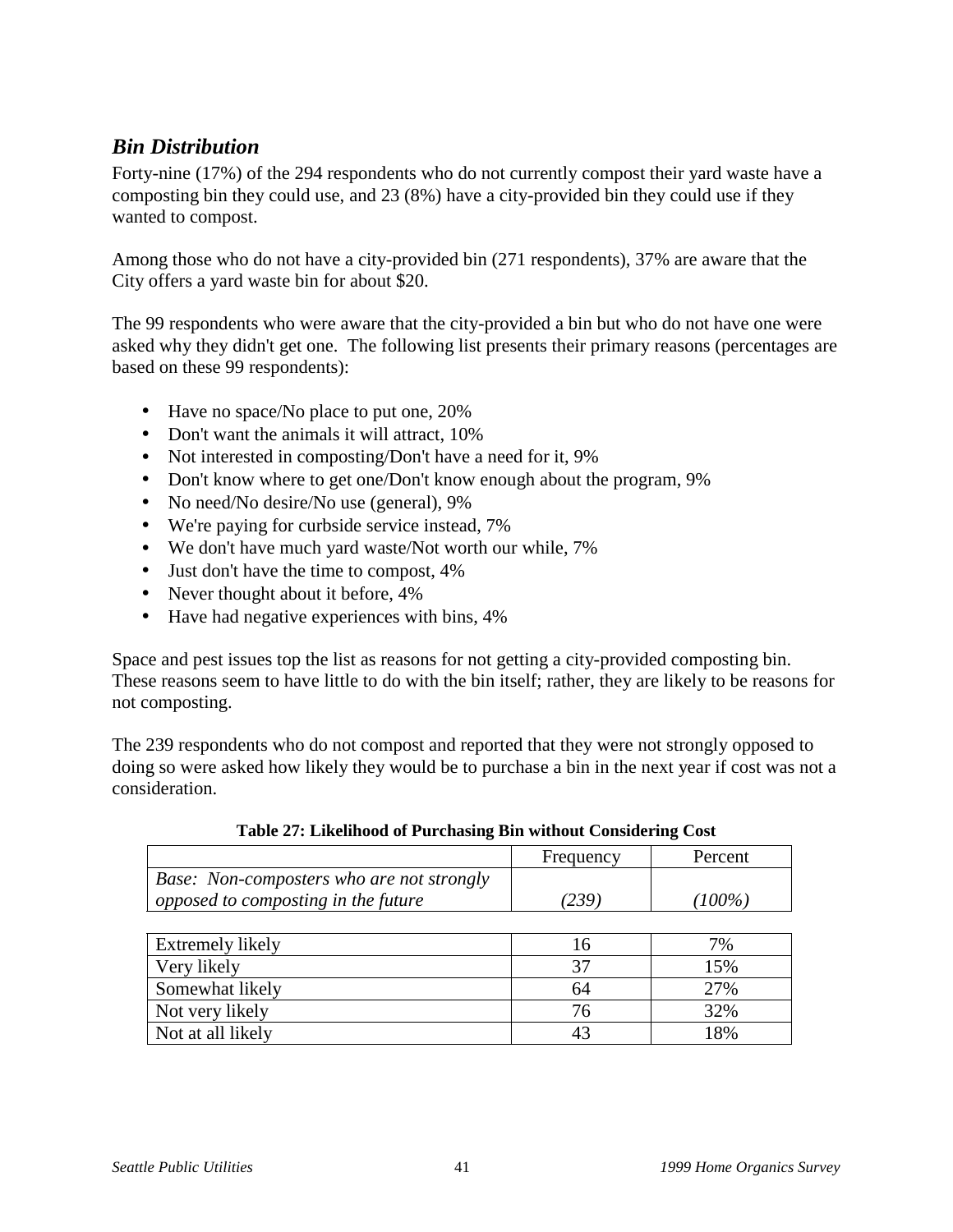Overall, about one in five (22%) of those who do not compost yard waste and are not strongly opposed to doing so reported that they were at least "very" likely to purchase a bin if cost was not a consideration.

In applying the discounts, it is estimated that roughly 10% of these non-composters might actually purchase a bin if cost was not a consideration.

Those who were at least somewhat likely (or did not know how likely they were) to get a bin were asked how likely they would be to purchase one from the city for \$20 within the next year. Respondents were told that the bin would be made of black plastic, stand about 30" tall, and would be round at the base and would taper toward the top. They were also told that the bins would be available at central distribution points throughout the City.

|                                           | Frequency | Percent   |
|-------------------------------------------|-----------|-----------|
| Base: Non-composters who are not strongly |           |           |
| opposed to composting in the future       | 239)      | $(100\%)$ |

| Table 28: Likelihood of Purchasing a \$20 Yard Waste Bin |  |  |
|----------------------------------------------------------|--|--|
|----------------------------------------------------------|--|--|

| Extremely likely                               |     | 4%  |
|------------------------------------------------|-----|-----|
| Very likely                                    | つつ  | 11% |
| Somewhat likely                                | 65  | 27% |
| Not very likely                                | 14  | 6%  |
| $\overline{ }$ Not at all likely <sup>10</sup> | 1 Q | 50% |

Fifteen percent (15%) of these 239 respondents reported that they would be "extremely" or "very" likely to purchase a compost bin from the City for \$20.

In applying the discounts, it is estimated that roughly 7% of these non-composters might actually purchase a city-provided bin for \$20. While these non-composters seem a little more price sensitive than the composters do, this data suggests that \$20 is still considered a reasonable price. Three percent (3%) reported that, while they would get a bin if it was free, they would not get one if it cost \$20.

## *Potential Grasscycling Market*

As the following table shows, 38% of the 528 respondents who have a lawn reported that they never leave grass clippings on the lawn.

 $\overline{a}$ 

These respondents were not asked this question; rather, they reported that they were not likely to acquire any new bin regardless of cost.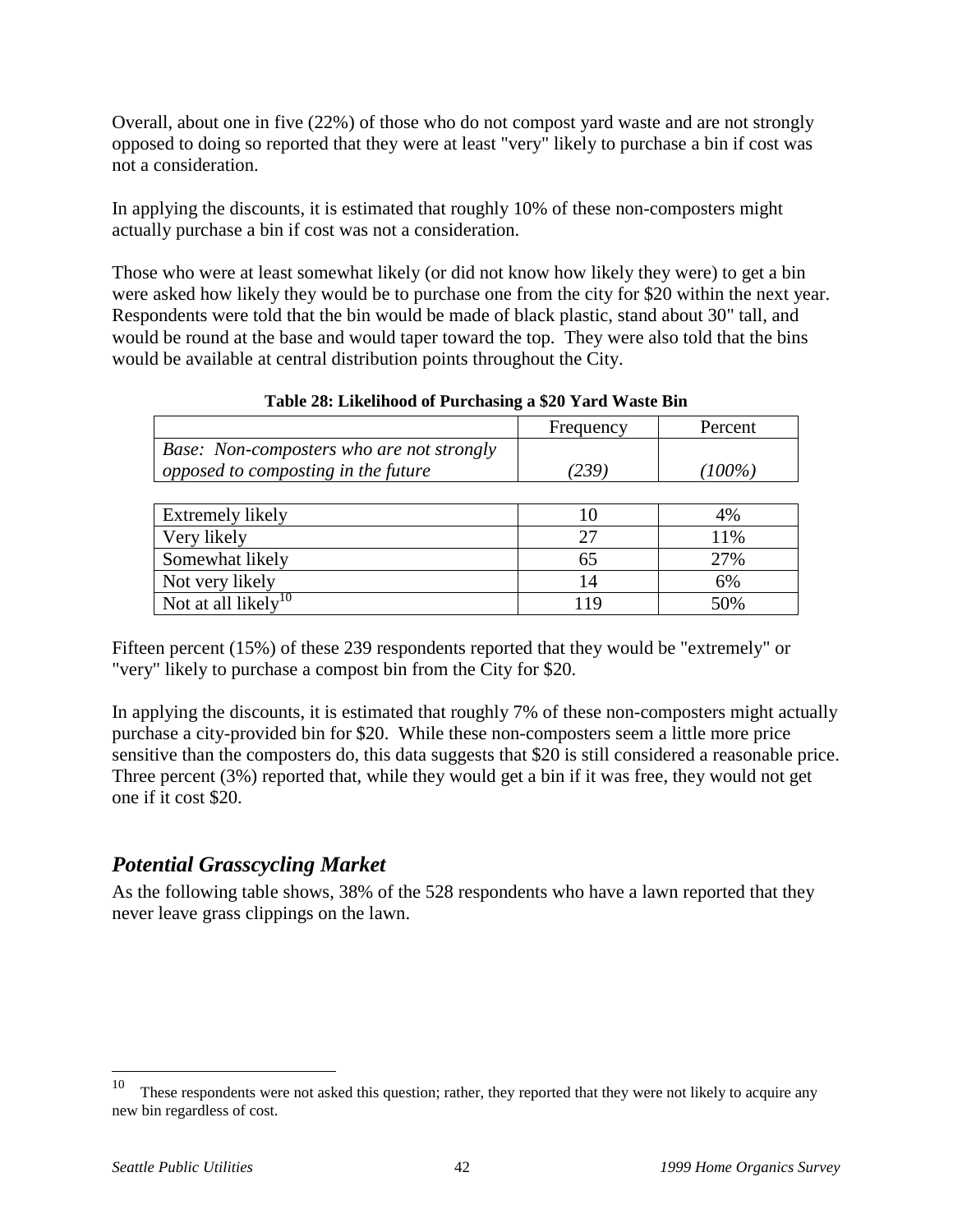|                                    |       | <b>Yard Waste Composting Behavior</b> |            |  |
|------------------------------------|-------|---------------------------------------|------------|--|
|                                    | Total | Yes                                   | No         |  |
| Base: Those with a lawn            | (528) | (256)                                 | (272)      |  |
|                                    |       |                                       |            |  |
| Typically grasscycle               | 43%   | 49%                                   | 36%        |  |
| Ever grasscycle                    | 19%   | 21%                                   | 18%        |  |
|                                    |       |                                       |            |  |
| <b>Total grasscycling behavior</b> | 62%   | 70%                                   | <b>54%</b> |  |
|                                    |       |                                       |            |  |
| Never grasscycle                   | 38%   | 30%                                   | 46%        |  |

#### **Table 29: Summary of Grasscycling Behavior**

Respondents were asked to report why they did not leave their grass clippings on the lawn. The following chart presents their primary reasons $^{11}$ :

|                                         |       | <b>Yard Waste Composting Behavior</b> |       |  |
|-----------------------------------------|-------|---------------------------------------|-------|--|
|                                         | Total | Yes                                   | No    |  |
| <b>Base:</b> Those who never grasscycle | (201) | (76)                                  | (125) |  |
|                                         |       |                                       |       |  |
| Landscaper/Other hauls them away        | 29%   | 21%                                   | 34%   |  |
| Don't like the way it looks             | 22%   | 29%                                   | 18%   |  |
| Don't have a mulching mower             | 8%    | 11%                                   | 7%    |  |
| Use the mower's bag catcher             | 6%    | 12%                                   | 3%    |  |
| Not good for the grass                  | 6%    | 5%                                    | 6%    |  |
| Use the clippings for compost           | 5%    | 12%                                   | 2%    |  |
| Don't want to track grass into house    | 5%    | 5%                                    | 5%    |  |
| Habit/Have always done it this way      | 4%    | 1%                                    | 6%    |  |
| Don't mow the lawn                      | 4%    | 5%                                    | 4%    |  |

#### **Table 30: Primary Reasons For Not Grasscycling**

The two primary reasons for never leaving grass clippings on the lawn are that someone else takes the responsibility for hauling them away (29%) and that it is not aesthetically appealing (22%). Those who do not grasscycle but do compost their yard waste are more concerned about the aesthetics than are their counterparts (29% versus 18% respectively).

The 185 respondents who mow their lawn but never leave grass clippings on the lawn were asked how likely they would be to leave those clippings on the lawn in the future if they had more information about it. Respondents were told that grasscycling would make lawn mowing easier, it would not cause thatch, and the lawn would maintain a clean and healthy appearance.

<sup>11</sup> Percentages in this table do not add to 100% for two reasons. First, response categories mentioned by fewer than 4% of the population have not been listed here. Second, respondents were allowed to provide more than one answer.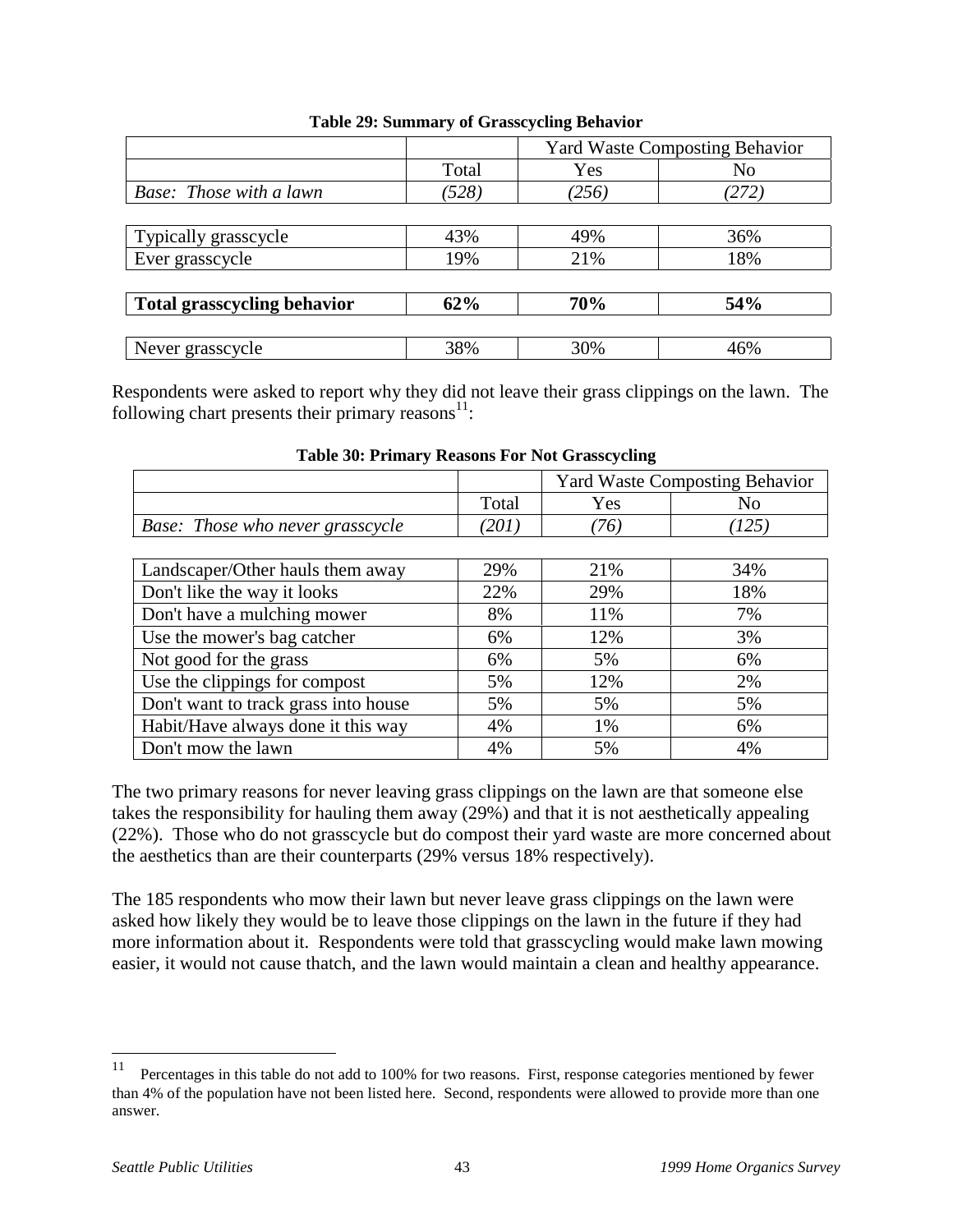|                                 |       | <b>Yard Waste Composting Behavior</b> |       |
|---------------------------------|-------|---------------------------------------|-------|
|                                 | Total | Yes                                   | No    |
| Base: Mow, but don't grasscycle | (185) | (68)                                  | (117) |
|                                 |       |                                       |       |
| Extremely likely                | 10%   | 6%                                    | 13%   |
| Very likely                     | 21%   | 25%                                   | 18%   |
| Somewhat likely                 | 28%   | 29%                                   | 27%   |
| Not very likely                 | 19%   | 15%                                   | 22%   |
| Not at all likely               | 18%   | 22%                                   | 16%   |

**Table 31: Likelihood of Leaving Grass Clippings on Lawn with More Information:**

Overall, roughly one third (31%) of the households that mow but do not leave grass clippings on the lawn report that they are at least "very" likely to grasscycle if they had more information about it. Those who compost their yard waste are just as likely to be influenced by this type of information as those who do not (31% of both groups reported they were at least "very" likely).

## *Usage of and Interest in Purchasing Mulch Mowers*<sup>12</sup>

As previously reported, overall interest in purchasing a new mulching mower is not very high. Only 2% of the 519 respondents who mow their lawn reported that they were "extremely" interested and 10% reported that they were "very" interested. This general lack of interest may reflect more a lack of need for a new lawn mower than a disinterest in grasscycling.

Interest in purchasing a mulch mower is just as high among those who ever grasscycle as it is among those who never (but could) grasscycle. It is those who either do not mow or have someone else haul away their clippings that are least interested in purchasing a mulch mower.

|                                        |                 | <b>Grasscycling Behavior</b> |       |        |
|----------------------------------------|-----------------|------------------------------|-------|--------|
|                                        | Total           | Yes, Ever                    | Never | Cannot |
| <b>Base:</b> Those without mulch mower | 370)            | (208)                        | (114) | 4      |
|                                        |                 |                              |       |        |
| l Extremely likely                     | 20 <sub>0</sub> | 20 <sub>0</sub>              | 2%    | 7%     |

**Table 32: Likelihood of Purchasing Mulch Mower**

| Extremely likely  | 2%  | 2%  | 2%  | 2%  |
|-------------------|-----|-----|-----|-----|
| Very likely       | 10% | 12% | 9%  | 2%  |
| Somewhat likely   | 19% | 18% | 25% | 15% |
| Not very likely   | 32% | 32% | 32% | 34% |
| Not at all likely | 33% | 32% | 27% | 47% |

There is some receptivity to being provided more information about the benefits of owning a mulching mower. Interest in purchasing a mulching mower increases when told that a mulch mower makes it easier to mow the lawn, causes less air pollution, helps fertilize the lawn, that it does not cause thatch, and it leaves your lawn looking healthy.

 $\overline{a}$ 

<sup>&</sup>lt;sup>12</sup> Please refer to the section on mulch mowers under "Current Market" for more detailed information and tables.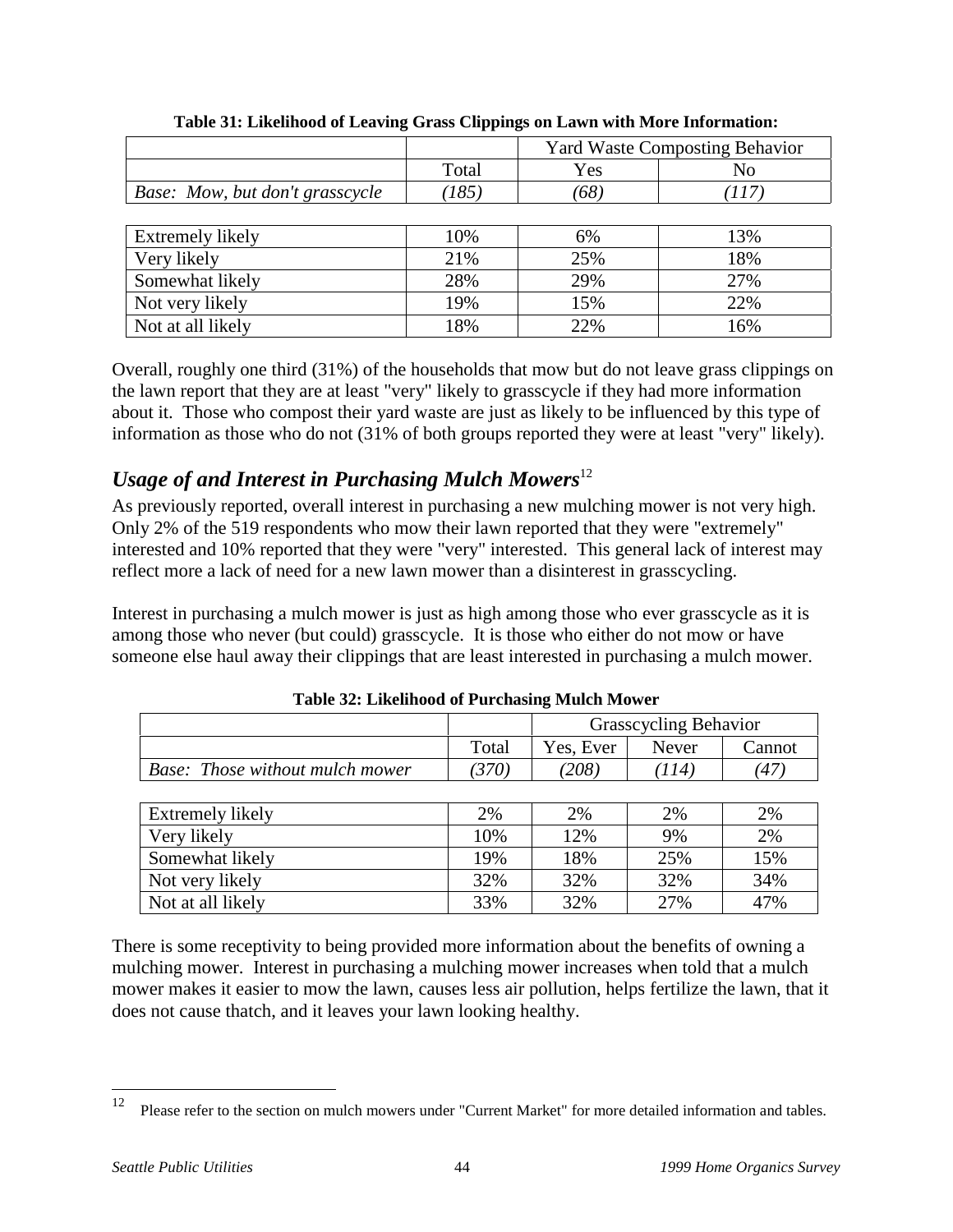|                                 |       | <b>Grasscycling Behavior</b> |       |                    |
|---------------------------------|-------|------------------------------|-------|--------------------|
|                                 | Total | Yes, Ever                    | Never | Cannot             |
| Base: Those without mulch mower | (370) | (208)                        | (114) | $\left( 47\right)$ |
|                                 |       |                              |       |                    |
| Extremely likely                | 6%    | 5%                           | 8%    | 4%                 |
| Very likely                     | 14%   | 17%                          | 12%   | 2%                 |
| Somewhat likely                 | 23%   | 22%                          | 26%   | 23%                |
| Not very likely                 | 29%   | 29%                          | 27%   | 32%                |
| Not at all likely               | 27%   | 26%                          | 25%   | 38%                |

**Table 33: Likelihood of Purchasing Mulch Mower with More Information**

Whereas 12% of those without a mulching mower were at least "very" interested without knowing these benefits, 20% became at least "very" interested after learning about the benefits. Among those who ever leave grass clippings on the lawn, 14% were at least "very" interested without knowing the benefits, and 22% were at least "very" interested after learning about the benefits. Among those who never leave grass clippings on the lawn (but could), 11% were at least "very" interested without knowing the benefits, and 20% were at least "very" interested after learning the benefits.

## *Awareness of Mulch Mower Event*

Roughly one-quarter of those who never (or can't) leave grass clippings on their lawn (23%) were aware of an event sponsored by local government organizations at which mulch mowers are sold at discounted prices. Two percent (2%) of these 192 respondents have ever attended one of these events.

The 370 respondents without a mulch mower were asked how likely they might be to attend (another) mulch mower event within the next six months or so. Respondents were told that the event would be held at a large facility (such as the Northgate parking lot) and would include discounts on mulching mowers, staff who can give information on mulch mowing, the design and use of mulching lawn mowers, and natural lawn care. The following table provides the percentage of respondents who are likely to attend such an event.

|                                         | Frequency | Percent   |
|-----------------------------------------|-----------|-----------|
| <b>Base:</b> Those without mulch mowers | (370)     | $(100\%)$ |
|                                         |           |           |
| <b>Extremely likely</b>                 | 15        | 4%        |
| Very likely                             | 50        | 14%       |
| Somewhat likely                         | 103       | 28%       |
| Not very likely                         | 81        | 22%       |
| Not at all likely                       |           | 31%       |

**Table 34: Likelihood of Attending Mulch Mower Event**

Interest in attending an event is moderate--roughly one in five (18%) reported that they were at least "very" likely to attend.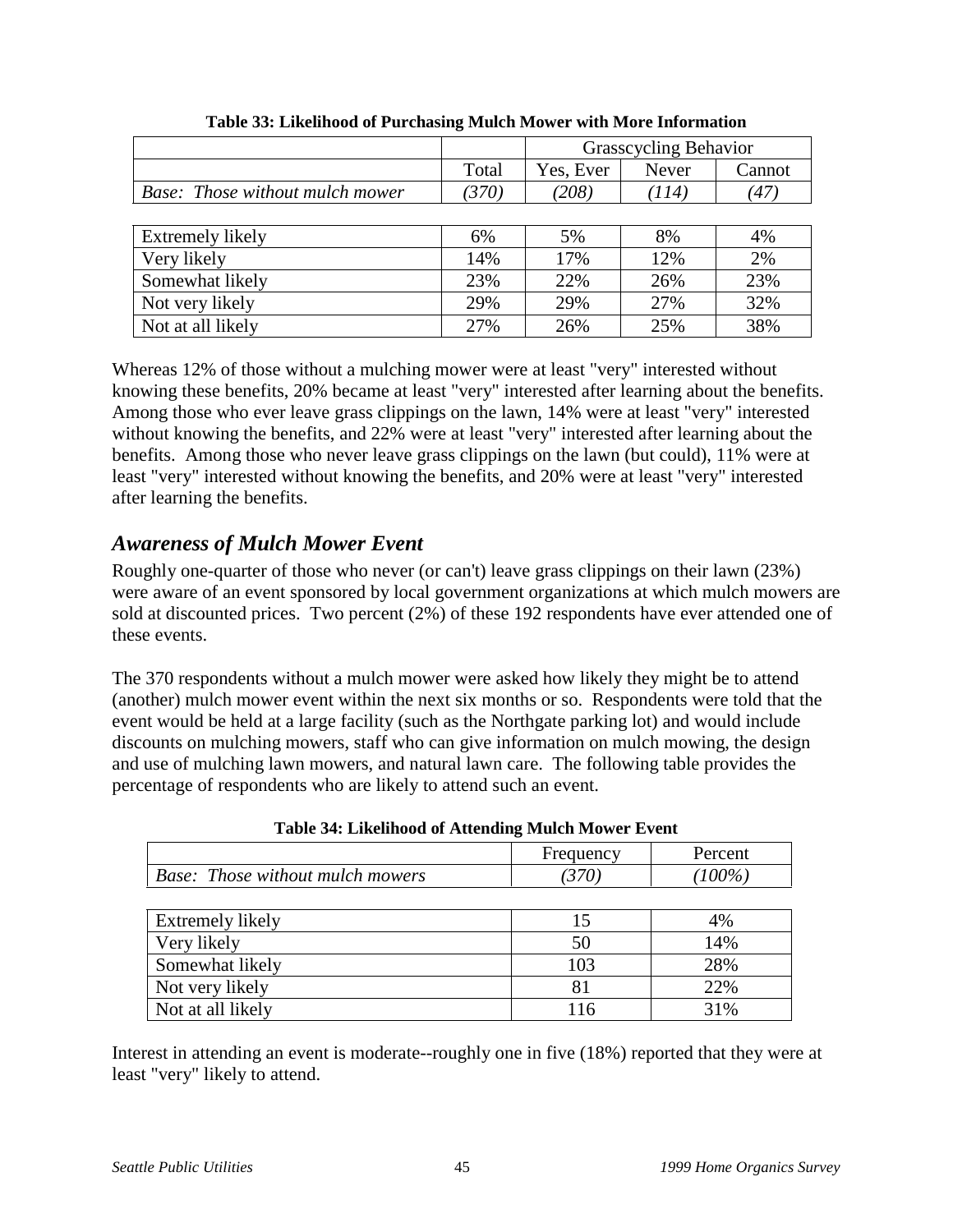## **Potential Food Waste Composting Market**

Sixty-nine percent (69%) of Seattle households are not currently composting their food waste.

• Fifty-seven percent (57%) of these non-composters have a garbage disposal, and 71% of those with a garbage disposal are using it at least once a day.

The primary reasons for not composting food waste are presented below (percentages are based on the 416 respondents who do not compost food waste):

- Concerned about attracting animals, 19%
- Don't have much food waste, 14%
- Not aware that food waste can be composted, 13%
- Have a garbage disposal,  $10\%$
- Lack of space for the bin, 7%
- Don't have enough time to compost food waste, 6%
- Have no use for the compost/Don't know what to do with it, 5%
- Concerned about odors, 5%
- Never gave it any thought,  $4\%$
- Do not have a container or a bin, 4%
- It's not convenient to compost food waste, 4%
- Don't know how to do it, 4%

### *Bin Distribution*

Among the 416 respondents who are not composting their food waste, 87% are aware that food waste can be composted.

- 6% of these respondents who are aware that food waste can be composted have a food waste composting bin; and,
- 4% have a city-provided food waste composting bin.

The 416 respondents who do not compost food waste were asked how likely they might be to do so in the next year if they were provided more or better information on how to do it easily and make it pest-free. The following table presents their responses:

|                                   |       | Aware of FW |
|-----------------------------------|-------|-------------|
|                                   | Total | Composting  |
| Base: Those who do not compost FW | 416   |             |

**Table 35: Likelihood of Composting Food Waste with More Information**

| Extremely likely           | 8%  | 7%  |
|----------------------------|-----|-----|
| Very likely                | 15% | 16% |
| Somewhat likely            | 30% | 28% |
| Not very/Not at all likely | 23% | 24% |
| Not at all likely          | 23% | 25% |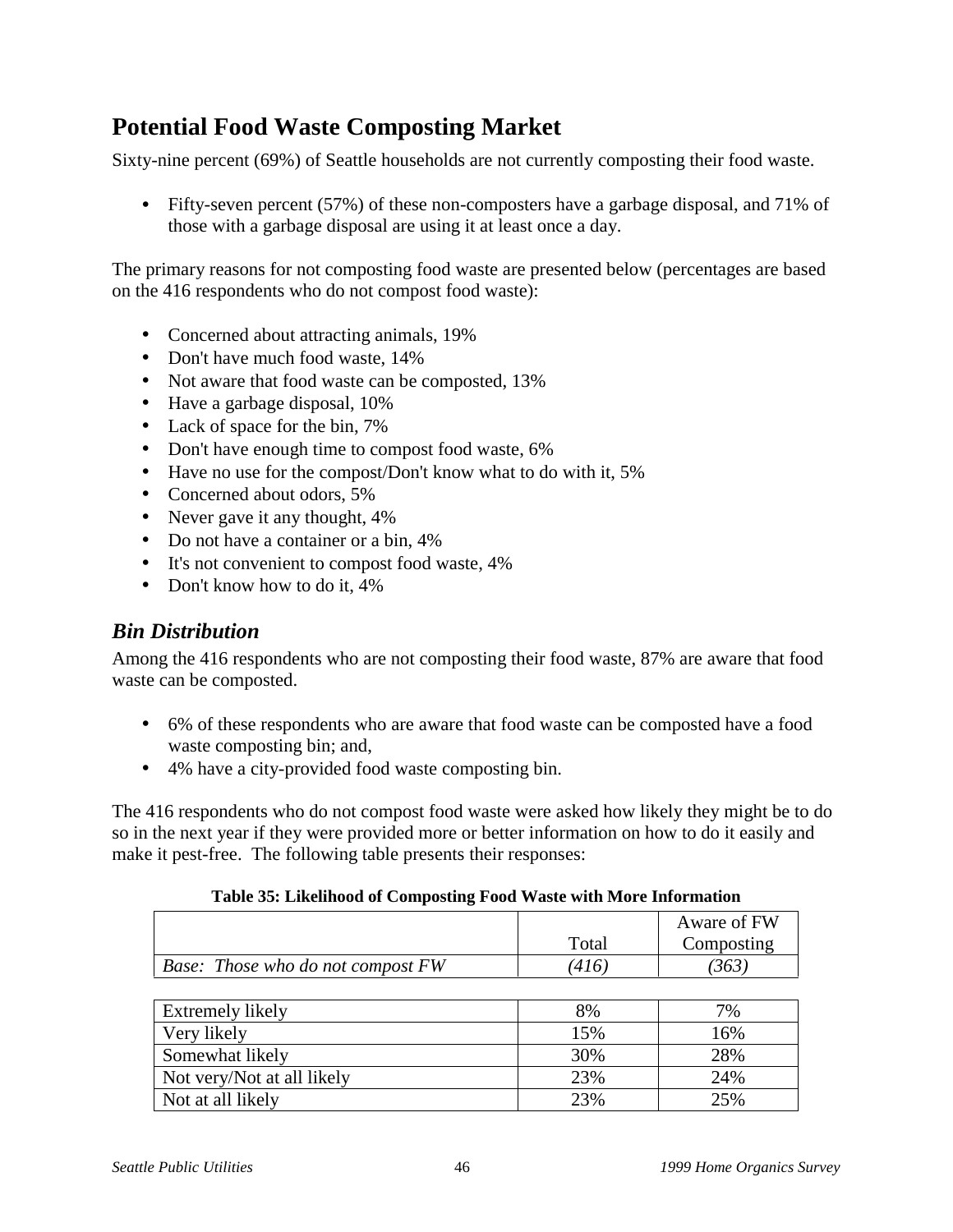To help understand the barriers to food waste composting, the following lists present the primary reasons that respondents gave for not composting their food waste.

Among the 26 aware non-food waste composters who reported that they were "extremely" likely to compost their food waste in the future:

- 23% reported that they were not currently composting food waste because of a concern about attracting animals;
- 19% reported that they have not gotten around to purchasing a food waste composting container;
- 12% reported that they don't have the space to compost food waste; and,
- 12% reported that they don't know how to compost their food waste.

Among the 57 aware non-food waste composters who reported that they were "very" likely to compost food waste in the future:

- 26% reported that they were not currently composting food waste because of a concern about attracting animals;
- 16% reported that they have not gotten around to purchasing a food waste composting container;
- 14% reported that they don't have much food waste;
- 11% reported that they don't know how to compost their food waste; and,
- 11% reported that they just haven't gotten around to doing it yet.

Among the 101 aware non-food waste composters who reported that they were "somewhat" likely to compost food waste in the future:

- 19% reported that they were concerned about attracting animals;
- 12% reported that they use their garbage disposal instead;
- 12% have never considered composting food waste; and,
- 11% reported that they don't have much food waste to compost.

Providing information that alleviates concerns about attracting animals to composted food waste might help increase the overall size of the food composting market. Other avenues that might prove useful are to make available more information about how to compost and to provide a cost- and time-effective means for acquiring composting bins.

The 416 respondents who were not composting their food waste were asked to report how likely they might be to purchase a green cone from the City at a cost of \$20. Respondents were told that the green cone was about two and one-half feet tall. The following table summarizes their likelihood: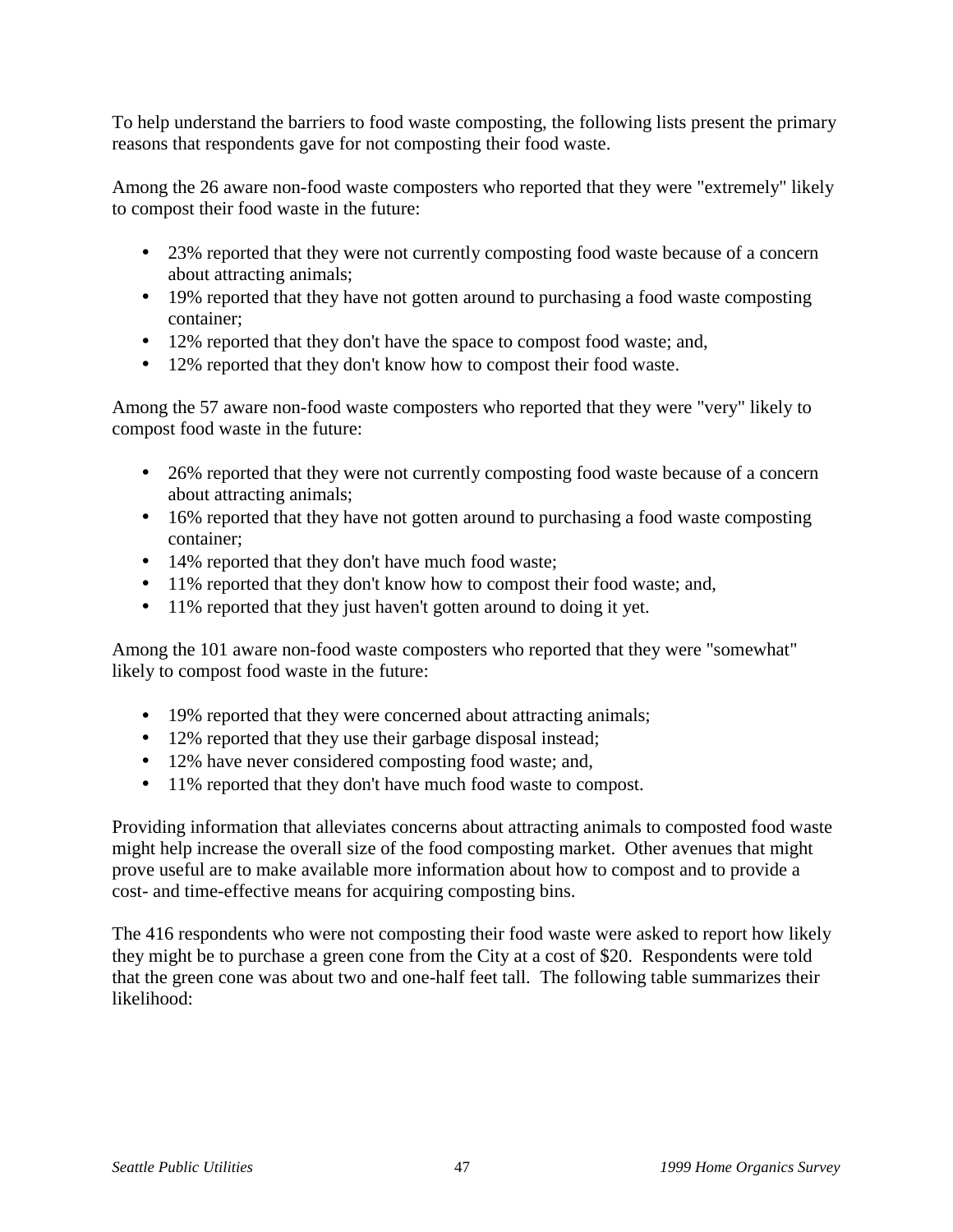|                                          | Total | Percent   |
|------------------------------------------|-------|-----------|
| <b>Base:</b> Those who do not compost FW | 416)  | $(100\%)$ |
|                                          |       |           |
| Extremely likely                         | 24    | 6%        |
| Very likely                              | 54    | 13%       |
| Somewhat likely                          | 108   | 26%       |
| Not very/Not at all likely               | 120   | 29%       |
| Not at all likely                        | 104   | 25%       |

#### **Table 36: Likelihood of Purchasing a City-Provided Bin at \$20**

Roughly one out of every five of those who do not compost yard waste (19%) reported that they are at least "very" interested in purchasing a City-provided bin at a cost of \$20.

If we apply the discount factors, we might expect that the market potential for a city-provided food waste composting bin would be about 9% of all that do not compost food waste.

## *Interest in Curbside Collection of Food Waste*

The 416 respondents who do not compost their food waste were asked to report their interest in a city-provided curbside pickup service for food waste. Respondents were told that:

*"Households that participate would be asked to separate all food waste including dairy and meat products, and also used paper towels, paper plates, tissue and waxed paper. Participating households would receive a container with a tight fitting lid in which to store these food waste and paper items. Each week, households would be requested to place their food waste storage container at the curbside or alley on the same day as their regular garbage is collected. The food scraps would be delivered to a food waste composting facility."*

Respondents were asked to rate their likelihood of using this service using a five-point scale from "extremely" to "not at all" likely. The table below presents their responses and assumes that there would be no charge for this service.

These results indicate that those who do not compost food waste have an interest in a curbside collection program for food waste. Overall, if the city did not charge for it, roughly one-half (49%) of those who do not compost food waste are at least "very" interested in curbside collection of food waste.

The 125 respondents who were not interested in this service were asked to report the primary reasons for their disinterest:

- 26% reported that it sounded like too much work;
- 26% reported that they didn't have enough food waste to justify it;
- 10% said that they would rather use their garbage disposal; and,
- 6% stated that they were worried about the potential odor.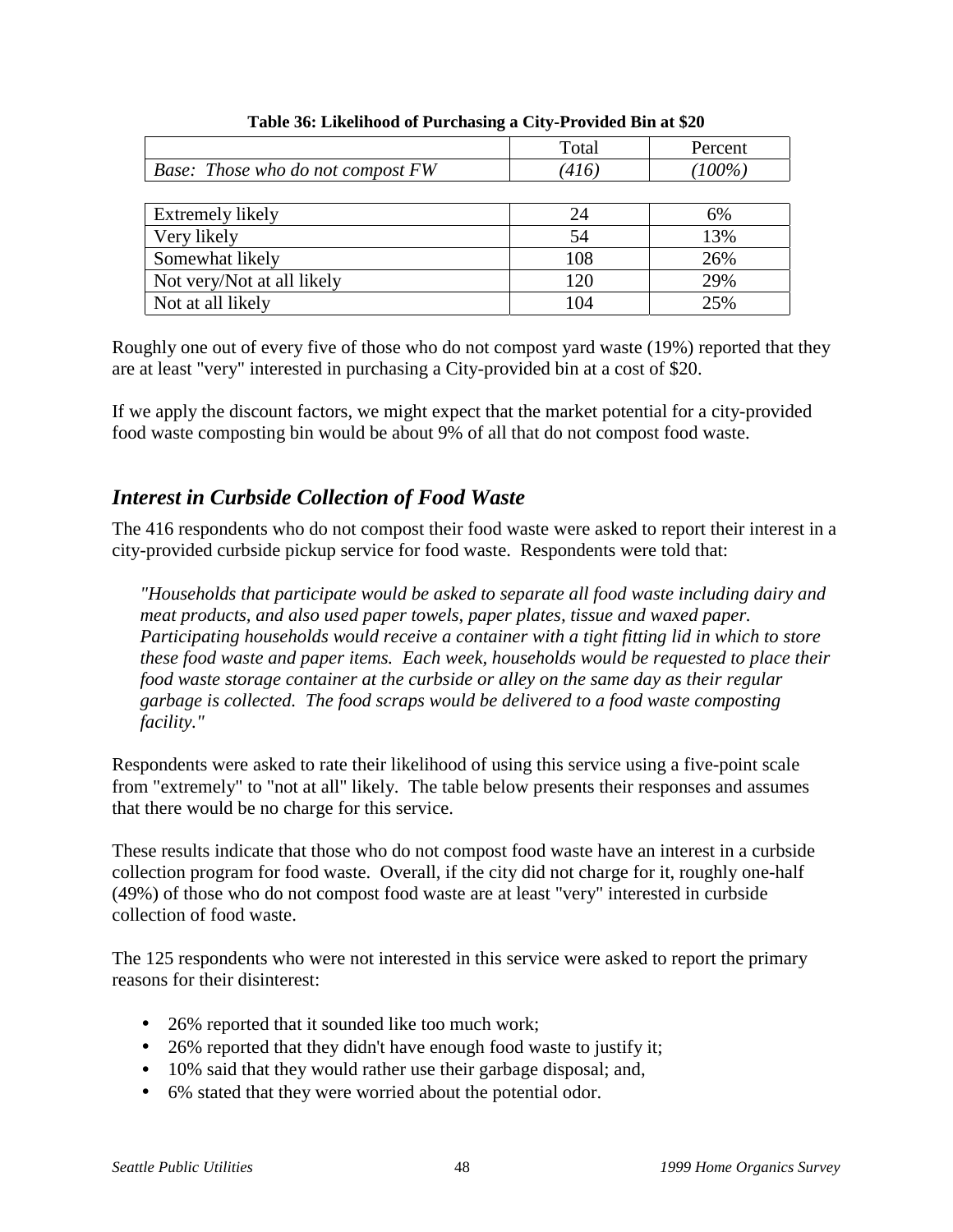Respondents who were at least "somewhat" interested in curbside collection of food waste (or who didn't know how interested they were) were asked to report how likely they would be to participate in this program if the city were to charge \$2.00 per month (or \$4.00 per billing cycle).

The following table presents the percentage of non-food waste composters who are interested in curbside pickup of food waste if the city did not charge, and if the city charged \$2.00 per month. For the purposes of this table, those who previously reported that they were not interested in the service at no charge are assumed to be "not at all" likely to participate at a charge of \$2.00 per month.

|                                 | % likely to use      | % likely to use  |
|---------------------------------|----------------------|------------------|
|                                 | w/o considering cost | at \$2.00/months |
| Base: Do not compost food waste | 416)                 | $(100\%)$        |
|                                 |                      |                  |
| Extremely likely                | 19%                  | 6%               |
| Very likely                     | 30%                  | 19%              |
| Somewhat likely                 | 20%                  | 19%              |
| Not very likely                 | 16%                  | 15%              |

Even at a charge of \$2.00 per month, a significant percentage of those who do not compost food waste are interested in curbside pickup of food waste. Roughly one-quarter (25%) of these 416 respondents reported that they would be "extremely" or "very" likely to participate.

Applying the discounts, we might expect that about 18% of those who do not compost food waste would be likely to sign up for curbside collection at a cost of \$2.00 per month.

Not at all likely 14% 14% 38%

The 125 respondents who did not compost their food waste but had expressed interest in both this program and in purchasing a composting bin from the City for \$20 were asked in which way they would prefer to manage their food waste:

- Roughly six out of ten (62%) reported that they would rather pay the City to pick up the food waste at the curb; and,
- About one-quarter (27%) reported that they would prefer to purchase their own bin.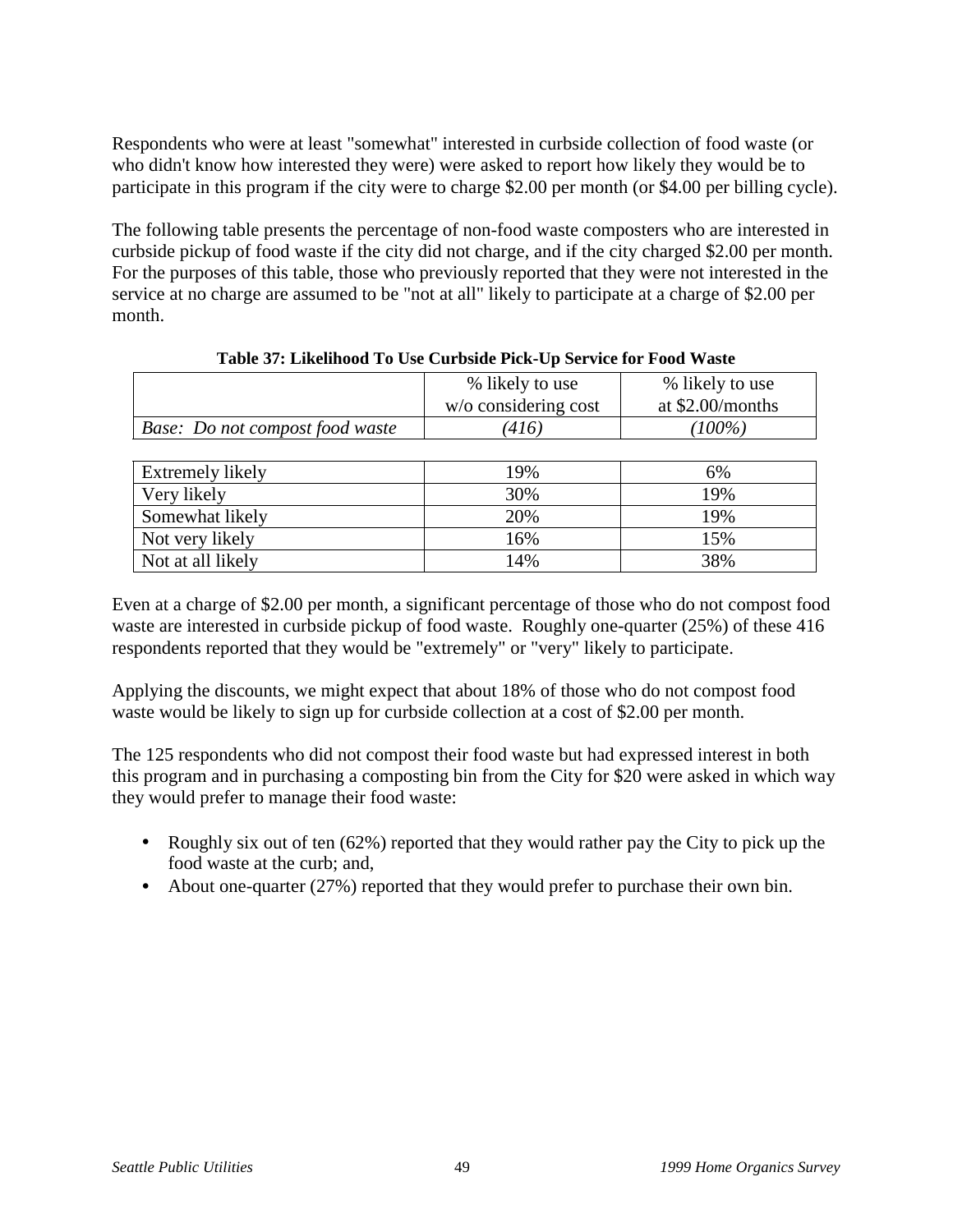# **Appendix 1: Topline Report**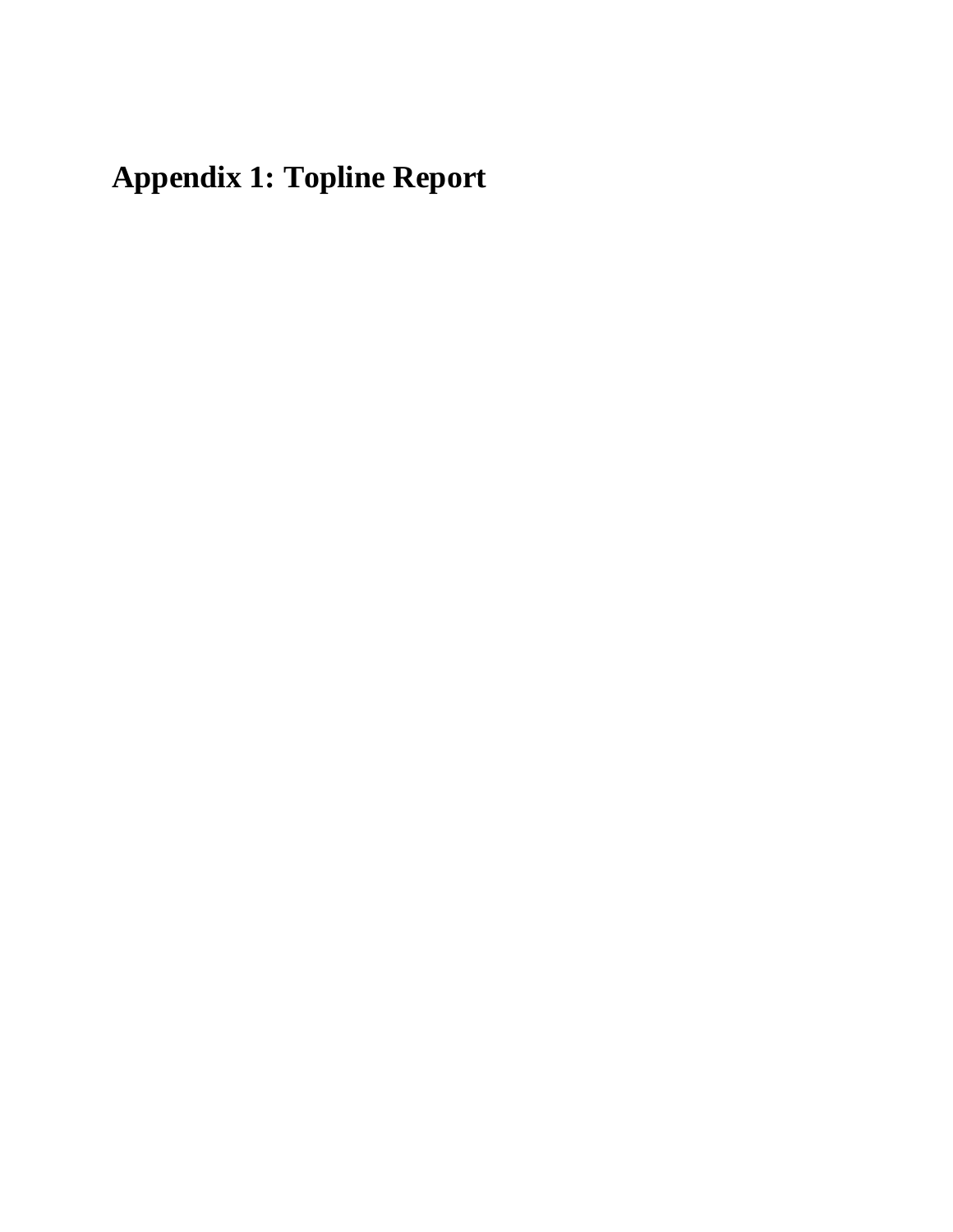Select the time zone 600  $\mathbf{0}$  $\overline{0}$  $\Omega$  $\overline{0}$  $\mathbf{0}$  $\mathbf{0}$ 600

| Hello, this is__________________ with Market Trends, an independent market research firm               |          |       |
|--------------------------------------------------------------------------------------------------------|----------|-------|
| in Seattle. Today/Tonight we are conducting a survey for the City of Seattle about yard and            |          |       |
| food waste. (PRESS F6 IF NEEDED)                                                                       |          |       |
|                                                                                                        | 600      | 100%  |
|                                                                                                        | $\theta$ | $0\%$ |
|                                                                                                        | $\theta$ | 0%    |
|                                                                                                        | $\theta$ | 0%    |
|                                                                                                        | $^{(1)}$ | 0%    |
|                                                                                                        | 0        | 0%    |
|                                                                                                        | $\theta$ | 0%    |
|                                                                                                        | $\Omega$ | 0%    |
|                                                                                                        | 0        | 0%    |
|                                                                                                        | $\Omega$ | 0%    |
|                                                                                                        | 0        | 0%    |
|                                                                                                        | 0        | $0\%$ |
|                                                                                                        | $\theta$ | 0%    |
|                                                                                                        | 0        | 0%    |
|                                                                                                        | 600      | 100%  |
|                                                                                                        | $\Omega$ | $0\%$ |
| S1. Do you live in this household and are you 18 years of age or older?                                |          |       |
|                                                                                                        | 600      | 100%  |
|                                                                                                        | 600      | 100%  |
|                                                                                                        | $\theta$ | $0\%$ |
|                                                                                                        | $\theta$ | 0%    |
| S2. Do you live within the city limits of Seattle? PROMPT IF NEEDED: The city limits                   |          |       |
| include the area north of 100th Street in South Seattle and south of 145th Street in North<br>Seattle. |          |       |
|                                                                                                        | 600      | 100%  |
|                                                                                                        | 600      | 100%  |
|                                                                                                        | $\theta$ | 0%    |
|                                                                                                        |          |       |

 $\overline{0}$ 

 $0\%$ 

100%

0%

0%

0%

0%

 $0\%$ 

0%

100%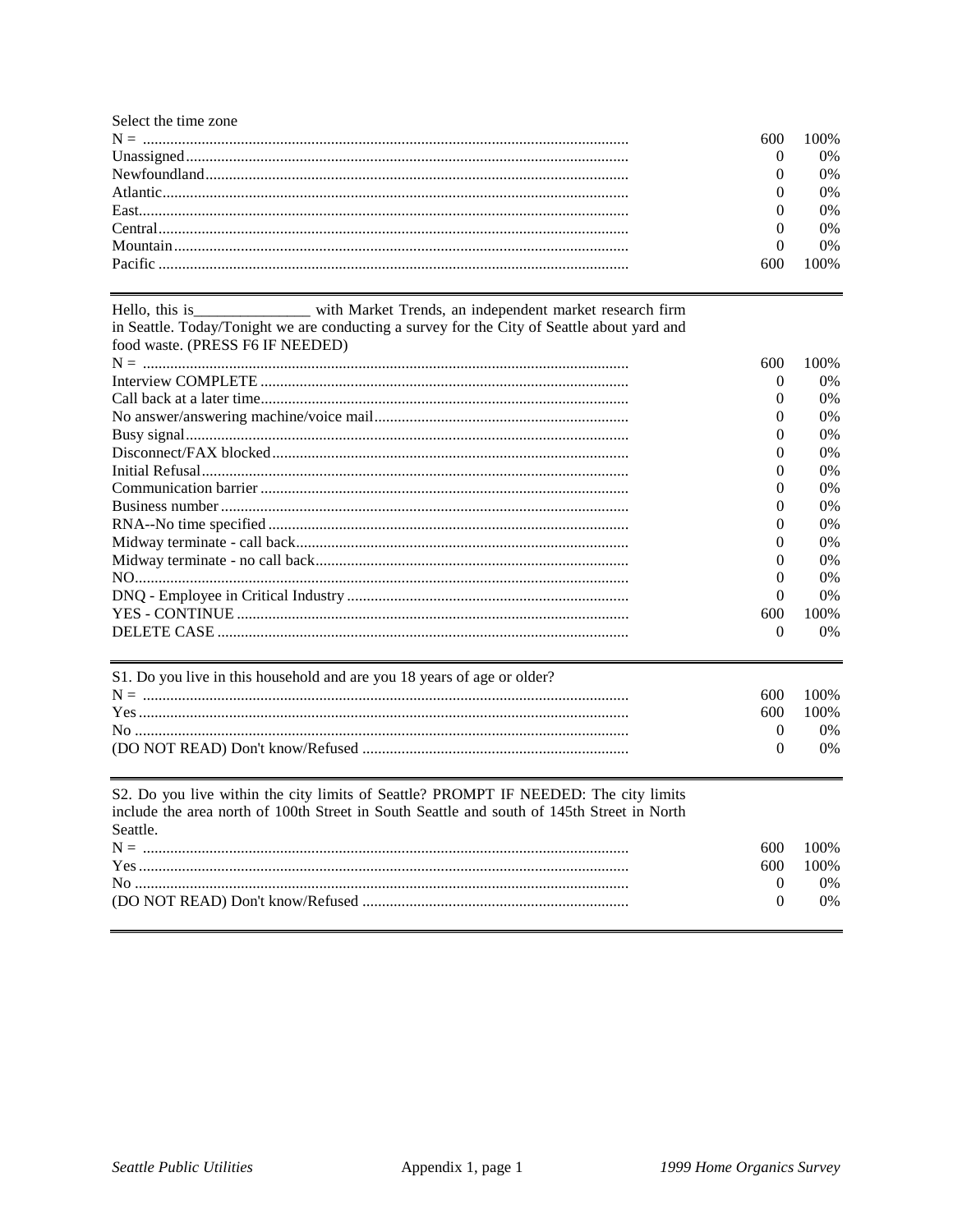| D3. What is your home zip code?                                           |                  |      |
|---------------------------------------------------------------------------|------------------|------|
|                                                                           | 600              | 100% |
|                                                                           | 2                | 0%   |
|                                                                           | 21               | 3%   |
|                                                                           | 65               | 11%  |
|                                                                           | 3                | 0%   |
|                                                                           | 41               | 7%   |
|                                                                           | 20               | 3%   |
|                                                                           | 27               | 4%   |
|                                                                           | 20               | 3%   |
|                                                                           | 21               | 4%   |
|                                                                           | 27               | 5%   |
|                                                                           | 54               | 9%   |
|                                                                           | 28               | 5%   |
|                                                                           | 37               | 6%   |
|                                                                           | 41               | 7%   |
|                                                                           | 32               | 5%   |
|                                                                           | $\theta$         | 0%   |
|                                                                           | 41               | 7%   |
|                                                                           | 22               | 4%   |
|                                                                           | 17               | 3%   |
|                                                                           | $\boldsymbol{0}$ | 0%   |
|                                                                           | 18               | 3%   |
|                                                                           | 27               | 5%   |
|                                                                           | 10               | 2%   |
|                                                                           | 26               | 4%   |
|                                                                           | $\theta$         | 0%   |
|                                                                           | $\theta$         | 0%   |
| S3. Before we begin, please tell me what type of home you live in. Is it: |                  |      |
|                                                                           | 600              | 100% |
|                                                                           | 546              | 91%  |
|                                                                           | 40               | 7%   |
|                                                                           | 12               | 2%   |
|                                                                           | 2                | 0%   |
|                                                                           | $\mathbf{0}$     | 0%   |
|                                                                           | 0                | 0%   |
|                                                                           | 0                | 0%   |
| S4. Does your home have a yard?                                           |                  |      |
|                                                                           | 600              | 100% |
|                                                                           | 574              | 96%  |
|                                                                           | 26               | 4%   |
|                                                                           | $\overline{0}$   | 0%   |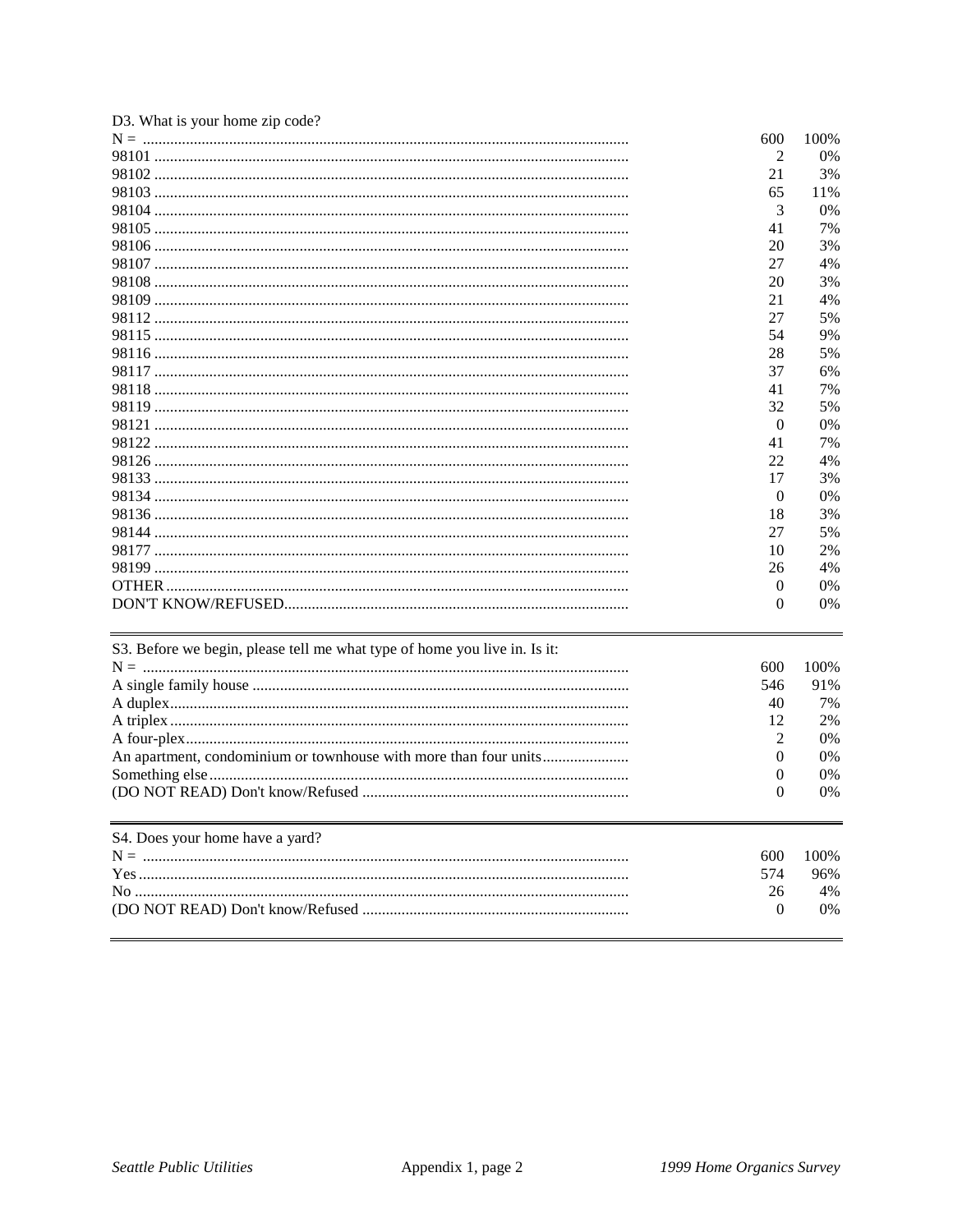S5. Do you personally take care of your yard at home, does someone else in your household

| take care of it, do you hire a professional landscaper, or do you hire someone else to do it? |     |       |
|-----------------------------------------------------------------------------------------------|-----|-------|
|                                                                                               | 574 | 100%  |
|                                                                                               | 480 | 84%   |
|                                                                                               | 25  | 4%    |
|                                                                                               | 33  | 6%    |
|                                                                                               | 29  | 5%    |
|                                                                                               |     | $1\%$ |
|                                                                                               |     | $0\%$ |

S6. And, are you ever responsible for taking care of the yard and the yard waste in your household?

| 94       | 100%  |
|----------|-------|
| 84       | 90%   |
|          | 2%    |
|          | 5%    |
|          | 3%    |
| $\Omega$ | $0\%$ |
|          |       |

| S7. My next question is about food waste. When it comes to your household's food waste,<br>are you one of the people in your household who is responsible for taking care of disposing<br>it? |          |       |
|-----------------------------------------------------------------------------------------------------------------------------------------------------------------------------------------------|----------|-------|
|                                                                                                                                                                                               | 600      | 100\% |
|                                                                                                                                                                                               | 588      | 98%   |
|                                                                                                                                                                                               | 12       | 2%    |
|                                                                                                                                                                                               | $\Omega$ | $0\%$ |
| S8. For this survey, I need to speak with someone in this household who is responsible for<br>taking care of the home's yard waste. May I please speak with that person?                      | 10       | 100%  |
|                                                                                                                                                                                               | $\theta$ | $0\%$ |
|                                                                                                                                                                                               | 0        | $0\%$ |
|                                                                                                                                                                                               | 10       | 100\% |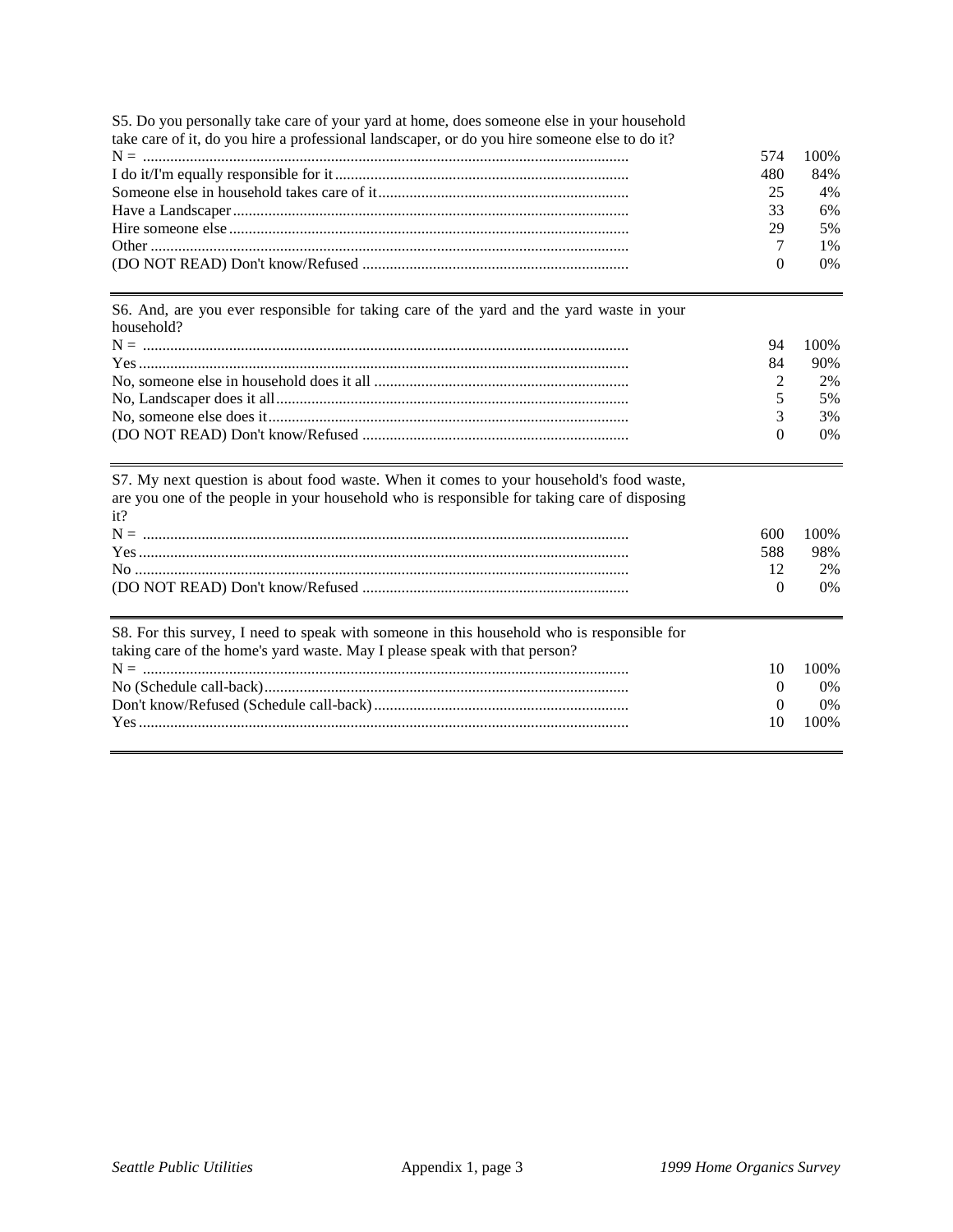Hi, this is \_\_\_\_\_\_\_\_\_\_\_\_ with Market Trends, an independent market research firm in<br>Seattle. Today/Tonight we are conducting a survey for the City of Seattle about yard and food waste.

#### (PRESS F6 IF NEEDED)

| 10       | 100\% |
|----------|-------|
| $\Omega$ | $0\%$ |
|          | $0\%$ |
|          | $0\%$ |
|          | $0\%$ |
|          | $0\%$ |
|          | $0\%$ |
|          | $0\%$ |
|          | $0\%$ |
|          | $0\%$ |
|          | $0\%$ |
|          | $0\%$ |
|          | $0\%$ |
| $\Omega$ | $0\%$ |
| 10       | 100%  |
| 0        | $0\%$ |

| A1. These next questions are about your yard. Does your home have a lawn-that is, an area |          |       |
|-------------------------------------------------------------------------------------------|----------|-------|
| with grass?                                                                               |          |       |
|                                                                                           | 574      | 100\% |
|                                                                                           | 528      | 92%   |
|                                                                                           | 46       | 8%    |
|                                                                                           | $\theta$ | 0%    |
| A2. Does your home have a garden?                                                         |          |       |
|                                                                                           | 574      | 100\% |
|                                                                                           | 425      | 74%   |
|                                                                                           | 149      | 26%   |
|                                                                                           | $\Omega$ | 0%    |
| A3. Is it a food garden, a flower garden, or some other type of garden?                   |          |       |
|                                                                                           | 425      | 100%  |
|                                                                                           | 225      | 53%   |
|                                                                                           | 375      | 88%   |
|                                                                                           | 48       | 11%   |
|                                                                                           | $\theta$ | 0%    |
|                                                                                           | $\Omega$ | 0%    |
| A4. I am interested in knowing what your household does with its yard waste. Does your    |          |       |
| household ever put its yard waste out at the curb or alley for collection?                |          |       |
|                                                                                           | 568      | 100%  |
|                                                                                           | 455      | 80%   |
|                                                                                           | 113      | 20%   |
|                                                                                           | $\theta$ | 0%    |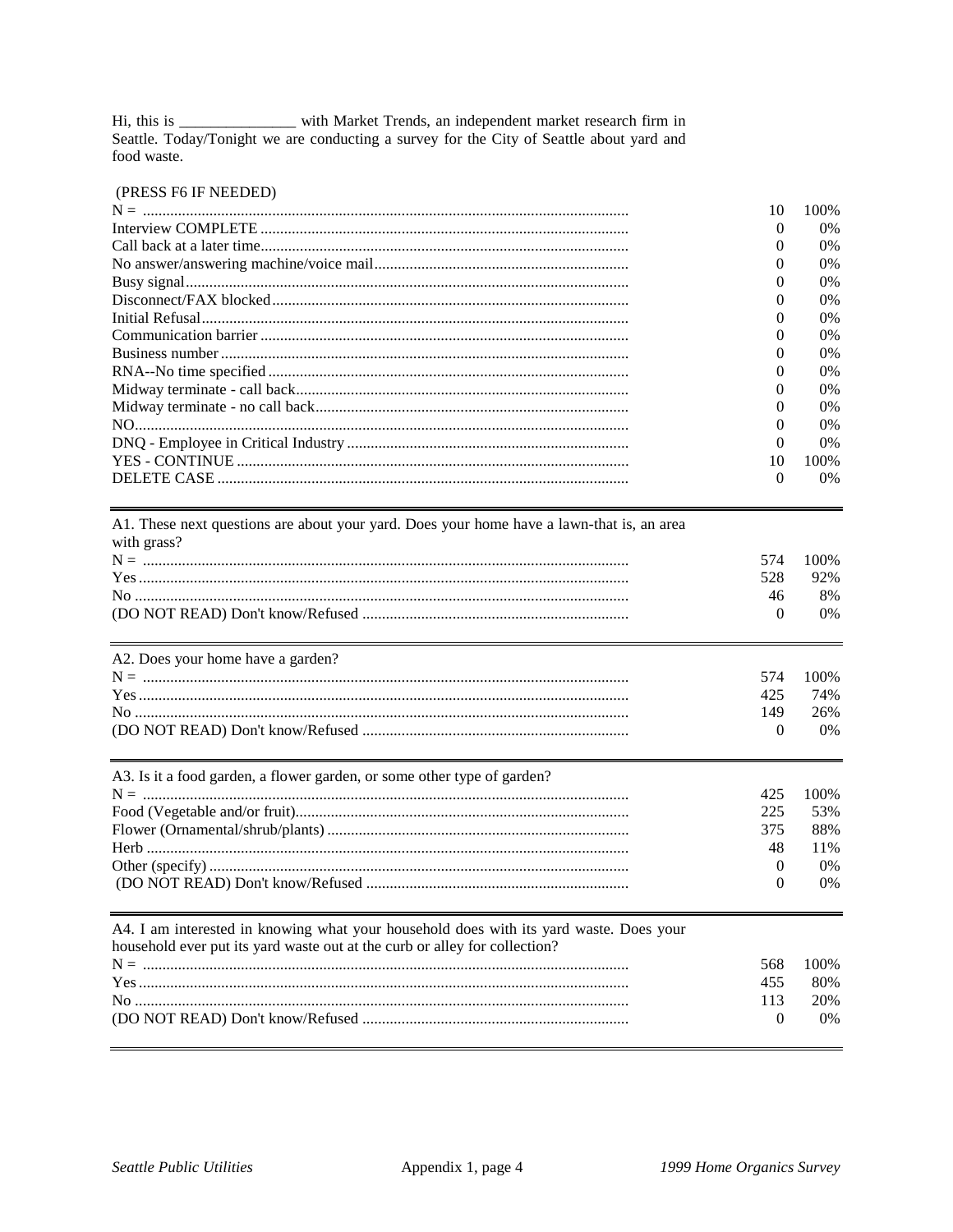A5. For the purposes of this survey, the word "compost" means the breakdown of food or yard waste into a material that can be used to improve soil.

| Does your household currently compost any of its yard waste at home?                                                                                                       | 568<br>274 | 100%<br>48% |
|----------------------------------------------------------------------------------------------------------------------------------------------------------------------------|------------|-------------|
|                                                                                                                                                                            | 293<br>1   | 52%<br>0%   |
| A6. Does your household have a yard waste compost bin that you got from the City, do you<br>have some other type of bin, or do you do something else with your yard waste? |            |             |
|                                                                                                                                                                            | 274        | 100%        |
|                                                                                                                                                                            | 89         | 32%         |
|                                                                                                                                                                            | 104        | 38%         |
|                                                                                                                                                                            | 66         | 24%         |
|                                                                                                                                                                            | 8          | 3%          |
|                                                                                                                                                                            | 7          | 3%          |
| A7. Does your household use the bin that you got from the City?                                                                                                            |            |             |
|                                                                                                                                                                            | 89         | 100%        |
|                                                                                                                                                                            | 84         | 94%         |
|                                                                                                                                                                            | 5          | 6%          |
|                                                                                                                                                                            | 0          | $0\%$       |
| A8. For what reasons doesn't your household use the bin that you got from the City?                                                                                        |            |             |
|                                                                                                                                                                            | 5          | 100%        |
|                                                                                                                                                                            | 5          | 100%        |
| A9. Were you aware compost bins can be purchased from the City?                                                                                                            |            |             |
|                                                                                                                                                                            | 185        | 100%        |
|                                                                                                                                                                            | 107        | 58%         |
|                                                                                                                                                                            | 77         | 42%         |
|                                                                                                                                                                            | 1          | 0%          |
| A10. What is the main reason your household didn't get one?                                                                                                                |            |             |
|                                                                                                                                                                            | 107        | 100%        |
|                                                                                                                                                                            | 107        | 100%        |
| A11. Why don't you compost your yard waste?                                                                                                                                |            |             |
|                                                                                                                                                                            | 294        | 100%        |
|                                                                                                                                                                            | 294        | 100%        |
| A12. Does your household currently have a bin that you could use if you decided to<br>compost your yard waste?                                                             |            |             |
|                                                                                                                                                                            | 294        | 100%        |
|                                                                                                                                                                            | 49         | 17%         |
|                                                                                                                                                                            | 243        | 82%         |
|                                                                                                                                                                            | 2          | 1%          |
|                                                                                                                                                                            |            |             |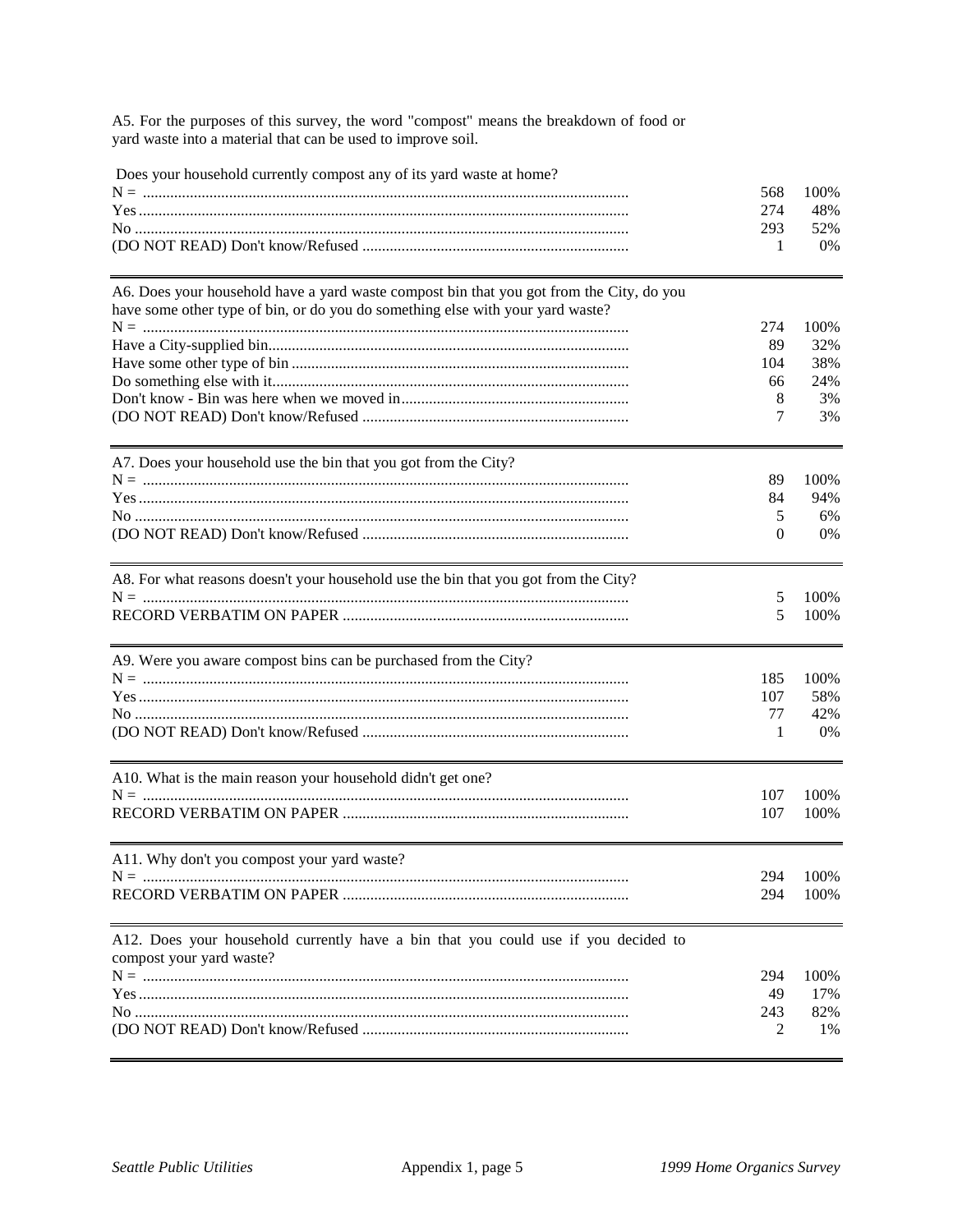| A13. Does your household have a yard waste compost bin that you got from the City, or do |    |      |
|------------------------------------------------------------------------------------------|----|------|
| you have some other type of bin?                                                         |    |      |
|                                                                                          | 49 | 100% |
|                                                                                          | 23 | 47%  |
|                                                                                          | 20 | 41%  |
|                                                                                          |    | 10%  |
|                                                                                          |    | 2%   |

A14. Were you aware that the City offers a yard waste compost bin? These bins typically cost about \$20.

|                                                                                               |     | 100% |
|-----------------------------------------------------------------------------------------------|-----|------|
|                                                                                               | 99  | 37%  |
|                                                                                               | 172 | 63%  |
|                                                                                               |     | 0%   |
|                                                                                               |     |      |
| $A + E$ When $A$ is the set of the set of $A$ is the set of $A + A$ and $A$ is the set of $A$ |     |      |

| Al 3. What is the main reason your nousehold didn't get one? |         |
|--------------------------------------------------------------|---------|
|                                                              | 99 100% |
|                                                              | 99 100% |
|                                                              |         |

A16. I am interested in knowing how likely your household might be to compost your yard waste in the next year or so if you were provided more information about how to make it easy and pest free. Would your household be:  $N = 1$ 

|     | 7%    |
|-----|-------|
|     | 14%   |
|     | 33%   |
|     | 23%   |
| 55. | 19%   |
|     | $4\%$ |

A17. Just thinking about the next year or so, and assuming that cost was not a consideration, how likely are you to get a (new) composting bin for your household's yard waste? Would you say you are:

| 424 | 100% |
|-----|------|
| 29  | 7%   |
| 69  | 16%  |
| 93  | 22%  |
| 127 | 30%  |
| 99  | 23%  |
|     | 2%   |
|     |      |

294 100%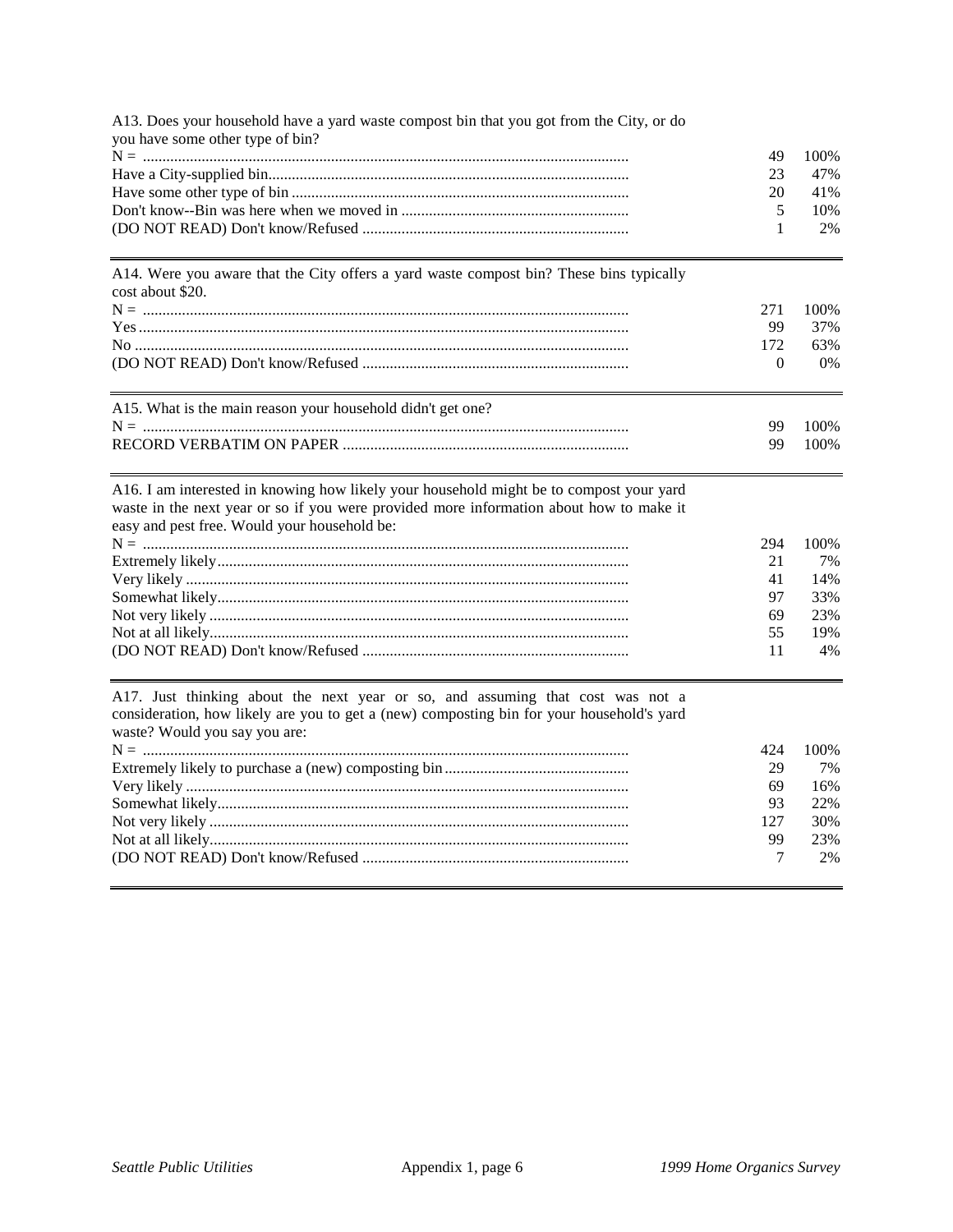A18. As you may know, the City of Seattle has a program for distributing bins that are designed for composting yard waste. I would like to know how interested you are in this program. The bin is black plastic, it stands about 30" tall, it's round at the base and gets smaller toward the top. The city currently charges \$20 for this yard waste composting bins and they are available at central distribution points throughout the City.

In the next year or so, how likely are you to purchase a \$20 yard waste composting bin from the city? Would you say you are:

(IF NEEDED: Even though you may currently have a bin supplied by the city, I want to know how interested you might be in getting another one in the future.)

|     | 198 100% |
|-----|----------|
| 25. | 13%      |
| 44  | 22\%     |
| 99  | 50%      |
|     | 22 11\%  |
|     | $0\%$    |
|     | 4%       |

A19. Now, about your lawn. When you mow your lawn, or have your lawn mowed, what is typically done with the grass clippings?

|                                                                                  | 528 | 100\% |
|----------------------------------------------------------------------------------|-----|-------|
|                                                                                  | 176 | 33%   |
|                                                                                  | 13  | 2%    |
|                                                                                  | 136 | 26%   |
|                                                                                  | 225 | 43%   |
|                                                                                  | 9   | 2%    |
|                                                                                  | 47  | 9%    |
|                                                                                  | 0   | $0\%$ |
|                                                                                  | 10  | 2%    |
|                                                                                  |     | $0\%$ |
|                                                                                  | 5   | $1\%$ |
|                                                                                  |     |       |
| A20. Does your household ever leave grass clippings on the lawn when it's mowed? |     |       |
|                                                                                  | 249 | 100\% |
|                                                                                  | 102 | 41%   |
|                                                                                  | 140 | 56%   |
|                                                                                  | 7   | 3%    |
| A21. Why don't you ever leave grass clippings on your lawn?                      |     |       |
|                                                                                  | 140 | 100\% |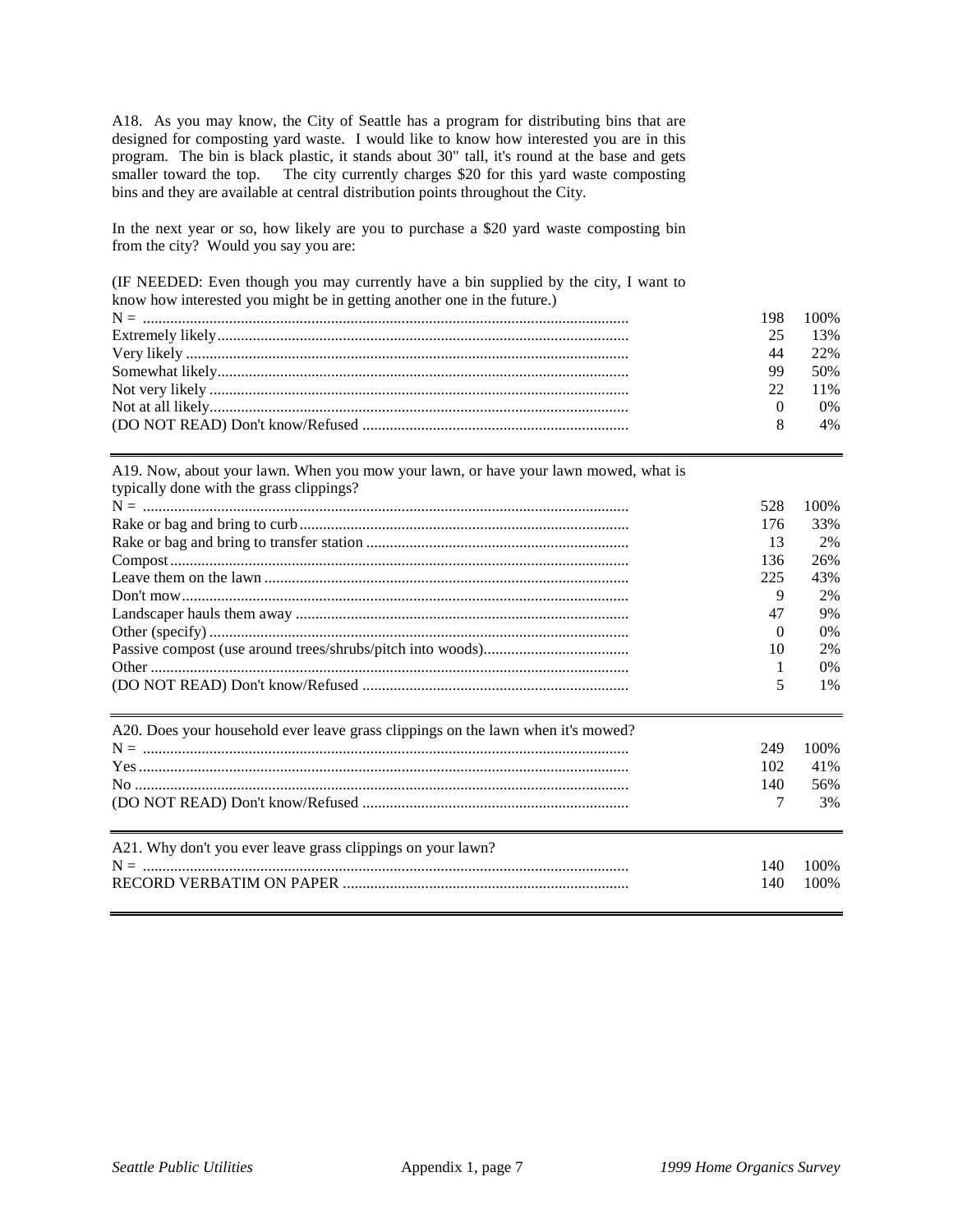A22. I am interested in knowing how likely your household might be to leave your grass clippings on the lawn if you were provided more information about it. Next year, how likely would you be to leave your grass clippings on the lawn if you knew that it makes lawn mowing easier, it would not cause thatch and the lawn would maintain a clean and healthy appearance? Would you be:

|    | 185 100\% |
|----|-----------|
| 19 | 10%       |
| 38 | 2.1%      |
| 51 | 28%       |
| 36 | 19%       |
| 34 | 18%       |
|    | $4\%$     |

A23. When your household's lawn is mowed during the spring, that is, March, April and May, how often do you leave your grass clippings on the lawn? Would you say the grass clippings are left on the lawn regularly, occasionally, rarely or never?

|     | 334 100\% |
|-----|-----------|
|     | 3%        |
| 20  | 6%        |
| 86  | 26%       |
| 200 | 60%       |
|     | 5%        |
|     |           |

A23. When your household's lawn is mowed during the summer, that is, June, July and August, how often do you leave your grass clippings on the lawn?

 (IF NEEDED: Would you say the grass clippings are left on the lawn regularly, occasionally, rarely or never)?

|     | 334 100\% |
|-----|-----------|
|     | 5%        |
| 23  | 7%        |
| 70  | 2.1%      |
| 211 | 63%       |
|     | 4%        |
|     |           |

A23. When your household's lawn is mowed during the fall, that is, September, October and November, how often do you leave your grass clippings on the lawn?

 (IF NEEDED: Would you say the grass clippings are left on the lawn regularly, occasionally, rarely or never?)

| 334 | 100% |
|-----|------|
| 29  | 9%   |
| 38  | 11\% |
|     | 19%  |
| 188 | 56%  |
| 16  | 5%   |
|     |      |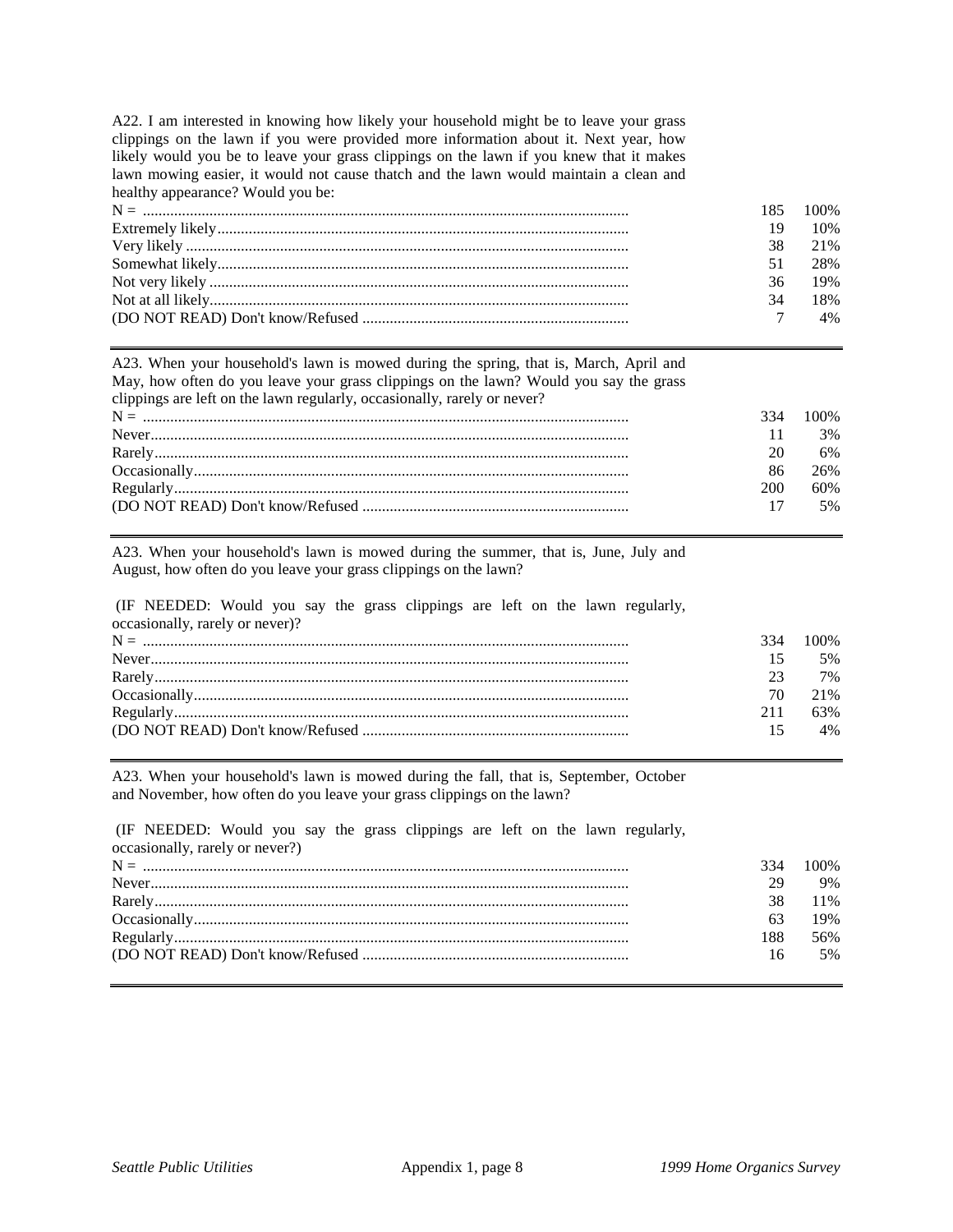A24. I am interested in knowing how likely your household might be to leave your grass clippings on the lawn more often if you were provided more information about it. Next year, how likely would you be to leave your grass clippings on the lawn more often if you knew that it makes lawn mowing easier, it would not cause thatch and the lawn would maintain a clean and healthy appearance? Would you be:

|    | 25 100\% |
|----|----------|
|    | 20%      |
| 5. | 20%      |
|    | 36%      |
|    | 8%       |
|    | 8%       |
|    | 8%       |

A25. I am interested in knowing what type of a mower is typically used for your household's lawn. Is the mower a mulch mower-that is, a mower designed specifically to chop grass clippings into small pieces so they can be left on the lawn?

| 519 | 100% |
|-----|------|
| 149 | 29%  |
| 286 | 55%  |
|     | 6%   |
| 53. | 10%  |
|     |      |

| A26. Assume that you could purchase a new mulch mower made by a well-known mower                 |
|--------------------------------------------------------------------------------------------------|
| manufacturer for about 1/3 off the retail list price. In the next year or so, how likely is your |
| household to purchase a mulch mower like I described?                                            |

|     | 370 100\% |
|-----|-----------|
|     | $2\%$     |
| 37  | 10%       |
| 71  | 19%       |
| 120 | 32%       |
| 121 | 33%       |
| 14  | $4\%$     |

A27. If you were provided with research information that shows how using a mulch mower would make it easier to mow the lawn, cause less air pollution, help fertilize the lawn, that they do not cause thatch and they leave your lawn looking healthy, how likely would you be to get a new mulch mower like I just described?

| In the next year or so, would you be: |     |       |
|---------------------------------------|-----|-------|
|                                       | 363 | 100%  |
|                                       | 14  | $4\%$ |
|                                       | 51  | 14%   |
|                                       | 86  | 24%   |
|                                       | 106 | 29%   |
|                                       | 101 | 28%   |
|                                       |     | $1\%$ |

| A28. Do you recall seeing or hearing anything about an event put on by local government |     |       |
|-----------------------------------------------------------------------------------------|-----|-------|
| organizations at which mulch mowers are sold at discounted prices?                      |     |       |
|                                                                                         | 519 | 100%  |
|                                                                                         | 154 | 30%   |
|                                                                                         | 362 | 70%   |
|                                                                                         |     | $0\%$ |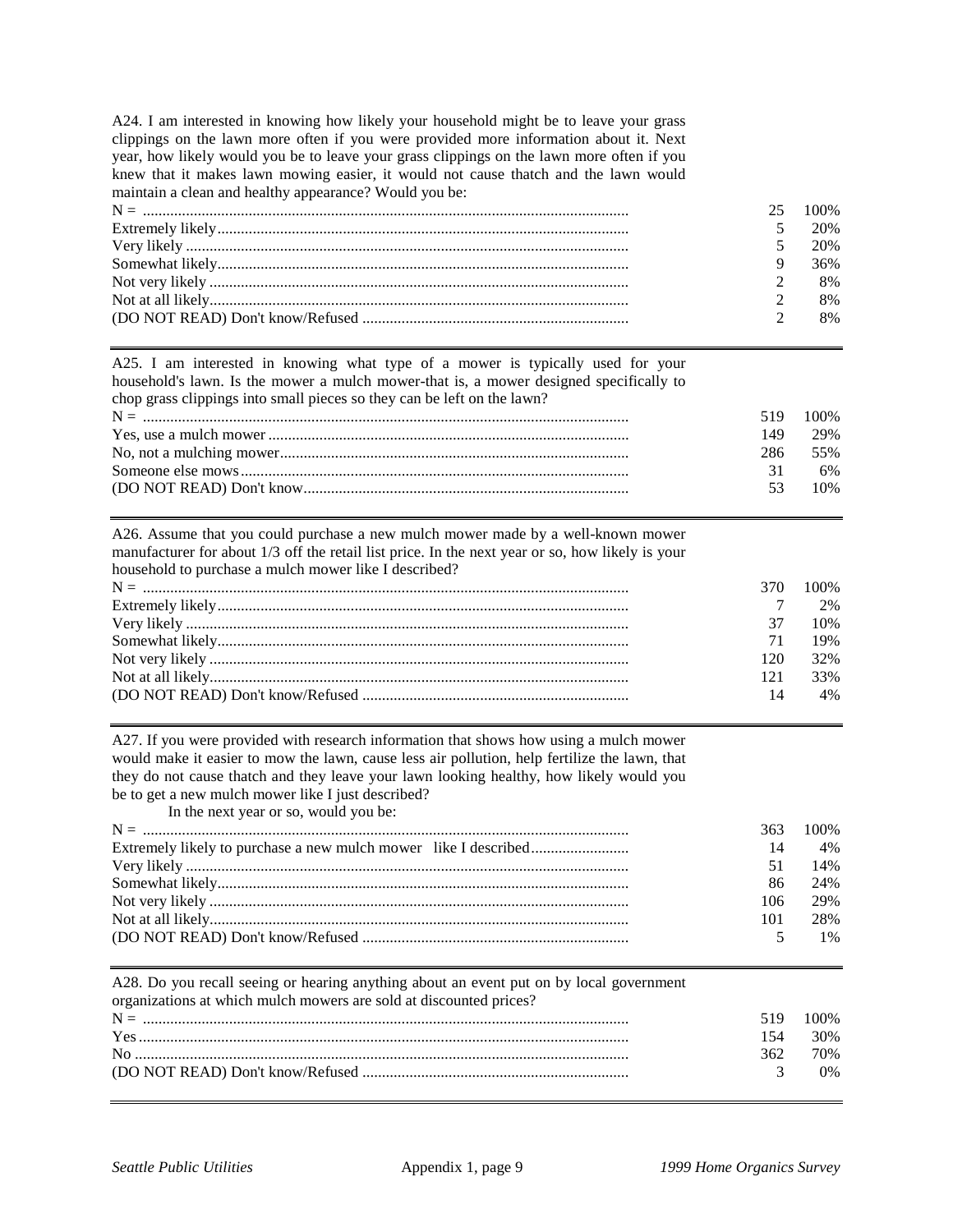| 100%<br>154<br>16<br>10%<br>138<br>90%<br>$\mathbf{0}$<br>0%<br>A30. Did your household purchase a mulch mower from the City at one of these events?<br>100%<br>16<br>5<br>31%<br>11<br>69%<br>$\mathbf{0}$<br>0%<br>A31. The City of Seattle is considering holding another event in the next six months or so.<br>This event will be held at a large facility, such as the Northgate parking lot, and will include<br>discounts on mulching mowers, staff who can give you information on mulch mowing, the<br>design and use of mulching lawn mowers, and natural lawn care.<br>How likely are you to attend an event like this? Would you say you are:<br>519<br>100%<br>21<br>4%<br>67<br>13%<br>137<br>26%<br>124<br>24%<br>165<br>32%<br>5<br>1%<br>B1. These next questions are about food waste. Does your household compost any of its<br>food waste--that is, kitchen scraps left over from cooking or eating?<br>$N = 1$<br>100%<br>600<br>184<br>31%<br>413<br>69%<br>3<br>0%<br>B2. Do you use a separate bin or container for your food waste, do you mix your food<br>waste with yard waste, or do you do something else?<br>100%<br>184<br>77<br>42%<br>89<br>48%<br>$\theta$<br>0%<br>7%<br>13<br>2<br>1%<br>3<br>2%<br>B3. Does your household have a separate food waste bin or container that you got from the<br>City for food waste only?<br>184<br>100%<br>19%<br>34<br>148<br>80%<br>2<br>1% | A29. Have you ever attended one of these events? |  |
|-----------------------------------------------------------------------------------------------------------------------------------------------------------------------------------------------------------------------------------------------------------------------------------------------------------------------------------------------------------------------------------------------------------------------------------------------------------------------------------------------------------------------------------------------------------------------------------------------------------------------------------------------------------------------------------------------------------------------------------------------------------------------------------------------------------------------------------------------------------------------------------------------------------------------------------------------------------------------------------------------------------------------------------------------------------------------------------------------------------------------------------------------------------------------------------------------------------------------------------------------------------------------------------------------------------------------------------------------------------------------------------------------------------------------|--------------------------------------------------|--|
|                                                                                                                                                                                                                                                                                                                                                                                                                                                                                                                                                                                                                                                                                                                                                                                                                                                                                                                                                                                                                                                                                                                                                                                                                                                                                                                                                                                                                       |                                                  |  |
|                                                                                                                                                                                                                                                                                                                                                                                                                                                                                                                                                                                                                                                                                                                                                                                                                                                                                                                                                                                                                                                                                                                                                                                                                                                                                                                                                                                                                       |                                                  |  |
|                                                                                                                                                                                                                                                                                                                                                                                                                                                                                                                                                                                                                                                                                                                                                                                                                                                                                                                                                                                                                                                                                                                                                                                                                                                                                                                                                                                                                       |                                                  |  |
|                                                                                                                                                                                                                                                                                                                                                                                                                                                                                                                                                                                                                                                                                                                                                                                                                                                                                                                                                                                                                                                                                                                                                                                                                                                                                                                                                                                                                       |                                                  |  |
|                                                                                                                                                                                                                                                                                                                                                                                                                                                                                                                                                                                                                                                                                                                                                                                                                                                                                                                                                                                                                                                                                                                                                                                                                                                                                                                                                                                                                       |                                                  |  |
|                                                                                                                                                                                                                                                                                                                                                                                                                                                                                                                                                                                                                                                                                                                                                                                                                                                                                                                                                                                                                                                                                                                                                                                                                                                                                                                                                                                                                       |                                                  |  |
|                                                                                                                                                                                                                                                                                                                                                                                                                                                                                                                                                                                                                                                                                                                                                                                                                                                                                                                                                                                                                                                                                                                                                                                                                                                                                                                                                                                                                       |                                                  |  |
|                                                                                                                                                                                                                                                                                                                                                                                                                                                                                                                                                                                                                                                                                                                                                                                                                                                                                                                                                                                                                                                                                                                                                                                                                                                                                                                                                                                                                       |                                                  |  |
|                                                                                                                                                                                                                                                                                                                                                                                                                                                                                                                                                                                                                                                                                                                                                                                                                                                                                                                                                                                                                                                                                                                                                                                                                                                                                                                                                                                                                       |                                                  |  |
|                                                                                                                                                                                                                                                                                                                                                                                                                                                                                                                                                                                                                                                                                                                                                                                                                                                                                                                                                                                                                                                                                                                                                                                                                                                                                                                                                                                                                       |                                                  |  |
|                                                                                                                                                                                                                                                                                                                                                                                                                                                                                                                                                                                                                                                                                                                                                                                                                                                                                                                                                                                                                                                                                                                                                                                                                                                                                                                                                                                                                       |                                                  |  |
|                                                                                                                                                                                                                                                                                                                                                                                                                                                                                                                                                                                                                                                                                                                                                                                                                                                                                                                                                                                                                                                                                                                                                                                                                                                                                                                                                                                                                       |                                                  |  |
|                                                                                                                                                                                                                                                                                                                                                                                                                                                                                                                                                                                                                                                                                                                                                                                                                                                                                                                                                                                                                                                                                                                                                                                                                                                                                                                                                                                                                       |                                                  |  |
|                                                                                                                                                                                                                                                                                                                                                                                                                                                                                                                                                                                                                                                                                                                                                                                                                                                                                                                                                                                                                                                                                                                                                                                                                                                                                                                                                                                                                       |                                                  |  |
|                                                                                                                                                                                                                                                                                                                                                                                                                                                                                                                                                                                                                                                                                                                                                                                                                                                                                                                                                                                                                                                                                                                                                                                                                                                                                                                                                                                                                       |                                                  |  |
|                                                                                                                                                                                                                                                                                                                                                                                                                                                                                                                                                                                                                                                                                                                                                                                                                                                                                                                                                                                                                                                                                                                                                                                                                                                                                                                                                                                                                       |                                                  |  |
|                                                                                                                                                                                                                                                                                                                                                                                                                                                                                                                                                                                                                                                                                                                                                                                                                                                                                                                                                                                                                                                                                                                                                                                                                                                                                                                                                                                                                       |                                                  |  |
|                                                                                                                                                                                                                                                                                                                                                                                                                                                                                                                                                                                                                                                                                                                                                                                                                                                                                                                                                                                                                                                                                                                                                                                                                                                                                                                                                                                                                       |                                                  |  |
|                                                                                                                                                                                                                                                                                                                                                                                                                                                                                                                                                                                                                                                                                                                                                                                                                                                                                                                                                                                                                                                                                                                                                                                                                                                                                                                                                                                                                       |                                                  |  |
|                                                                                                                                                                                                                                                                                                                                                                                                                                                                                                                                                                                                                                                                                                                                                                                                                                                                                                                                                                                                                                                                                                                                                                                                                                                                                                                                                                                                                       |                                                  |  |
|                                                                                                                                                                                                                                                                                                                                                                                                                                                                                                                                                                                                                                                                                                                                                                                                                                                                                                                                                                                                                                                                                                                                                                                                                                                                                                                                                                                                                       |                                                  |  |
|                                                                                                                                                                                                                                                                                                                                                                                                                                                                                                                                                                                                                                                                                                                                                                                                                                                                                                                                                                                                                                                                                                                                                                                                                                                                                                                                                                                                                       |                                                  |  |
|                                                                                                                                                                                                                                                                                                                                                                                                                                                                                                                                                                                                                                                                                                                                                                                                                                                                                                                                                                                                                                                                                                                                                                                                                                                                                                                                                                                                                       |                                                  |  |
|                                                                                                                                                                                                                                                                                                                                                                                                                                                                                                                                                                                                                                                                                                                                                                                                                                                                                                                                                                                                                                                                                                                                                                                                                                                                                                                                                                                                                       |                                                  |  |
|                                                                                                                                                                                                                                                                                                                                                                                                                                                                                                                                                                                                                                                                                                                                                                                                                                                                                                                                                                                                                                                                                                                                                                                                                                                                                                                                                                                                                       |                                                  |  |
|                                                                                                                                                                                                                                                                                                                                                                                                                                                                                                                                                                                                                                                                                                                                                                                                                                                                                                                                                                                                                                                                                                                                                                                                                                                                                                                                                                                                                       |                                                  |  |
|                                                                                                                                                                                                                                                                                                                                                                                                                                                                                                                                                                                                                                                                                                                                                                                                                                                                                                                                                                                                                                                                                                                                                                                                                                                                                                                                                                                                                       |                                                  |  |
|                                                                                                                                                                                                                                                                                                                                                                                                                                                                                                                                                                                                                                                                                                                                                                                                                                                                                                                                                                                                                                                                                                                                                                                                                                                                                                                                                                                                                       |                                                  |  |
|                                                                                                                                                                                                                                                                                                                                                                                                                                                                                                                                                                                                                                                                                                                                                                                                                                                                                                                                                                                                                                                                                                                                                                                                                                                                                                                                                                                                                       |                                                  |  |
|                                                                                                                                                                                                                                                                                                                                                                                                                                                                                                                                                                                                                                                                                                                                                                                                                                                                                                                                                                                                                                                                                                                                                                                                                                                                                                                                                                                                                       |                                                  |  |
|                                                                                                                                                                                                                                                                                                                                                                                                                                                                                                                                                                                                                                                                                                                                                                                                                                                                                                                                                                                                                                                                                                                                                                                                                                                                                                                                                                                                                       |                                                  |  |
|                                                                                                                                                                                                                                                                                                                                                                                                                                                                                                                                                                                                                                                                                                                                                                                                                                                                                                                                                                                                                                                                                                                                                                                                                                                                                                                                                                                                                       |                                                  |  |
|                                                                                                                                                                                                                                                                                                                                                                                                                                                                                                                                                                                                                                                                                                                                                                                                                                                                                                                                                                                                                                                                                                                                                                                                                                                                                                                                                                                                                       |                                                  |  |
|                                                                                                                                                                                                                                                                                                                                                                                                                                                                                                                                                                                                                                                                                                                                                                                                                                                                                                                                                                                                                                                                                                                                                                                                                                                                                                                                                                                                                       |                                                  |  |
|                                                                                                                                                                                                                                                                                                                                                                                                                                                                                                                                                                                                                                                                                                                                                                                                                                                                                                                                                                                                                                                                                                                                                                                                                                                                                                                                                                                                                       |                                                  |  |
|                                                                                                                                                                                                                                                                                                                                                                                                                                                                                                                                                                                                                                                                                                                                                                                                                                                                                                                                                                                                                                                                                                                                                                                                                                                                                                                                                                                                                       |                                                  |  |
|                                                                                                                                                                                                                                                                                                                                                                                                                                                                                                                                                                                                                                                                                                                                                                                                                                                                                                                                                                                                                                                                                                                                                                                                                                                                                                                                                                                                                       |                                                  |  |
|                                                                                                                                                                                                                                                                                                                                                                                                                                                                                                                                                                                                                                                                                                                                                                                                                                                                                                                                                                                                                                                                                                                                                                                                                                                                                                                                                                                                                       |                                                  |  |
|                                                                                                                                                                                                                                                                                                                                                                                                                                                                                                                                                                                                                                                                                                                                                                                                                                                                                                                                                                                                                                                                                                                                                                                                                                                                                                                                                                                                                       |                                                  |  |
|                                                                                                                                                                                                                                                                                                                                                                                                                                                                                                                                                                                                                                                                                                                                                                                                                                                                                                                                                                                                                                                                                                                                                                                                                                                                                                                                                                                                                       |                                                  |  |
|                                                                                                                                                                                                                                                                                                                                                                                                                                                                                                                                                                                                                                                                                                                                                                                                                                                                                                                                                                                                                                                                                                                                                                                                                                                                                                                                                                                                                       |                                                  |  |
|                                                                                                                                                                                                                                                                                                                                                                                                                                                                                                                                                                                                                                                                                                                                                                                                                                                                                                                                                                                                                                                                                                                                                                                                                                                                                                                                                                                                                       |                                                  |  |
|                                                                                                                                                                                                                                                                                                                                                                                                                                                                                                                                                                                                                                                                                                                                                                                                                                                                                                                                                                                                                                                                                                                                                                                                                                                                                                                                                                                                                       |                                                  |  |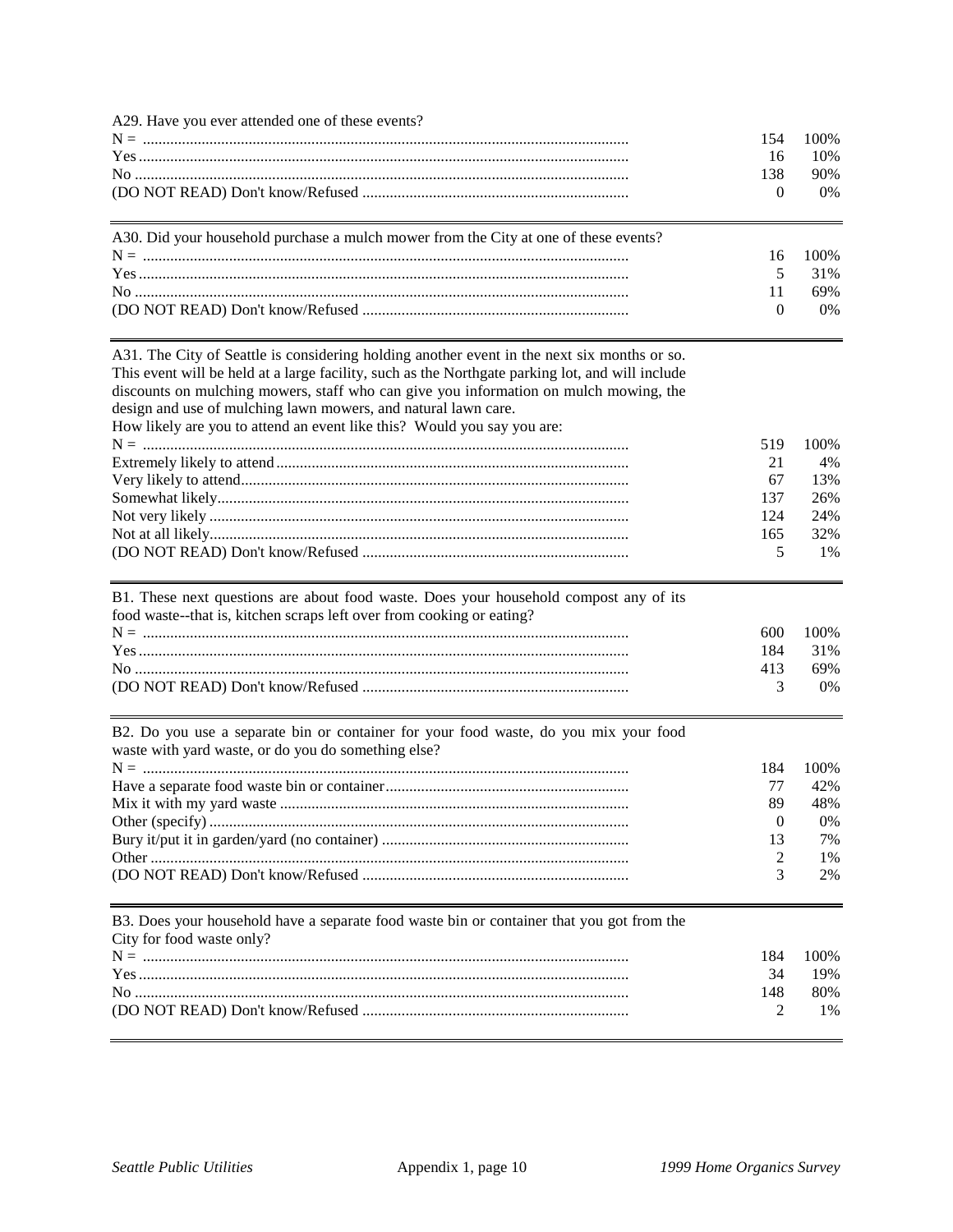| B4. Does your household currently use the food waste bin that you got from the City?                                                      | 34       | 100% |
|-------------------------------------------------------------------------------------------------------------------------------------------|----------|------|
|                                                                                                                                           | 28       | 82%  |
|                                                                                                                                           | 4        | 12%  |
|                                                                                                                                           | 2        | 6%   |
| B5. Is the food waste bin or container that you got from the City a green cone, a worm bin,<br>or is it something else?                   |          |      |
|                                                                                                                                           | 32       | 100% |
|                                                                                                                                           | 27       | 85%  |
|                                                                                                                                           | 1        | 3%   |
|                                                                                                                                           | 1        | 3%   |
|                                                                                                                                           | 0        | 0%   |
|                                                                                                                                           | 3        | 9%   |
| B6. For what reasons do you compost your food waste?                                                                                      |          |      |
|                                                                                                                                           | 184      | 100% |
|                                                                                                                                           | 184      | 100% |
| B7. Did you know that food waste can be composted?                                                                                        |          |      |
|                                                                                                                                           | 416      | 100% |
|                                                                                                                                           | 363      | 87%  |
|                                                                                                                                           | 52       | 13%  |
|                                                                                                                                           | 1        | 0%   |
| B8. Does your household currently have any kind of bin for composting food waste?                                                         |          |      |
|                                                                                                                                           | 363      | 100% |
|                                                                                                                                           | 23       | 6%   |
|                                                                                                                                           | 340      | 94%  |
|                                                                                                                                           | $\theta$ | 0%   |
| B9. I'm interested in knowing what type of bin you have. Do you have a food waste<br>compost bin or container that you got from the City? |          |      |
|                                                                                                                                           | 23       | 100% |
|                                                                                                                                           | 13       | 57%  |
|                                                                                                                                           | 9        | 39%  |
|                                                                                                                                           | 1        | 4%   |
| B10. What type of bin do you have from the City?                                                                                          |          |      |
|                                                                                                                                           | 13       | 100% |
|                                                                                                                                           | 10       | 77%  |
|                                                                                                                                           | $\theta$ | 0%   |
|                                                                                                                                           | 0        | 0%   |
|                                                                                                                                           | 0        | 0%   |
|                                                                                                                                           | 0        | 0%   |
|                                                                                                                                           | 2        | 15%  |
|                                                                                                                                           | 1        | 8%   |
|                                                                                                                                           | 0        | 0%   |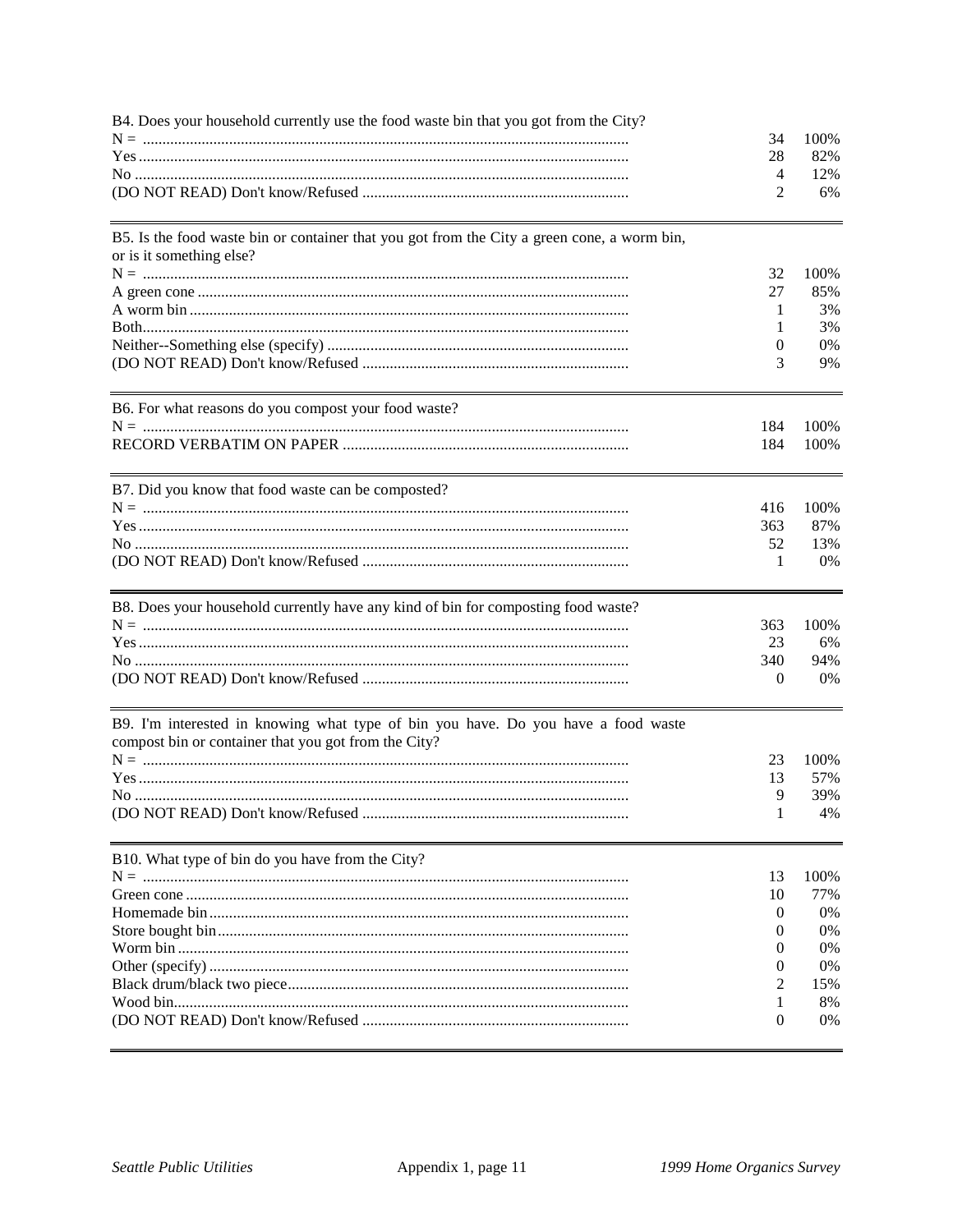| B11. For what reasons have you decided against composting your food waste? |           |  |
|----------------------------------------------------------------------------|-----------|--|
|                                                                            | 363 100\% |  |
|                                                                            | 363 100\% |  |

| B12. How likely would you be to compost your food waste in the next year or so if you had<br>more or better information on how to do it easily and make it pest-free? Would you be: |      |       |
|-------------------------------------------------------------------------------------------------------------------------------------------------------------------------------------|------|-------|
|                                                                                                                                                                                     | 416  | 100%  |
|                                                                                                                                                                                     | 32   | -8%   |
|                                                                                                                                                                                     | 64   | 15%   |
|                                                                                                                                                                                     | 123. | 30%   |
|                                                                                                                                                                                     | 96   | 23%   |
|                                                                                                                                                                                     | 98   | 23%   |
|                                                                                                                                                                                     |      | $1\%$ |

B13. As you may know, in the past the City of Seattle has had a program to distribute food waste composting containers at discounted prices. The bins they have been distributing are green plastic cones that stand about two and one-half feet tall and they cost about \$20. If the program was available within the next year or so, how likely would you be to purchase a (new) food waste composting bin or container from the City if it was available for \$20? Would you be:

| 600  | 100%   |
|------|--------|
| 44   | 7%     |
| 82   | $14\%$ |
| 143  | 24%    |
| 166  | 28%    |
| 153. | 25%    |
|      | 2%     |

B14.The City of Seattle is currently evaluating curbside pickup of food waste. Households that participate would be asked to separate all food waste including dairy and meat products, and also used paper towels, paper plates, tissue and waxed paper. Participating households would receive a container with a tight fitting lid in which to store these food waste and paper items.

| N     | 50O | $(00\%$ |
|-------|-----|---------|
| Ente. | 600 | $(00\%$ |

Each week, households would be requested to place their food waste storage container at the curbside or alley on the same day as their regular garbage is collected. The food scraps would be delivered to a food waste composting facility. Assuming that there was no separate charge for this program, how likely is your household

to sign up for and participate in this program of curbside collection of food waste? Is your household ... (READ LIST) N = ............................................................................................................................ 600 100% Extremely likely......................................................................................................... 130 22%

| 168  | 28%   |
|------|-------|
| 122. | 20%   |
|      | 15%   |
| 82   | 14%   |
|      | $1\%$ |
|      |       |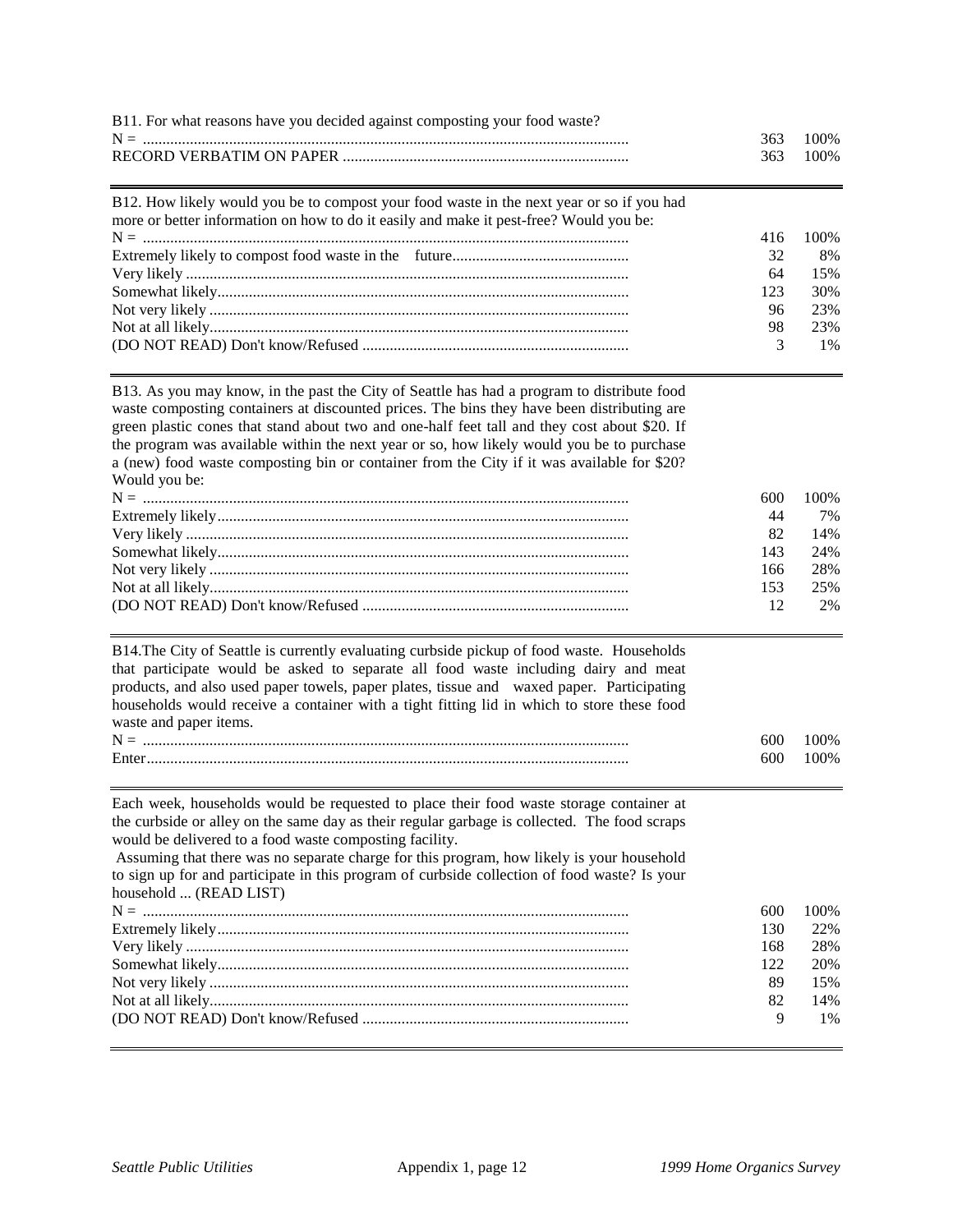| B15. For what reasons is your household not likely to participate?                                                                                                                                                                                                            |                       |                           |
|-------------------------------------------------------------------------------------------------------------------------------------------------------------------------------------------------------------------------------------------------------------------------------|-----------------------|---------------------------|
|                                                                                                                                                                                                                                                                               | 171<br>171            | 100%<br>100%              |
| B16. If the City were to charge \$2.00 per month, or \$4.00 per billing cycle, for this service,<br>how likely would your household be to participate in this program of curbside collection of<br>food waste? Would your household be:                                       |                       |                           |
|                                                                                                                                                                                                                                                                               | 429                   | 100%                      |
|                                                                                                                                                                                                                                                                               | 51                    | 12%                       |
|                                                                                                                                                                                                                                                                               | 115                   | 27%                       |
|                                                                                                                                                                                                                                                                               | 115                   | 27%                       |
|                                                                                                                                                                                                                                                                               | 84                    | 20%                       |
|                                                                                                                                                                                                                                                                               | 49                    | 11%                       |
|                                                                                                                                                                                                                                                                               | 15                    | 3%                        |
| B17. You mentioned that you are currently composting your own food waste. If your<br>household signed up for and participated in curbside pickup of food waste, would you still<br>compost at least some of your food waste at home, or would you put it all out at the curb? | 96                    | 100%                      |
|                                                                                                                                                                                                                                                                               | 69                    | 72%                       |
|                                                                                                                                                                                                                                                                               | 25                    | 26%                       |
|                                                                                                                                                                                                                                                                               | 2                     | 2%                        |
| bin from the City for about \$20, and you might be interested in participating in curbside<br>pickup of food waste. Which would you prefer--to purchase a bin and compost your own<br>food waste, or pay the City \$2.00 per month to pick up your food waste at the curb?    | 125<br>34<br>78<br>13 | 100%<br>27%<br>62%<br>11% |
| B20. Changing the topic, do you have a garbage disposal at home?                                                                                                                                                                                                              |                       |                           |
|                                                                                                                                                                                                                                                                               | 600                   | 100%                      |
|                                                                                                                                                                                                                                                                               | 312                   | 52%                       |
|                                                                                                                                                                                                                                                                               | 287                   | 48%                       |
|                                                                                                                                                                                                                                                                               | 1                     | 0%                        |
| B21. How often does your household use it?                                                                                                                                                                                                                                    |                       |                           |
|                                                                                                                                                                                                                                                                               | 312                   | 100%                      |
|                                                                                                                                                                                                                                                                               | 117                   | 37%                       |
|                                                                                                                                                                                                                                                                               | 93                    | 30%                       |
|                                                                                                                                                                                                                                                                               | 52                    | 17%                       |
|                                                                                                                                                                                                                                                                               | 21                    | 7%                        |
|                                                                                                                                                                                                                                                                               | 26                    | 8%<br>1%                  |
|                                                                                                                                                                                                                                                                               | 3<br>0                | 0%                        |
| B22. Why doesn't your household use your garbage disposal (more often)?                                                                                                                                                                                                       |                       |                           |
|                                                                                                                                                                                                                                                                               | 102                   | 100%                      |
|                                                                                                                                                                                                                                                                               | 102                   | 100%                      |
|                                                                                                                                                                                                                                                                               |                       |                           |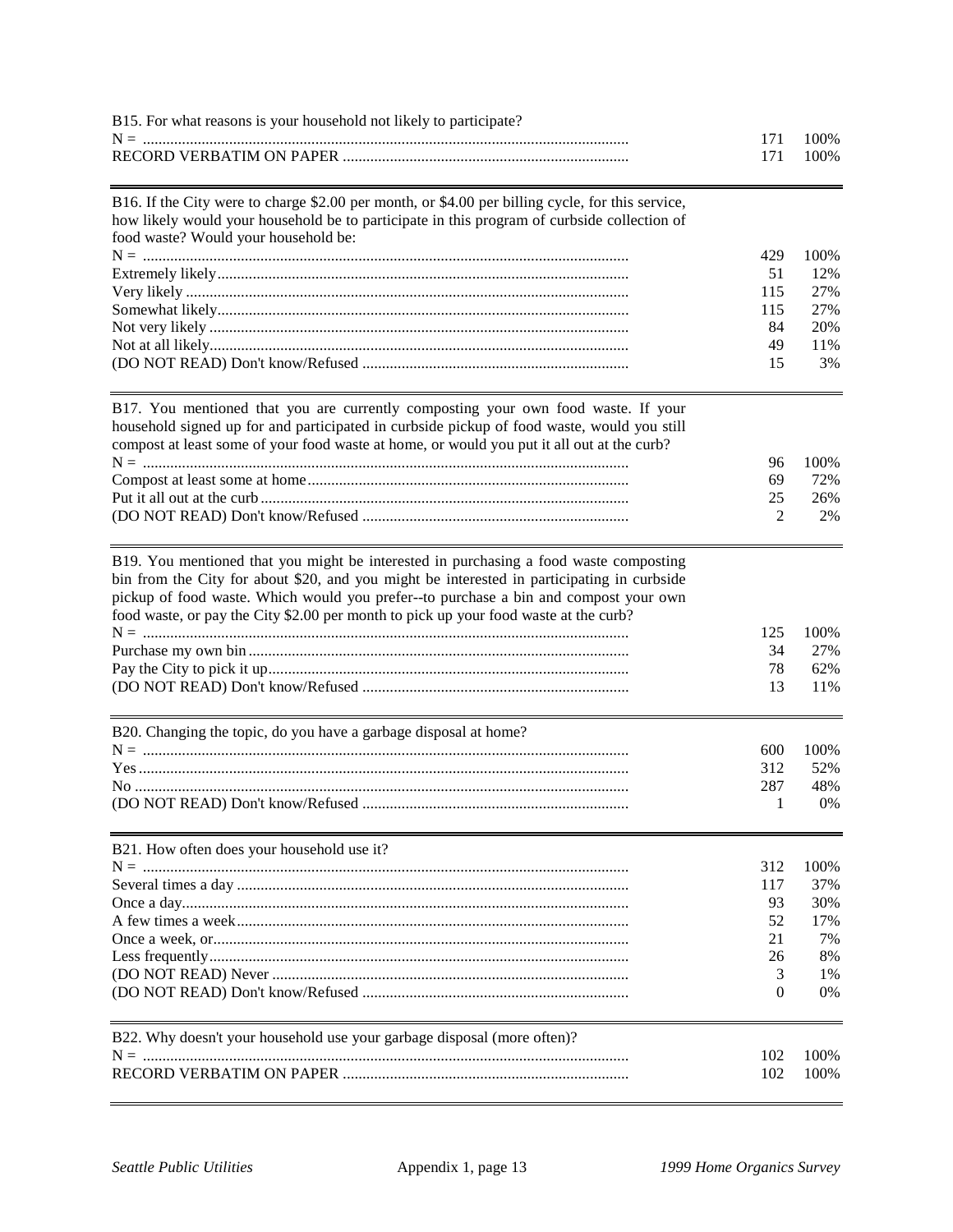C1. Now. About some programs that the City of Seattle offers. The City of Seattle has a compost hotline that you can call to ask questions about composting. Have you ever heard of Seattle's compost hotline?

| IF NEEDED: The number for the compost hotline is (206) 633-0224.               | 600<br>187<br>410<br>3 | 100\%<br>31%<br>68%<br>$1\%$ |
|--------------------------------------------------------------------------------|------------------------|------------------------------|
| C2. Have you, or has anyone in your household ever called the compost hotline? |                        |                              |
|                                                                                | 187                    | 100%                         |
|                                                                                | 38                     | 20%                          |
|                                                                                | 147                    | 79%                          |
|                                                                                |                        | $1\%$                        |

C3. In addition to providing information about composting, the Compost Hotline provides information on water conservation in the garden and on minimizing your use of fertilizers and pesticides. Knowing this, how interested are you or someone in your household in using the Compost Hotline as a resource in the future? Would you say you are \_\_\_?

| 600- | 100%  |
|------|-------|
| 50   | 8%    |
| 120  | 20\%  |
| 202  | 34%   |
| 138  | 23%   |
| 82   | 14%   |
|      | $1\%$ |

C4. The City has volunteers, called Master Composters, who can staff events, make presentations, and answer questions about composting. Have you ever heard of the Master Composters?

| $N =$          | 600 | $^{\prime}$ ( ) ( ) $\%$ |
|----------------|-----|--------------------------|
|                |     | 26%                      |
| N <sub>0</sub> | 442 | 74%                      |
|                |     | 0%                       |

D1. These next questions are for classification purposes only. What is your age please? Are  $you:$ <br> $N =$ 

| 600. | $1111\%$ |
|------|----------|
| 38   | 6%       |
| 120  | 20%      |
| 166  | 28%      |
| 12.8 | 2.1%     |
| 73   | 12%      |
| 69   | 12%      |
| 6    | $1\%$    |
|      |          |

 $100<sub>2</sub>$ 

 $600 - 1000$ 

 $\sim$  0.00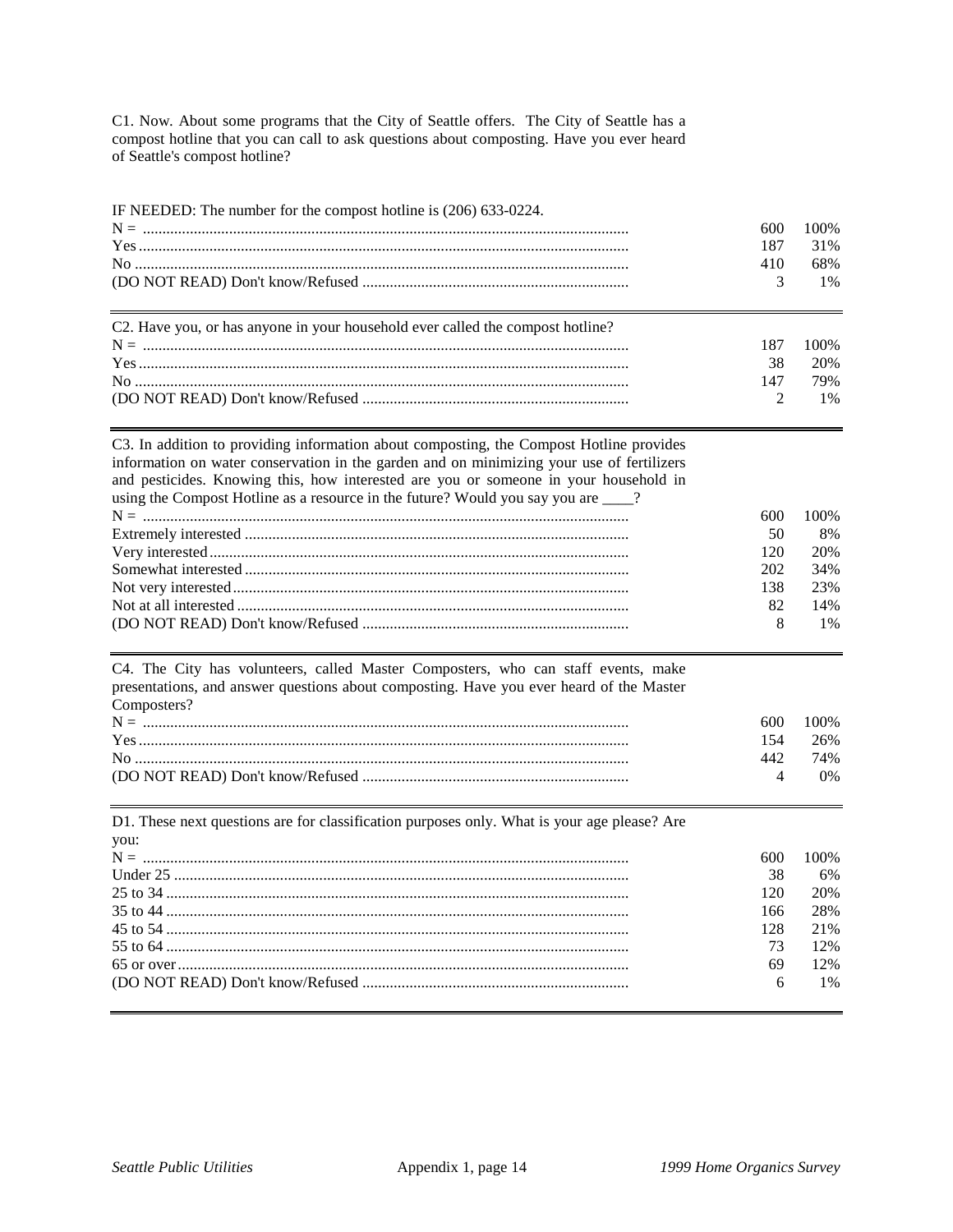| D2. Do you own or rent the home you live in?<br>D4. Including yourself, how many people currently live in your household? | 600<br>464<br>127<br>6<br>3<br>600<br>95<br>257<br>111<br>90<br>23<br>9<br>5<br>6 | 100%<br>77%<br>21%<br>1%<br>1%<br>100%<br>16%<br>43%<br>18%<br>15%<br>4%<br>1%<br>1%<br>1% |
|---------------------------------------------------------------------------------------------------------------------------|-----------------------------------------------------------------------------------|--------------------------------------------------------------------------------------------|
|                                                                                                                           | 4                                                                                 | 1%                                                                                         |
| D5. And how many of those are over 18 years of age?                                                                       | 505<br>19<br>385<br>56<br>29<br>6<br>4<br>0<br>2<br>4                             | 100%<br>4%<br>76%<br>11%<br>6%<br>1%<br>1%<br>0%<br>0%<br>1%                               |
| D6. What is your race or ethnic background? Are you:                                                                      | 600<br>501<br>22<br>27<br>8<br>3<br>0<br>11<br>28                                 | 100%<br>84%<br>4%<br>5%<br>1%<br>$1\%$<br>0%<br>2%<br>5%                                   |
| D6. What is your race or ethnic background? Are you:<br><b>SPECIFY MIXED RACE</b><br>$N = 1$                              | 11<br>0<br>1<br>3<br>2<br>1<br>2<br>1<br>1                                        | 100%<br>0%<br>9%<br>27%<br>18%<br>9%<br>18%<br>9%<br>9%                                    |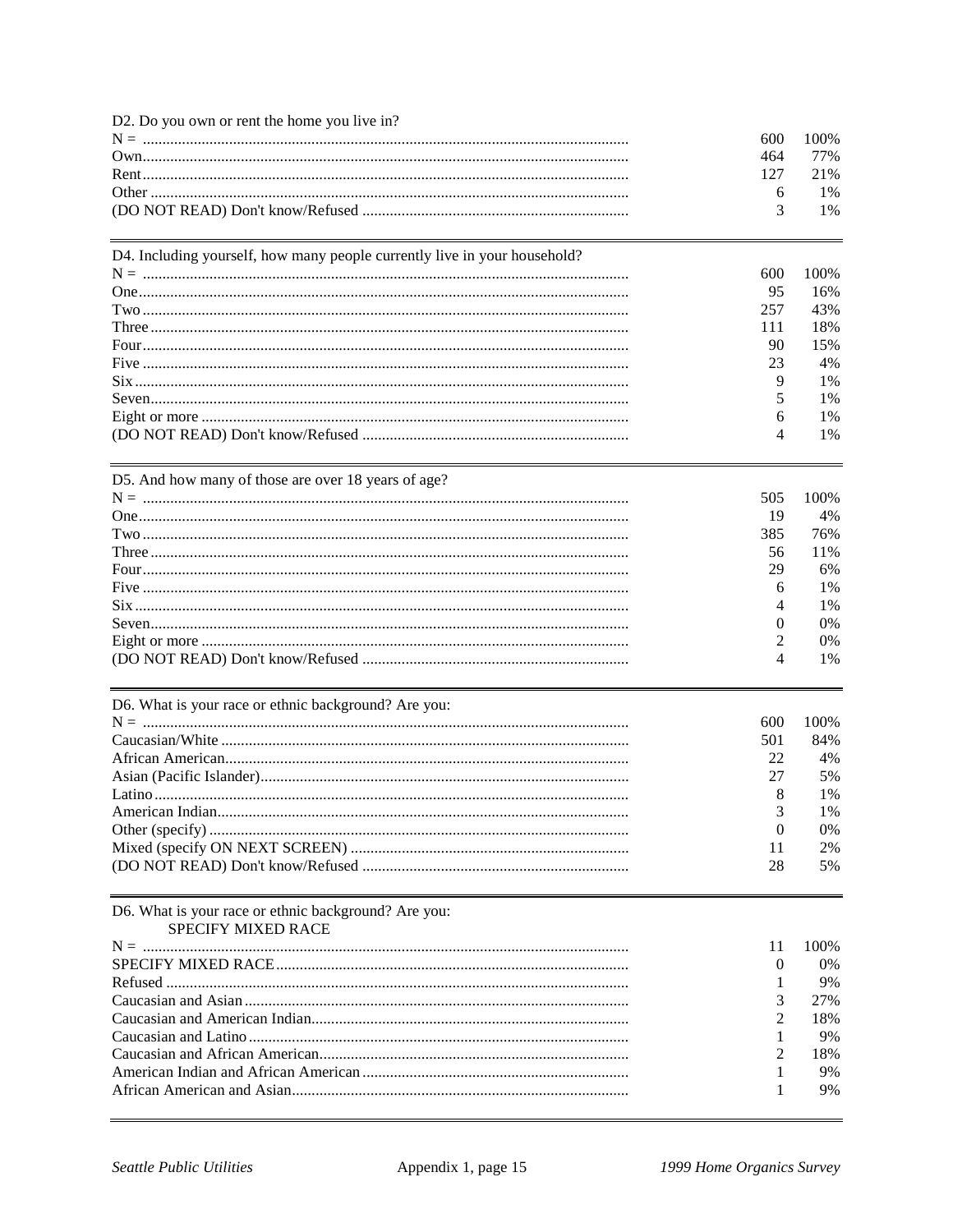| D7. What is the highest level of education you have had the opportunity to complete?                                       | 600<br>69<br>142<br>234<br>148<br>7 | 100%<br>11%<br>24%<br>39%<br>25%<br>1% |
|----------------------------------------------------------------------------------------------------------------------------|-------------------------------------|----------------------------------------|
| D8. And finally, into which of the following categories did your household's total annual<br>income for 1998 fall? Was it: | 600                                 | 100%                                   |
|                                                                                                                            | 58                                  | 10%                                    |
|                                                                                                                            | 128                                 | 21%                                    |
|                                                                                                                            | 145                                 | 24%                                    |
|                                                                                                                            | 89                                  | 15%                                    |
|                                                                                                                            | 88                                  | 15%                                    |
|                                                                                                                            | 92                                  | 15%                                    |
| RECORD GENDER BY OBSERVATION -- DO NOT ASK!                                                                                |                                     |                                        |
|                                                                                                                            | 600                                 | 100%                                   |
|                                                                                                                            | 252                                 | 42%                                    |
|                                                                                                                            | 348                                 | 58%                                    |
| That concludes our survey. Thank you very much for your time and opinions. These<br>answers will be very helpful.          |                                     |                                        |
|                                                                                                                            | 600                                 | 100%                                   |
|                                                                                                                            | 600                                 | 100%                                   |
| A8. For what reasons doesn't your household use the bin that you got from the City?                                        |                                     |                                        |
|                                                                                                                            | 5                                   | 100%                                   |
|                                                                                                                            | 0                                   | $0\%$                                  |
|                                                                                                                            | 2                                   | 40%                                    |
|                                                                                                                            | 3                                   | 60%                                    |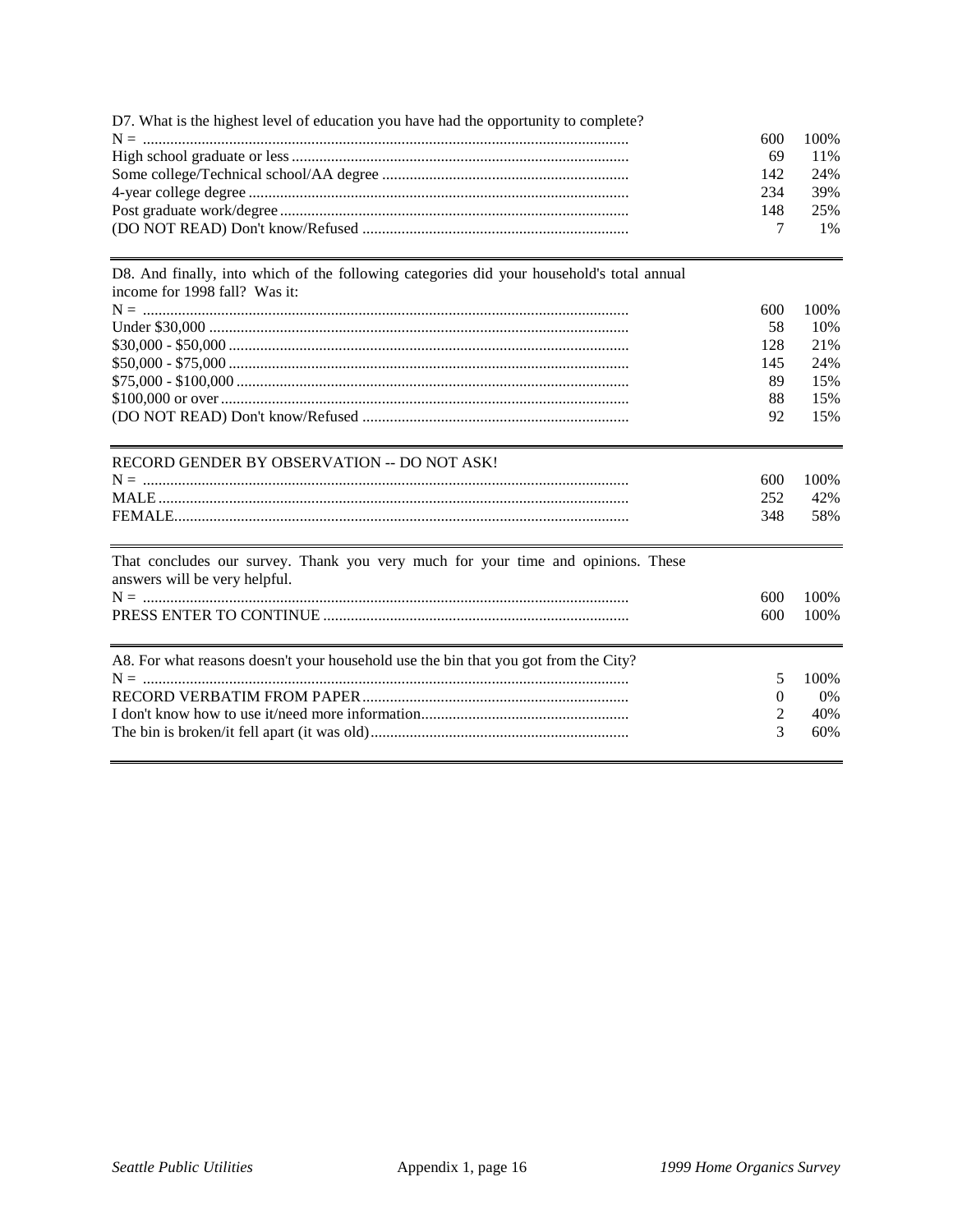| A10. What is the main reason your household didn't get one?                          |                |       |
|--------------------------------------------------------------------------------------|----------------|-------|
|                                                                                      | 107            | 100\% |
|                                                                                      | $\Omega$       | 0%    |
|                                                                                      |                | 1%    |
| I already have my own system for composting/we built/have our own bin                | 49             | 46%   |
|                                                                                      | 8              | 7%    |
|                                                                                      | 6              | 6%    |
|                                                                                      | 4              | 4%    |
| Because you have to pay for it/didn't want to spend the money on it                  | 4              | 4%    |
|                                                                                      | 2              | 2%    |
|                                                                                      | 2              | 2%    |
| I requested one from the city (when they were free) and I never received it          | 3              | 3%    |
| Was not convenient to get it/my schedule didn't allow me to pick it up at that time. |                | 7%    |
|                                                                                      | 4              | 4%    |
|                                                                                      |                | 5%    |
| Didn't know about them/didn't know I was offered one/unsure of how to purchase one   |                | 5%    |
|                                                                                      | 2              | 2%    |
|                                                                                      | 2              | 2%    |
|                                                                                      | $\mathfrak{D}$ | 2%    |
|                                                                                      | 9              | 8%    |

| A11. For what reasons have you decided against composting your yard waste?             |          |       |
|----------------------------------------------------------------------------------------|----------|-------|
|                                                                                        | 294      | 100%  |
|                                                                                        | $\theta$ | $0\%$ |
|                                                                                        | 10       | 3%    |
|                                                                                        | 16       | 5%    |
|                                                                                        | 29       | 10%   |
|                                                                                        | 10       | 3%    |
|                                                                                        | 34       | 12%   |
|                                                                                        | 7        | 2%    |
|                                                                                        | 12       | 4%    |
|                                                                                        | 23       | 8%    |
|                                                                                        | 5        | 2%    |
| Easier to/prefer to put it at the curbside/let the city collect it (am paying for)     | 23       | 8%    |
| Don't have the space to do it/there is no place to put a compost pile/bin in the yard. | 66       | 22%   |
|                                                                                        | 15       | 5%    |
| Too old to go through all that/am disabled/not physically capable of                   | 8        | 3%    |
|                                                                                        | 5        | 2%    |
| Don't know how to set it up/don't know anything about it/would like more information   | 25       | 9%    |
| I have no use for the end product/no place to use the composted material               | 19       | 6%    |
|                                                                                        | 4        | 1%    |
|                                                                                        | 4        | 1%    |
| Leave grass clippings on the lawn/have a mulching mower/use leaves, grass clippings,   |          |       |
|                                                                                        | 7        | 2%    |
| Don't have a composting bin/composting supplies/not set up for composting              | 14       | 5%    |
| Have too much yard waste (bin not big enough for my amount of yard waste/too much      |          |       |
|                                                                                        | 3        | 1%    |
|                                                                                        | 10       | 3%    |
|                                                                                        | 9        | 3%    |
|                                                                                        | 4        | 1%    |
|                                                                                        | 5        | 2%    |
|                                                                                        | 8        | 3%    |
|                                                                                        | 15       | 5%    |
|                                                                                        |          |       |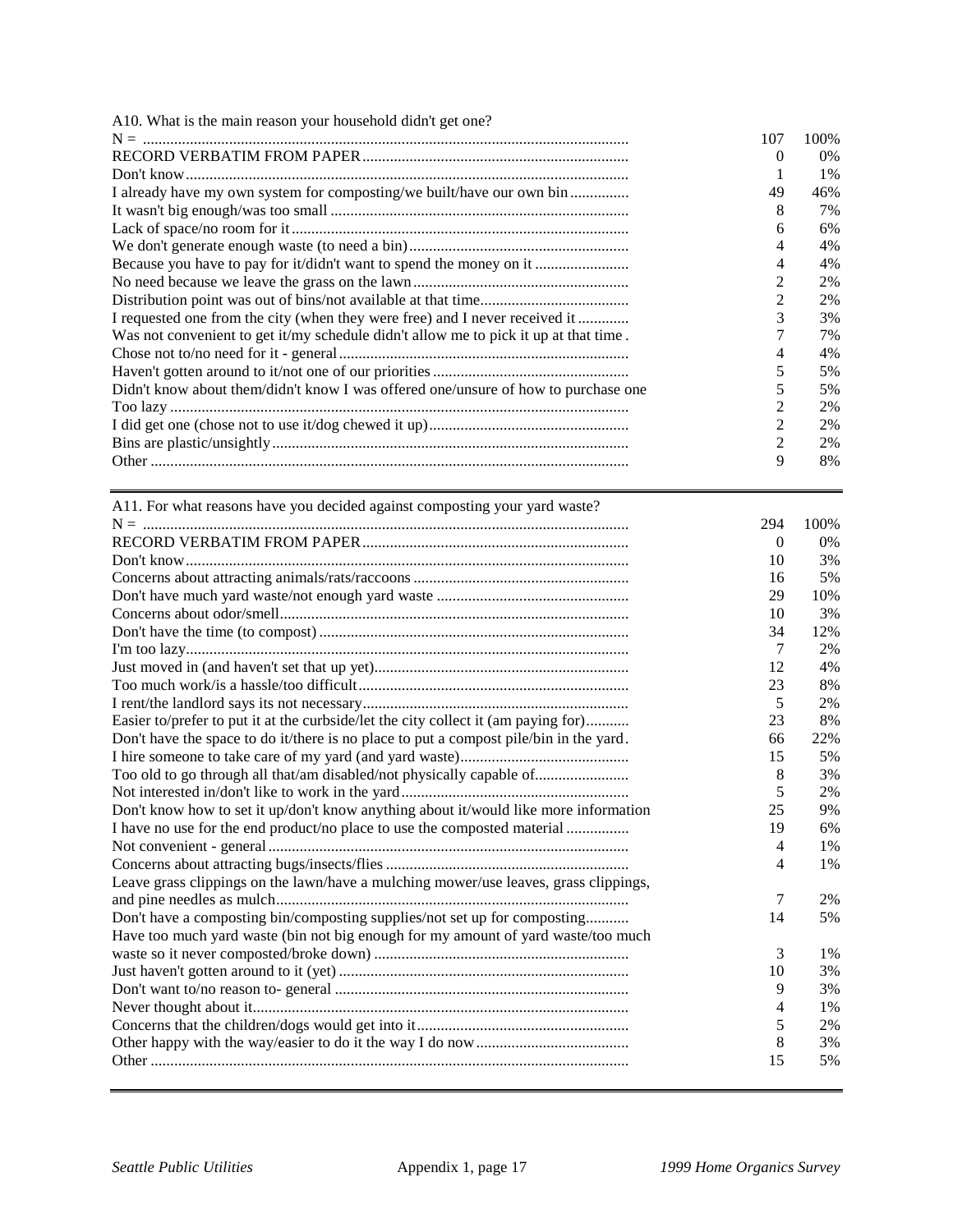| A15. What is the main reason your household didn't get one?                |          |       |
|----------------------------------------------------------------------------|----------|-------|
|                                                                            | 99       | 100%  |
|                                                                            | $\theta$ | $0\%$ |
|                                                                            | 2        | 2%    |
|                                                                            | 3        | 3%    |
|                                                                            | 20       | 20%   |
| Don't want the animals it might attract/it attracts rats and raccoons      | 10       | 10%   |
| Don't need since we use the curbside service/we're paying for waste pickup | 7        | 7%    |
|                                                                            | 9        | 9%    |
| We don't need the end product (the compost)/have no place to put compost,  |          |       |
|                                                                            | 3        | 3%    |
| I don't know where to get one/lack of information on the program           | 9        | 9%    |
| We don't have that much yard waste/have very little to compost             |          |       |
|                                                                            | 7        | 7%    |
|                                                                            | 3        | 3%    |
|                                                                            | 4        | 4%    |
| They weren't the right kind/waiting for them to improve their compost bins | 3        | 3%    |
|                                                                            | 9        | 9%    |
|                                                                            | 3        | 3%    |
| Didn't give it much thought/never thought about it (at that time)          | 4        | 4%    |
|                                                                            | 2        | 2%    |
|                                                                            | 4        | 4%    |
|                                                                            | 2        | 2%    |
|                                                                            | 3        | 3%    |
|                                                                            | 7        | 7%    |

| A21. Why don't you ever leave grass clippings on your lawn?                      |                |       |
|----------------------------------------------------------------------------------|----------------|-------|
|                                                                                  | 140            | 100%  |
|                                                                                  | $\theta$       | $0\%$ |
|                                                                                  | 44             | 31%   |
|                                                                                  | 10             | 7%    |
|                                                                                  | 12             | 9%    |
| Don't think it is good for the grass/might kill the grass/make it brown/thatch   | 12             | 9%    |
| We use it for compost/use them in flower and vegetable garden to control weeds   | 11             | 8%    |
|                                                                                  | $\overline{4}$ | 3%    |
| We don't have a mulching mower/our mower doesn't clip the grass up small enough  | 17             | 12%   |
|                                                                                  | 13             | 9%    |
| We have allergies and it makes them worse to leave the clippings/if leave on and |                |       |
|                                                                                  | 2              | 1%    |
| Makes the lawn difficult to mow/don't think our lawn mower is good enough to     |                |       |
|                                                                                  | 3              | 2%    |
|                                                                                  | 5              | 4%    |
|                                                                                  | 9              | 6%    |
|                                                                                  | 4              | 3%    |
|                                                                                  | 3              | 2%    |
|                                                                                  | 5              | 4%    |
|                                                                                  | $\overline{2}$ | 1%    |
|                                                                                  | $\overline{c}$ | 1%    |
| Have to pay for collection service (so want to get my money's worth)             | 1              | 1%    |
|                                                                                  | 2              | 1%    |
|                                                                                  | 10             | 7%    |
|                                                                                  |                |       |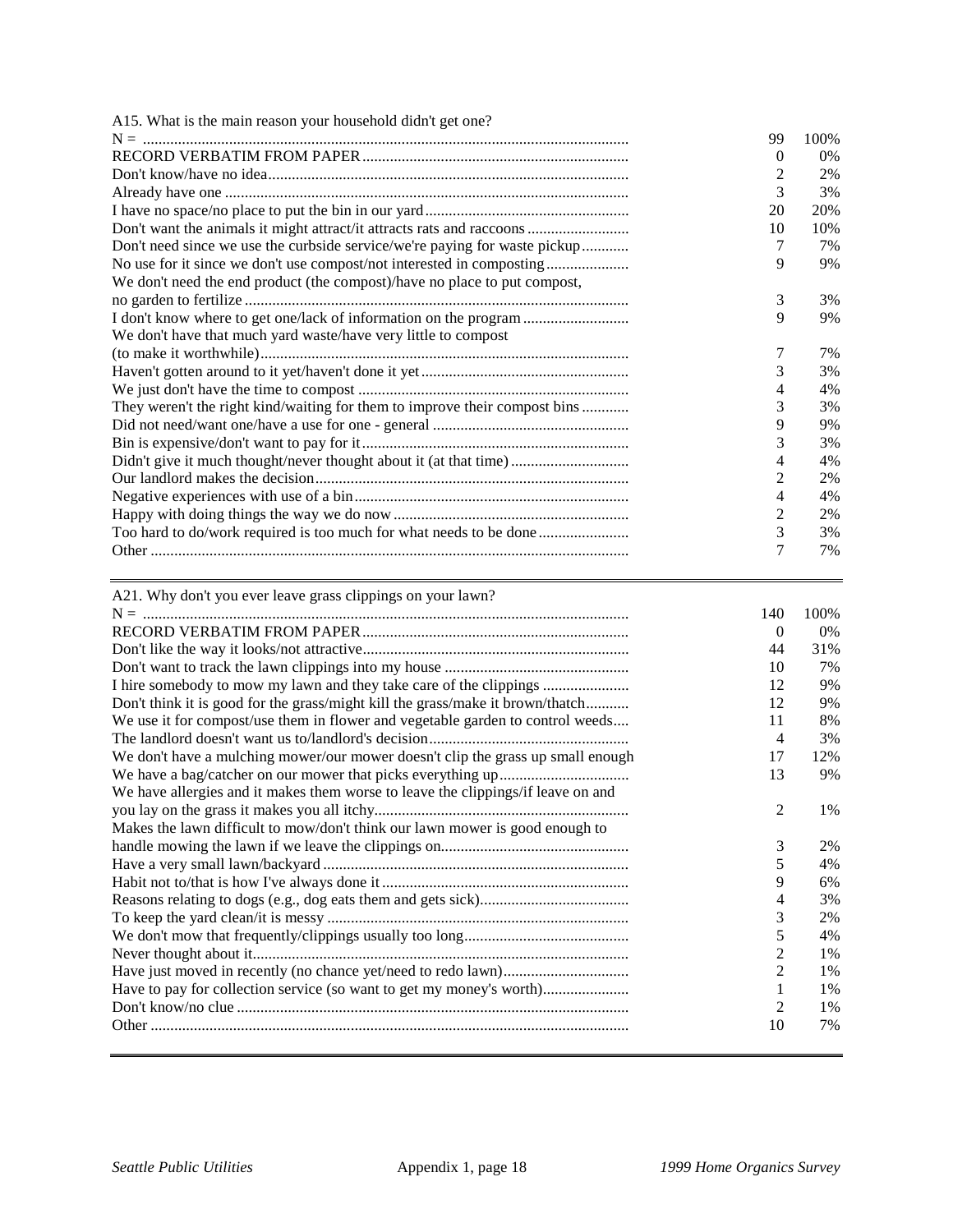| B6. For what reasons do you compost your food waste?                       |                  |      |
|----------------------------------------------------------------------------|------------------|------|
|                                                                            | 184              | 100% |
|                                                                            | $\boldsymbol{0}$ | 0%   |
|                                                                            | 3                | 2%   |
| To use in the garden/makes good compost/adds nutrients back to the earth   | 121              | 66%  |
|                                                                            | 25               | 14%  |
|                                                                            | 67               | 36%  |
| So I can get by with smaller can and save money/is economical/cheaper      | 10               | 5%   |
|                                                                            | 8                | 4%   |
|                                                                            | 4                | 2%   |
|                                                                            | 5                | 3%   |
|                                                                            | 6                | 3%   |
|                                                                            | 4                | 2%   |
|                                                                            | 8                | 4%   |
|                                                                            | 4                | 2%   |
|                                                                            | 6                | 3%   |
|                                                                            | 2                | 1%   |
|                                                                            | 3                | 2%   |
|                                                                            | 2                | 1%   |
|                                                                            | 10               | 5%   |
|                                                                            |                  |      |
| B11. For what reasons have you decided against composting your food waste? |                  |      |
|                                                                            | 363              | 100% |
|                                                                            | 0                | 0%   |
|                                                                            | 79               | 22%  |
|                                                                            | 41               | 11%  |
|                                                                            | 10               | 3%   |
|                                                                            | 58               | 16%  |
|                                                                            | 19               | 5%   |
|                                                                            | 25               | 7%   |
| Haven't given it much thought/never considered it/never occurred to me     | 18               | 5%   |
|                                                                            | 13               | 4%   |
|                                                                            | 15               | 4%   |
|                                                                            | 29               | 8%   |
| Don't know what I would use it for/have no use for compost so why do it    | 21               | 6%   |
|                                                                            | 17               | 5%   |
|                                                                            | 8                | 2%   |
|                                                                            | 17               | 5%   |
|                                                                            | 12               | 3%   |
|                                                                            | 12               | 3%   |
|                                                                            | 7                | 2%   |
|                                                                            | 17               | 5%   |
|                                                                            | 7                | 2%   |
| We rent/landlord will not allow it/would consider it if I was in a house   | 7                | 2%   |
|                                                                            | 6                | 2%   |
|                                                                            |                  | 7%   |
|                                                                            | 26               |      |
|                                                                            | 3                | 1%   |
|                                                                            | 3                | 1%   |
|                                                                            | 5                | 1%   |
|                                                                            | 4                | 1%   |
|                                                                            | 5                | 1%   |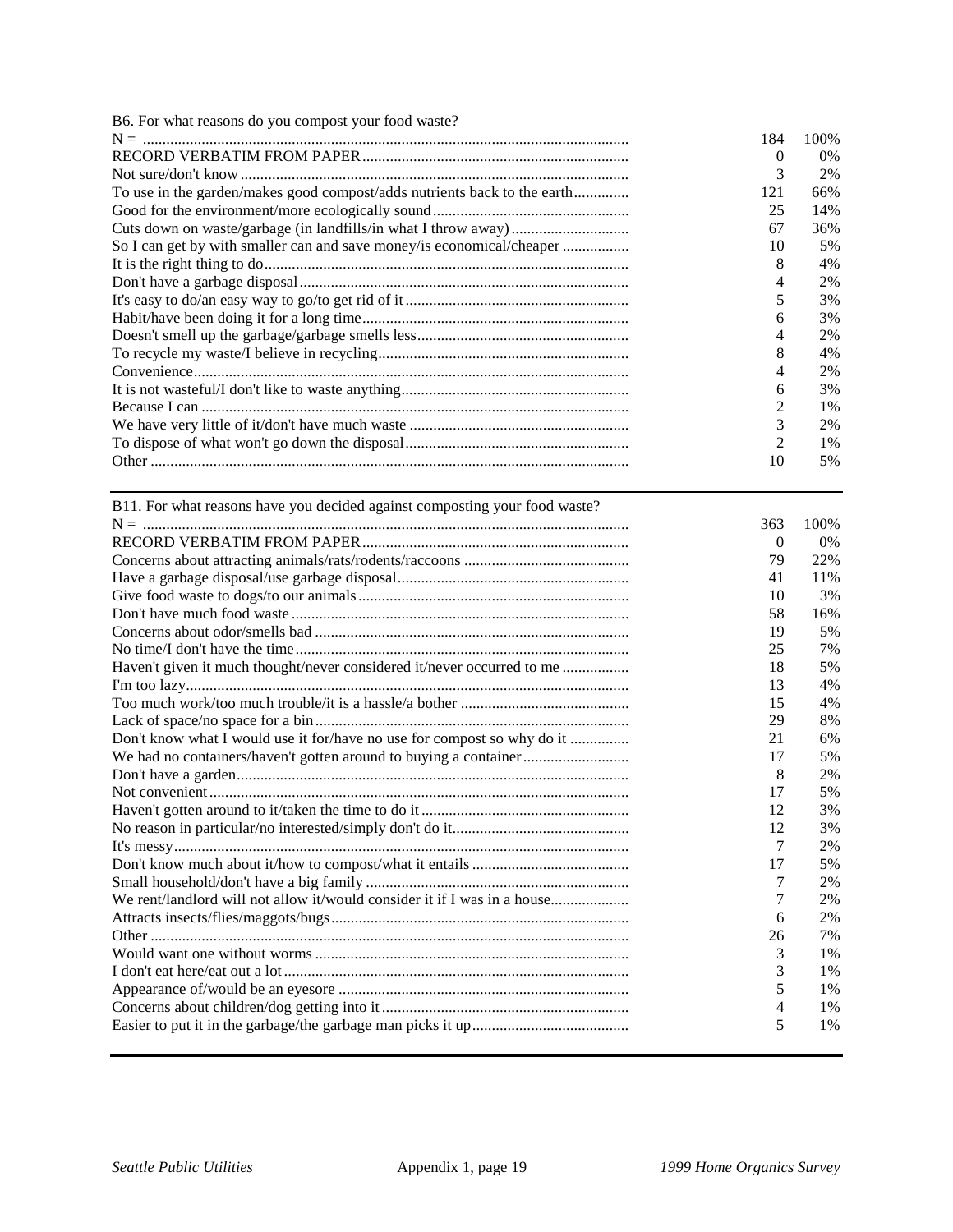| B15. For what reasons is your household not likely to participate?       |                |       |
|--------------------------------------------------------------------------|----------------|-------|
|                                                                          | 171            | 100\% |
|                                                                          | $\Omega$       | $0\%$ |
|                                                                          | 13             | 8%    |
| Too much work/takes too much time (to separate everything)/easier not to | 38             | 22%   |
|                                                                          | 34             | 20%   |
|                                                                          | 9              | 5%    |
|                                                                          | 8              | 5%    |
| We compost it/keep it for personal use in/to fertilize our garden        | 35             | 20%   |
|                                                                          | 7              | 4%    |
|                                                                          | 8              | 5%    |
|                                                                          | 8              | 5%    |
|                                                                          | 6              | 4%    |
|                                                                          | 4              | 2%    |
|                                                                          | 6              | 4%    |
| I'm too lazy/concerns about getting other people in the house to         |                |       |
|                                                                          | 6              | 4%    |
|                                                                          | 6              | 4%    |
|                                                                          | 4              | 2%    |
|                                                                          | 5              | 3%    |
|                                                                          | 2              | 1%    |
|                                                                          | $\overline{2}$ | 1%    |
|                                                                          | $\overline{2}$ | $1\%$ |
|                                                                          | $\mathfrak{D}$ | 1%    |
|                                                                          | 16             | 9%    |
|                                                                          | 3              | 2%    |

| B22. Why doesn't your household use your garbage disposal (more often)?           |          |       |
|-----------------------------------------------------------------------------------|----------|-------|
|                                                                                   | 102      | 100%  |
|                                                                                   | $\theta$ | $0\%$ |
|                                                                                   | 22       | 22%   |
| Possibility of it clogging pipe/drain/my pipes/disposal not very good/it backs up | 19       | 19%   |
|                                                                                   | 10       | 10%   |
|                                                                                   | 33       | 32%   |
|                                                                                   |          | 7%    |
|                                                                                   | 6        | 6%    |
|                                                                                   | 4        | 4%    |
|                                                                                   | 4        | 4%    |
| Can't see putting that waste into the water/don't want all those things           |          |       |
|                                                                                   | 5        | 5%    |
|                                                                                   | 2        | 2%    |
|                                                                                   | 2        | 2%    |
|                                                                                   | 11       | 11%   |
|                                                                                   | 2        | 2%    |
|                                                                                   |          |       |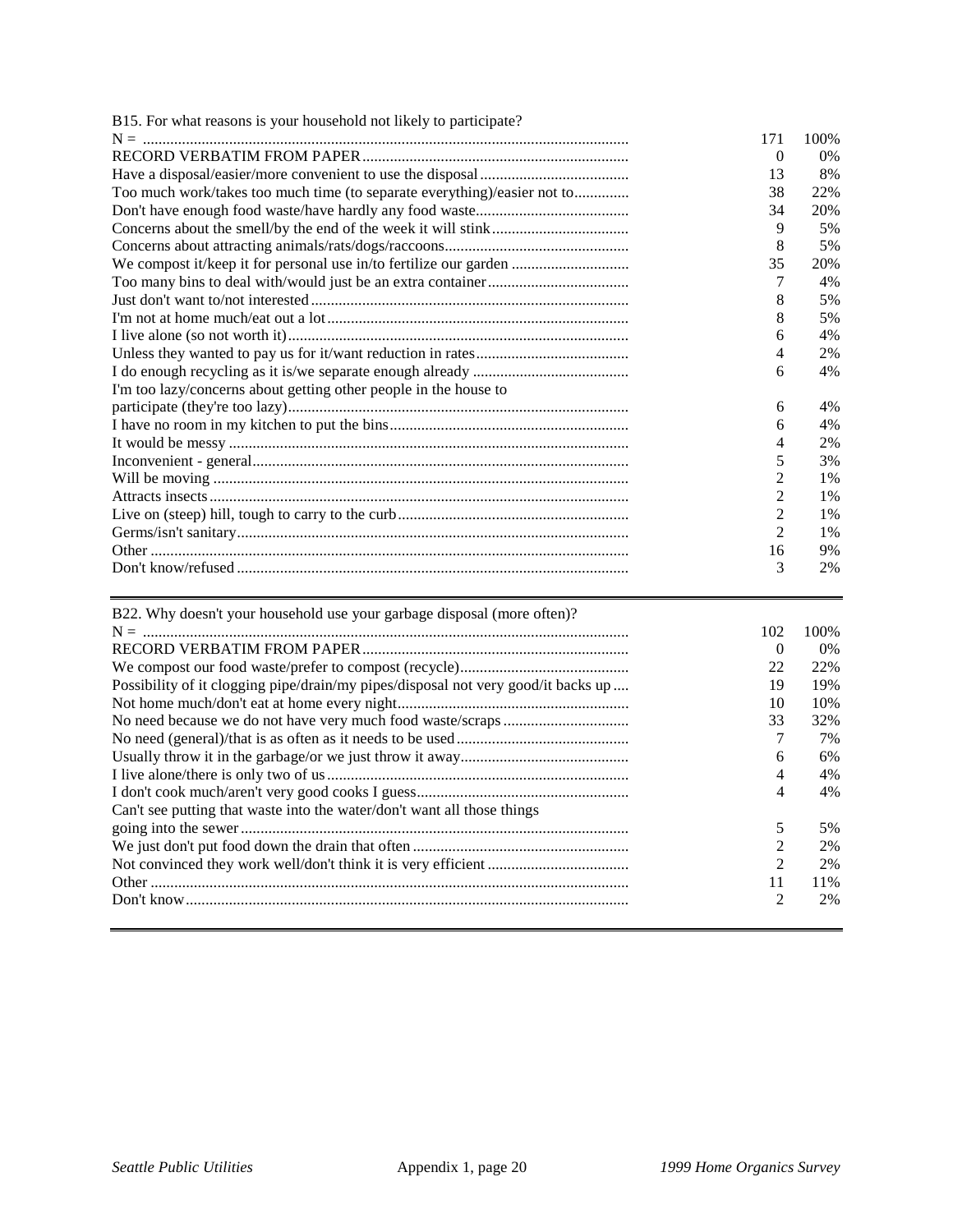### RECORD CALL RESULT

|                                                                              | 600      | 100\% |
|------------------------------------------------------------------------------|----------|-------|
|                                                                              | 600      | 100%  |
|                                                                              | $\theta$ | $0\%$ |
|                                                                              | $_{0}$   | $0\%$ |
|                                                                              | 0        | $0\%$ |
|                                                                              | 0        | $0\%$ |
|                                                                              | 0        | $0\%$ |
|                                                                              | 0        | $0\%$ |
|                                                                              | $^{(1)}$ | $0\%$ |
|                                                                              | 0        | $0\%$ |
|                                                                              | $^{(1)}$ | $0\%$ |
|                                                                              | $\Omega$ | $0\%$ |
|                                                                              | 0        | $0\%$ |
|                                                                              | $^{(1)}$ | 0%    |
|                                                                              | 0        | $0\%$ |
|                                                                              | 0        | $0\%$ |
| S3: Live in an apartment, condominium or townhouse with more than four units | $\theta$ | $0\%$ |
|                                                                              | 0        | $0\%$ |
|                                                                              | $\theta$ | $0\%$ |
|                                                                              | 0        | $0\%$ |
|                                                                              | $\Omega$ | $0\%$ |
|                                                                              | 0        | $0\%$ |
|                                                                              | 0        | $0\%$ |
|                                                                              | $\theta$ | $0\%$ |
|                                                                              | $\Omega$ | $0\%$ |
|                                                                              |          |       |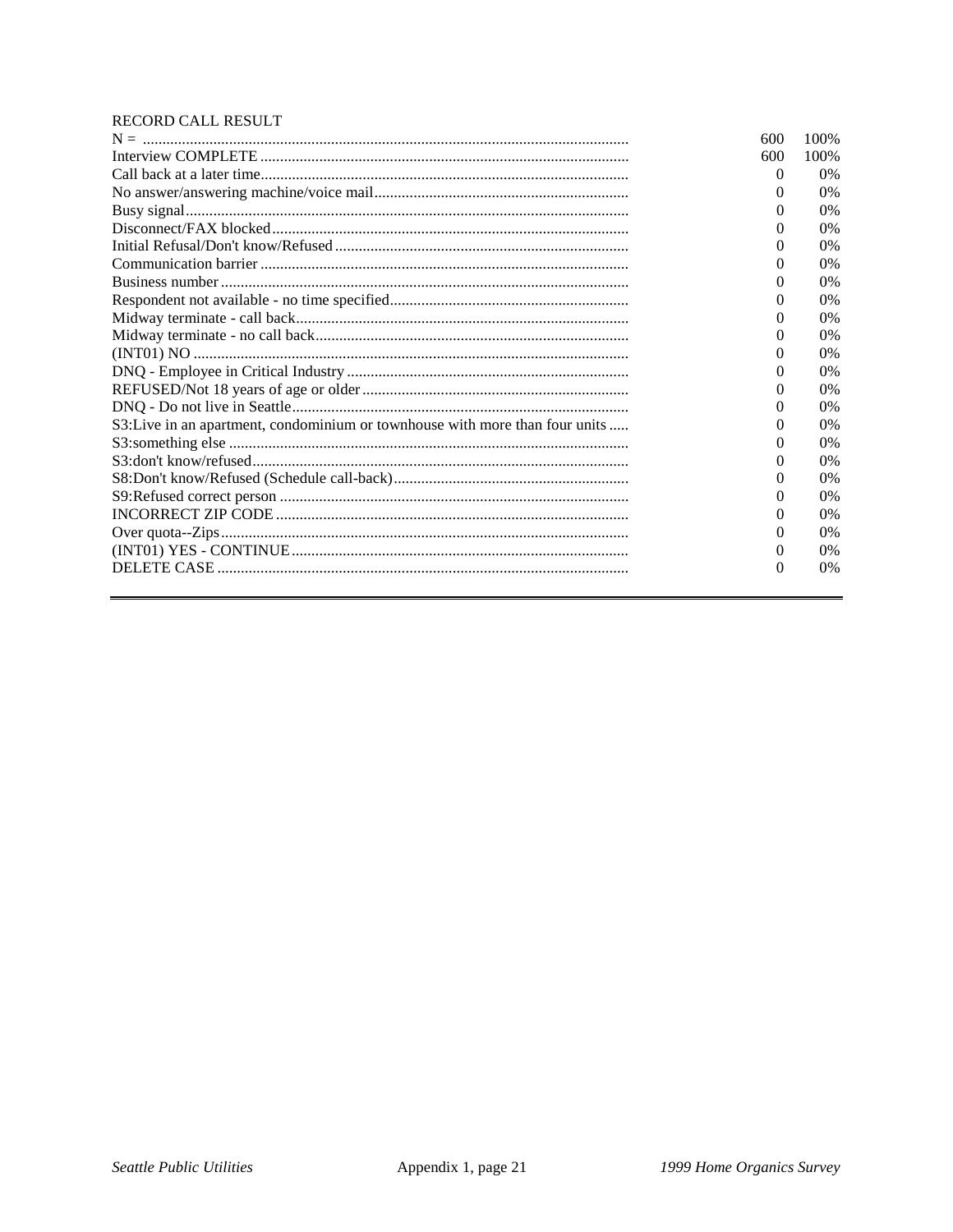**Appendix 2: Survey Instrument**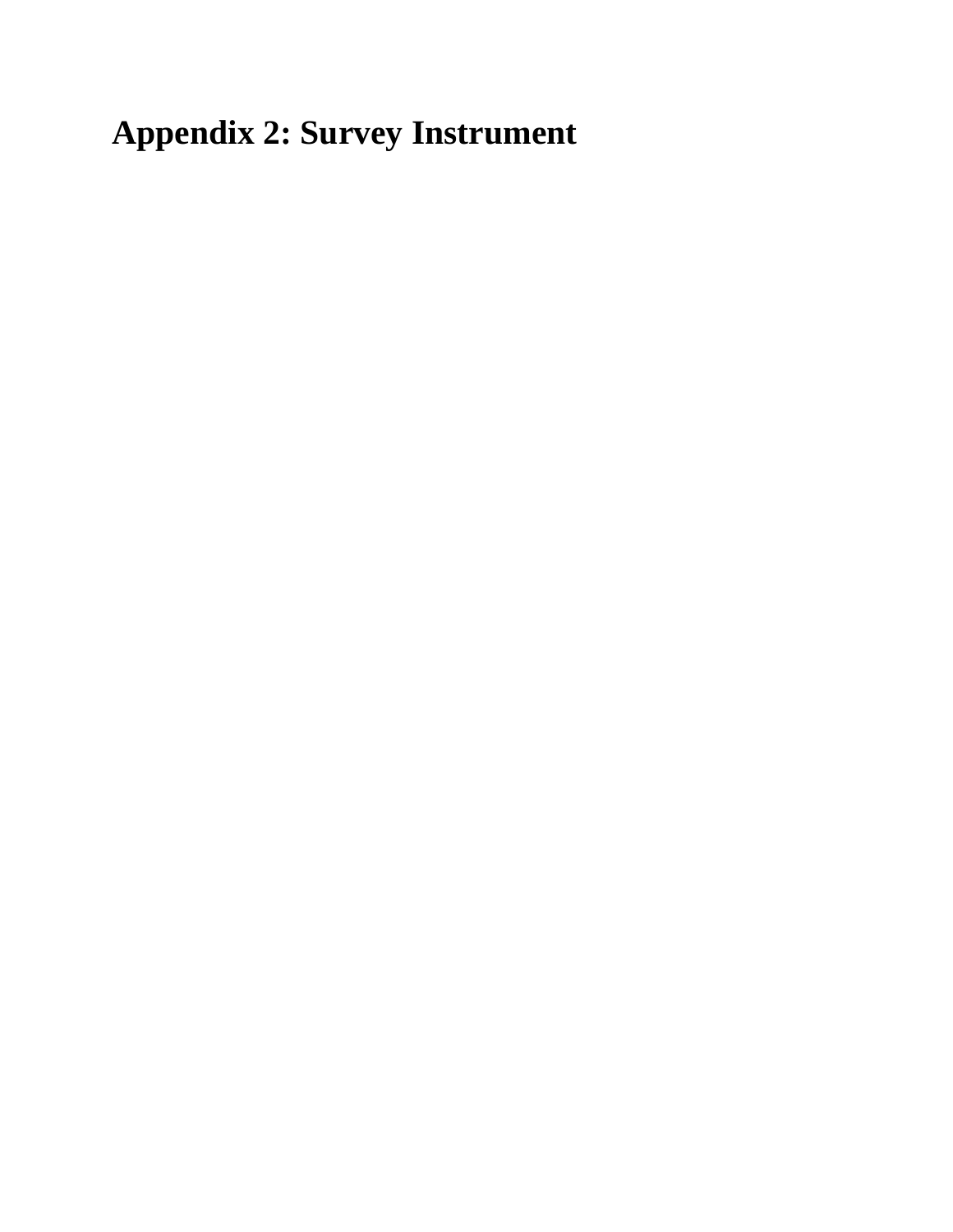| <b>Name</b>              | $I.D.$ #            |
|--------------------------|---------------------|
| Date:                    | <b>Finish Time:</b> |
| <b>Telephone Number:</b> | <b>Start Time:</b>  |
| <b>Comments:</b>         | <b>Total Time:</b>  |
|                          | Male 1<br>Female 2  |

Telephone Number:  $\_\_$   $\_\_$  -  $\_\_$ 

## **Screener**

Hello, this is \_\_\_\_\_ with Market Trends, an independent market research firm in Seattle. Today/Tonight we are conducting a survey for the City of Seattle about yard and food waste.

IF NEEDED: This is not a sales call. Market Trends does not sell any type of consumer products or services. This survey is being conducted for market research purposes only and everything you say will remain strictly anonymous and confidential. I assure you that neither your name nor telephone number will be placed on any type of mailing list as a result of your participation. I would sincerely appreciate the opportunity to include your opinions.

- S1. Do you live in this household and are you 18 years of age or older?
	- 1. Yes (Continue)
	- 2. No (Ask to speak with someone who is)
	- 9. DK/REF (Ask to speak with someone who is)
- S2. Do you live within the city limits of Seattle? PROMPT IF NEEDED: The city limits include the area north of  $100<sup>th</sup>$  Street in South Seattle and south of  $145<sup>th</sup>$  Street in North Seattle.
	- 1. Yes (Continue)
	- 2. No  $(T&T^{13})$
	- 9. DK/REF (T&T)

 $13$  T&T=Thank & Terminate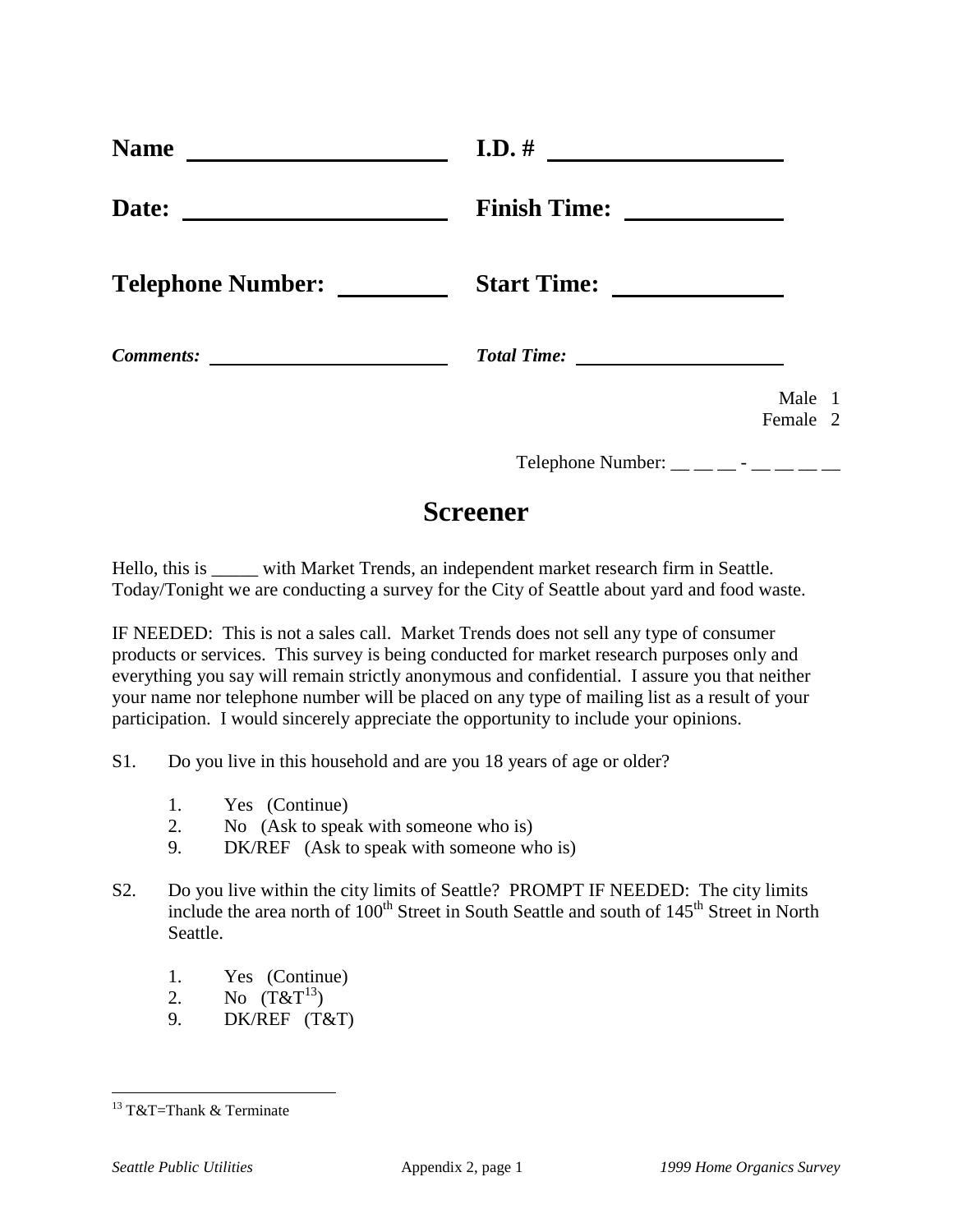- S3. Before we begin, please tell me what type of home you live in. Is it:
	- 1. A single family house
	- 2. A duplex
	- 3. A triplex
	- 4. A four-plex
	- 5. An apartment, condominium or townhouse with more than four units (T&T)
	- 6. Something else (T&T)
	- 9. DK/REF (T&T)
- S4. Does your home have a yard?
	- 1. Yes (Continue)
	- 2. No (Skip to Q S7)
	- 9. DK/REF (Skip to Q S7)
- S5. Do you personally take care of your yard at home, does someone else in your household take care of it, do you hire a professional landscaper, or do you hire someone else to do it?
	- 1. I do it/I'm equally responsible for it (Skip to Q S 7)
	- 2. Someone else in household takes care of it (Continue)
	- 3. Have a Landscaper (Continue
	- 4. Hire someone else (Continue)
	- 5. Other (Continue)
	- 9. DK/REF (Skip to Q S7)
- S6. And, are you ever responsible for taking care of the yard and the food waste in your household?
	- 1. Yes
	- 2. No, someone else in household does it all
	- 3. No, Landscaper does it all
	- 4. No, someone else does it
	- 9. DK/REF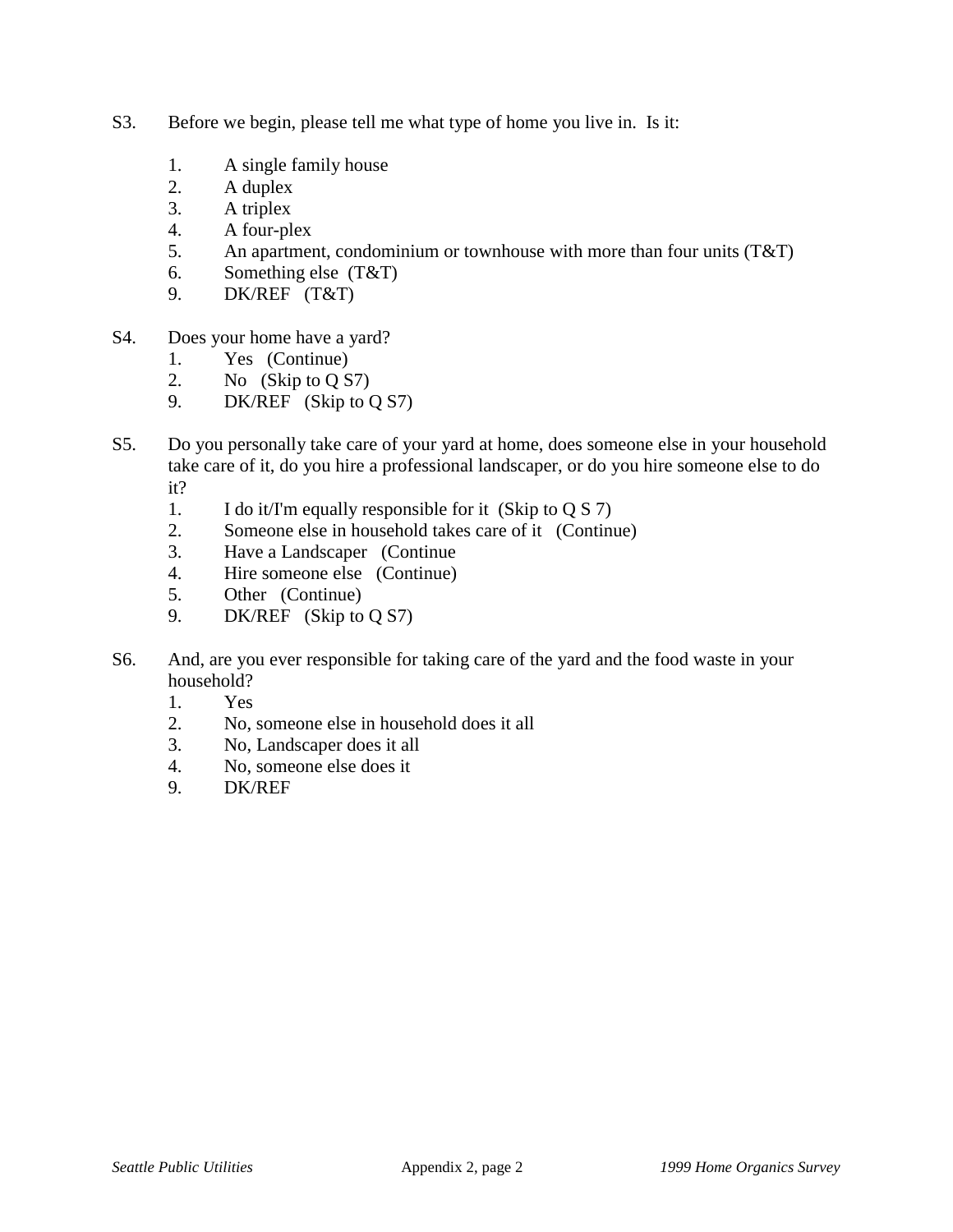- S7. My next question is about food waste. When it comes to your household's food waste, are you one of the people in your household who is responsible for taking care of disposing it?
	- 1. Yes
	- 2. No
	- 9. DK/REF

## **IF "YES" TO Q S6, SKIP TO SECTION A. IF "YES" TO Q S4 AND "NO" OR "DK" TO Q S6, SKIP TO S8. IF "NO/DK/REF" TO Q S4 AND "YES" TO Q S7, SKIP TO SECTION B ALL OTHERS SHOULD CONTINUE WITH S9.**

- S8. For this survey, I need to speak with someone in this household who is responsible for taking care of the home's yard waste. May I please speak with that person?
	- 1. Yes (Continue with that person)
	- 2. No (Ask for a call-back time)
	- 3. DK/REF (Ask for a call-back time)
- S9. For this survey, I need to speak with someone in this household who is responsible for taking care of the home's yard waste or food waste. May I please speak with that person?
	- 1. Yes (Continue with that person)
	- 2. No (Schedule call-back time)
	- 9. DK/REF (T&T)

# **Section A – Yard Waste Composting Section**

*(Asked of those who have a yard)*

- A1. These next questions are about your yard. Does your home have a lawn—that is, an area with grass?
	- 1. Yes
	- 2. No
	- 3. DK/REF
- A2. Does your home have a garden?
	- 1. Yes (Continue with A3)
	- 2. No
	- 3. DK/REF

## **IF "NO" OR "DK/REF" TO BOTH A1 & A2, SKIP TO SECTION B. IF "YES" TO A2, CONTINUE. IF "NO" OR "DK/REF" TO A2, SKIP TO A4.**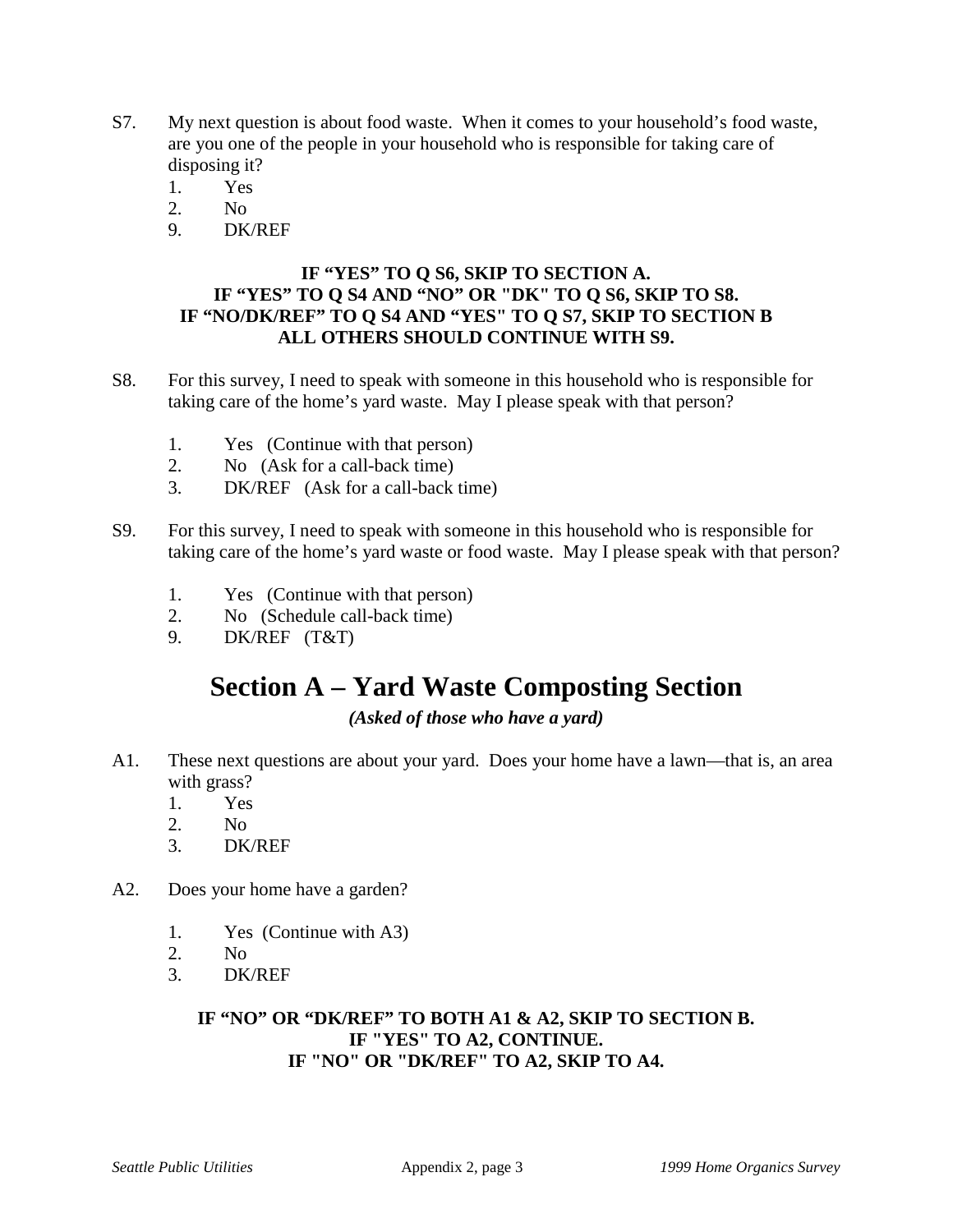- A3. Is it a food garden, a flower garden, or some other type of garden? MULTIPLE RESPONSES ACCEPTABLE.
	- 1. Food (Vegetable and/or fruit)
	- 2. Flower
	- 3. Herb
	- 4. Other (specify)
	- 5. DK/REF
- A4. I am interested in knowing what your household does with its yard waste. Does your household ever put its yard waste out at the curb or alley for collection?
	- 1. Yes
	- 2. No
	- 3. DK/REF
- A5. For the purposes of this survey, the word "compost" means the breakdown of food or yard waste into a material that can be used to improve soil.

Does your household currently compost any of its yard waste at home?

- 1. Yes (Continue)
- 2. No  $(Skip to QA 11)$
- 9. DK/REF (Skip to Q A 11)

### *Asked of those who compost yard waste.*

- A6. Does your household have a yard waste compost bin that you got from the City, do you have some other type of bin, or do you do something else with your yard waste?
	- 1. Have a City-supplied bin (Continue)
	- 2. Have some other type of bin  $(Skip to QA 9)$
	- 3. Do something else with it (Skip to Q A 9)
	- 4. DK--Bin was here when we moved in (Skip To Q A 9)
	- 5. DK/REF (Skip to Q A 9)
- A7. Does your household use the bin that you got from the City?
	- 1. Yes (Skip to Q A 19)
	- 2. No (Continue)
	- 3. DK/REF (Continue)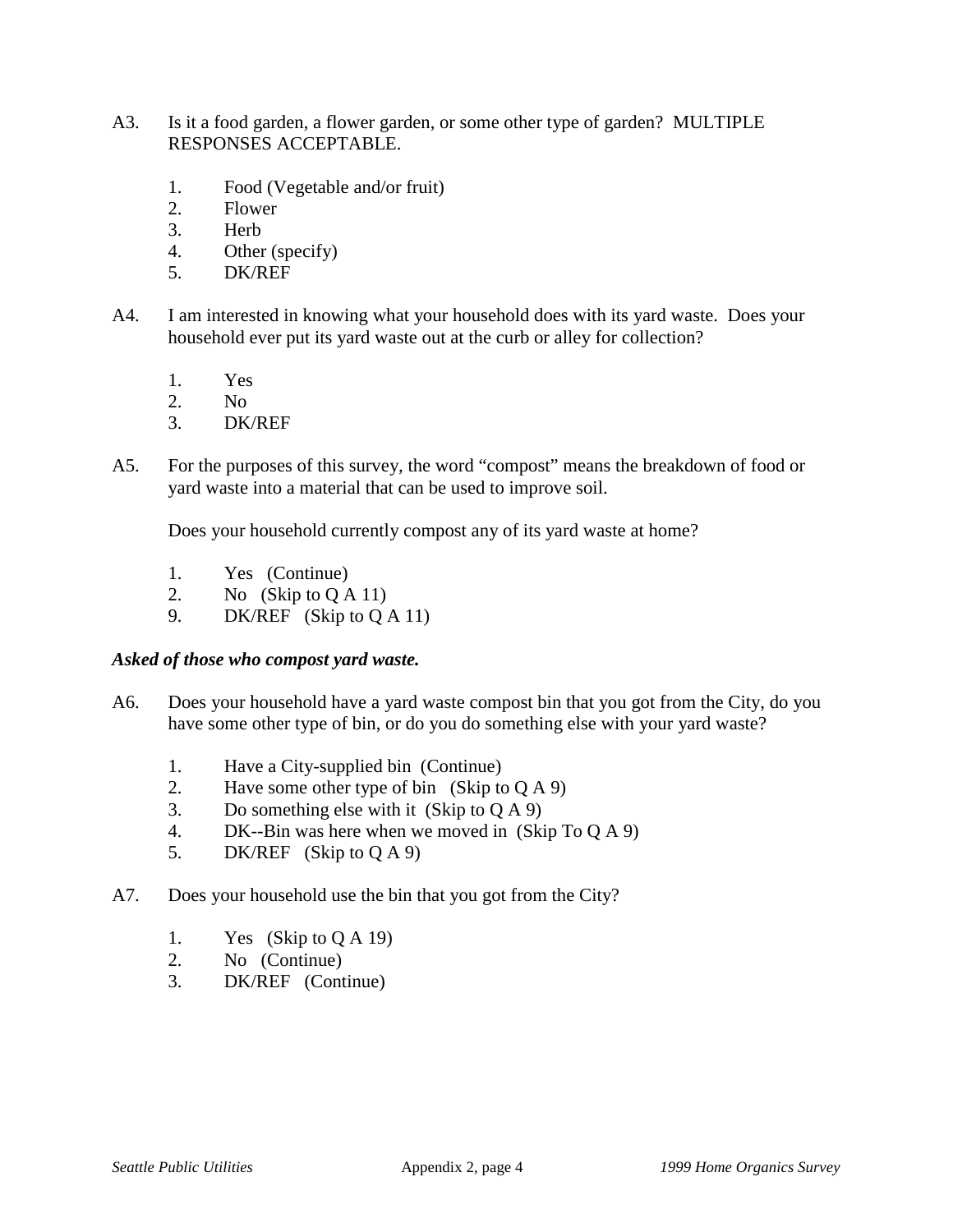|    | <b>SKIP TO Q A 19</b>                                       |
|----|-------------------------------------------------------------|
|    | Were you aware compost bins can be purchased from the City? |
|    | 1. Yes (Continue)                                           |
|    | 2. No $(Skip to QA 17)$                                     |
| 3. | DK/REF (Skip to Q A 17)                                     |
|    | What is the main reason your household didn't get one?      |
|    |                                                             |

## **(a) SKIP TO Q A 17**

## *Asked of those who do not compost yard waste*

A11. Why don't you compost your yard waste?

 $\overline{a}$ 

 $\overline{a}$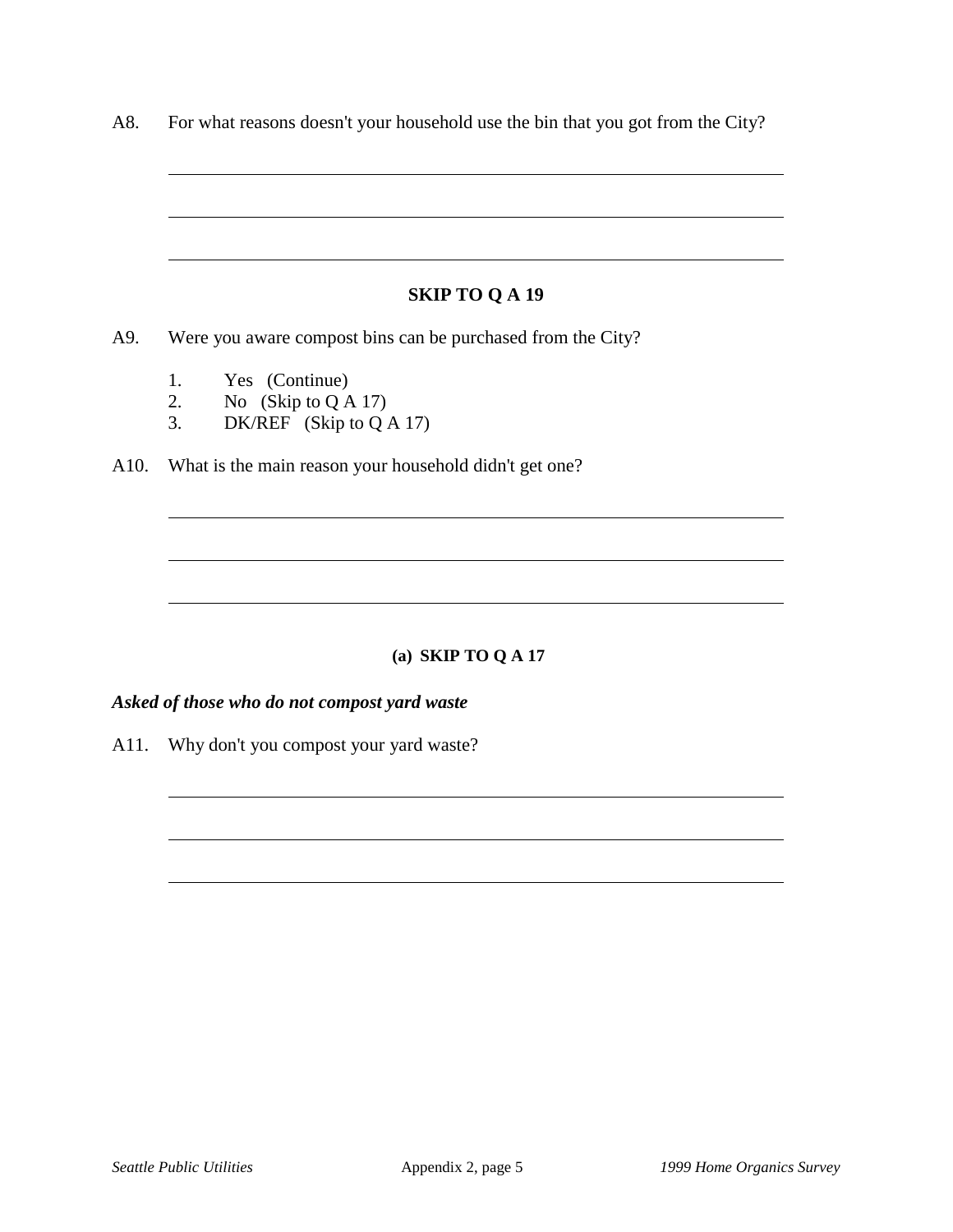- A12. Does your household currently have a bin that you could use if you decided to compost your yard waste?
	- 1. Yes (Continue)
	- 2. No  $(Skip to QA 14)$
	- 3. DK/REF (Skip to Q A 14)
- A13. Does your household have a yard waste compost bin that you got from the City, or do you have some other type of bin?
	- 1. Have a City-supplied bin (Should be Q A 16)
	- 2. Have some other type of bin (Continue)
	- 3. DK--Bin was here when we moved in (Continue)
	- 4. DK/REF (Continue)
- A14. Were you aware that the City offers a yard waste compost bin? These bins typically cost about \$20.
	- 1. Yes (Continue)

 $\overline{a}$ 

- 2. No  $(Skip to QA 16)$
- 3. DK/REF (Skip to Q A 16)
- A15. What is the main reason your household didn't get one?

- A16. I am interested in knowing how likely your household might be to compost your yard waste in the next year or so if you were provided more information about how to make it easy and pest free. Would your household be:
	- 1. Extremely likely
	- 2. Very likely
	- 4. Somewhat likely
	- 5. Not very likely
	- 6. Not at all likely (Skip to Q A 19)
	- 7. DK/REF

 $\overline{a}$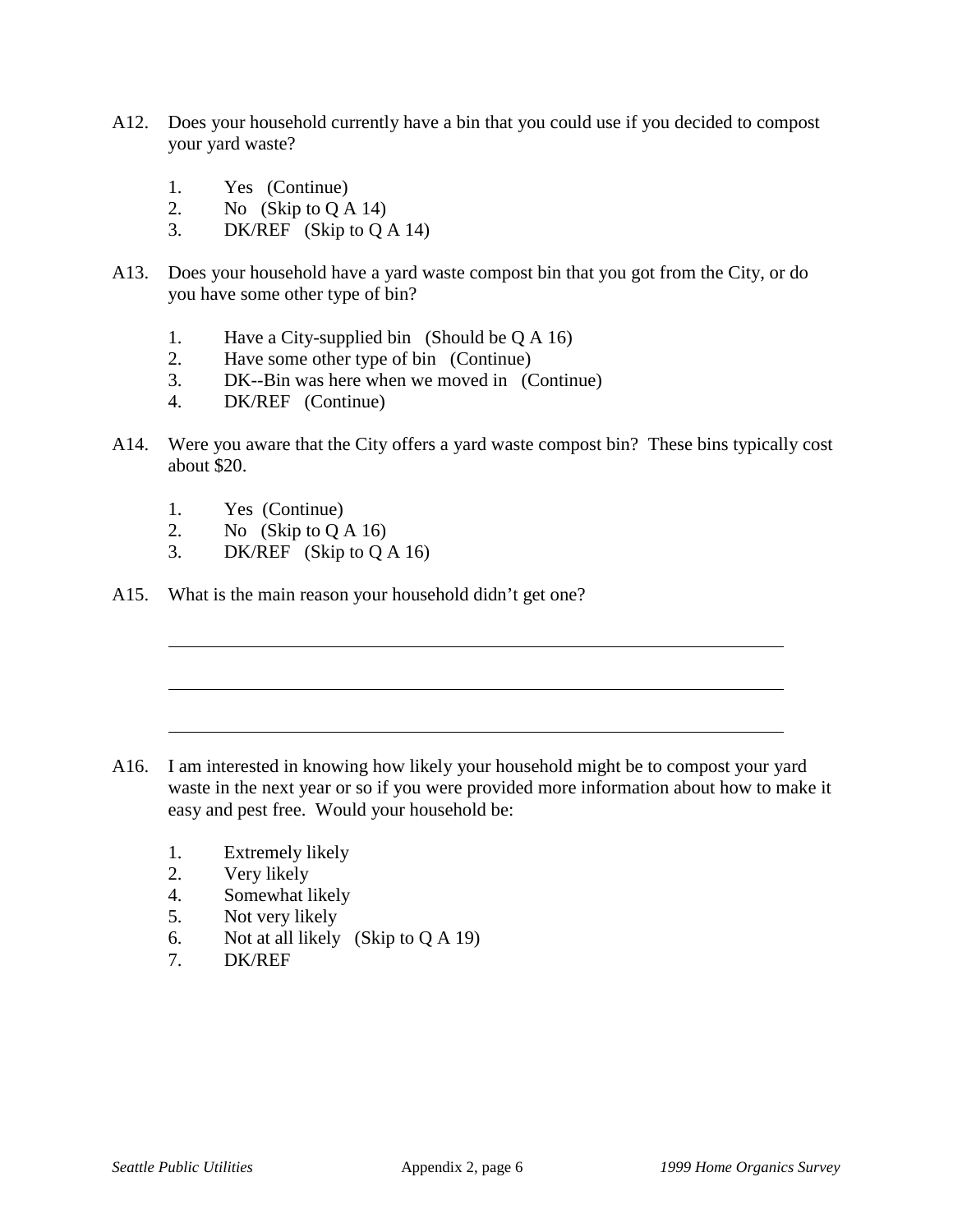- A17. Just thinking about the next year or so, and assuming that cost was not a consideration, how likely are you to get a (new) composting bin for your household's yard waste? Would you say you are:
	- 1. Extremely likely to purchase a (new) composting bin (Continue)
	- 2. Very likely (Continue)
	- 3. Somewhat likely (Continue)
	- 4. Not very likely (Skip to Instructions After Q A 19)
	- 5. Not at all likely (Skip to Instructions After Q A 19)
	- 6. DK/REF (Continue)
- A18. As you may know, the City of Seattle has a program for distributing bins that are designed for composting yard waste. I would like to know how interested you are in this program. The bin is black plastic, it stands about 30" tall, it's round at the base and gets smaller toward the top. The city currently charges \$20 for this yard waste composting bins and they are available at central distribution points throughout the City. In the next year or so, how likely are you to purchase a \$20 yard waste composting bin from the City? Would you say you are:

IF NEEDED: Even though you may currently have a bin supplied by the City I want to know how interested you might be in getting another one in the future.

- 1. Extremely likely
- 2. Very likely
- 3. Somewhat likely
- 5. Not very likely
- 6. Not at all likely
- 7. DK/REF

### **IF "YES" TO A1, CONTINUE. ALL OTHERS SHOULD SKIP TO SECTION B.**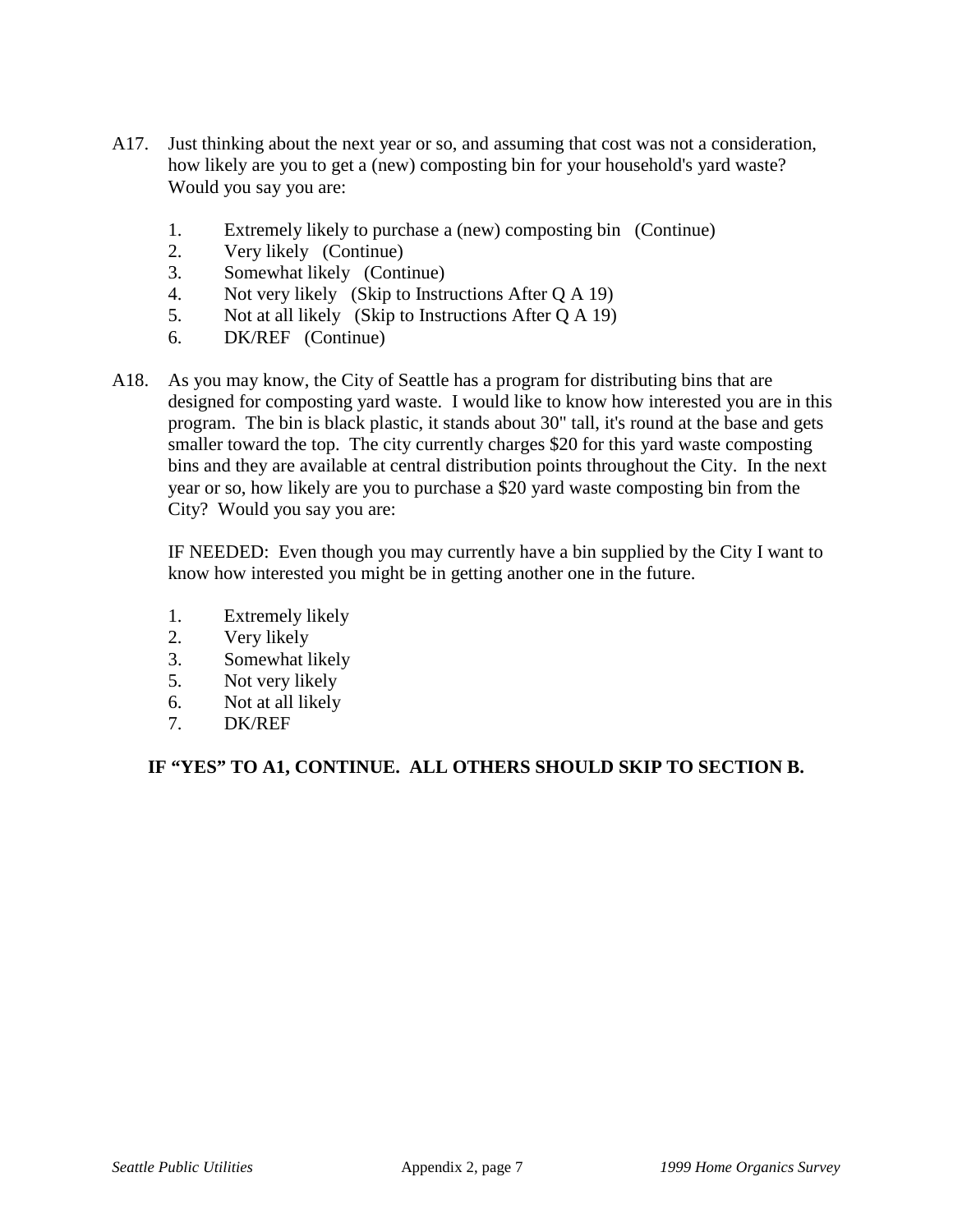### *Grasscycling Section--Asked of those who have a lawn.*

- A19. Now, about your lawn. When you mow your lawn, or have your lawn mowed, what is typically done with the grass clippings? PROBE FOR TYPICAL, BUT MULTIPLE RESPONSES ARE ACCEPTABLE.
	- 1. Rake or bag and bring to curb
	- 2. Rake or bag and bring to transfer station
	- 3. Compost
	- 4. Leave them on the lawn (Skip to A 23)
	- 5. Don't mow (Skip to Section B)
	- 6. Landscaper hauls them away (Skip to A 22)
	- 7. Other (specify)
	- 8. DK/REF

 $\overline{a}$ 

- A20. Does your household ever leave grass clippings on the lawn when it's mowed?
	- 1. Yes (Skip to Q A 23)
	- 2. No (Continue)
	- 3. DK/REF (Skip to Q A 23)
- A21. Why don't you ever leave grass clippings on your lawn? PROBE THOROUGHLY.

- A22. I am interested in knowing how likely your household might be to leave your grass clippings on the lawn if you were provided more information about it. Next year, how likely would you be to leave your grass clippings on the lawn if you knew that it makes lawn mowing easier, it would not cause thatch and the lawn would maintain a clean and healthy appearance? Would you be:
	- 1. Extremely likely
	- 2. Very likely
	- 3. Somewhat likely
	- 4. Not very likely
	- 5. Not at all likely
	- 6. DK/REF

### **(b) SKIP TO Q A 25**

 $\overline{a}$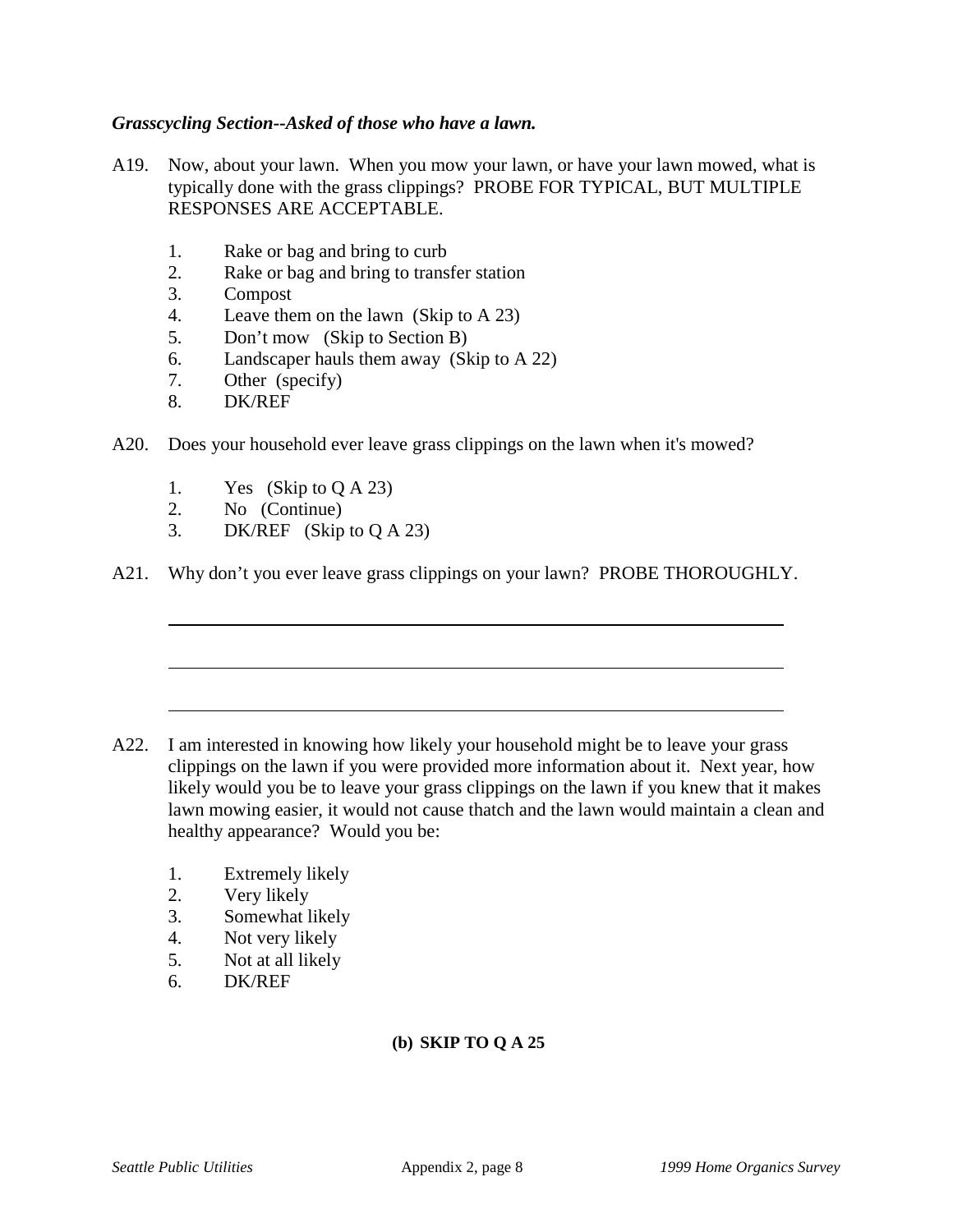A23. When your household's lawn is mowed during the \_\_\_\_\_, how often do you leave your grass clippings on the lawn? READ FIRST TIME, AND THEN AS NEEDED: Would you say the grass clippings are left on the lawn regularly, occasionally, rarely or never?

|                                        | Reg | Occ | Rare | <b>Never</b> |  |
|----------------------------------------|-----|-----|------|--------------|--|
|                                        |     |     |      |              |  |
| Spring, that is, March, April and May  |     |     |      |              |  |
| Summer, that is, June, July and August |     | ◠   |      |              |  |
| Fall, that is, September, October and  |     | ⌒   |      |              |  |
| November                               |     |     |      |              |  |

## **IF "RARELY," "NEVER," AND/OR "DK/REF" TO ALL, CONTINUE. OTHERWISE, SKIP TO Q A 25**

- A24. I am interested in knowing how likely your household might be to leave your grass clippings on the lawn more often if you were provided more information about it. Next year, how likely would you be to leave your grass clippings on the lawn more often if you knew that it makes lawn mowing easier, it would not cause thatch and the lawn would maintain a clean and healthy appearance? Would you be:
	- 7. Extremely likely
	- 8. Very likely
	- 9. Somewhat likely
	- 10. Not very likely
	- 11. Not at all likely
	- 12. DK/REF
- A25. I am interested in knowing what type of a mower is typically used for your household's lawn. Is the mower a mulch mower—that is, a mower designed specifically to chop grass clippings into small pieces so they can be left on the lawn?
	- 1. Yes, use a mulch mower (Skip to Q A 28)
	- 2. No, Not a mulching mower
	- 3. Someone else mows
	- 4. Don't know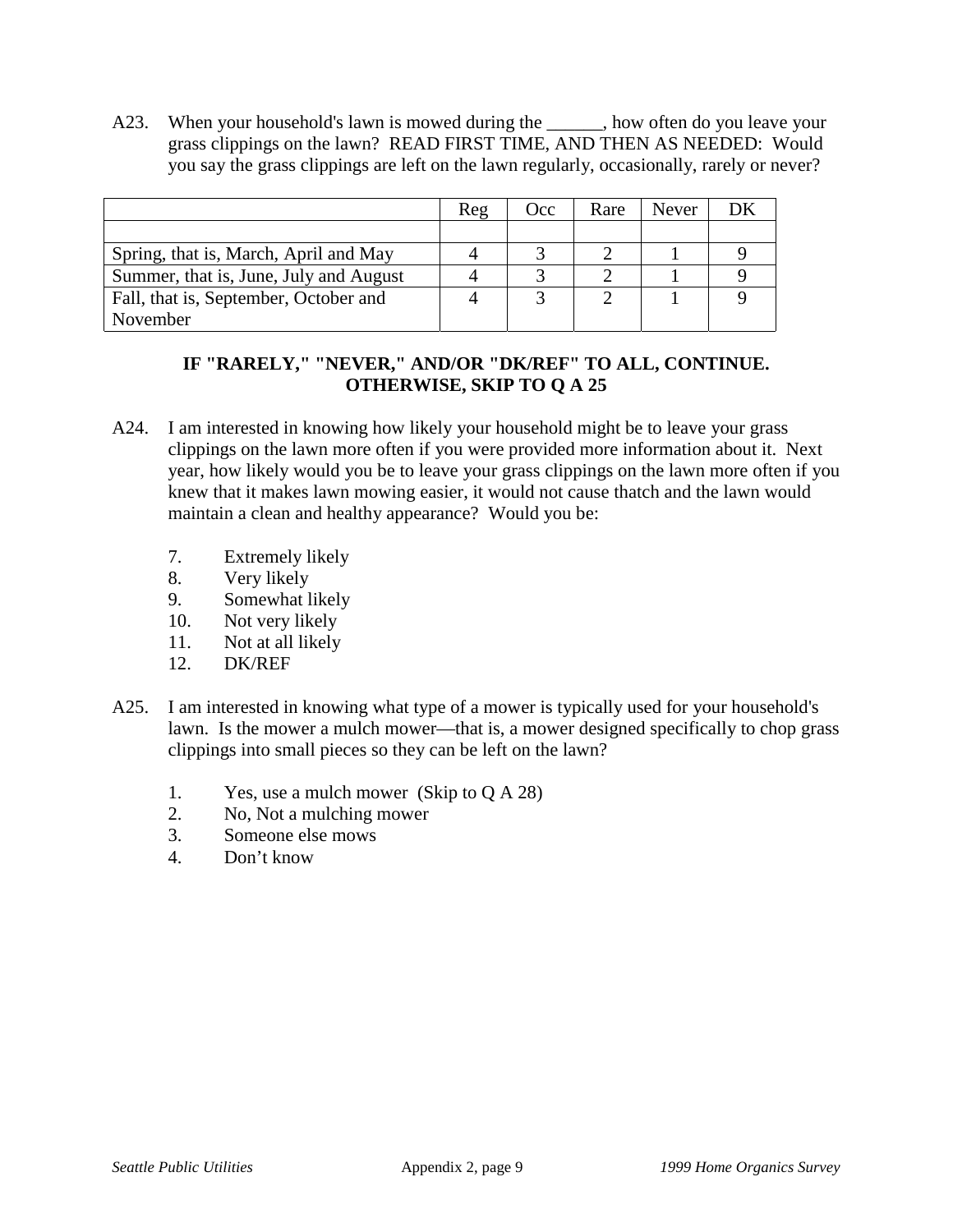- A26. Assume that you could purchase a new mulch mower made by a well-known mower manufacturer for about  $1/3^{rd}$  off the retail list price. In the next year or so, how likely is your household to purchase a mulch mower like I described?
	- 1. Extremely likely (Skip to Q A 28)
	- 2. Very likely (Continue)
	- 3. Somewhat likely (Continue)
	- 4. Not very likely (Continue)
	- 5. Not at all likely (Continue)
	- 9. DK/REF (Continue)
- A27. If you were provided with research information that shows how using a mulch mower would make it easier to mow the lawn, cause less air pollution, help fertilize the lawn, that they do not cause thatch and they leave your lawn looking healthy, how likely would you be to get a new mulch mower like I just described?

In the next year or so, would you be:

- 1. Extremely likely to purchase a new mulch mower like I described
- 2. Very likely
- 3. Somewhat likely
- 4. Not very likely
- 5. Not at all likely
- 6. DK/REF
- A28. Do you recall seeing or hearing anything about an event put on by local government organizations at which mulch mowers are sold at discounted prices?
	- 1. Yes (Continue)
	- 2. No  $(Skip to QA 31)$
	- 3. DK/REF (Skip to Q A 31)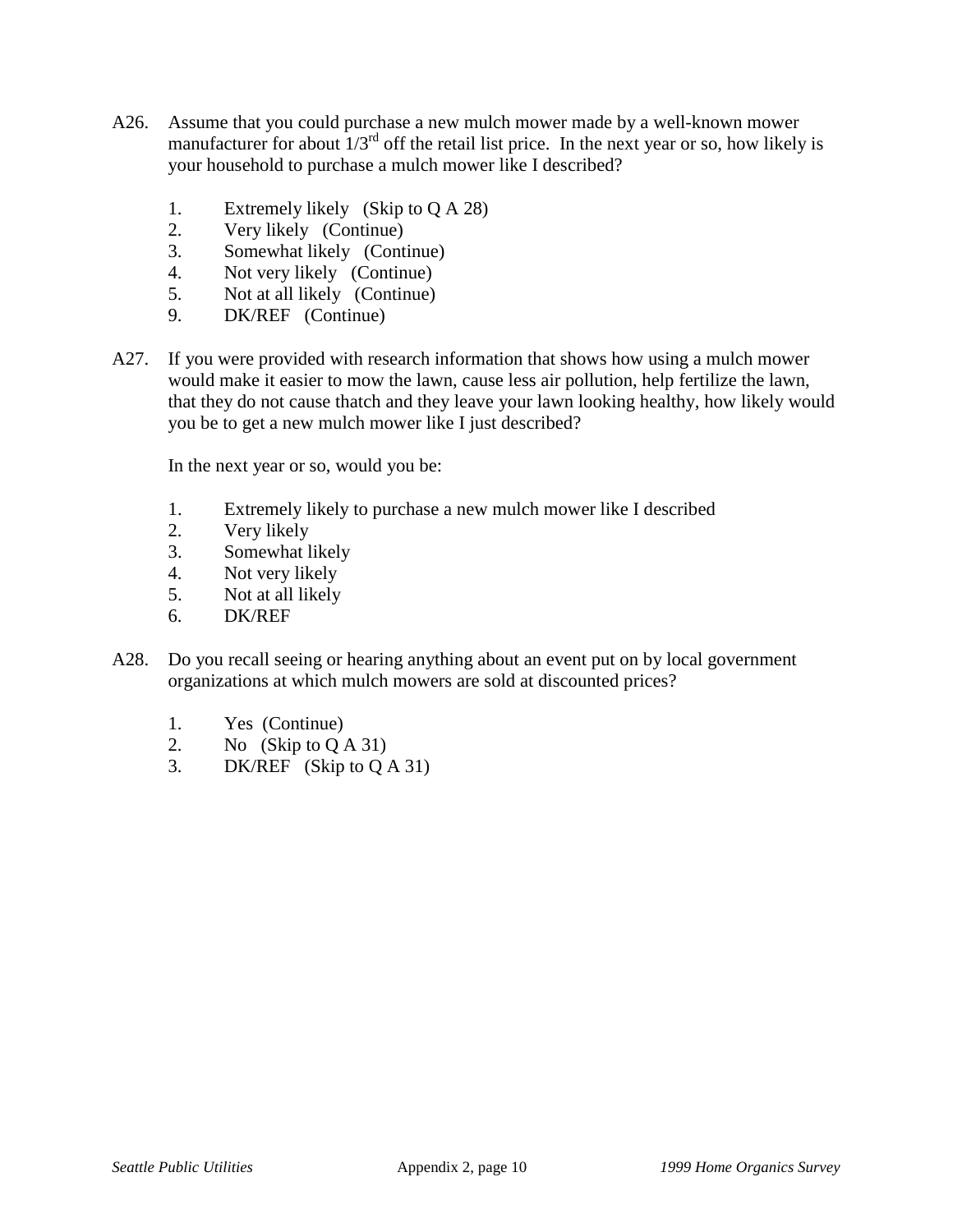- A29. Have you ever attended one of these events?
	- 1. Yes (Continue)
	- 2. No (Skip to Q A 31)
	- 3. DK/REF (Skip to Q A 31)
- A30. Did your household purchase a mulch mower from the City at one of these events?
	- 1. Yes
	- 2. No<br>3. DK
	- DK/REF
- A31. The City of Seattle is considering holding another event in the next six months or so. This event will be held at a large facility, such as the Northgate parking lot, and will include discounts on mulching mowers, staff who can give you information on mulch mowing, the design and use of mulching lawn mowers, and natural lawn care.

How likely are you to attend an event like this? Would you say you are:

- 1. Extremely likely to attend
- 2. Very likely to attend
- 3. Somewhat likely
- 4. Not very likely
- 5. Not at all likely
- 6. DK/REF

# **Section B – Food Waste Composting**

### *(Asked of everyone)*

- B1. These next questions are about food waste. Does your household compost any of its food waste--that is, kitchen scraps left over from cooking or eating?
	- 1. Yes (Continue)
	- 2. No (Skip to Q B 7)
	- 3. DK/REF (Skip to Q B 7)
- B2. Do you use a separate bin or container for your food waste, do you mix your food waste with yard waste, or do you do something else?
	- 1. Have a separate food waste bin or container
	- 2. Mix it with my yard waste
	- 3. Other (specify)
	- 4. DK/REF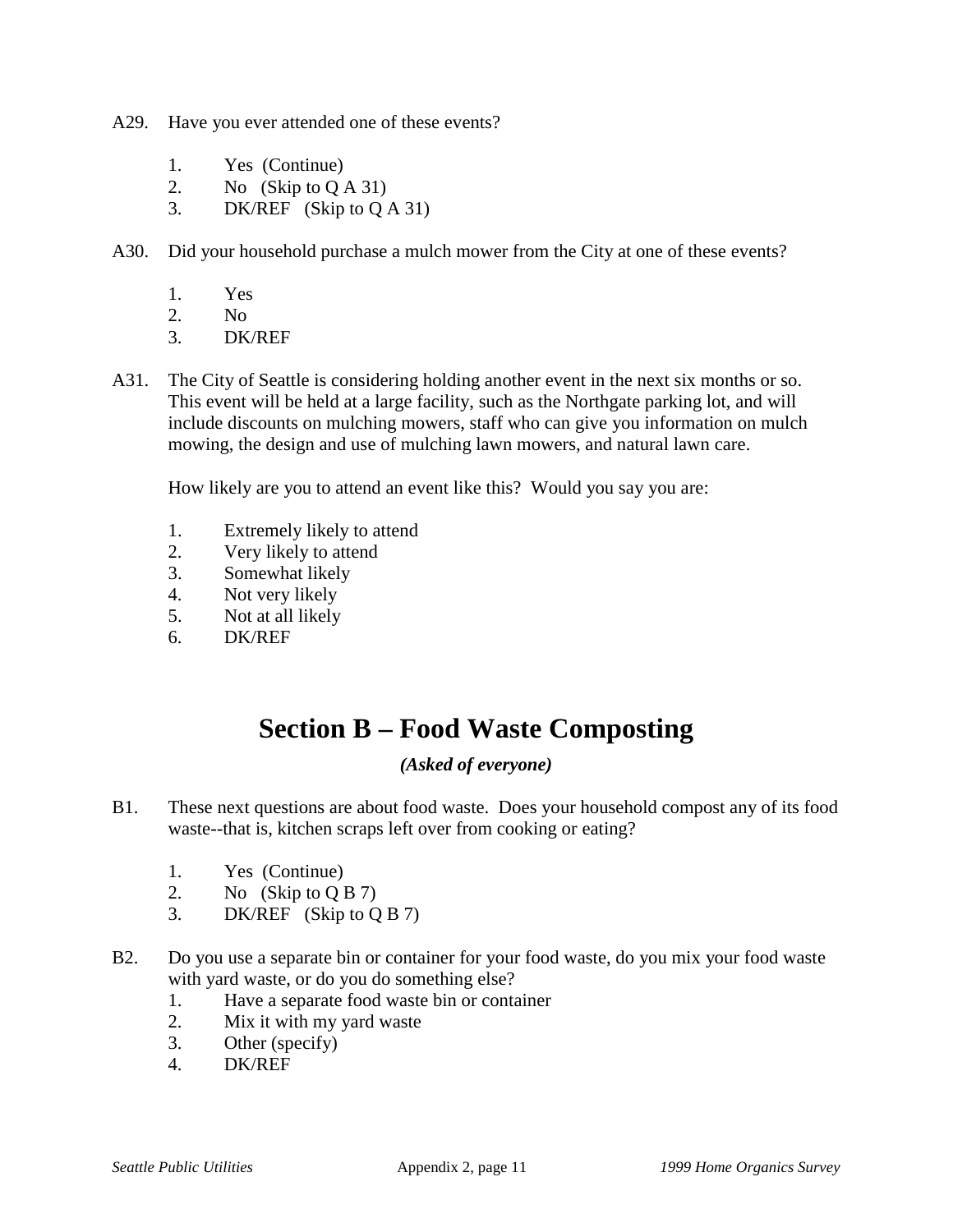- B3. Does your household have a separate food waste bin or container that you got from the City for food waste only?
	- 1. Yes (Continue)
	- 2. No (Skip to Q B 6)
	- 3. DK/REF
- B4. Does your household currently use the food waste bin that you got from the City?
	- 1. Yes
	- 2. No
	- 3. DK/REF (Skip to Q B6)
- B5. Is the food waste bin or container that you got from the City a green cone, a worm bin, or is it something else?
	- 1. A green cone
	- 2. A worm bin
	- 3. Both
	- 4. Neither--Something else (specify)
	- 5. DK/REF

 $\overline{a}$ 

B6. For what reasons do you compost your food waste?

### **SKIP TO Q B 13**

### *Asked of those who do not compost food waste.*

- B7. Did you know that food waste can be composted?
	- 1. Yes (Continue)
	- 2. No  $(Skip to Q B 12)$
	- 3. DK/REF (Skip to Q B 12)
- B8. Does your household currently have any kind of bin for composting food waste?
	- 1. Yes (Continue)
	- 2. No  $(Skip to Q B 11)$
	- 3. DK/REF (Skip to Q B 11)

 $\overline{a}$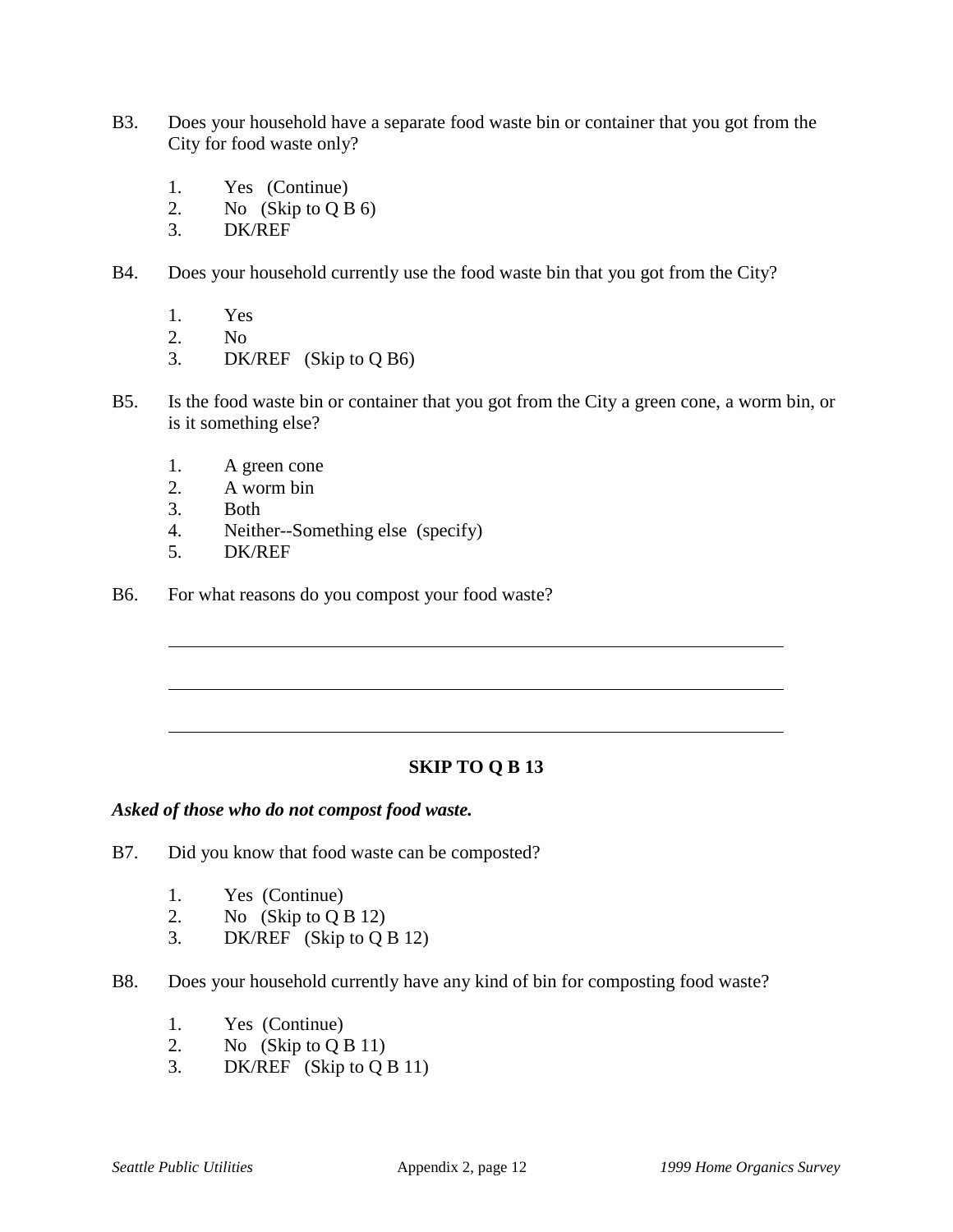- B9. I'm interested in knowing what type of bin you have. Do you have a food waste compost bin or container that you got from the City?
	- 1. Yes (Continue)
	- 2. No  $(Skip to Q B 11)$
	- 3. DK/REF (Skip to Q B 11)
- B10. What type of bin do you have from the City?
	- 1. Green cone
	- 2. Homemade bin
	- 3. Store bought bin
	- 4. Worm bin
	- 5. Other (specify)
	- 6. DK/REF

 $\overline{a}$ 

B11. For what reasons have you decided against composting your food waste?

- B12. How likely would you be to compost your food waste in the next year or so if you had more or better information on how to do it easily and make it pest-free? Would you be:
	- 1. Extremely likely to compost food waste in the future
	- 2. Very likely
	- 3. Somewhat likely
	- 4. Not very likely
	- 5. Not at all likely
	- 6. DK/REF

 $\overline{a}$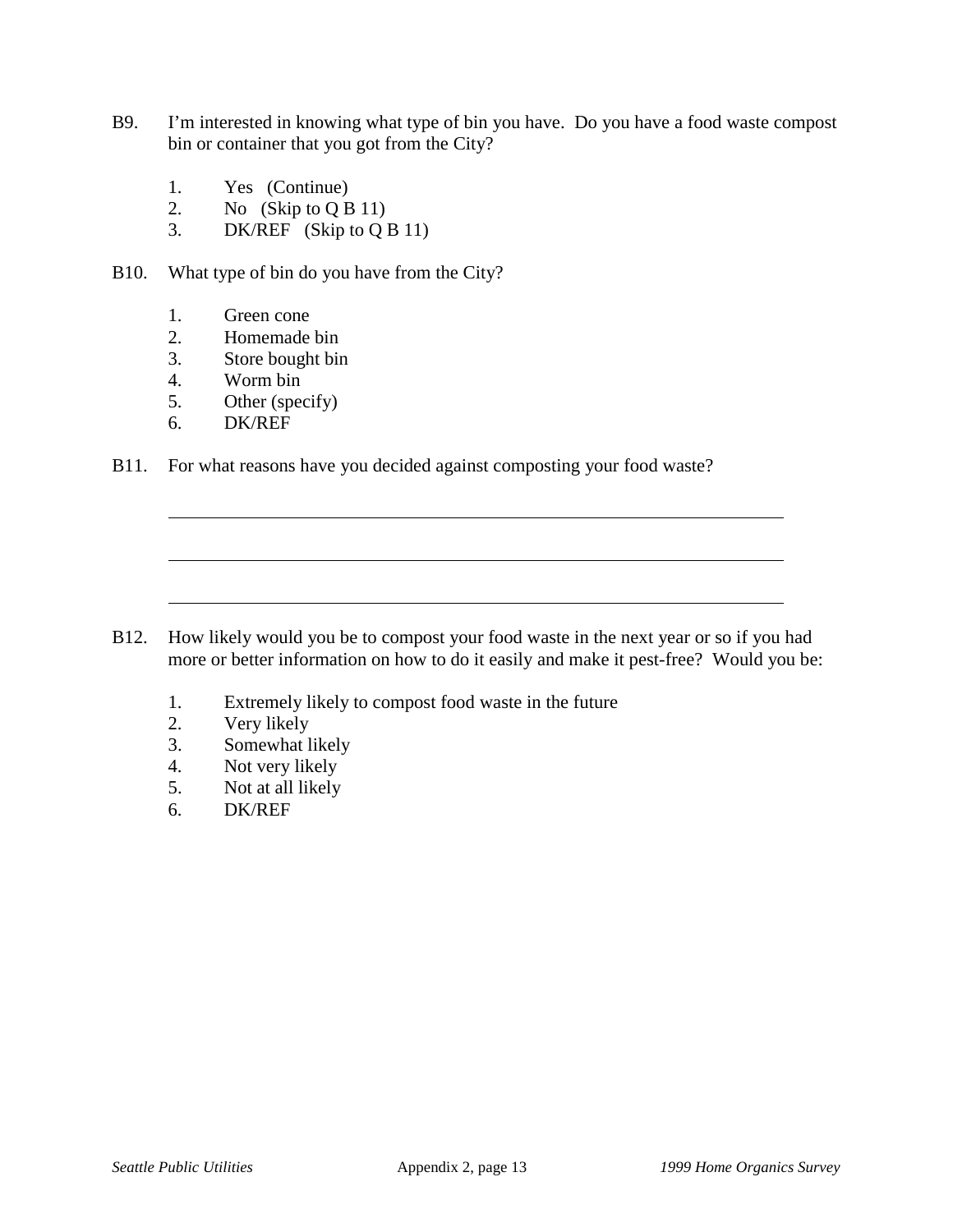- B13. As you may know, in the past the City of Seattle has had a program to distribute food waste composting containers at discounted prices. The bins they have been distributing are green plastic cones that stand about two and one-half feet tall and they cost about \$20. If the program was available within the next year or so, how likely would you be to purchase a (new) food waste composting bin or container from the City if it was available for \$20? Would you be:
	- 1. Extremely likely
	- 2. Very likely
	- 3. Somewhat likely
	- 4. Not very likely
	- 5. Not at all likely
	- 6. DK/REF

### *Food Waste Program Evaluation (Ask All)*

B14. The City of Seattle is currently evaluating curbside pickup of food waste. Households that participate would be asked to separate all food waste including dairy and meat products, and also used paper towels, paper plates, tissue and waxed paper. Participating households would receive a container with a tight fitting lid in which to store these food waste and paper items.

Each week, households would be requested to place their food waste storage container at the curbside or alley on the same day as their regular garbage is collected. The food scraps would be delivered to a food waste composting facility.

Assuming that there was no separate charge for this program, how likely is your household to sign up for and participate in this program of curbside collection of food waste? Is your household ?

- 1. Extremely likely (Skip to Q B 16)
- 2. Very likely (Skip to Q B 16)
- 3. Somewhat likely (Skip to Q B 16)
- 4. Not very likely (Continue)
- 5. Not at all likely (Continue)
- 6. DK/REF (Skip to Q B 16)
- B15. For what reasons is your household not likely to participate?

## **SKIP TO Q B 20.**

 $\overline{a}$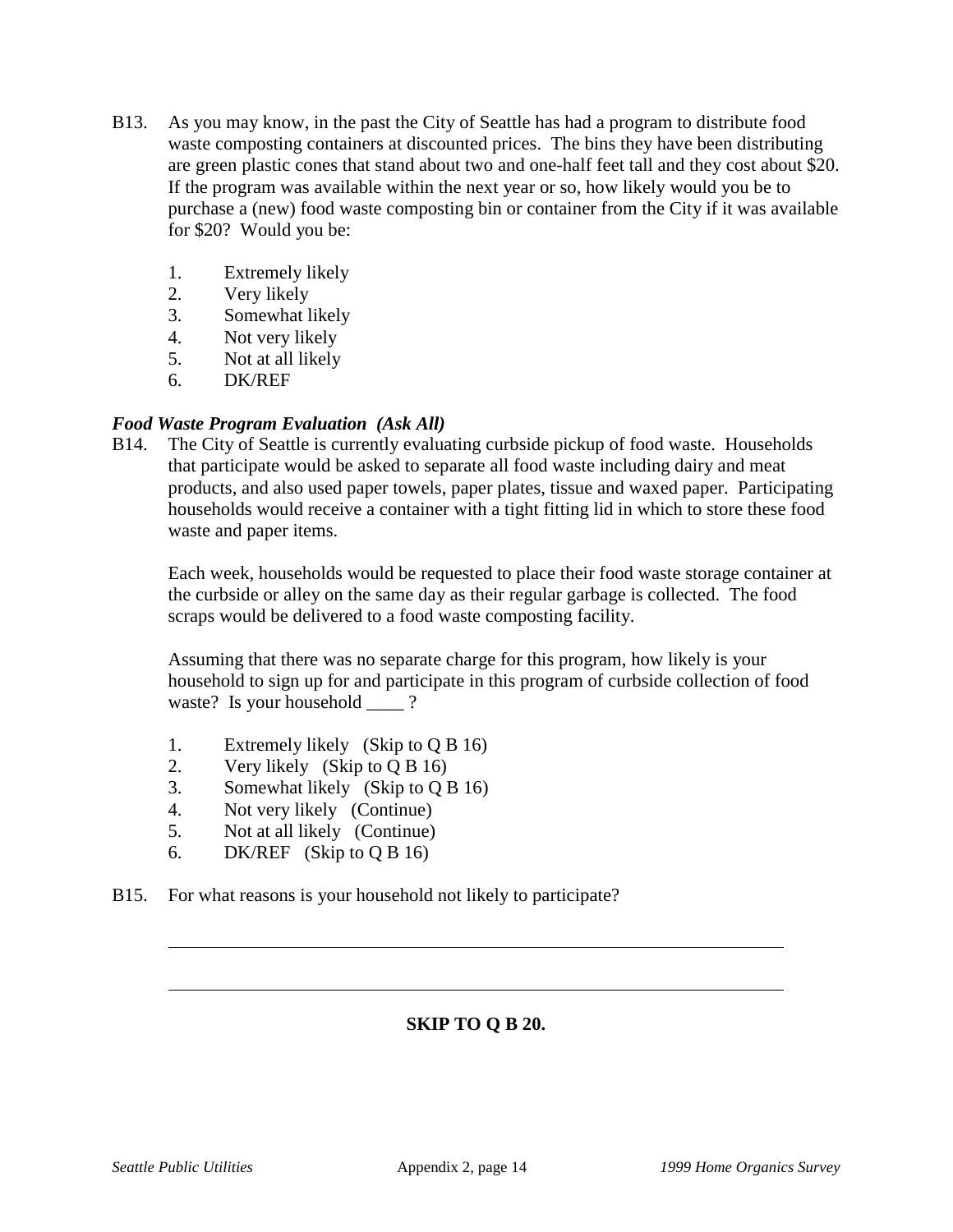- B16. If the City were to charge \$2.00 per month, or \$4.00 per billing cycle, for this service, how likely would your household be to participate in this program of curbside collection of food waste? Would your household be:
	- 1. Extremely likely (SEE INSTRUCTION BOX BELOW)
	- 2. Very likely (SEE INSTRUCTION BOX BELOW)
	- 3. Somewhat likely (SEE INSTRUCTION BOX BELOW)
	- 4. Not very likely (SKIP TO Q B 20)
	- 5. Not at all likely (SKIP TO Q B 20)
	- 6. DK/REF (SKIP TO Q B 20)

## **IF RESPONDENT COMPOSTS FOOD WASTE ("YES" TO Q B 1), CONTINUE. ALL OTHERS SHOULD SKIP TO INSTRUCTIONS BEFORE Q B 19.**

- B17. You mentioned that you are currently composting your own food waste. If your household signed up for and participated in curbside pickup of food waste, would you still compost at least some of your food waste at home, or would you put it all out at the curb?
	- 1. Compost at least some at home (Continue)
	- 2. Put it all out at the curb (Skip to Q B 20)
	- 3. DK/REF (Skip to Q B 20)

## **IF RESPONDENT DOES NOT COMPOST FOOD WASTE ("NO" OR "DK/REF" TO Q B 1) AND IS AT LEAST SOMEWHAT LIKELY TO PURCHASE A BIN IN Q B 13, CONTINUE WITH Q B 19. ALL OTHERS SHOULD SKIP TO Q B 20.**

- B19. You mentioned that you might be interested in purchasing a food waste composting bin from the City for about \$20, and you might be interested in participating in curbside pickup of food waste. Which would you prefer--to purchase a bin and compost your own food waste, or pay the City \$2.00 per month to pick up your food waste at the curb?
	- 1. Purchase my own bin
	- 2. Pay the City to pick it up
	- 3. DK/REF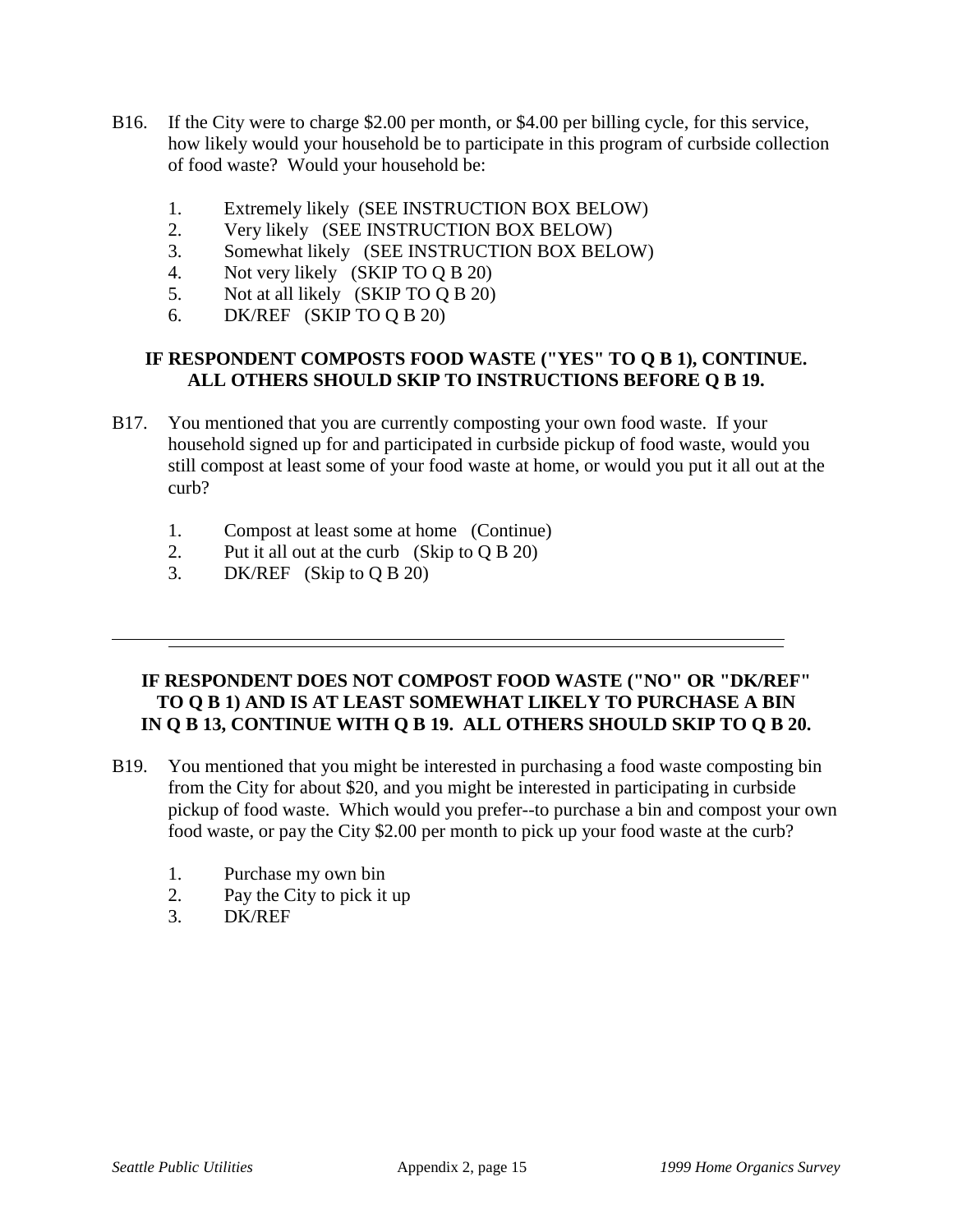### *Garbage Disposal Questions*

B20. Changing the topic, do you have a garbage disposal at home?

- 1. Yes (Continue)
- 2. No (Skip to Section C)
- 3. DK/REF (Skip to Section C)
- B21. How often does your household use it? READ LIST:
	- 1. Several times a day (Skip to Section C)
	- 2. Once a day (Skip to Section C)
	- 3. A few times a week (Continue)
	- 4. Once a week, or (Continue)
	- 5. Less frequently (Continue)
	- 6. Never -- (Continue)

 $\overline{a}$ 

- 7. DK/REF (Skip to Section C)
- B22. Why doesn't your household use your garbage disposal (more often)?

## **Section C - Awareness and Use of City Programs**

C1. Now, about some programs that the City of Seattle offers. The City of Seattle has a compost hotline that you can call to ask questions about composting. Have you ever heard of Seattle's compost hotline?

IF NEEDED: The number for the compost hotline is 206.633.0224.

- 1. Yes (Continue)
- 2. No (Skip to Q C3)
- 3. DK/REF (Skip to Q C3)
- C2. Have you, or has anyone in your household ever called the compost hotline?
	- 1. Yes
	- 2. No
	- 3. DK/REF

 $\overline{a}$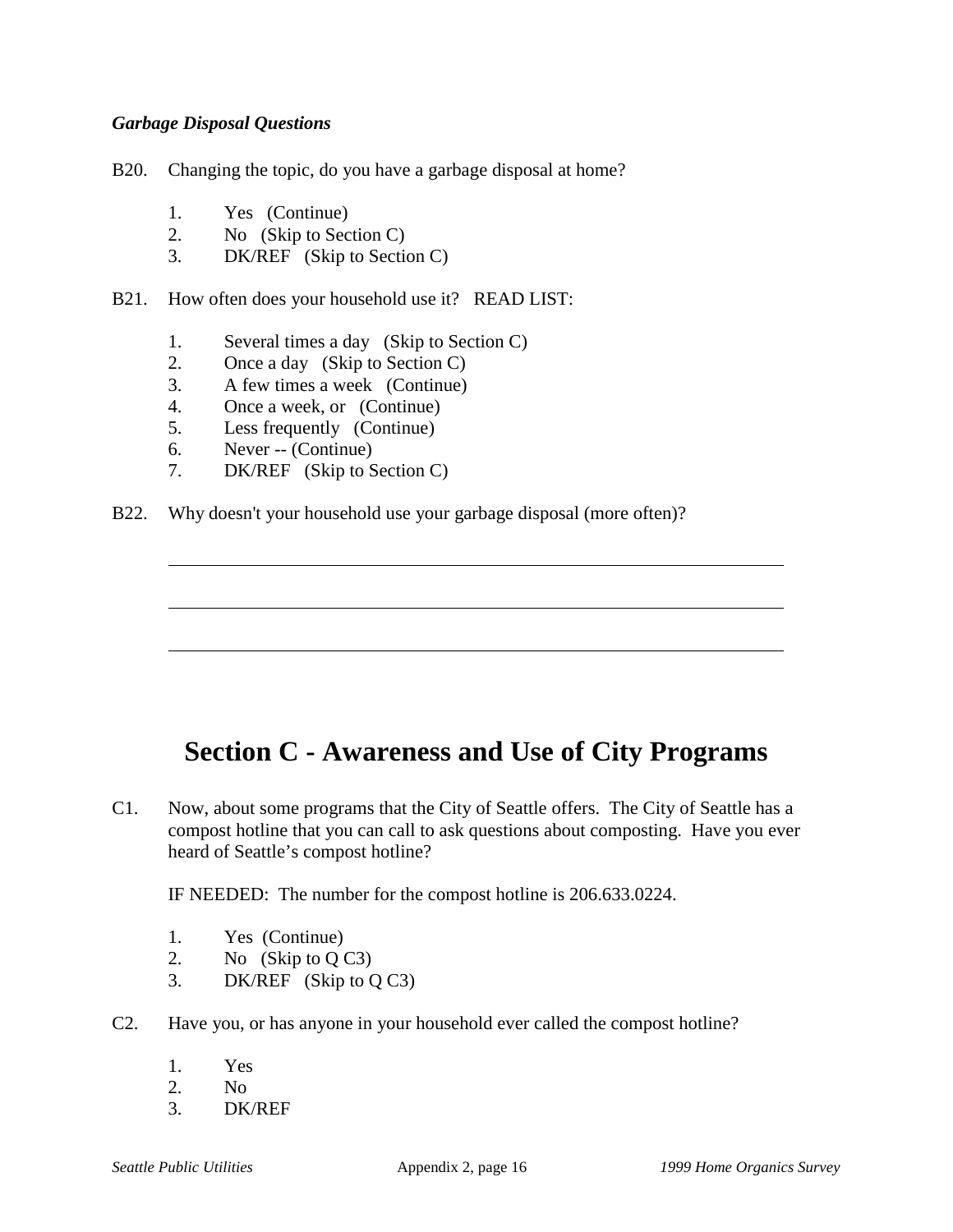- C3. In addition to providing information about composting, the Compost Hotline provides information on water conservation in the garden and on minimizing your use of fertilizers and pesticides. Knowing this, how interested are you or someone in your household in using the Compost Hotline as a resource in the future? Would you say you are \_\_\_\_?
	- 1. Extremely interested
	- 2. Very interested
	- 3. Somewhat interested
	- 4. Not very interested
	- 5. Not at all interested
	- 6. DK/REF
- C4. The City has volunteers, called Master Composters, who can staff events, make presentations, and answer questions about composting. Have you ever heard of the Master Composters?
	- 1. Yes
	- 2. No
	- 3. DK/REF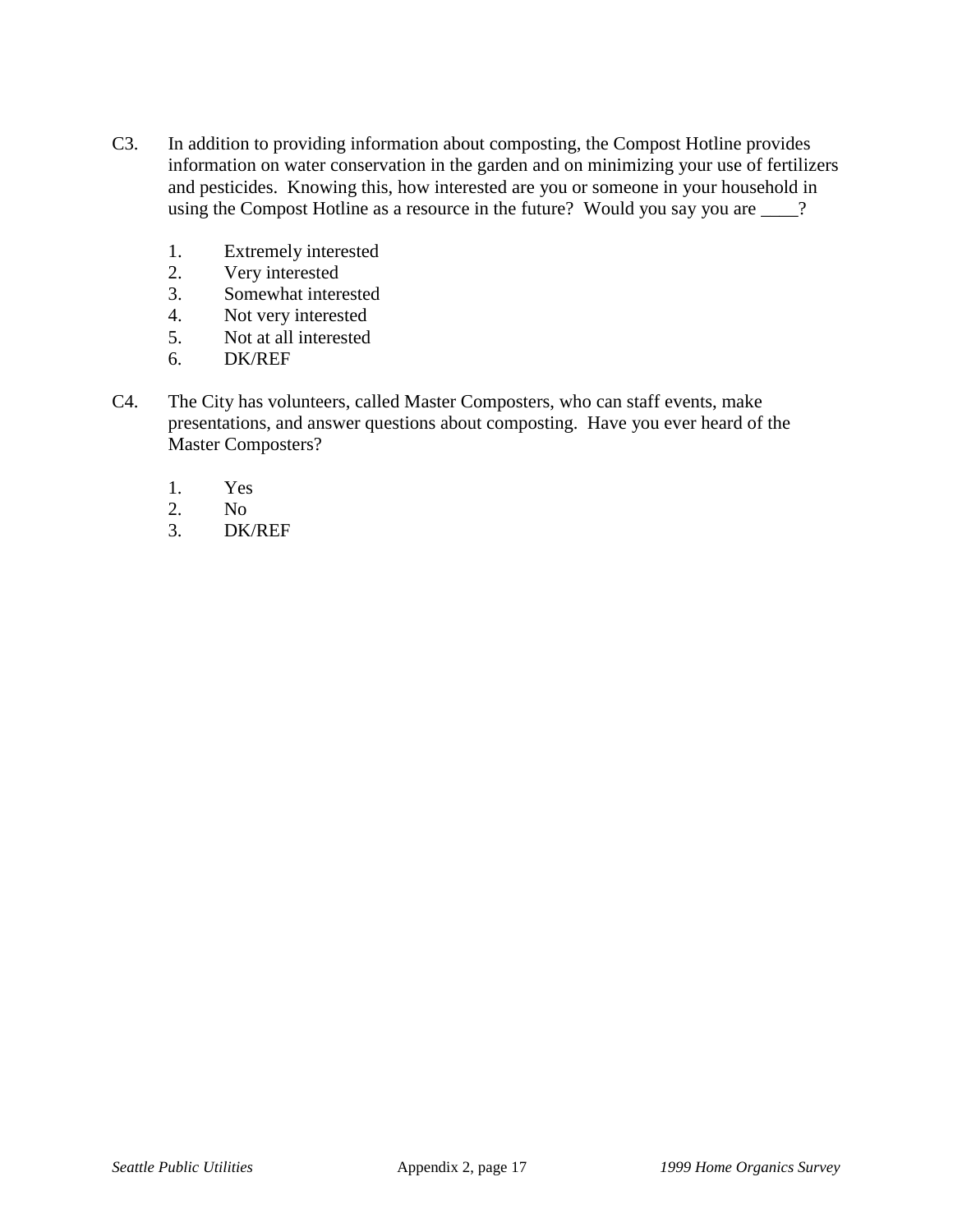# **Section D – Demographics**

- D1. These next questions are for classification purposes only. What is your age please? Are you:
	- 1. Under 25
	- 2. 25 to 34
	- 3. 35 to 44
	- 4. 45 to 54
	- 5. 55 to 64
	- 6. 65 or older
	- 7. DK/REF
- D2. Do you own or rent the home you live in?
	- 1. Own
	- 2. Rent
	- 3. Other
	- 4. DK/REF
- D3. What is your home zip code?

 $98 - - -$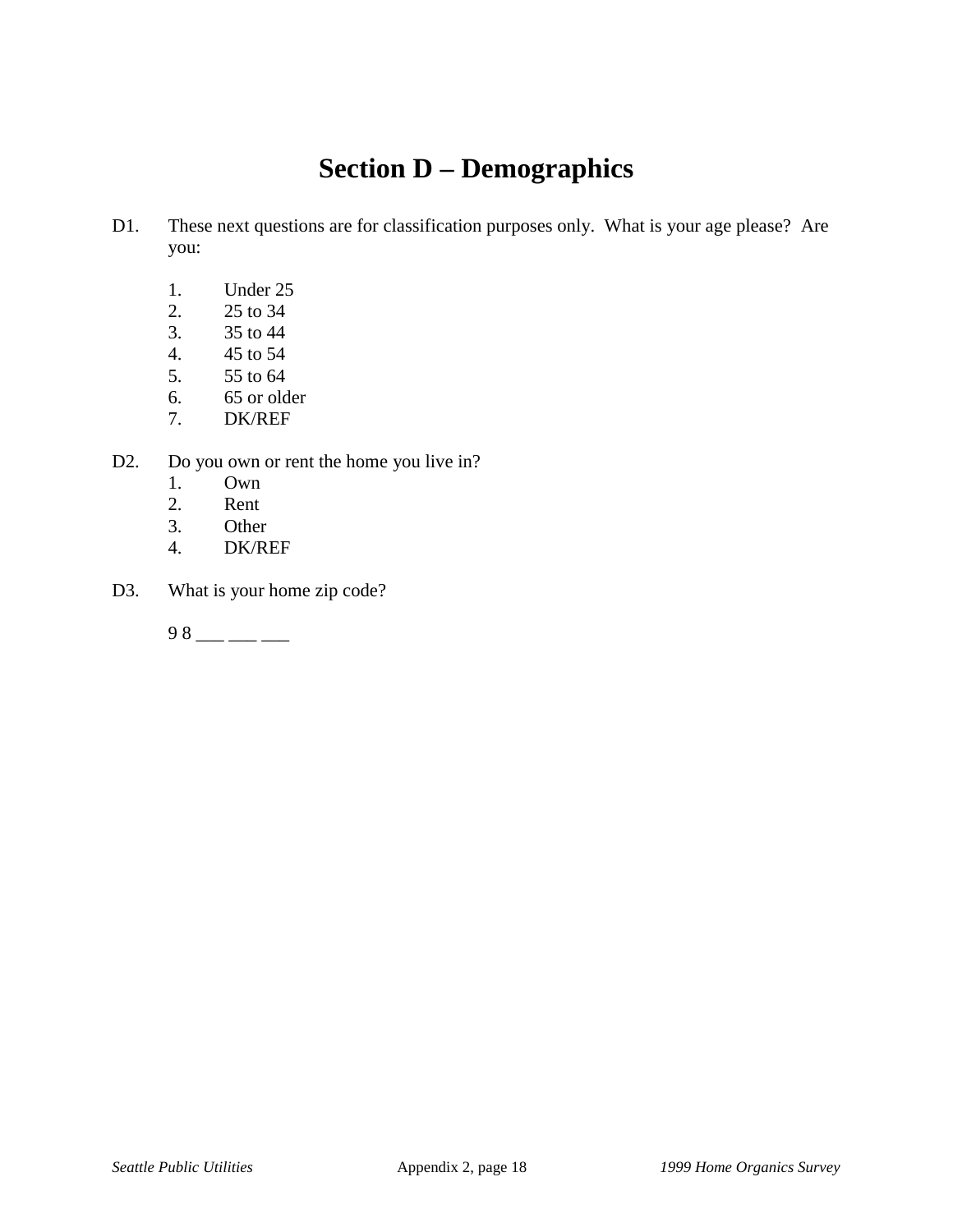- D4. Including yourself, how many people currently live in your household?
	- 1. One (Skip to  $Q D 7$ )
	- 2. Two
	- 3. Three
	- 4. Four
	- 5. Five
	- 6. Six
	- 7. Seven
	- 8. Eight or more
	- 9. DK/REF
- D5. And how many of those are over 18 years of age?
	- 1. One
	- 2. Two
	- 3. Three
	- 4. Four
	- 5. Five
	- 6. Six
	- 7. Seven
	- 8. Eight or more
	- 9. DK/REF
- D6. What is your race or ethnic background? Are you:
	- 1. Caucasian/White
	- 2. African American
	- 3. Asian
	- 4. Latino
	- 5. American Indian
	- 6. Other (specify)
	- 7. Mixed (specify)
	- 8. DK/REF
- D7. What is the highest level of education you have had the opportunity to complete?
	- 1. High school graduate or less
	- 2. Some college/Technical school/AA degree
	- 3. 4-year college degree
	- 4. Post graduate work/degree
	- 5. DK/REF